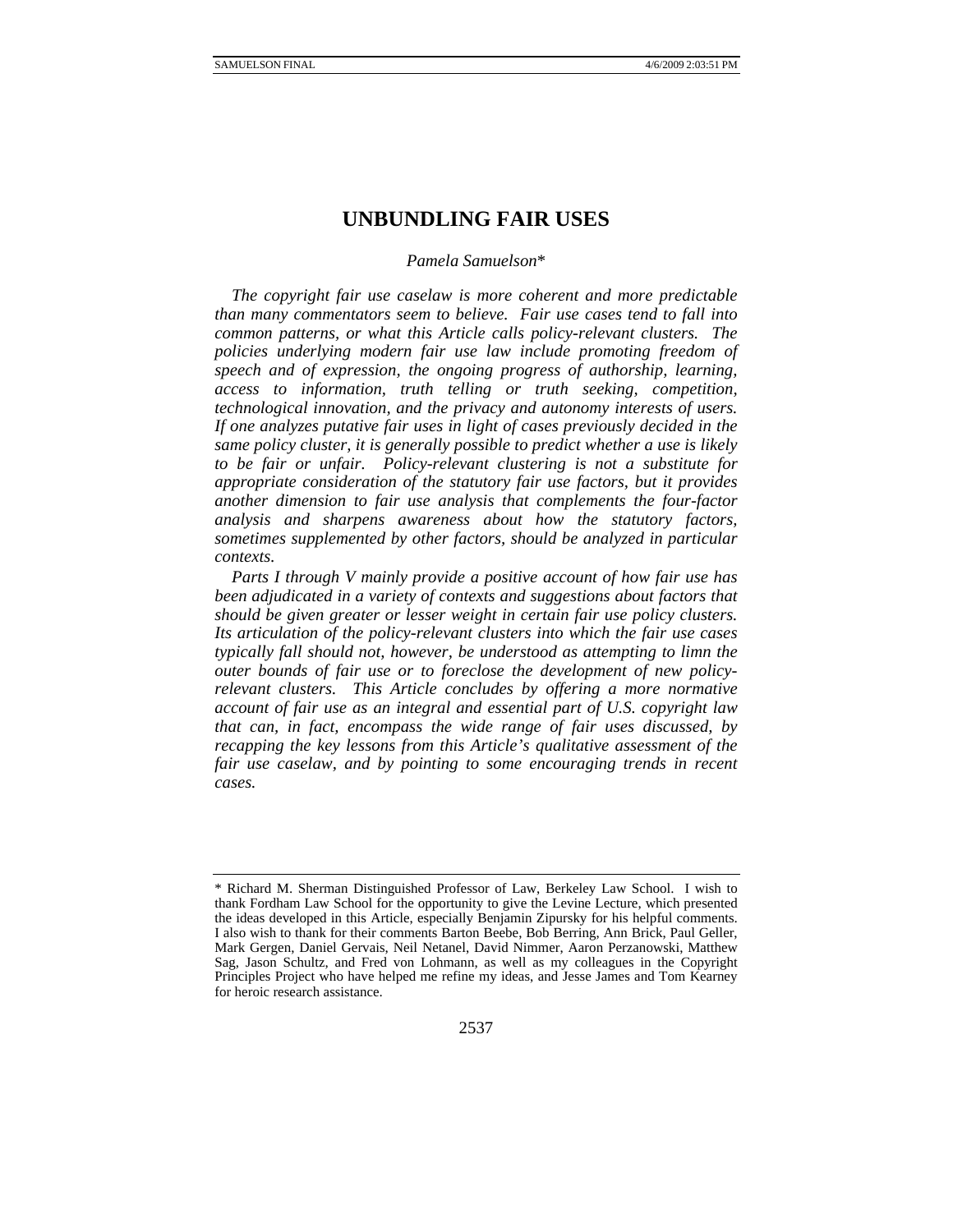# 2538 *FORDHAM LAW REVIEW* [Vol. 77

## TABLE OF CONTENTS

| C. Iterative Copying for Orthogonal Speech-Related Purposes. 2557 |      |
|-------------------------------------------------------------------|------|
|                                                                   |      |
|                                                                   |      |
| 2. Interfering with a Core Licensing Market 2560                  |      |
|                                                                   |      |
| E. Weighing Factors in the Free Speech/Expression Fair Use        |      |
|                                                                   |      |
|                                                                   |      |
|                                                                   |      |
| 1. Uses in Social or Cultural Commentary  2571                    |      |
| 2. Uses to Support an Argument or Prove a Point  2571             |      |
|                                                                   |      |
|                                                                   |      |
|                                                                   |      |
|                                                                   |      |
|                                                                   |      |
| C. Weighing Factors in Authorial Fair Use Cases  2578             |      |
|                                                                   |      |
| IV. FORESEEABLE USES OF COPYRIGHTED WORKS BEYOND THE SIX          |      |
|                                                                   |      |
|                                                                   |      |
| B. Uses in Litigation and for Other Government Purposes 2592      |      |
| 1. Evidentiary Uses of Materials Not Prepared for                 |      |
| 2. Uses of Works Specially Prepared for Litigation  2594          |      |
|                                                                   |      |
| 3. Weighing Fair Use Factors in Litigation and                    |      |
|                                                                   | 2597 |
|                                                                   |      |
| 2.                                                                |      |
|                                                                   |      |
|                                                                   |      |
| 5. Weighing Factors in Advertising Fair Use Cases  2601           |      |
|                                                                   |      |
|                                                                   |      |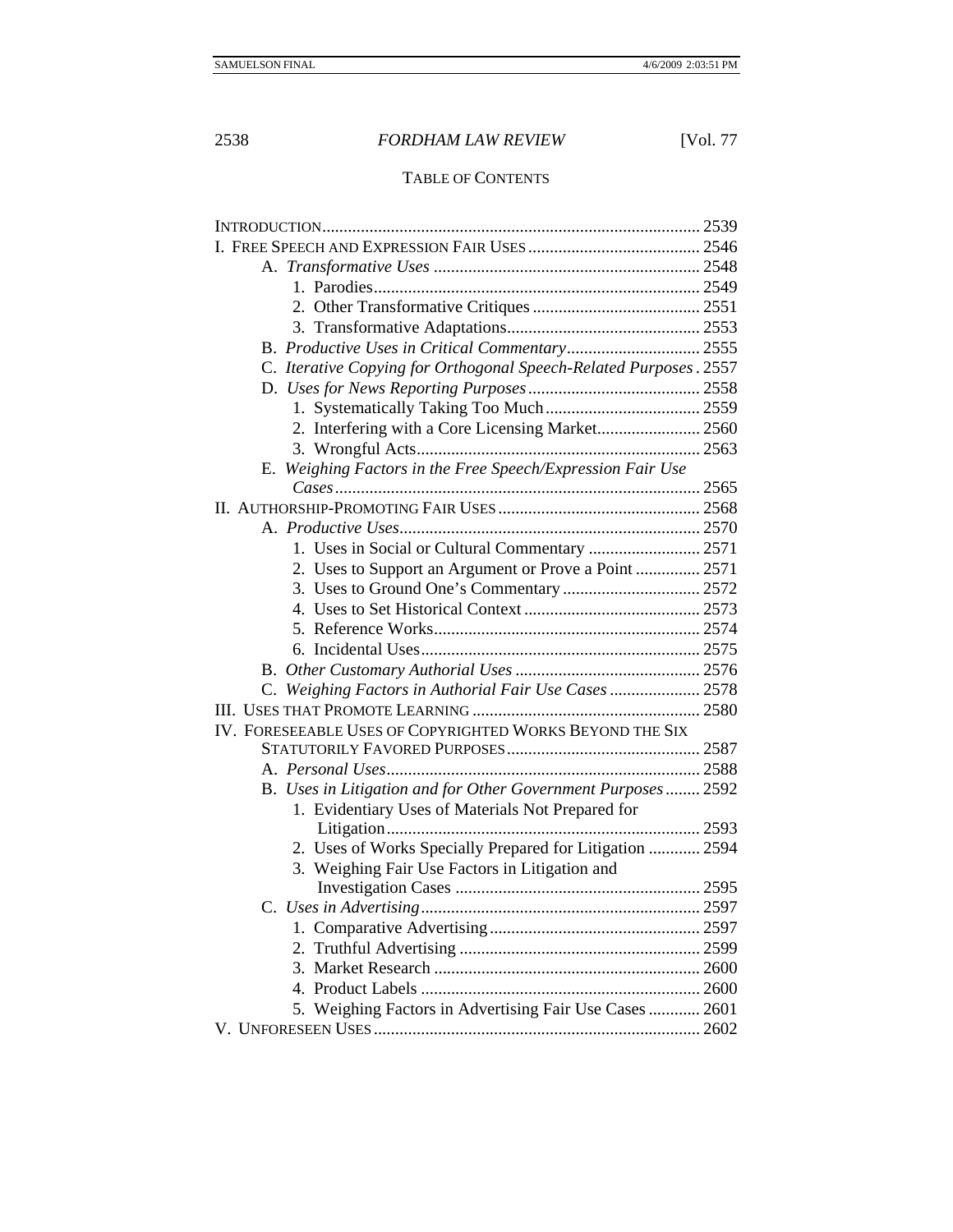| A. Innovative Technologies that Facilitate Personal Uses 2602 |  |
|---------------------------------------------------------------|--|
| B. Competition- and Innovation-Promoting Uses in the          |  |
|                                                               |  |
|                                                               |  |
|                                                               |  |

#### **INTRODUCTION**

Fair use has been invoked as a defense to claims of copyright infringement in a wide array of cases over the past thirty years, $<sup>1</sup>$  including</sup> when someone has drawn expression from an earlier work in order to parody it,2 quoted from an earlier work in preparing a new work on the same subject, $3$  published a photograph as part of a news story, $4$  made a time-shifted copy of television programming,<sup>5</sup> photocopied a document for submission as evidence in a litigation,<sup>6</sup> reverse engineered a computer program to get access to interface information, $\frac{7}{1}$  cached websites to facilitate faster access to them,8 or provided links to images available on the Internet,<sup>9</sup> just to name a few.<sup>10</sup>

 <sup>1.</sup> Fair use originated through judicial interpretation. *See, e.g.*, WILLIAM F. PATRY, THE FAIR USE PRIVILEGE IN COPYRIGHT LAW (2d ed. 1995) (discussing the origins of fair use). Fair use was first codified in the Copyright Act of 1976. *See* Pub. L. No. 94-553, § 107, 90 Stat 2541, 2546 (codified as amended at 17 U.S.C. § 107 (2006)). Section 107 has three main components: (1) a statement that the fair use of a copyrighted work is not an infringement; (2) a list of six illustrative purposes that may qualify as fair uses (criticism, comment, news reporting, teaching, scholarship, and research); and (3) a set of four factors that courts should take into account when considering whether use of a protected work is fair: (a) the purpose of the defendant's use (including whether it is for commercial or noncommercial purposes), (b) the nature of the copyrighted work, (c) the substantiality of the taking, and (d) the potential for harm to the market for the work. 17 U.S.C. § 107. Section 107 also makes clear that other factors can be taken into account and that the unpublished status of a work does not preclude finding a use to be fair. *Id.*

The commentary on fair use is vast, and, while this Article cites many articles, it is not possible to give credit in this paper to all the thoughtful contributions that have been made by my colleagues, so I apologize in advance if I have neglected to cite all significant writings on this subject.

<sup>2</sup>*. See, e.g.*, Campbell v. Acuff-Rose Music, Inc., 510 U.S. 569 (1994).

<sup>3</sup>*. See, e.g.*, New Era Publ'ns Int'l v. Carol Publ'g Group, 904 F.2d 152 (2d Cir. 1990).

<sup>4</sup>*. See, e.g.*, Núñez v. Caribbean Int'l News Corp., 235 F.3d 18 (1st Cir. 2000).

<sup>5</sup>*. See, e.g.*, Sony Corp. of Am. v. Universal City Studios, Inc., 464 U.S. 417 (1984).

<sup>6</sup>*. See, e.g.*, Sturgis v. Hurst, 86 U.S.P.Q.2d (BNA) 1444 (E.D. Mich. 2007).

<sup>7</sup>*. See, e.g.*, Sega Enters. Ltd. v. Accolade, Inc., 977 F.2d 1510 (9th Cir. 1992), *amended by* 1993 U.S. App. LEXIS 78 (9th Cir. Jan. 6, 1993).

<sup>8</sup>*. See, e.g.*, Field v. Google Inc., 412 F. Supp. 2d 1106 (D. Nev. 2006).

<sup>9</sup>*. See, e.g.*, Perfect 10, Inc. v. Amazon.com, Inc., 487 F.3d 701 (9th Cir. 2007).

 <sup>10.</sup> My colleague Peter Menell has pointed out that there are at least three different realms in which fair use operates. One is fair use caselaw on which this Article mainly concentrates; a second is the ordinary activities of the public, whose frequent unauthorized uses of copyrighted materials are not routinely challenged by copyright owners; a third is intra- or inter-copyright-industry licensing practices. Fair use arguably has the broadest scope in the second realm and the narrowest scope in the third realm, but the scope of fair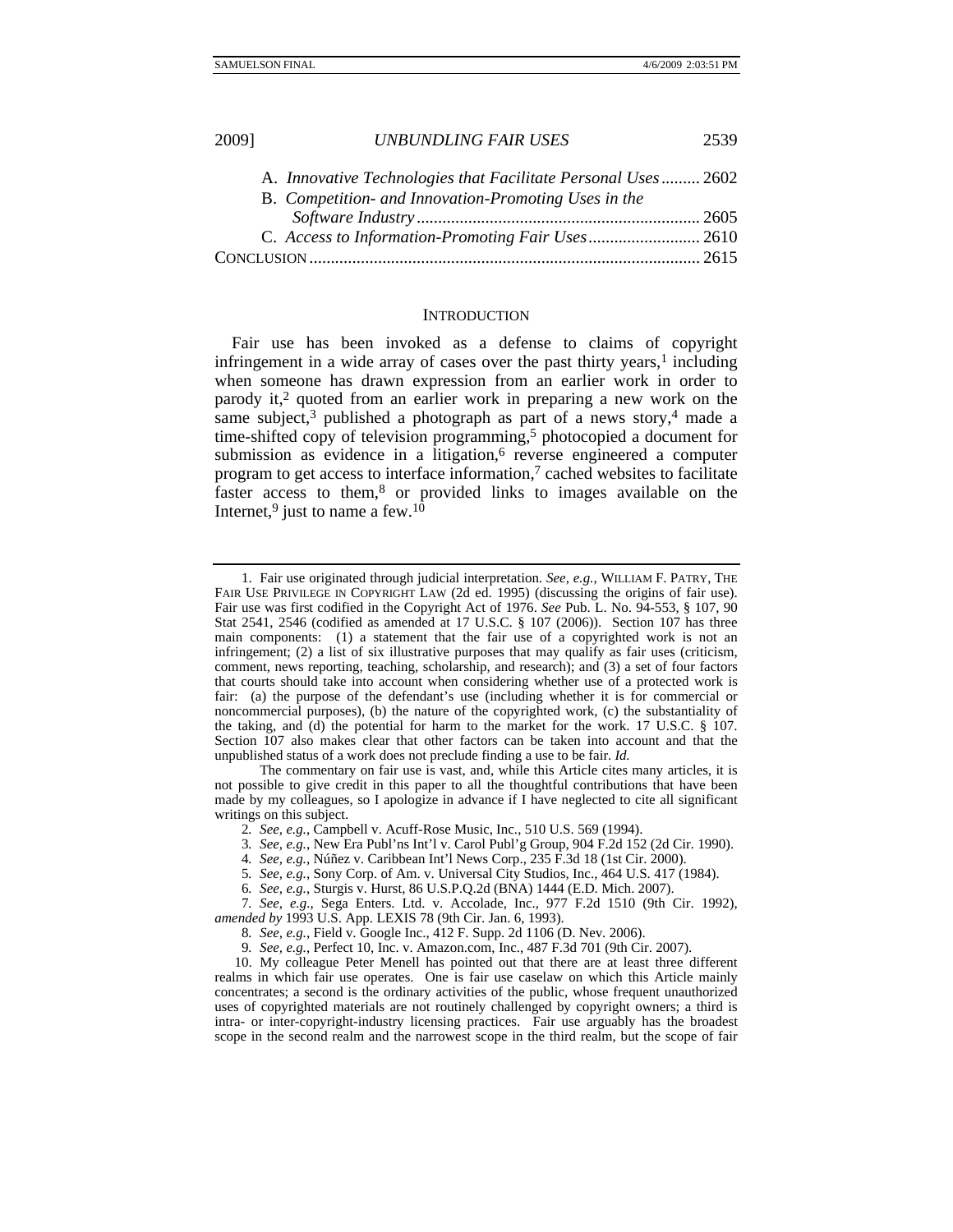A well-recognized strength of the fair use doctrine is the considerable flexibility it provides in balancing the interests of copyright owners in controlling exploitations of their works and the interests of subsequent authors in drawing from earlier works when expressing themselves, as well as the interests of the public in having access to new works and making reasonable uses of them.11

Fair use is, however, often decried for the unpredictability said to attend the fact-intensive, case-by-case nature of fair use analysis and/or to result from the lack of judicial consensus on the fundamental principles that underlie fair use.12 Some commentators have proposed to "fix" fair use by establishing a low-cost administrative tribunal so that putative fair users could explain uses they wished to make of another author's work and get feedback from the tribunal about whether the use is fair.13 Another has suggested that the U.S. Copyright Office be given more rule-making authority to develop fair use guidelines or create new exceptions.14 Still others have recommended bright-line, quantitative safe harbors for common kinds of appropriations (e.g., so many seconds of a song, so many words from a text).<sup>15</sup> A fourth approach has been to articulate "best practices" guidelines for groups of creators who typically reuse parts of previous works in developing new ones (e.g., documentary filmmakers).<sup>16</sup> Many commentators have also urged that courts take into account some factors not set forth in § 107, the fair use provision of the Copyright Act of 1976 (1976 Act),<sup>17</sup> including the likelihood of market failure,<sup>18</sup> the plaintiff's

13*. See, e.g.*, Carroll, *supra* note 12, at 1090–91; David Nimmer, *A Modest Proposal to Streamline Fair Use Determinations*, 24 CARDOZO ARTS & ENT. L.J. 11 (2006).

14*. See, e.g.*, Joseph P. Liu, *Regulatory Copyright*, 83 N.C. L. REV. 87 (2004).

15*. See, e.g.*, Gideon Parchomovsky & Kevin A. Goldman, *Fair Use Harbors*, 93 VA. L. REV. 1483, 1489, 1511–18 (2007).

16*. See, e.g.*, CTR. FOR SOC. MEDIA, DOCUMENTARY FILMMAKERS' STATEMENT OF BEST PRACTICES IN FAIR USE (2005), *available at* http://www.centerforsocialmedia.org/resources/ publications/statement\_of\_best\_practices\_in\_fair\_use.

 17. Most other countries do not have a general fair use defense to copyright infringement, although they tend to set forth with some specificity exceptions and limitations on copyright for particular kinds of uses. *See, e.g.*, Council Directive 2001/29/EC, art. 5, On the Harmonization of Certain Aspects of Copyright and Related Rights in the Information Society, 2001 O.J. (L 167) 10 (setting forth permissible exceptions and limitations to copyright in the EU). An advantage that lists of exceptions have over fair use is that they are

use in the caselaw realm is nonetheless significant—both in itself and in the role it plays in informing the zone of fairness in the second and third realms.

<sup>11</sup>*. See, e.g.*, Glynn S. Lunney, Jr., *Fair Use and Market Failure:* Sony *Revisited*, 82 B.U. L. REV. 975, 977 (2002) (discussing the two competing public interests).

<sup>12</sup>*. See, e.g.*, LAWRENCE LESSIG, FREE CULTURE: HOW BIG MEDIA USES TECHNOLOGY AND THE LAW TO LOCK DOWN CULTURE AND CONTROL CREATIVITY 187 (2004) (characterizing fair use as "the right to hire a lawyer"); Michael W. Carroll, *Fixing Fair Use*, 85 N.C. L. REV. 1087, 1090 (2007); Pierre N. Leval, Comment, *Toward a Fair Use Standard*, 103 HARV. L. REV. 1105, 1106 (1990); David Nimmer, "*Fairest of Them All" and Other Fairy Tales of Fair Use*, LAW & CONTEMP. PROBS., Winter/Spring 2003, at 263, 280 (noting the "malleability" of fair use factors); *see also* NEIL WEINSTOCK NETANEL, COPYRIGHT'S PARADOX 66 (2008) ("Given the doctrine's open-ended, case-specific cast and inconsistent application, it is exceedingly difficult to predict whether a given use in a given case will qualify.").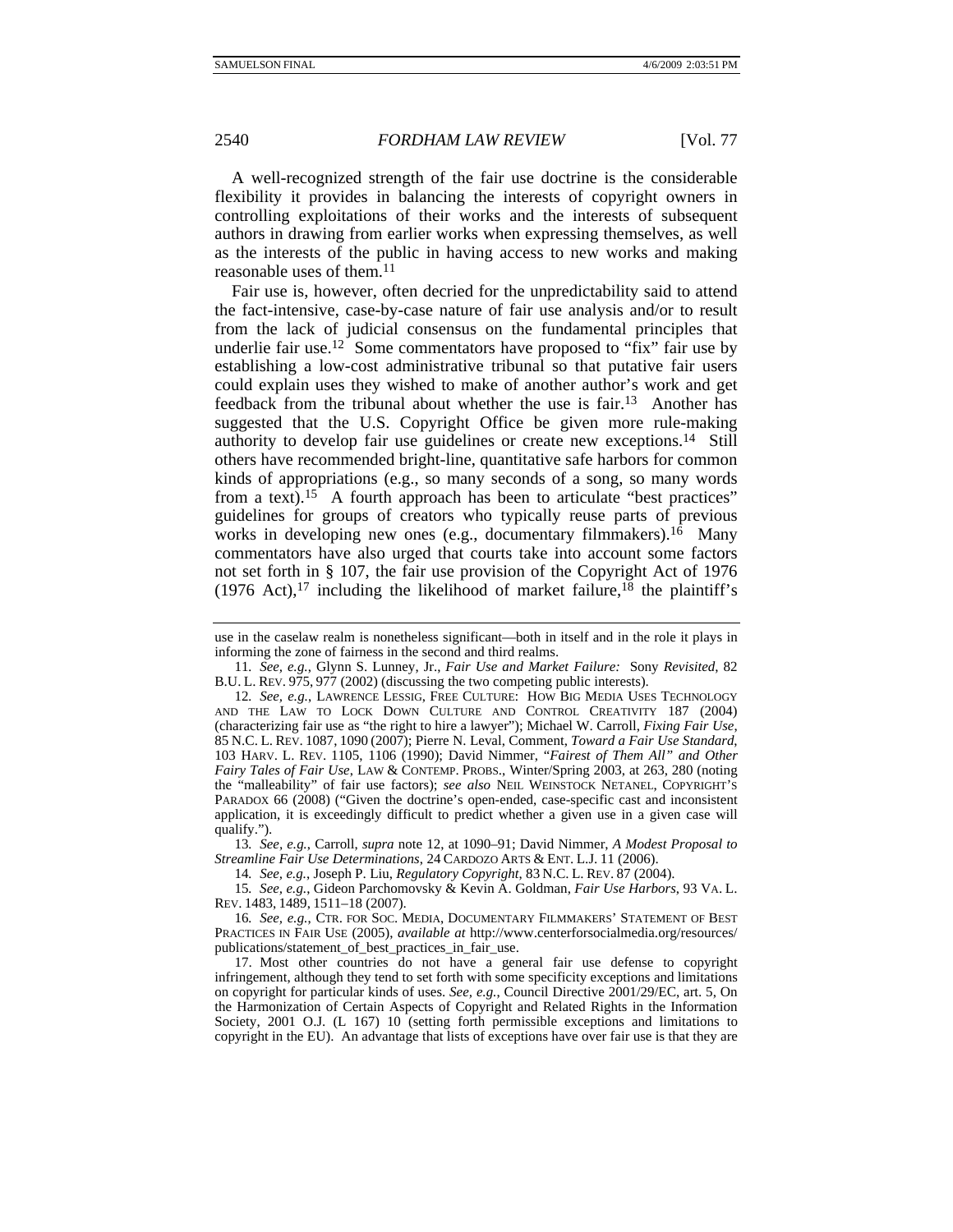rationale for insisting that the use must be licensed,<sup>19</sup> chilling effects on free speech,<sup>20</sup> chilling effects on innovation,<sup>21</sup> the impact of network effects,<sup>22</sup> whether the defendant's use was reasonable and customary in her field of endeavor,<sup>23</sup> how "old" the work is,<sup>24</sup> distributive values, $25$  and even the fairness of the use.26

This Article argues that fair use law is both more coherent and more predictable than many commentators have perceived once one recognizes that fair use cases tend to fall into common patterns, or what this Article will call policy-relevant clusters.<sup>27</sup> The policies underlying modern fair use

more specific and predictable; however, fair use has an advantage over exceptions lists in that it is more flexible and adaptable over time.

18*. See, e.g.*, Wendy J. Gordon & Daniel Bahls, *The Public's Right to Fair Use: Amending Section 107 to Avoid the "Fared Use" Fallacy*, 2007 UTAH L. REV. 619, 622–23, 628–31 (discussing the proper role of market failure).

19*. See, e.g.*, James Gibson, *Risk Aversion and Rights Accretion in Intellectual Property*  Law, 116 YALE L.J. 882 (2007) (arguing that fair users frequently request licenses simply to avoid litigation, which in turn increases the scope of the right expected by copyright holders).

20*. See, e.g.*, Joseph P. Liu, *Copyright and Breathing Space*, 30 COLUM. J.L. & ARTS 429, 451 (2007) ("[P]rotecting free speech interests requires us not to be content with the mere existence of [free speech] safeguards, but to think seriously about mechanisms for reducing the chilling effect of uncertainty . . . .").

21*. See, e.g.*, Fred von Lohmann, *Fair Use as Innovation Policy*, 23 BERKELEY TECH. L.J. 829, 863 (2008).

22*. See, e.g.*, Frank Pasquale, *Breaking the Vicious Circularity:* Sony*'s Contribution to Fair Use Doctrine*, 55 CASE W. RES. L. REV. 777, 802–05 (2005).

23*. See, e.g.*, Michael Madison, *Rewriting Fair Use and the Future of Copyright Reform*, 23 CARDOZO ARTS & ENT. L.J. 391, 409–10 (2006).

24*. See, e.g.*, Justin Hughes, *Fair Use Across Time*, 50 UCLA L. REV. 775 (2003) (arguing that the scope of fair use should increase as a copyrighted work ages).

25*. See, e.g.*, Molly Shaffer Van Houweling, *Distributive Values in Copyright*, 83 TEX. L. REV. 1535 (2005) (discussing distributive concerns).

26*. See, e.g.*, Lloyd L. Weinreb, *Fair's Fair: A Comment on the Fair Use Doctrine*, 103 HARV. L. REV. 1137, 1138 (1990) (arguing that the doctrine of fair use should be "an exemption from copyright infringement for uses that are fair").

 27. I am not the first person to suggest that fair uses tend to fall into clusters. Alan Latman's 1958 study of fair use set forth eight clusters of fair uses: (1) incidental uses; (2) review and criticism; (3) parody and burlesque; (4) scholarly works and compilations; (5) personal and private uses; (6) news; (7) use in litigation; and (8) use for nonprofit or government purposes. ALAN LATMAN, FAIR USE OF COPYRIGHTED WORKS, STUDY NO. 14, COPYRIGHT LAW REVISION, STUDIES PREPARED FOR THE SUBCOMM. ON PATENTS, TRADEMARKS AND COPYRIGHTS, S. COMM. ON THE JUDICIARY, 86TH CONG. 3, 8–14 (Comm. Print 1960). Latman noted that there were no cases on uses 2, 5, and 7, yet he believed that it was well-accepted that such uses would often be fair. *Id.* William Patry's treatise clusters fair uses by having chapters on fair use cases involving biographies and historical works; public figures and public information; criticism, parody, and fictional characters; reprographic duplications; and off-the-air taping. *See* PATRY, *supra* note 1, chs. 4–8. More recently, Michael Madison proposed eight categories of fair uses: (1) journalism and news reporting; (2) parody and satire; (3) criticism and comment; (4) scholarship and research; (5) reverse engineering; (6) legal and political argument; (7) storytelling; and (8) comparative advertising, information merchants, and personal use. Michael J. Madison, *A Pattern-Oriented Approach to Fair Use*, 45 WM. & MARY L. REV. 1525, 1645–65 (2004); *see also* Paul Goldstein, *Fair Use in Context*, 31 COLUM. J.L. & ARTS 433, 439–41 (2008) (suggesting that fair use cases tend to fall into clusters, but not attempting a systematic study of fair use clusters).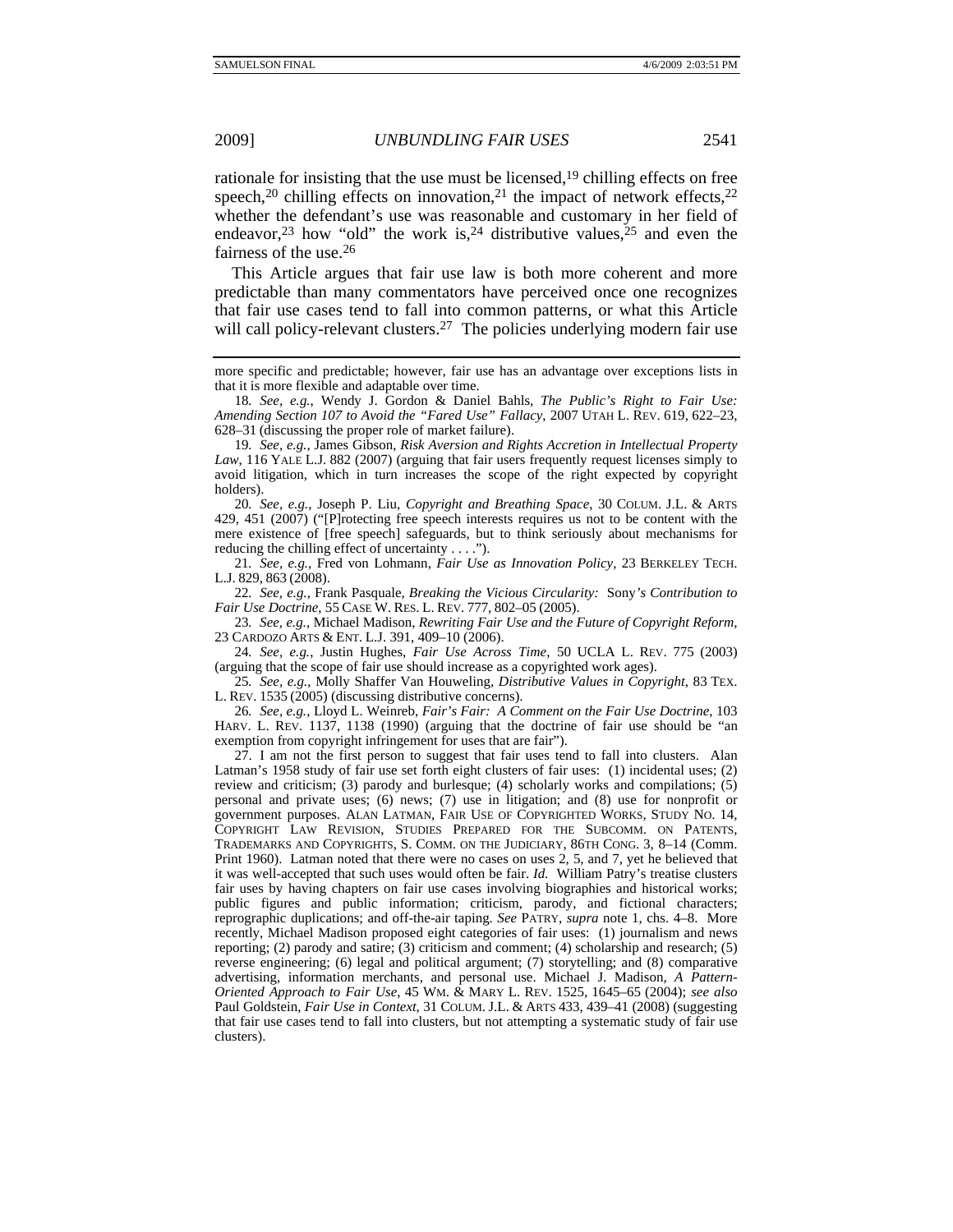law include promoting freedom of speech and of expression, the ongoing progress of authorship, learning, access to information, truth telling or truth seeking, competition, technological innovation, and privacy and autonomy interests of users. If one analyzes putative fair uses in light of cases previously decided in the same policy cluster, it is generally possible to predict whether a use is likely to be fair or unfair.28 Policy-relevant clustering is not a substitute for appropriate consideration of the statutory fair use factors, but it provides another dimension to fair use analysis that complements the four-factor analysis and sharpens awareness about how the statutory factors, sometimes supplemented by other factors, should be analyzed in particular contexts.

This Article builds on Barton Beebe's recent empirical study of fair use decisions under the 1976 Act.29 Its qualitative assessment of the fair use

29*. See* Barton Beebe, *An Empirical Study of U.S. Copyright Fair Use Opinions, 1978– 2005*, 156 U. PA. L. REV. 549 (2008). The principal "leading cases" to which Barton Beebe refers are the U.S. Supreme Court's decisions in *Sony Corp. of America v. Universal City Studios, Inc.*, 464 U.S. 417 (1984), and *Harper & Row, Publishers, Inc. v. Nation Enterprises*, 471 U.S. 539 (1985). Beebe was kind enough to provide me with a spreadsheet of the cases he studied. I proceeded to read all of these cases in the order in which they had been decided, as well as collecting fair use decisions issued since then and rereading some pre–1976 Act cases with which I had been familiar. As I read the cases, I took notes on different kinds of uses I found. Because I had been studying fair use cases for many years, I expected to find cases that clustered around free speech and free expression uses of copyrighted materials; productive uses of parts of previous works in nonfiction works, such as biographies and documentaries; reverse engineering to achieve interoperability; comparative advertising; and personal use facilitations. But I tried to keep an open mind about uses that I had not previously noticed. There were some surprises—especially in the litigation use cases discussed in Part IV.B. Roughly fifteen percent of the 300-some opinions studied were not "real" fair use cases, most often because they involved ordinary infringement claims as to which a fair use defense was implausible, but sometimes because the main issue in the case was something other than fair use. For examples of the former, see *Palmer v. Garner*, No. 05-95-PA, 2006 U.S. Dist. LEXIS 13044, at \*4 (D. Or. Mar. 3, 2006) (not fair use to construct homes designed by plaintiff); *Lindal Cedar Homes, Inc. v. Ireland*, No. 03-6102-TC, 2004 U.S. Dist. LEXIS 18878, at \*14–18 (D. Or. Sept. 14, 2004) (not fair use to construct custom homes from plans); *Antioch Co. v. Scrapbook Borders, Inc.*, 291 F. Supp. 2d 980 (D. Minn. 2003) (not fair use to copy stickers of everyday objects in competing book); *Dahlen v. Michigan Licensed Beverage Ass'n*, 132 F. Supp. 2d 574 (E.D. Mich. 2001) (not fair use to copy layout and text of poster on driver rights); *Broadcast Music, Inc. v. Blueberry Hill Family Restaurants, Inc., 899 F. Supp. 474 (D. Nev. 1995) (not* fair use to perform music in family restaurant); and *Itar-Tass Russian News Agency v. Russian Kurier, Inc.*, 886 F. Supp. 1120 (S.D.N.Y. 1995) (not fair use to copy verbatim many articles from Russian newspapers). An example of the latter is *Greenberg v. National Geographic Society*, 244 F.3d 1267 (11th Cir. 2001), in which fair use was raised as a defense, but the main issue—whether a digital product was a privileged "revision" concerned a different issue. This is consistent with Beebe's conclusion that "if we exclude

 <sup>28.</sup> The only clusters of fair use cases in which it is quite difficult to predict whether uses are likely to be fair is in the educational and research use clusters where judges have tended to take starkly different perspectives on fair use defenses in these settings, as Part III explains. I recognize that the risk of a wrong guess on fair use is worrisome because litigation can be very costly and courts have broad discretion to award substantial damages if a use is ruled unfair. If a copyright owner has registered its work within three months of the work's first publication, an unsuccessful defendant may have to pay not only its own attorney's fees and a monetary award to the plaintiff, but also the plaintiff's attorney's fees. *See* 17 U.S.C. §§ 412, 504–505 (2006).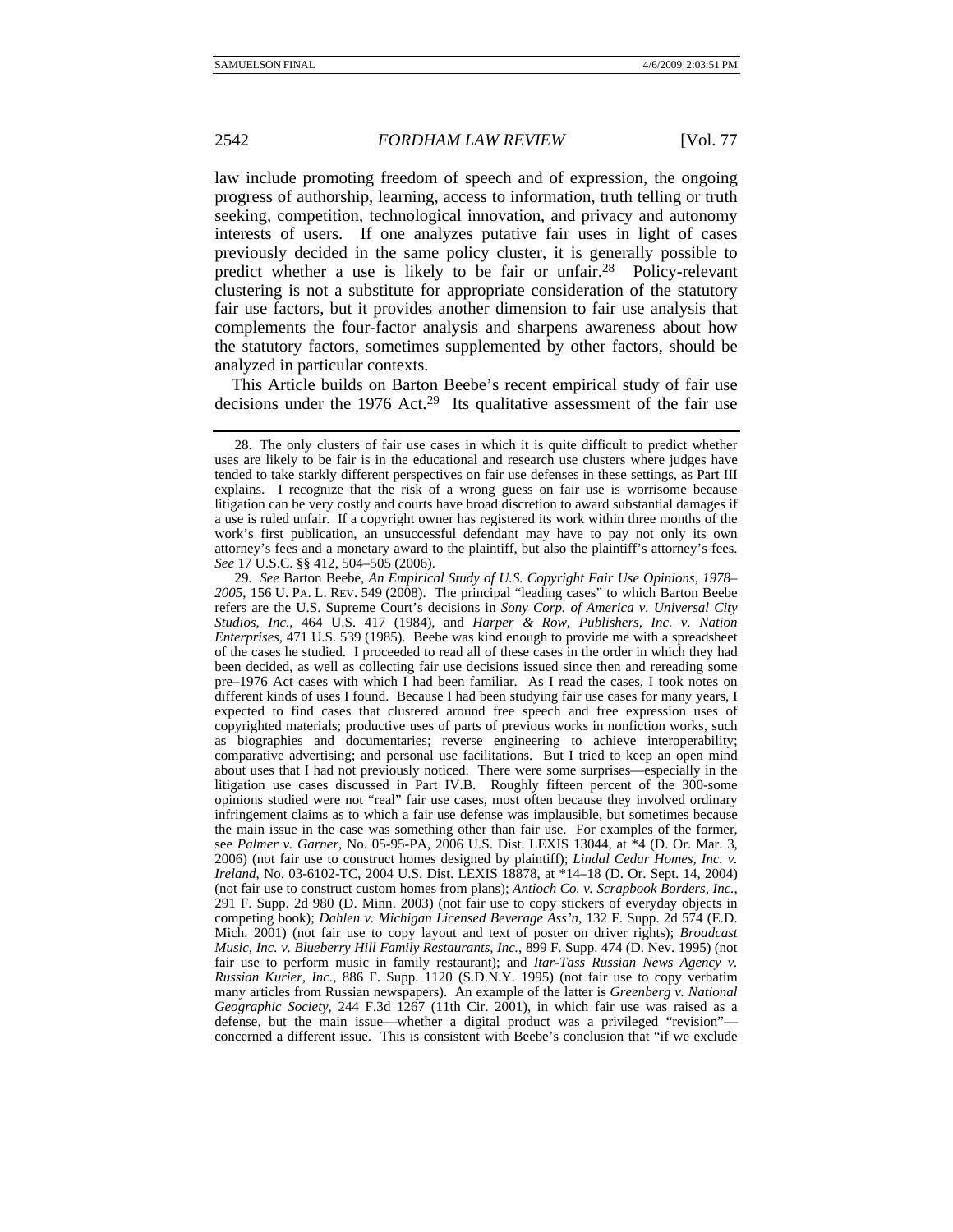caselaw provides support for Beebe's key conclusion that "much of our conventional wisdom about [U.S.] fair use case law, deduced as it has been from the leading cases, is wrong."30 Courts do not, for instance, routinely "stampede" to conclusions in favor of or against fair use, as some commentators have suggested;<sup>31</sup> the commerciality of a use "ha[s] no significant influence on the outcome;"<sup>32</sup> copying an entire work is "far from dispositive;"<sup>33</sup> reversal rates in fair use cases are not abnormally high;<sup>34</sup> and win rates for fair use defenses in most policy-relevant clusters are generally quite high.35 This Article also concurs in Beebe's conclusion that "the mass of nonleading cases has shown itself to be altogether worthy of being followed."36

Unbundling fair uses into policy-relevant clusters will not cure all of fair use's ills,37 but unbundling will provide courts with a more useful and nuanced tool kit for dealing with the plethora of plausible fair uses than can be achieved merely by focusing on the four factors set forth in the statute. These are the purpose of the defendant's use, the nature of the copyrighted work, the substantiality of the taking, and the potential for harm to the work's market.38

 30. Beebe, *supra* note 29, at 554. Beebe characterizes the leading cases' approach as anecdotal, likens it to the "great men" approach to history, and concludes that it is "fundamentally flawed—both as a descriptive and as a prescriptive enterprise." *Id.* at 553 (citation omitted); *see also id.* at 621. Contrary to the leading cases' conventional wisdom, Beebe found that, for instance, "a finding that the plaintiff's work was [for a noncommercial purpose] appeared strongly to influence a court to find fair use," whereas "the data suggest that a finding that the defendant's use was for a commercial (rather than noncommercial) purpose had no significant influence on the outcome of the [four-factor] test." *Id.* at 554–56. This Article's qualitative analysis of the fair use caselaw agrees with Beebe's conclusions as well.

31*. See id.* at 555; *see, e.g.*, Nimmer, *supra* note 12, at 281 ("Courts tend first to make a judgment that the ultimate disposition is fair use or unfair use, and then align the four factors to fit that result as best they can.").

32. Beebe, *supra* note 29, at 556.

33*. Id.*

34*. Id.* at 574–75.

35*. Id.* at 609–10 (noting a 62% win rate for critical fair uses and a 78% win rate for news reporting fair uses, although lower win rates for educational and research uses).

36*. Id.* at 622.

 37. Particularly in close fair use cases, judges are likely to differ in their predisposition to err in favor or against fair use defenses; some inconsistency in fair use caselaw is inevitable. But that does not mean we should not try to find some consistency where it is there to be found.

 38. 17 U.S.C. § 107 (2006). Unbundling fair uses into policy-relevant clusters may also be useful if some nation eventually challenges the consistency of the fair use doctrine with U.S. obligations under the Agreement on Trade-Related Intellectual Property Rights (TRIPs). *See* Agreement on Trade-Related Aspects of Intellectual Property Rights art. 9, Apr. 15, 1994, Marrakesh Agreement Establishing the World Trade Organization, Annex

the 42 opinions that devoted less than 10% of the opinion to the fair use issue  $\dots$ , we quickly come to a very respectable [fair use] win rate in the remaining opinions of 45.5%." Beebe, *supra*, at 581. I have omitted the ordinary infringement or other issue-dominant cases from the policy cluster analysis in this Article and have focused instead on cases in which the fair use defense was at least somewhat plausible, even if it ultimately failed to persuade the court.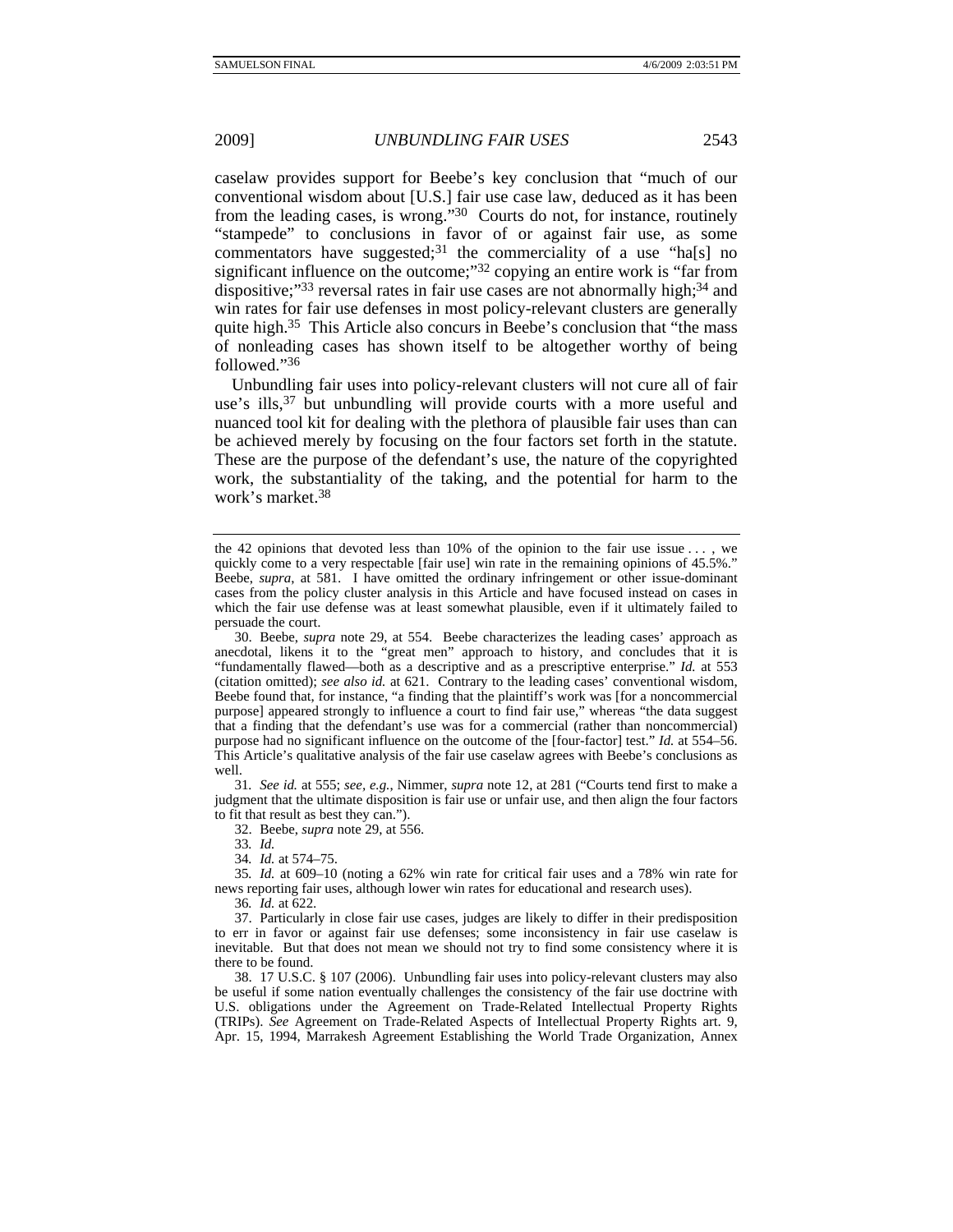An obvious starting point for any effort to cluster fair uses lies in the preamble to § 107, which sets forth six favored uses: criticism, comment, news reporting, teaching, scholarship, and research. Given the considerable overlap among these uses (e.g., criticism and comment, scholarship and research), it makes little sense to organize the fair use caselaw around each of these six uses. Three main policies underlie the six preambular uses: promoting free speech and expression interests of subsequent authors and the public, the ongoing progress of authorship, and learning.

Part I discusses the fair use caselaw that implicates First Amendment freedom of speech and freedom of expression interests of subsequent authors and the public.39 Three of the statutorily favored uses—criticism, commentary, and news reporting—tend to be evident in these cases. This part distinguishes among transformative uses, productive uses, and orthogonal uses.40 Many of the free speech/expression cases involve

 39. I recognize that "freedom of speech" and "freedom of expression" are sometimes used interchangeably, and, in many instances, an author may be exercising both freedoms at the same time. However, they are sometimes distinct. *Nordstrom, Inc. v. PARAN*, No. 92- 1349, 1992 U.S. Dist. LEXIS 9162 (D.D.C. June 26, 1992), which ruled that a protest group's use of the store's ads to illustrate its reason for believing the store was racist, is, in my view, a free speech fair use case. *Suntrust Bank v. Houghton Mifflin Co.*, 268 F.3d 1257 (11th Cir. 2001), which ruled that the retelling of the plot of *Gone with the Wind* from a slave's viewpoint was fair use, implicates Alice Randall's right to freedom of expression. The First Amendment protects both speech and expression interests of authors. *See, e.g.*, NETANEL, *supra* note 12, at 32–33.

 40. As Part I explains, the Supreme Court's decision in *Campbell v. Acuff-Rose Music, Inc.*, 510 U.S. 569, 579 (1994), defined the word "transformative" broadly to encompass uses that truly transform expression from one work in making a new work, as well as iterative copying from a preexisting work in a new work that productively uses that expression, and iterative copying for a different or orthogonal purpose from the original. Transformative, productive, and orthogonal uses, while they overlap in some instances, are nevertheless useful to distinguish in fair use caselaw. The rap parody in *Campbell* exemplifies a truly transformative use. Quoting from writings of L. Ron Hubbard in a critical biography about him in *New Era Publications International v. Carol Publishing Group*, 904 F.2d 152 (2d Cir. 1990), exemplifies a productive use. Copying fifty-one pages from a book in connection with litigation on the fitness of the author to be a parent, as in *Sturgis v. Hurst*, 86 U.S.P.Q.2d (BNA) 1444 (E.D. Mich. 2007), is an example of an orthogonal use. Distinguishing among these types of uses should avoid confusion about what "transformative" really means and how important it should be in fair use cases. See, *e.g.*, Goldstein, *supra* note 27, at 442 (complaining about how blind application of "catch

<sup>1</sup>C, Legal Instruments—Results of the Uruguay Round, 108 Stat. 4809, 1869 U.N.T.S. 299 [hereinafter TRIPs], *available at* http://www.wto.org/english/docs\_e/legal\_e/27-trips.pdf. Article 13 of TRIPs requires nations to confine its exceptions and limitations to copyright to "certain special cases" that do not undermine a normal exploitation of the work or otherwise interfere with the legitimate interests of rights holders. U.S. commentators have disagreed about how vulnerable the U.S. fair use defense might be to a charge of violating Article 13. *Cf.* Ruth Okediji, *Toward an International Fair Use Doctrine*, 39 COLUM. J. TRANSNAT'L L. 75 (2000) (suggesting the U.S. fair use defense may not be compatible with TRIPs obligations); The Patry Copyright Blog, http://williampatry.blogspot.com/2008/04/fair-usethree-step-test-and-european.html (Apr. 2, 2008, 14:44 EST) (arguing that U.S. fair use is consistent with TRIPs Article 13). In particular, unbundling fair uses makes it easier to argue that fair use accommodates a number of "certain special cases" and that the four factors ensure that this exception does not interfere with a normal exploitation of the work or with other legitimate interests of rights holders.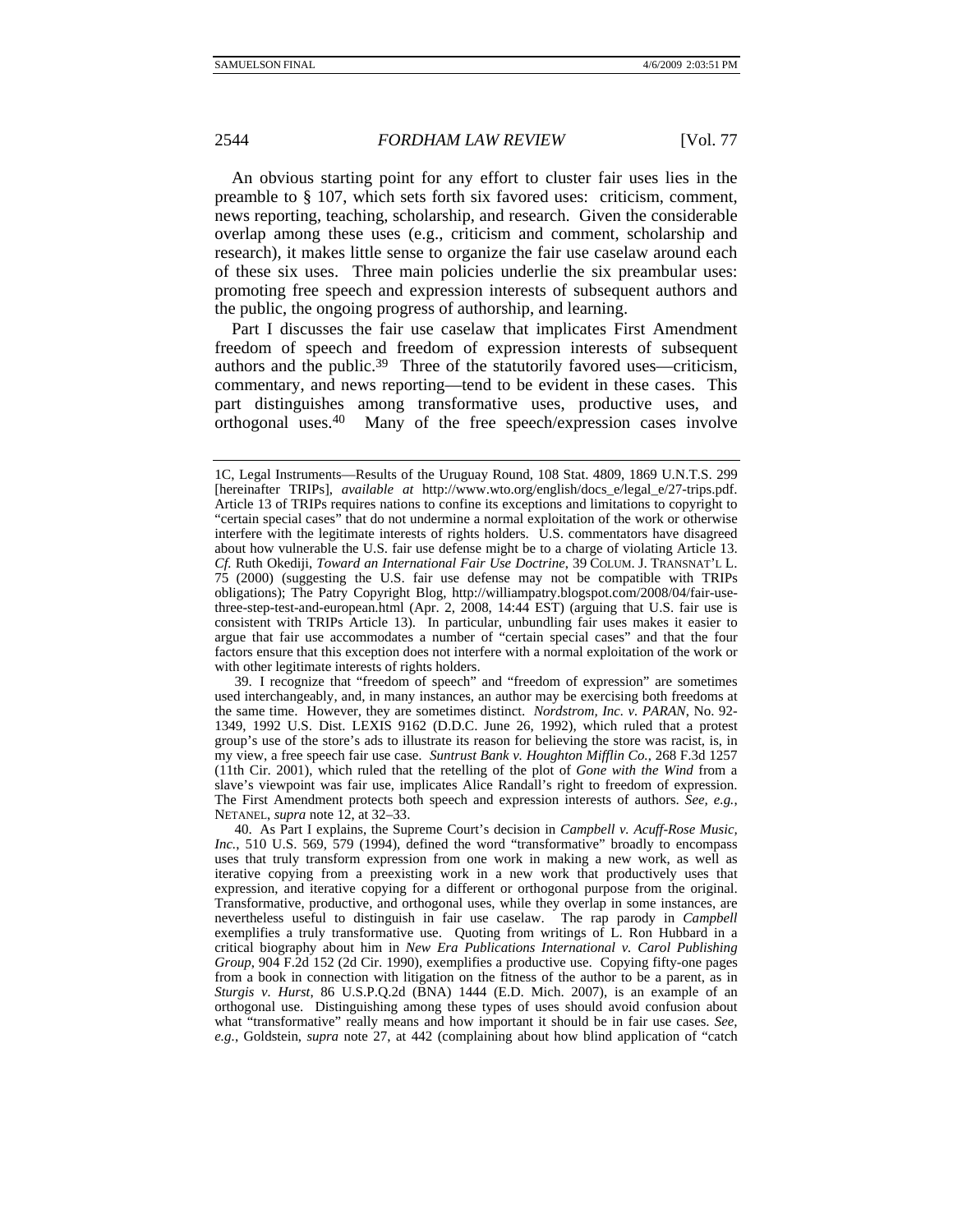transformative parodies or satires. Many others involve productive uses, as when a second author quotes from an earlier work in order to criticize it or challenge its author's ideas. Even orthogonal uses (that is, uses for a different purpose than the original) are sometimes fair when motivated by free speech/expression considerations. Most uses in the free speech/expression cluster are fair unless the second author has taken too much, undermined a core licensing market, or engaged in wrongful acts that undermined the claim of fair use.

Part II discusses a wide variety of uses that authors typically make of existing works, including uses for three of the six statutorily favored uses research, scholarship, and commentary—that copyright law welcomes in order to promote the ongoing creation and dissemination of new knowledge, thereby fulfilling the constitutional purpose of copyright law. Part II discusses how fair use typically balances interests at stake when authors make productive uses of earlier works for purposes such as setting historical context, illustrating some phenomenon being discussed, or proving an assertion. Part II goes on to identify many other types of uses that authors typically make of other authors' works and suggests that authors should have considerable breathing room to make iterative copies of their own and others' works for reasonable and customary purposes. As in the free speech/expression cluster of cases, most authorial uses have been ruled fair unless the putative fair user took more than was reasonable given her purpose or supplanted demand for the first author's work.

Part III recognizes that research, scholarship, and teaching uses are often undertaken to promote learning by persons who are neither scholars nor would-be authors. The legislative history of the 1976 Act indicates that Congress sought to provide some latitude for learning-related fair uses, although legislators were aware that fair uses for teaching and research could, if too broadly construed, undermine incentives to invest in creation and dissemination of teaching and research materials. Sharply divergent views on fair use exist in the educational and research use caselaw, and it is in this cluster that fair uses are least predictable.

Part IV considers three kinds of uses beyond the six purposes set forth in the preamble to § 107 that were nonetheless in contemplation as possible fair uses when Congress adopted the 1976 Act. Congress seems, for instance, to have anticipated that some private or personal uses of copyrighted works would be fair, even if not done for one of the preambular purposes. Although the personal use caselaw is somewhat sparse, it and commentary about it provide some guidance for predicting when personal uses are likely to be fair. In the personal use context, fair use may promote privacy and autonomy interests of users. Uses in litigation or for advertising purposes are also not among the statutorily favored uses. Yet,

phrases" like "transformative use" reflect the "triumph of mindless sound bite over principled analysis"); Rebecca Tushnet, *Copy This Essay: How Fair Use Doctrine Harms Free Speech and How Copying Serves It*, 114 YALE L.J. 535, 537 (2004).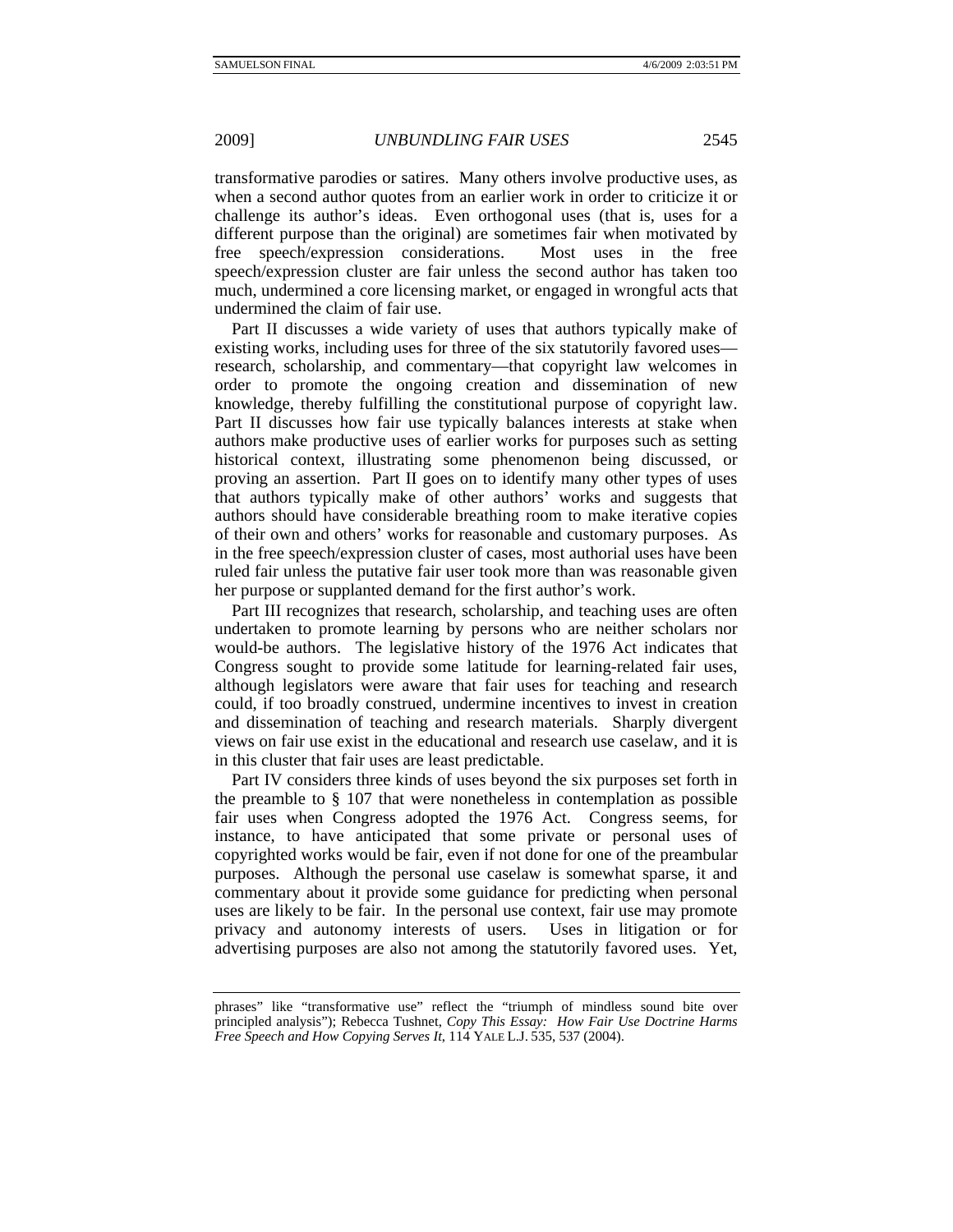they too seem to have been in contemplation as possible fair uses, and fair use defenses have often succeeded in such cases. In litigation use contexts, fair use fosters truth seeking and truth telling. In advertising use cases, fair use fosters effective competition and access to truthful information.

Part V considers the role that fair use has played in adapting copyright law to uses that Congress did not and could not have anticipated when enacting the 1976 Act. Sony's Betamax videotape machines, which allowed purchasers to make private use copies of television programs, were just being introduced into the market as Congress was finishing up the copyright revision process. It was also too early in the history of the computer software industry for Congress in 1976 to have foreseen that developers of noninfringing programs would sometimes need to reverse engineer another firm's program in order to make their programs interoperate with the other firm's program. And the Internet and search engine technologies had yet to be invented in 1976. Fair use has proven quite useful in adapting copyright law in response to these and other new technologies so as to promote competition, technological innovation, and greater public access to information and ability to make use of content.<sup>41</sup>

Parts I through V mainly provide a positive account of how fair use has been adjudicated in a variety of contexts and suggestions about factors that should be given greater or lesser weight in certain fair use policy clusters.<sup>42</sup> Its articulation of the policy-relevant clusters into which the fair use cases typically fall should not, however, be understood as attempting to limn the outer bounds of fair use or to foreclose the development of new policyrelevant clusters.43

Part VI offers a more normative account of fair use as an integral and essential part of U.S. copyright law that can, in fact, encompass the wide range of fair uses discussed in the Article. It also recaps the key lessons from this Article's qualitative assessment of the fair use caselaw and points to some encouraging trends in recent cases.

#### I. FREE SPEECH AND EXPRESSION FAIR USES

The U.S. Supreme Court has characterized fair use as a "built-in" safeguard in copyright law for mediating tensions between interests of copyright owners in controlling exploitations of their works and free speech and expression interests of subsequent authors and members of the public.<sup>44</sup>

<sup>41</sup>*. See generally* Pamela Samuelson, *Fair Use For Computer Programs and Other Copyrightable Works in Digital Form: The Implications of* Sony*,* Galoob *and* Sega, 1 J. INTELL. PROP. L. 49 (1993) (emphasizing flexibility of fair use in adapting copyright law as to new technological uses of copyrighted works). Part V of this Article discusses the role of fair use in adapting copyright law to unforeseen uses.

 <sup>42.</sup> For the most part, this Article refrains from speculating about how fair use might apply in situations that have not been adjudicated.

<sup>43</sup>*. See, e.g.*, Goldstein, *supra* note 27, at 441 (recognizing the danger of fair use category ossification).

<sup>44</sup>*. See, e.g.*, Eldred v. Ashcroft, 537 U.S. 186, 219 (2003); Harper & Row Publishers, Inc. v. Nation Enters., 471 U.S. 539, 560 (1985).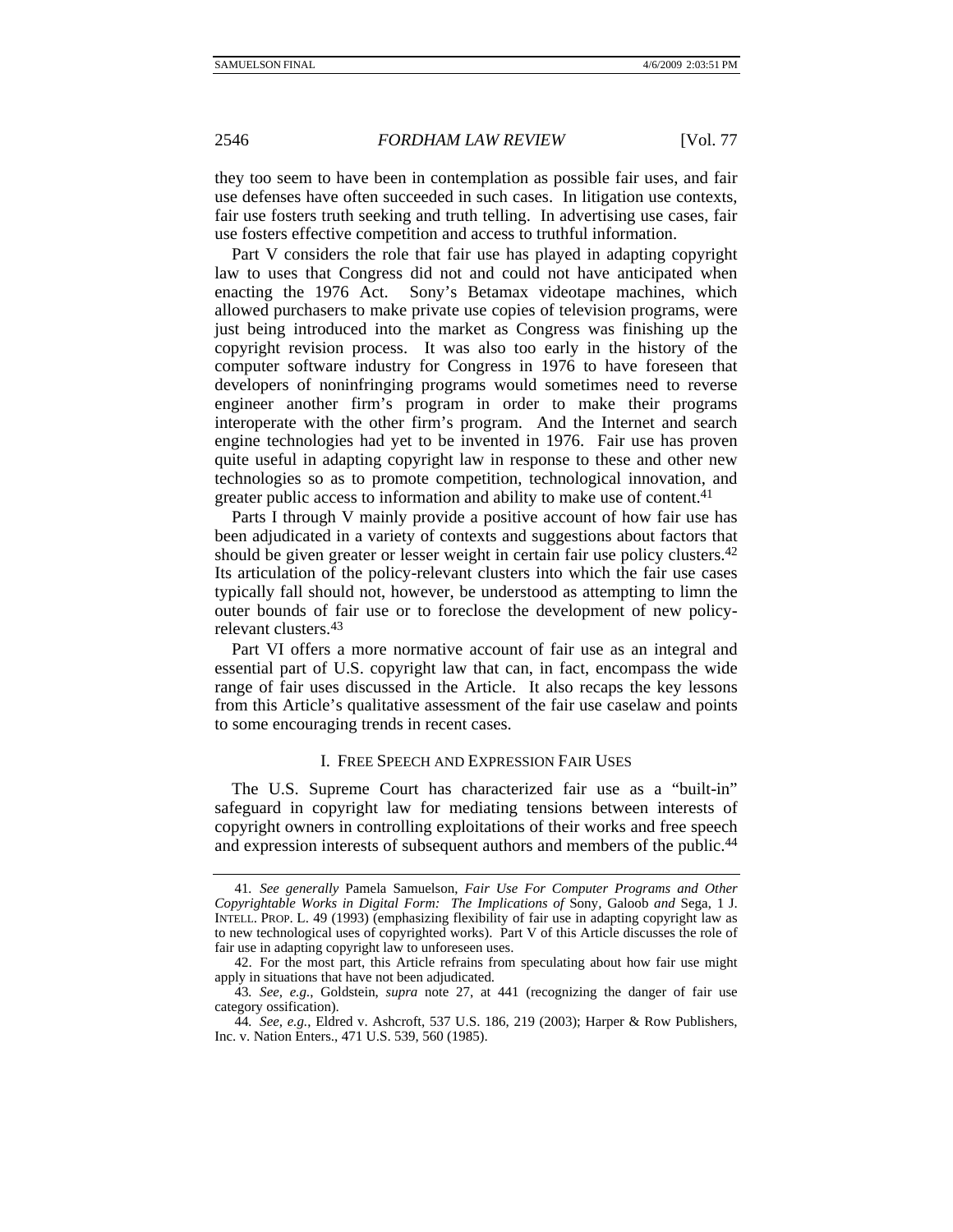Many commentators believe that fair use is essential to maintaining compatibility of copyright law and the First Amendment,<sup>45</sup> although they are sometimes skeptical about whether fair use is doing as good a job at this task as the Supreme Court seems to believe.46

It is sometimes obvious that copyright is being asserted to suppress free speech or expression.47 In *Nordstrom, Inc. v. PARAN*, 48 for example, a department store claimed that a protest group infringed copyright because it distributed leaflets featuring one of the store's ads next to text explaining why the group thought the store was racist. The court characterized PARAN's use of the ad as "political speech [that] is protected by the First Amendment."49 When the National Rifle Association (NRA) sued the Handgun Control Federation (HCF) for copying a list of names and addresses of state legislators compiled by the NRA that HCF distributed to its members to urge them to lobby in support of the same gun control legislation that the NRA opposed,<sup>50</sup> the U.S. Court of Appeals for the Sixth Circuit found fair use because the list "was used primarily in exercising HCF's First Amendment speech rights to comment on public issues and to

46*. See, e.g.*, NETANEL, *supra* note 12, at 63 (characterizing fair use as "an exceedingly feeble, inconstant check on copyright holders' proprietary control").

 47. Copyright can, of course, chill free speech and free expression even when copyright owners do not sue, for a claim of copyright infringement has especially strong chilling effects on individuals and groups with modest financial resources. *See, e.g.*, MARJORIE HEINS & TRICIA BECKLES, BRENNAN CTR. FOR JUSTICE, WILL FAIR USE SURVIVE? FREE EXPRESSION IN THE AGE OF COPYRIGHT CONTROL: A PUBLIC POLICY REPORT 37 (2005); Lawrence Lessig, *Copyright and Politics Don't Mix*, N.Y. TIMES, Oct. 21, 2008, at A29 (giving examples of speech-suppressing copyright claims asserted as to political ads in recent campaigns).

48. No. 92-1349, 1992 U.S. Dist. LEXIS 9162 (D.D.C. June 26, 1992).

49*. Id.* at \*1. The court did not go through a full fair use analysis because the free speech interests at stake so clearly overrode the copyright interests in the case. *See id.* at \*2. A fuller analysis is easy to imagine: the purpose of reproducing the ad was noncommercial and an integral part of critical commentary on the store's policies; ads are not as much at the core of copyright as other works; the whole of the ad was copied. On the other hand, it was implausible that the limited reproduction of the ad for purposes of political protest would harm any actual or potential market for the copyrighted work. Moreover, it is unlikely that Nordstrom would have been willing to license this use, even if PARAN had asked to do so, as the ad presumably made the group's critical commentary more powerful.

 50. Nat'l Rifle Ass'n v. Handgun Control Fed'n, 15 F.3d 559 (6th Cir. 1994). The threepage list was published as part of two short National Rifle Association (NRA) newsletters aimed at persuading members to oppose gun control measures then pending before the Ohio legislature. *See id.* at 560. The Handgun Control Federation distributed the list to about 200 of its members urging them to support the same bill as the NRA urged its members to oppose. *See id.* The U.S. Court of Appeals for the Sixth Circuit did not address the lower court's alternative holding, namely, that there was insufficient originality in the list to support a claim of copyright. *See id.* at 562 (failing to address the lower court's alternative holding in *National Rifle Ass'n v. Handgun Control Federation*, 844 F. Supp. 1178, 1180–81 (N.D. Ohio 1992)).

<sup>45</sup>*. See, e.g.*, Carroll, *supra* note 12, at 1093 (*Eldred* recognized "the constitutional substrate undergirding the fair use doctrine"); Liu, *supra* note 20, at 432 ("The language in *Eldred* indicates that if . . . Congress abolished the fair use defense, this would be constitutionally problematic."); Stephen M. McJohn, Eldred*'s Aftermath: Tradition, the Copyright Clause, and the Constitutionalization of Fair Use*, 10 MICH. TELECOMM. & TECH. L. REV. 95 (2003); Tushnet, *supra* note 40, at 548.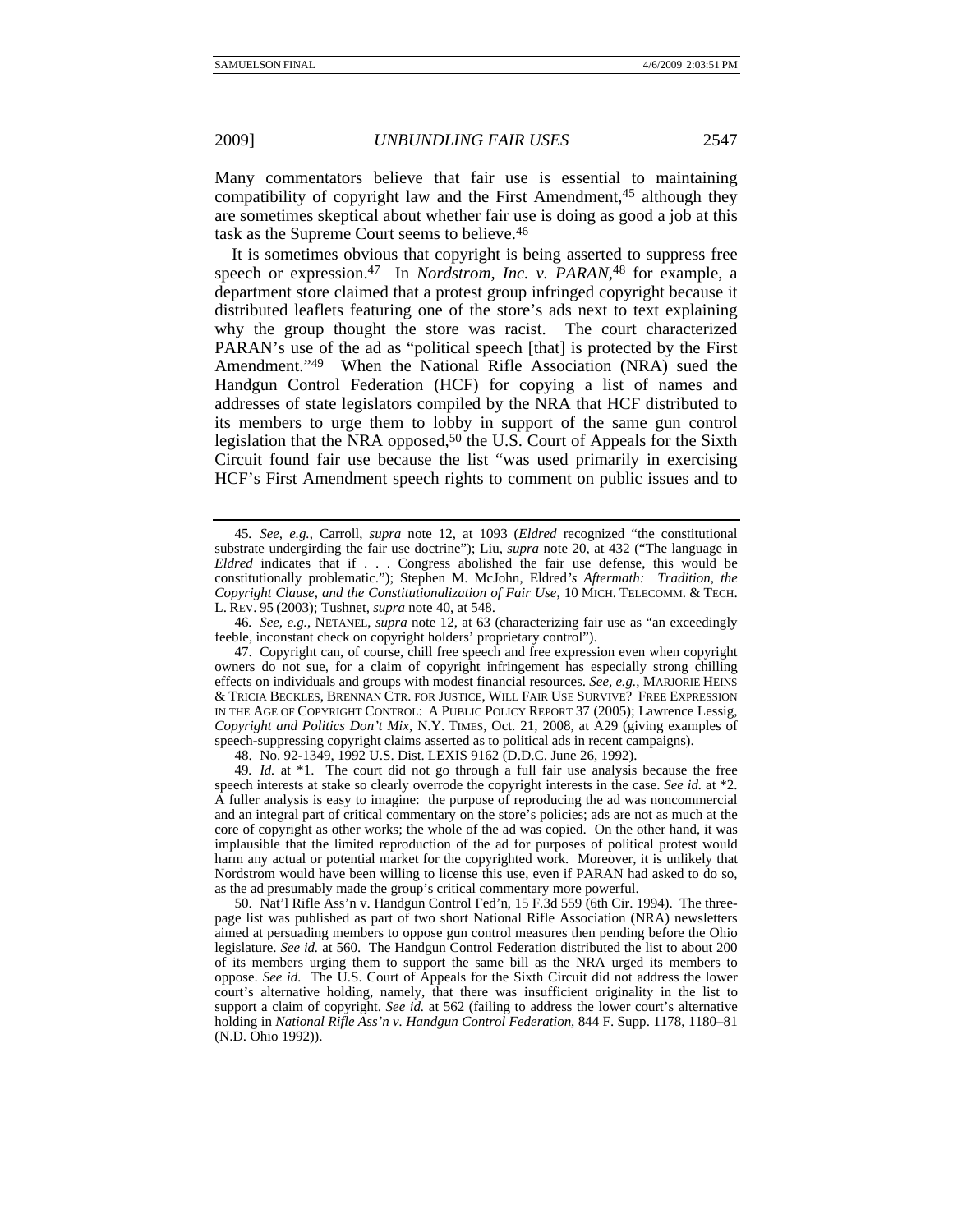petition the government regarding legislation."<sup>51</sup> Free speech considerations were also present in *Belmore v. City Pages, Inc.*, 52 which ruled that a newspaper's publication of a fable that revealed a police officer's racist attitudes was fair use. Similarly, in *Online Policy Group v. Diebold, Inc.*, 53 Online Policy Group asserted that its posting of an email archive about security problems with electronic voting software was fair use. The court observed,

The email archive was posted or hyperlinked to for the purpose of informing the public about the problems associated with Diebold's electronic voting machines. It is hard to imagine a subject the discussion of which could be more in the public interest. If Diebold's machines in fact do tabulate voters' preferences incorrectly, the very legitimacy of elections would be suspect.54

In these and other cases,<sup>55</sup> copyright claims seemed to be pretexts for suppressing free speech.<sup>56</sup>

In other free speech/expression fair use cases, however, copyright claims have been more plausible, and the copyright and the First Amendment interests at stake were more in equipoise. Part I.A discusses the transformative use cases. Part I.B focuses on productive uses for purposes of critical commentary. Part I.C recognizes that some iterative copying for speech-related purposes may also be fair. Part I.D considers the news reporting cases. Fair use defenses have often prevailed when a second author's use implicated free speech and free expression interests. Part I.E offers suggestions about how courts should weigh certain factors when free speech and free expression interests are at stake in fair use cases.

### A. *Transformative Uses*

Authors often draw upon preexisting works and transform expression from them in creating new works that criticize, comment upon, or offer new

<sup>51</sup>*. NRA*, 15 F.3d at 562. The court concluded that all factors favored fair use in this case. *See id.*

 <sup>52. 880</sup> F. Supp. 673 (D. Minn. 1995).

 <sup>53. 337</sup> F. Supp. 2d 1195 (N.D. Cal. 2004).

<sup>54</sup>*. Id.* at 1203. Indeed, Diebold's copyright claim was so implausible that the court ruled that Diebold had violated the Digital Millennium Copyright Act (DMCA) by giving notice of infringement when it knew or should have known that its copyright claim was unsound. *See id.* at 1204.

<sup>55</sup>*. See, e.g.*, Payne v. Courier-Journal, 193 F. App'x 397 (6th Cir. 2006) (fair use for a newspaper to quote from an unpublished children's book written by a convicted rapist); Rosemont Enters., Inc. v. Random House, Inc., 366 F.2d 303 (2d Cir. 1966) (fair use to publish a critical Howard Hughes biography that drew upon an article of which a Hughes enterprise had purchased the copyright to sue the biography publisher for infringement); Super Future Equities, Inc. v. Wells Fargo Bank Minn., N.A., 553 F. Supp. 2d 680 (N.D. Tex. 2008) (fair use to post images on the Internet in connection with Super Future Equities' critical commentary on the bank's business practices); Keep Thomson Governor Comm. v. Citizens for Gallen Comm., 457 F. Supp. 957 (D.N.H. 1978) (fair use to take fifteen seconds of the other candidate's song as part of political debate).

 <sup>56.</sup> For an array of other examples, see HEINS & BECKLES, *supra* note 47.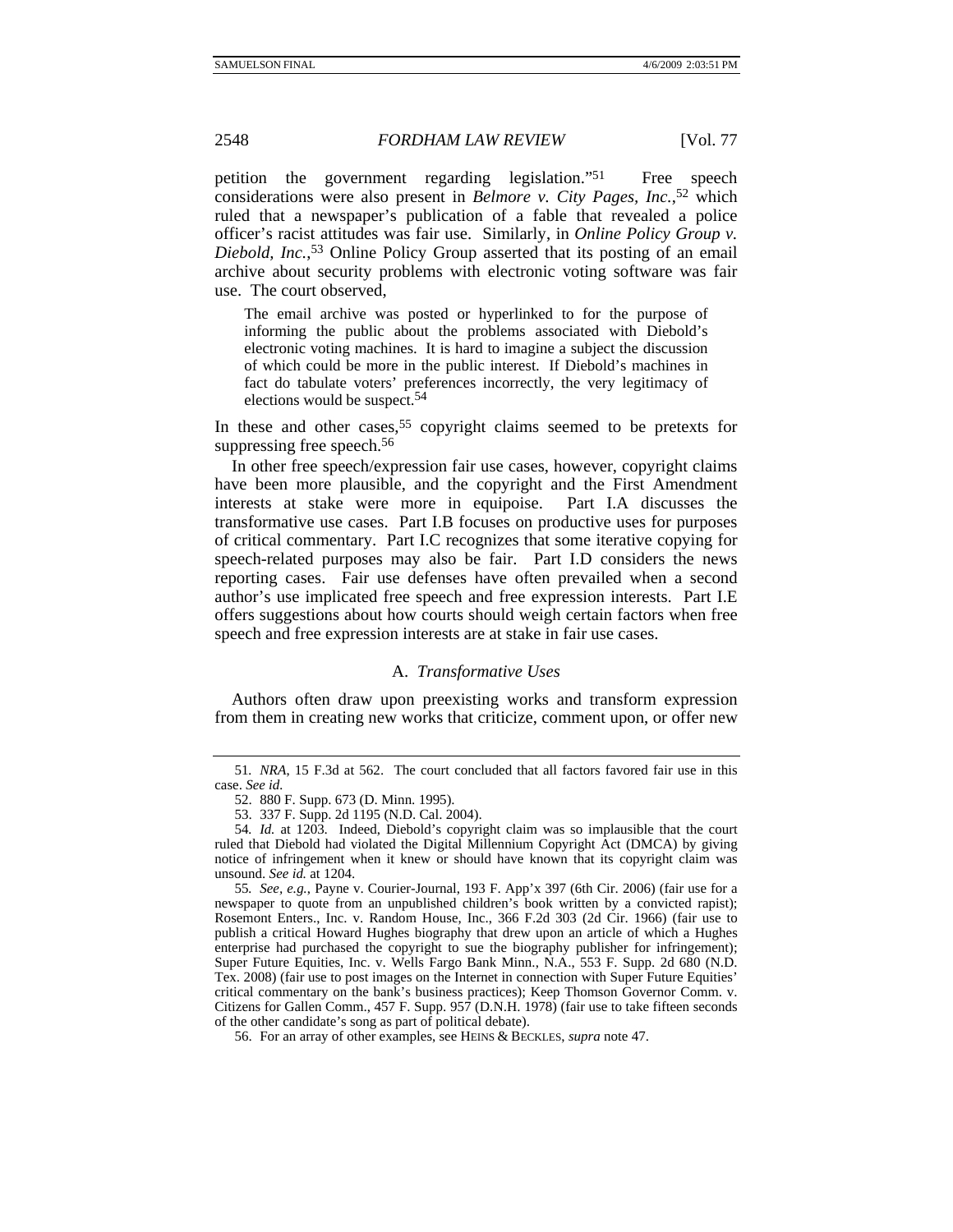insights about those works and the social significance of others' expressions.57 Parodies are a classic example.

### 1. Parodies

The Supreme Court did not explicitly invoke the First Amendment, nor free speech or expression values, in its most recent fair use precedent, *Campbell v. Acuff-Rose Music, Inc*. 58 Such concerns nonetheless seem to underlie the Court's ruling that a rap parody version of Roy Orbison's song "Pretty Woman" could qualify as a fair use of that song. The Court repeatedly emphasized that parodies are a form of critical commentary on a first author's work that fair use could protect.59 Criticism and comment are very much at the heart of speech that is protected by the First Amendment.<sup>60</sup>

Specifically as to "Big Hairy Woman," the Court noted,

2 Live Crew juxtaposes the romantic musings of a man whose fantasy comes true [in the original song], with degrading taunts, a bawdy demand for sex, and a sigh of relief from paternal responsibility. The later words can be taken as a comment on the naiveté of the original of an earlier day, as a rejection of its sentiment that ignores the ugliness of street life and the debasement that it signifies.<sup>61</sup>

The Court also noted "the unlikelihood that creators of imaginative works will license critical reviews or lampoons of their own productions" as a reason to be skeptical about "the very notion of a potential licensing market<sup>"62</sup> when assessing the harm factor. Biting criticism may suppress demand for the work being criticized, but, unless it usurps demand for the original, it does not harm the market for the first author's work in a copyright-significant way.63

*Campbell* endorsed a sensitive case-by-case analysis in parody cases, in which all fair use factors had to be considered and weighed in conjunction with one another and in which the transformative character of a second

62*. Id.* at 592.

 <sup>57.</sup> Transformativeness is not only important in fair use analysis, but also in analysis of the derivative work right. *See* R. Anthony Reese, *Transformativeness and the Derivative Work Right*, 31 COLUM. J.L. & ARTS 467, 467 (2008) (concluding that courts treat transformativeness differently in each context).

 <sup>58. 510</sup> U.S. 569 (1994).

<sup>59</sup>*. Id.* at 579–80.

<sup>60</sup>*. See, e.g.*, N.Y. Times Co. v. Sullivan, 376 U.S. 254, 270 (1964) (recognizing that "profound national commitment to the principle that debate on public issues should be uninhibited, robust, and wide open, and that it may well include vehement, caustic, and sometimes unpleasantly sharp attacks on government and public officials").

<sup>61</sup>*. Campbell*, 510 U.S. at 583.

<sup>63</sup>*. Id.* The Court quoted from *Fisher v. Dees*, 794 F.2d 432, 438 (9th Cir. 1986), regarding the distinction between criticism that suppresses demand and other uses that usurp demand. *Campbell*, 510 U.S. at 592. "[W]hen a lethal parody, like a scathing theater review, kills demand for the original, it does not produce a harm cognizable under the Copyright Act." *Id.* at 591–92.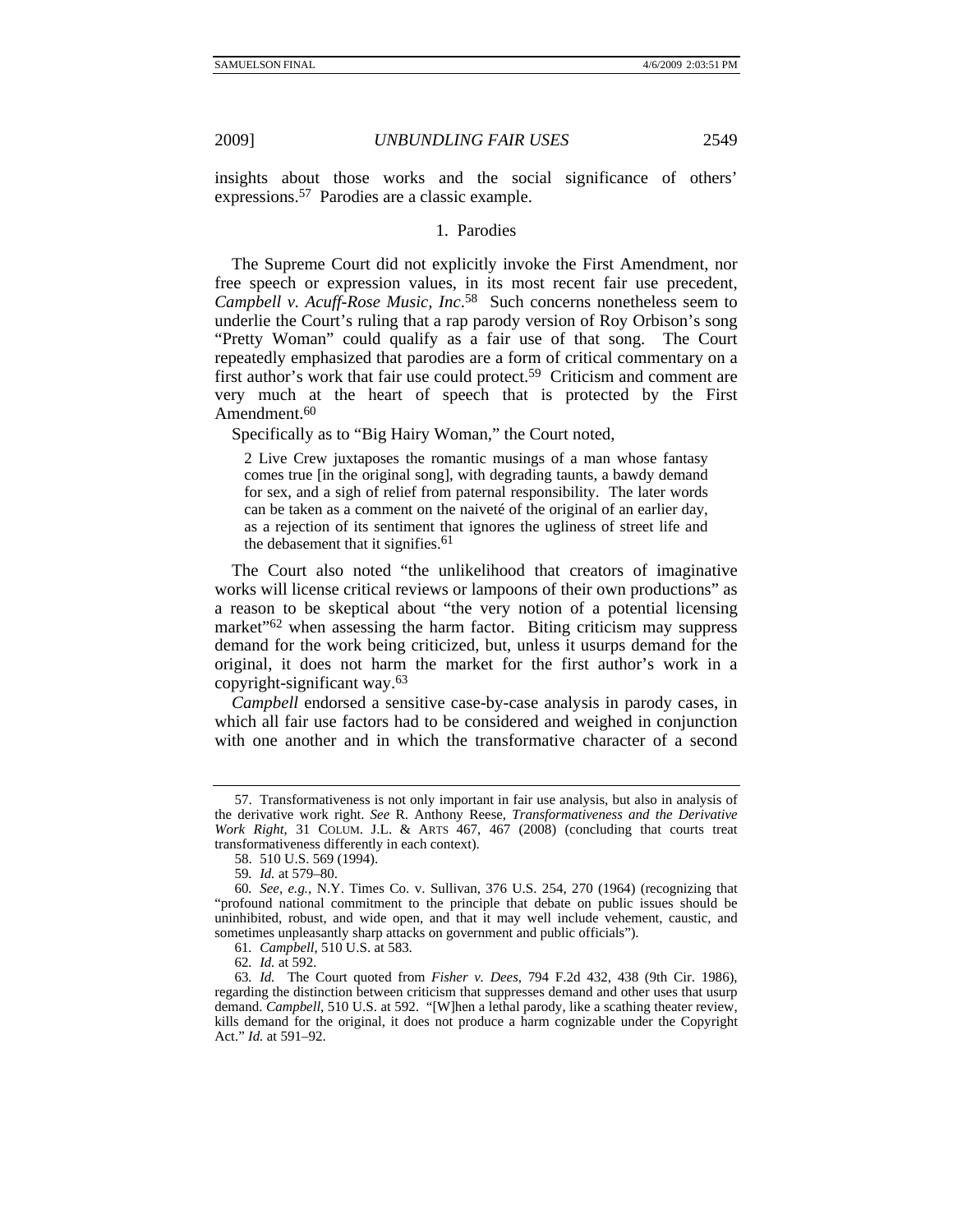comer's use mattered.64 The accused work would be considered "transformative" if it "adds something new, with a further purpose or different character, altering the first with new expression, meaning, or message."65 Parody "has an obvious claim to transformative value" because "it can provide social benefit, by shedding light on an earlier work, and, in the process, creating a new one."<sup>66</sup> The Court emphasized that transformativeness is important not only in assessing the purpose of the defendant's use, but also the nature of the work (parodies, for example, inevitably borrow from well-known expressive works),  $67$  the amount of the taking (parodies must take a core part of the first work to conjure it up),  $68$ and the harm to the market (transformative uses are less likely to usurp the market for the first work).69

Notwithstanding the Court's unwillingness in *Campbell* to presume that parodies are fair, $\frac{70}{9}$  every subsequent parody case has been adjudged a fair use.71 Several cases have been more explicit than *Campbell* about the link

 70. The *Campbell* Court cited approvingly several prior parody cases in which fair use defenses had succeeded. *See id.* at 579–80 (citing Fisher v. Dees, 794 F.2d 432 (9th Cir. 1986) ("When Sunny Sniffs Glue" made fair use of "When Sonny Gets Blue"); Elsmere Music, Inc. v. Nat'l Broad. Co., 482 F. Supp. 741 (S.D.N.Y.), *aff'd*, 623 F.2d 252 (2d Cir. 1980) ("I Love Sodom" television parody skit made fair use of "I Love New York")); *see also* H.R. REP. NO. 94-1476, at 65 (1976); S. REP. NO. 94-473, at 61 (1975) (recognizing that parodies may be fair uses). But the *Campbell* Court also cited *MCA, Inc., v. Wilson*, 677 F.2d 180 (2d Cir. 1981), in which a parody defense was rejected because the reworking of the plaintiff's song was a broader commentary on 1940s-era society, not a critical commentary on the plaintiff's work. *Campbell*, 510 U.S. at 580. It did not, however, cite *Walt Disney Productions v. Air Pirates*, 581 F.2d 751 (9th Cir. 1978), which rejected the fair use defense as to a comic book making fun of Walt Disney characters by depicting them as dope-smoking hippies. It is far from clear after *Campbell* that the *Air Pirates* case would be decided the same way today as it was in 1978.

71*. See, e.g.*, Lyons P'ship v. Giannoulas, 179 F.3d 384 (5th Cir. 1999) (parody of Barney the dinosaur assaulted by chicken at sporting event); Leibovitz v. Paramount Pictures Corp., 137 F.3d 109 (2d Cir. 1998) (poster parodying famous photo of nude actress held fair use); Burnett v. Twentieth Century Fox Film Corp., 491 F. Supp. 2d 962 (C.D. Cal. 2007) (parody of an actress's portrayal of a janitor in animated picture was fair use); Mastercard Int'l, Inc. v. Nader 2000 Primary Comm., Inc., 70 U.S.P.Q.2d (BNA) 1046 (S.D.N.Y. 2004) (Ralph Nader political ad was fair use parody of a MasterCard "priceless" ad); Kane v. Comedy Partners, 68 U.S.P.Q.2d (BNA) 1748 (S.D.N.Y. 2003), *aff'd*, 98 F. App'x 73 (2d Cir. 2004) (brief clip from public access TV show in satirical skit was fair use); Abilene Music, Inc. v. Sony Music Entm't, Inc., 320 F. Supp. 2d 84 (S.D.N.Y. 2003) (granting summary judgment to Sony for parodic song using three lines from a song); World Wrestling Fed'n Entm't, Inc. v. Big Dog Holdings, Inc., 280 F. Supp. 2d 413 (W.D. Pa. 2003) (parody of WWF wrestlers looking like dogs was fair use); Lucasfilm Ltd. v. Media Mkt. Group, Ltd., 182 F. Supp. 2d 897 (N.D. Cal. 2002) (Starballz movie, a pornographic parody, was

 <sup>64.</sup> *See id.* at 577–78. Prior to *Campbell*, there was reason to worry that parodies might not qualify as fair uses because they are often commercial, they draw upon popular works, they aim at "the heart" of those works, and *Sony* and *Harper & Row* had instructed courts to presume harm from commercial uses. The Sixth Circuit's decision in *Campbell* bears witness that this fear was well-founded.

<sup>65</sup>*. Id.* at 579.

<sup>66</sup>*. Id.*

<sup>67</sup>*. Id.* at 586.

<sup>68</sup>*. Id.* at 586–88.

<sup>69</sup>*. Id.* at 590–91.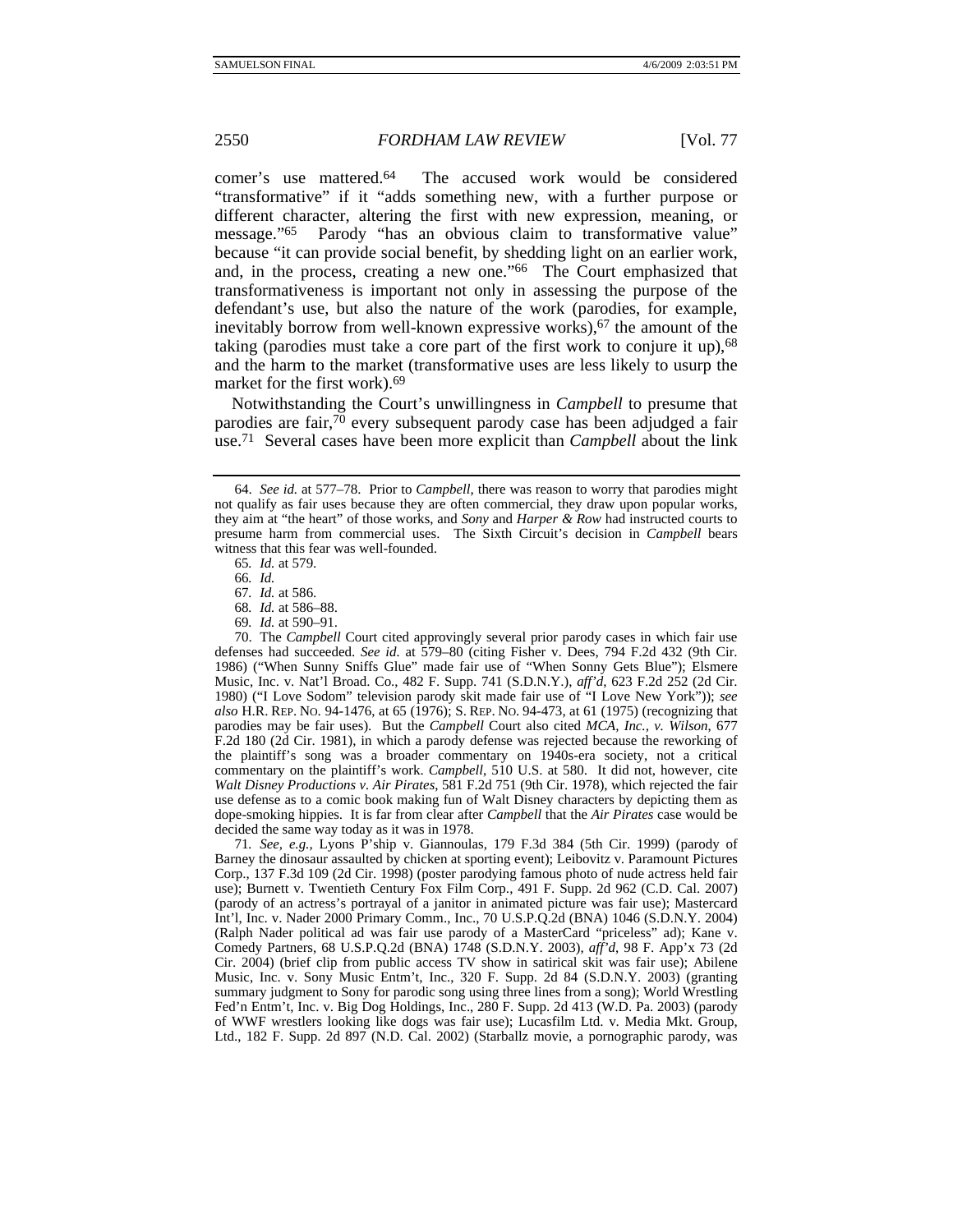between parodic fair uses and First Amendment free speech and free expression values.72 *Campbell* seemingly viewed satires as less worthy of fair use deference because satires target society at large or some segment of it, rather than the work being drawn from.73 Yet, satiric uses have sometimes also been ruled fair.  $\tilde{7}$ <sup>4</sup> In part because the line between parody and satire does not shimmer with clarity and because satires too involve the creative exercise of a second author's imagination, some commentators have questioned whether the parody/satire distinction is consistent with the First Amendment values that fair use is supposed to embody.75

### 2. Other Transformative Critiques

Parody is not the only type of transformative criticism of an existing work that may be a fair use. Two artists relied on fair use to fend off infringement claims arising from their critical transformations of Barbie dolls, an iconic symbol of a certain form of feminine beauty.76 *Suntrust Bank v. Houghton Mifflin Co*. 77 is, however, the best example of a

73*. Campbell*, 510 U.S. at 581.

74*. See, e.g.*, Blanch v. Koons, 467 F.3d 244, 254–55 (2d Cir. 2006) (satirical use of portion of photo in collage qualified as fair use); *Williams*, 57 F. Supp. 2d at 970–71 (satirical use of clay figure in skit during sporting event was fair use); *cf. Dr. Seuss*, 109 F.3d at 1403 (illustrated book with rhymes on the O. J. Simpson murder case in the style of Dr. Seuss's "Cat in the Hat" book held to be unfair use); Columbia Pictures Indus., Inc. v. Miramax Films Corp., 11 F. Supp. 2d 1179 (C.D. Cal. 1998) (poster and trailer for Michael Moore movie that was substantially similar to "Men in Black" poster and trailer was not fair use as a parody or satire).

75*. See, e.g.*, Liu, *supra* note 20, at 446–47.

76*. See* Mattel Inc. v. Walking Mountain Prods., 353 F.3d 792, 796 (9th Cir. 2003) (fair use to photograph nude Barbie dolls in sexually suggestive poses seemingly imperiled by kitchen appliances); Mattel, Inc. v. Pitt, 229 F. Supp. 2d 315 (S.D.N.Y. 2002) (denying Mattel's motion for summary judgment because customized Barbie dolls in sadomasochistic costumes may be fair use).

 77. 268 F.3d 1257. The U.S. Court of Appeals for the Eleventh Circuit struggled over whether *Suntrust* involved a parody within the meaning of *Campbell*. *See id.* at 1268–69. Under a narrow interpretation of this term, a second work would not be a parody unless it was humorous or held the first work up to ridicule. *Id.* at 1268. This conception of parody (which *Campbell*, 510 U.S. at 580, arguably endorsed) would have jeopardized Randall's defense, for there is nothing remotely funny about *The Wind Done Gone* (*TWDG*). *See*

fair use of Star Wars); Williams v. Columbia Broad. Sys., Inc., 57 F. Supp. 2d 961 (C.D. Cal. 1999) (use of clay figure in an Army skit making fun of Navy personnel on TV during a sporting event was fair use); Cardtoons, L.C. v. Major League Baseball Players Ass'n, 868 F. Supp. 1266 (N.D. Okla. 1994), *aff'd*, 95 F.3d 959 (10th Cir. 1996) (fair use protected parody baseball cards).

<sup>72</sup>*. See, e.g.*, Suntrust Bank v. Houghton Mifflin Co., 268 F.3d 1257, 1264–65 (11th Cir. 2001) (noting that "copyright does not immunize a work from comment and criticism" because fair use embodies First Amendment values (emphasis omitted)); Dr. Seuss Enters. v. Penguin Books USA, Inc., 109 F.3d 1394, 1400 (9th Cir. 1997) ("Parody is regarded as a form of social and literary criticism, having a socially significant value as free speech under the First Amendment."); *Cardtoons*, 95 F.3d at 972 ("[P]arody . . . is a vital commodity in the marketplace of ideas."); Nordstrom, Inc. v. PARAN, No. 92-1349, 1992 U.S. Dist. LEXIS 9162 (D.D.C. June 26, 1992) (protestors were expressing First Amendment free speech rights when distributing leaflets charging the store with racism, so use of ad in leaflet was fair use).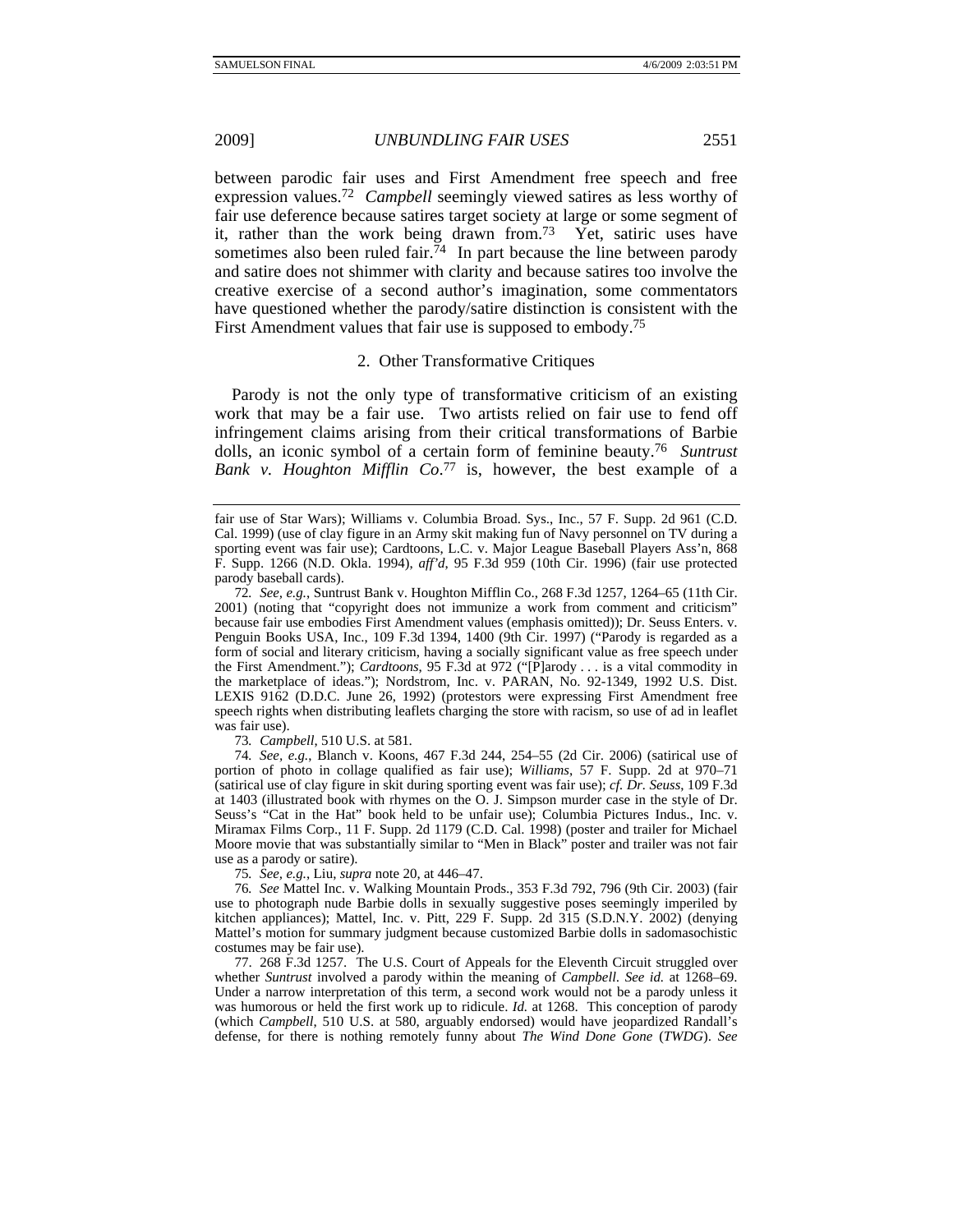nonparodic transformative critique of an earlier author's work that should qualify as fair use under *Campbell*.

Suntrust sued Alice Randall and Houghton Mifflin, her publisher, for copyright infringement because Randall retold the core story of *Gone With the Wind* (*GWTW*) from the slaves' point of view in her book *The Wind Done Gone* (*TWDG*). *TWDG* appropriated characters, plot sequences, and major scenes, including some verbatim dialogue, from *GWTW*; the defendants claimed fair use.78

The court in *Suntrust* began its analysis of Randall's fair use defense by observing that *TWDG* is "a specific criticism of and rejoinder to the depiction of slavery and the relationships between blacks and whites in *GWTW*."79 Randall's decision to "convey her criticisms of *GWTW* through a work of fiction" was understandable given that she believed that fiction would be "a more powerful vehicle for her message than a scholarly article."80 *TWDG* was, the court concluded, highly transformative of *GWTW* in recasting numerous scenes and characters and retelling the story from a radically different perspective.81 To Suntrust's argument that Randall took far more than was necessary to conjure up *GWTW*, the court responded that "*Campbell* did not require that parodists take the bare minimum amount of copyright material necessary to conjure up the original work."82 While the amount taken from *GWTW* was considerable, it should only be judged excessive if it harmed the market for the work. Randall's book was unlikely to usurp the market for *GWTW*, for the two books were aimed at different audiences.83 Suntrust had, moreover, failed to show that

78*. Suntrust*, 268 F.3d at 1259, 1267. Randall and Houghton Mifflin argued that the two works were not substantially similar, but the Eleventh Circuit disagreed. *Id.* at 1267.

79*. Id.* at 1269.

80*. Id.*

82*. Id.* at 1273.

83*. Id.* at 1275–76.

*Suntrust*, 268 F.3d at 1269 n.23 (noting that Michiko Kakutani's review of *TWDG* characterized it as "decidedly unfunny"). Under a broader conception of parody, however, critical transformations such as *TWDG* could be regarded as parodies, and the Eleventh Circuit found this second interpretation persuasive. *Id.* at 1268–69. It is understandable, though perhaps regrettable, that the Eleventh Circuit felt compelled to shoehorn the *Suntrust* dispute into the parody category. Parody is only one of a number of ways that authors can engage in critical commentary. The court should instead have generalized the *Campbell* fair use framework so that it applies to all works that critically transform previous works by recasting aspects of the first work, remixing expression from it with the second author's expression, thereby shedding new light on the original and contributing to new perspectives on its meaning.

<sup>81</sup>*. Id.* at 1269–70. Judge Stanley Marcus's concurrence further observed that Randall's style was "a marked departure from Mitchell's. *The Wind Done Gone* takes diary form; its chronology is disjunctive and its language often earthy. It is told from an introspective firstperson point of view. Mitchell's story, by comparison, is a linear third-person narrative, epic in scope and staid in tone." *Id.* at 1279.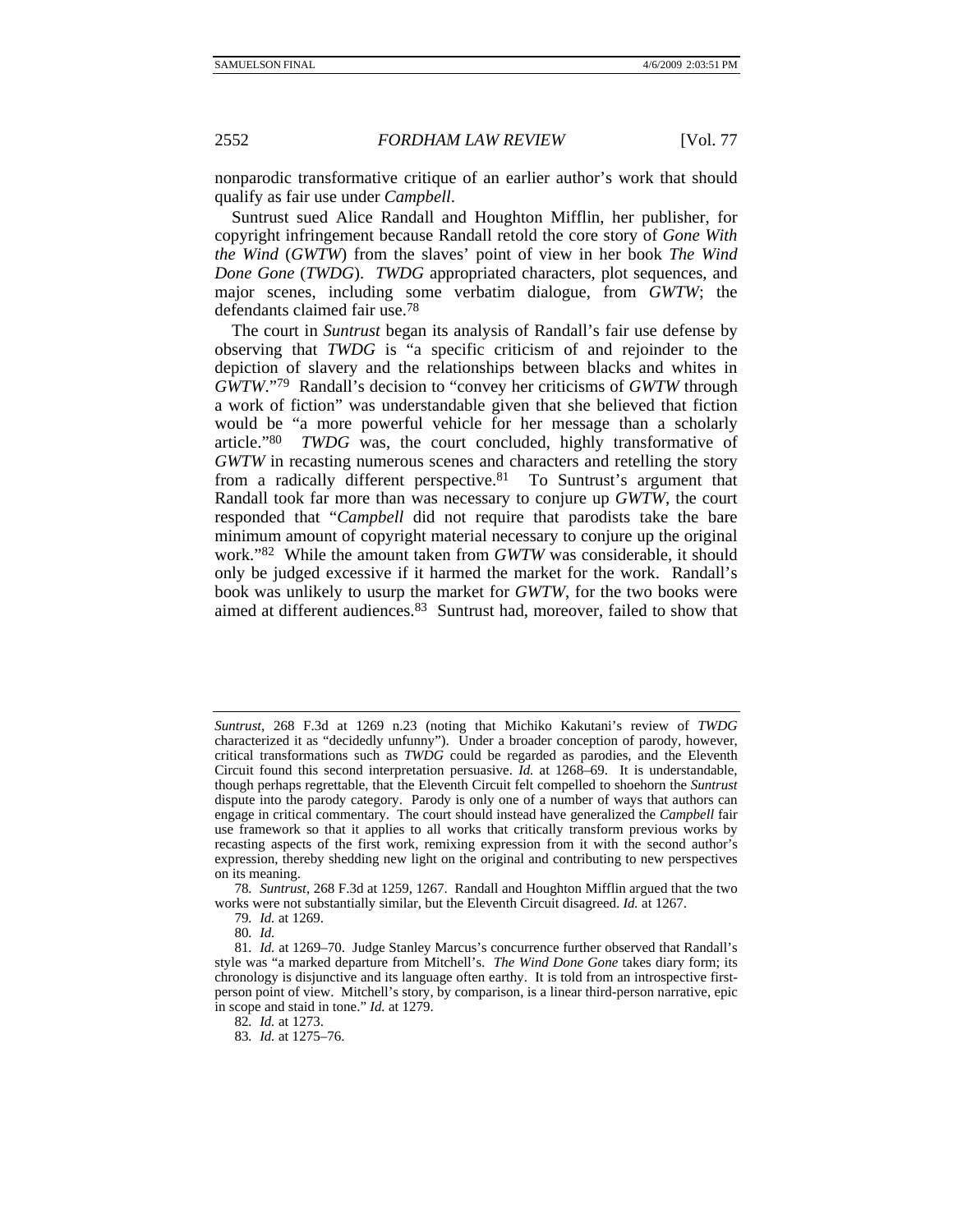*TWDG* or other works like it would significantly harm the market for authorized derivatives.84

A thoughtful concurring opinion observed that Suntrust had in the past refused to authorize derivative works of *GWTW* unless the prospective licensee agreed to not discuss miscegenation or homosexuality, <sup>85</sup> both which were key parts of Randall's story. Suntrust was obviously free to preserve *GWTW*'s reputation from such "taint" though its licensing policy, but "it may not use copyright to shield [*GWTW*] from unwelcome comment, a policy that would extend intellectual property protection into the precincts of censorship."86 Copyright law should not "afford [Suntrust] windfall damages for the publication of the sorts of works that they themselves would never publish, or worse, grant them a power of indirect censorship."87 This opinion recognized Randall's freedom of expression interests in depicting miscegenation and homosexuality as plausible parts of the story.

#### 3. Transformative Adaptations

Sometimes authors transformatively adapt expression from existing works even when not doing so to criticize the earlier work, as in *Campbell* and *Suntrust*, but rather as an expression of artistic imagination.<sup>88</sup> *Blanch v. Koons*89 exemplifies fair use caselaw involving transformative recasting of expression. In the course of fulfilling a commission for a large painting, Jeff Koons, a well-known visual artist, selected several photos of women's legs from popular magazines, including one taken by Andrea Blanch.<sup>90</sup> Koons scanned the photos, loaded them into his computer, manipulated and edited them, and then digitally superimposed the edited images onto a

<sup>84</sup>*. Id.* The court viewed Randall as having made out a prima facie fair use defense, which it thought Suntrust then had to counter with evidence to show its insufficiency. *Id.* at 1275 n.31.

<sup>85</sup>*. Id.* at 1282 (Marcus, J., concurring).

<sup>86</sup>*. Id.* at 1283 (internal quotation marks omitted).

<sup>87</sup>*. Id.*

 <sup>88.</sup> Several commentators think that courts should be much more deferential to borrowing from earlier works as an expression of artistic imagination in copyright cases than they have been thus far. *See, e.g.*, LAWRENCE LESSIG, REMIX: MAKING ART AND COMMERCE THRIVE IN THE HYBRID ECONOMY (2008); Julie E. Cohen, *Copyright, Commodification, and Culture: Locating the Public Domain*, *in* THE FUTURE OF THE PUBLIC DOMAIN: IDENTIFYING THE COMMONS IN INFORMATION LAW 121, 121–66 (P. Bernt Hugenholtz & Lucie Guibault eds., 2006); David Lange, *Reimagining the Public Domain*, LAW & CONTEMP. PROBS., Winter/Spring 2003, at 463, 474; Jed Rubenfeld, *The Freedom of Imagination: Copyright's Constitutionality*, 112 YALE L.J. 1, 4 (2002). Professor Julie Cohen, in particular, has argued that artists and authors need to be able to draw upon the cultural landscape in which they work in the process of creating new works. Cohen does not think it is necessary to call upon fair use when second comers transformatively recast expression from earlier works. *See* Julie E. Cohen, *The Place of the User in Copyright Law*, 74 FORDHAM L. REV. 347, 362–67 (2005) [hereinafter Cohen, *Place of User*].

 <sup>89. 467</sup> F.3d 244 (2d Cir. 2006).

<sup>90</sup>*. Id.* at 246.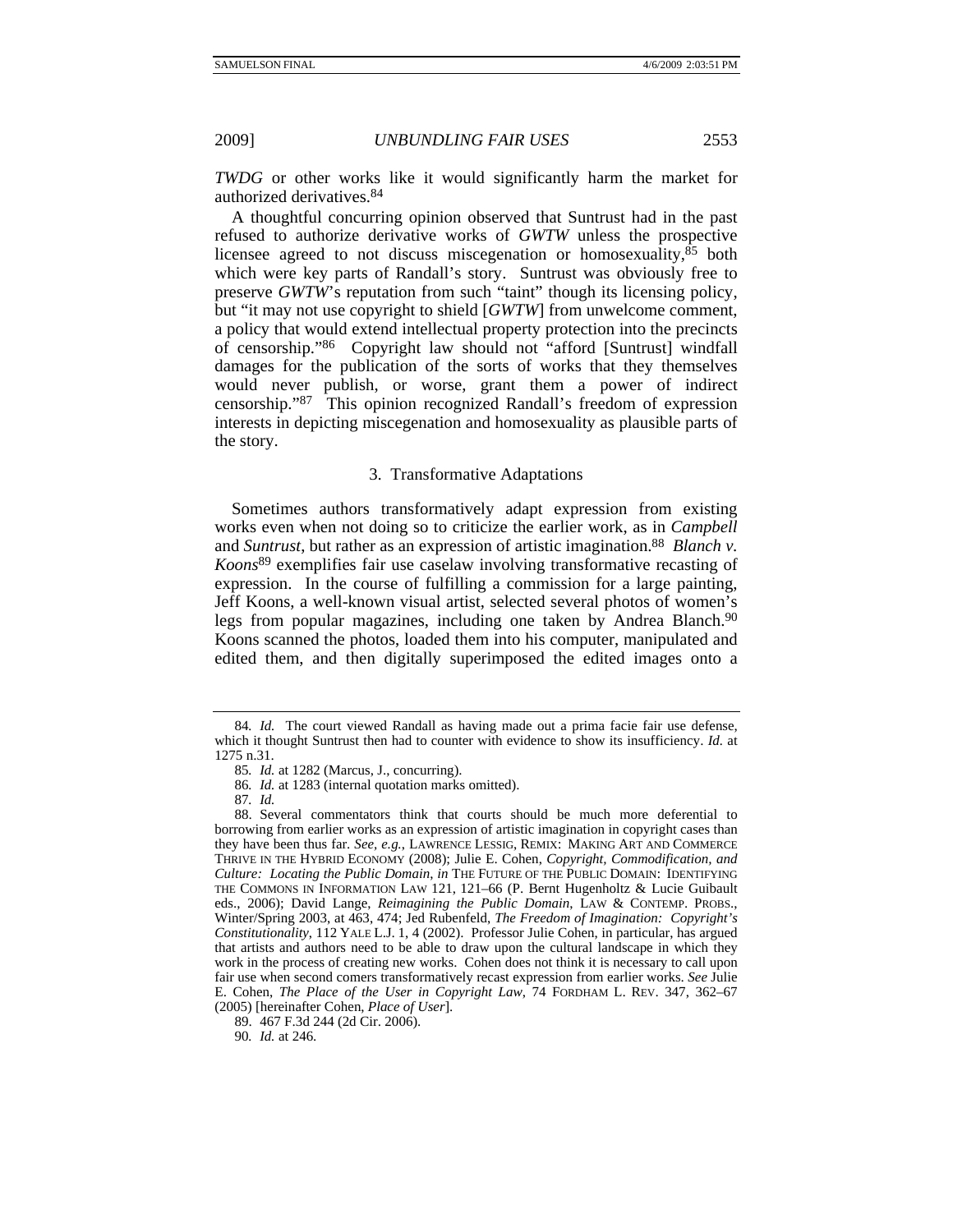background featuring food and pastoral landscapes.91 Koons then printed the resulting collages so that assistants could render them in paint on large canvasses.<sup>92</sup> Two of the eight legs featured in the final painting derived from Blanch's photo.<sup>93</sup> After seeing the resulting painting, Blanch sued Koons for infringement.94

The U.S. Court of Appeals for the Second Circuit ruled that Koons's use was fair.95 Blanch's photo was "fodder for his commentary on social and aesthetic consequences of mass media," for which "the use of an existing image advanced his artistic purposes."96 Although Blanch's photo was a creative work, the court gave this factor limited weight in view of its transformativeness, as Koons "comment[ed] on her image's social and aesthetic meaning rather than . . . exploit[ing] its creative virtues."97 The amount taken was "reasonable . . . in light of [Koons's] purpose, to convey the 'fact' of the photograph to viewers of the painting."98 Importantly, Blanch admitted she had suffered no harm from Koons's use of the photo.<sup>99</sup> The court also noted that "the public exhibition of art is widely and we think properly considered to 'have value that benefits the broader public interest.'"100 Because Koons had produced a work of art for public display at major art galleries, this too favored fair use.

The court in *Blanch* did not directly consider the freedom of expression interests of Koons and other neo-pop artists in being able to express themselves by drawing upon images from popular culture. Yet, it was quite sympathetic to the artist's explanation for his decision to reuse expression from the earlier work. This bodes well for fair use as applied to transformative remixes and mashups created by amateurs, such as "Brokeback to the Future," which uses music from the movie "Brokeback Mountain" and clips from "Back to the Future" movies to suggest that the

*Id.* at 253.

97*. Id.* at 257.

98*. Id.* He copied "only that portion of the image necessary to evoke a certain style of mass communication." *Id.* at 258 (citation omitted) (internal quotation marks omitted). 99*. Id.*

100*. Id.* at 254 (quoting Am. Geophysical Union v. Texaco Inc., 60 F.3d 913, 922 (2d Cir. 1994)). The court worked consideration of this factor into its analysis of the first fair use factor. *Id.* at 256.

<sup>91</sup>*. Id.* at 247.

<sup>92</sup>*. Id.*

<sup>93</sup>*. Id.*

<sup>94</sup>*. Id.* at 249.

<sup>95</sup>*. Id.* at 258.

<sup>96</sup>*. Id.* at 253, 255. The court noted that the test for transformative use "almost perfectly" describes Jeff Koons's work:

<sup>[</sup>T]he use of a fashion photograph created for publication in a glossy American 'lifestyles' magazine—with changes of its colors, the background against which it is portrayed, the medium, the size of the objects pictured, the objects' details, and crucially, their entirely different purpose and meaning—as part of a massive painting commissioned for exhibition in a German art-gallery space. We therefore conclude that the use in question was transformative.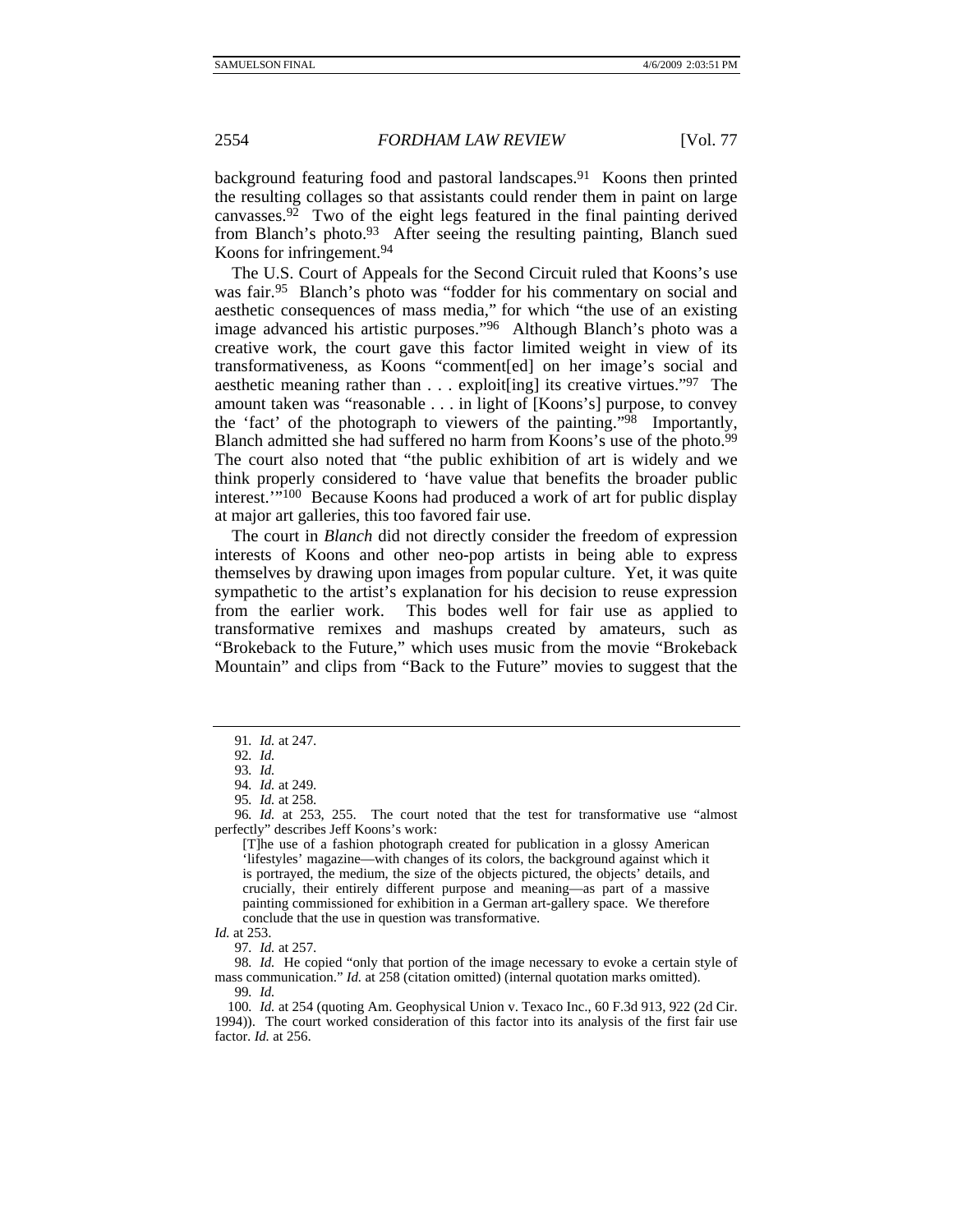two male lead characters are in love.101 Remixes and mashups recontextualize parts of existing works, thereby shedding new light on and contributing new insights about the original.<sup>102</sup> Less transformative contributing new insights about the original. $102$ commercial appropriations are, however, much riskier for artists such as  $K$ oons.<sup>103</sup>

## B. *Productive Uses in Critical Commentary*

More common than transformative critiques and adaptations have been fair use cases in which second comers have iteratively copied some portion—and occasionally the whole—of another's copyrighted work in preparing a new work critical of the first author's work. Productive uses of this sort have often, though not always, been deemed fair uses.104 Although

 103. The fair use claim in *Blanch v. Koons* contrasted sharply, in the court's view, with Koons's fair use defense in *Rogers v. Koons*, 960 F.2d 301 (2d Cir.), *cert. denied*, 506 U.S. 934 (1992). Art Rogers sued Koons for infringement for making a sculpture based upon Rogers's photograph of a couple sitting with a brood of puppies for a series of artistic works depicting the banality of modern culture. The U.S. Court of Appeals for the Second Circuit ruled that Koons had not made fair use of the photo, in part because Koons had, in its view, slavishly copied the Rogers photo and because Rogers had licensed some reuses of his photograph. *See id.* at 312; *see also* Campbell v. Koons, No. 91 Civ. 6055, 1993 U.S. Dist. LEXIS 3957 (S.D.N.Y. Mar. 30, 1993) (sculpture made unfair use of a photograph); United Feature Syndicate, Inc. v. Koons, 817 F. Supp. 370 (S.D.N.Y. 1993) (sculpture made unfair use of a cartoon character). These decisions predated *Campbell*, and the latest *Koons* decision is far more receptive to fair use claims as to appropriation art than the earlier *Koons* cases were. An excellent recent critique of the earlier *Koons* decisions can be found in Laura A. Heymann, *Everything Is Transformative: Fair Use and Reader Response*, 31 COLUM. J.L. & ARTS 445, 465 (2008) ("The value of a Jeff Koons sculpture results from the viewer's desire to be part of the discursive community surrounding the sculpture, not from that viewer's membership (if it exists) in the community around Art Rogers' photograph.").

104*. See, e.g.*, NXIVM Corp. v. Ross Inst., 364 F.3d 471 (2d Cir. 2004) (posting parts of NXIVM's proprietary training seminar materials as part of critical commentary by Ross was probably fair use); Baraban v. Time Warner, Inc., 54 U.S.P.Q.2d (BNA) 1759 (S.D.N.Y. 2000) (fair use to reproduce a photo first used in an ad for nuclear power in a book criticizing efforts to portray nuclear energy in positive light); Rotbart v. J. R. O'Dwyer Co., 34 U.S.P.Q.2d (BNA) 1085 (S.D.N.Y. 1995) (fair use for an editor to publish an article critical of the plaintiff's presentation, quoting liberally from it); Maxtone-Graham v. Burtchaell, 631 F. Supp. 1432 (S.D.N.Y. 1986), *aff'd*, 803 F.2d 1253 (2d Cir. 1986) (antiabortion book reproducing excerpts from proabortion book deemed fair use); Diamond v. Am-Law Publ'g Corp., No. 82 Civ. 6273, 1984 U.S. Dist. LEXIS 20787 (S.D.N.Y. Jan. 4, 1984), *aff'd*, 745 F.2d 142 (2d Cir. 1984) (fair use for a legal magazine to publish a lawyer's

<sup>101</sup>*. See, e.g.*, CTR. FOR SOC. MEDIA, CODE OF BEST PRACTICES IN FAIR USE FOR ONLINE VIDEO 8–9 (2008), *available at* http://www.centerforsocialmedia.org/files/pdf/online\_best\_ practices\_in\_fair\_use.pdf (offering guidance for ordinary users who want to make fair use by remixing or mashing up elements of existing works to make new works); *see also* Rebecca Tushnet, *User-Generated Discontent: Transformation in Practice*, 31 COLUM. J.L. & ARTS 497 (2008) (discussing practices of creative communities as relevant to fair use).

<sup>102</sup>*. See, e.g.*, Tushnet, *supra* note 101, at 504–06. Distributive values may also favor fair uses when amateur creators make noncommercial remixes and mashups. *See, e.g.*, Van Houweling, *supra* note 25. Many studios would, moreover, be unable to give amateurs permission to engage in remixes and mashups of their content because permitting reuses of this sort would implicate a web of contractual obligations to stars and other creative contributors to these works. Transaction costs would overwhelm the ability to clear rights efficiently.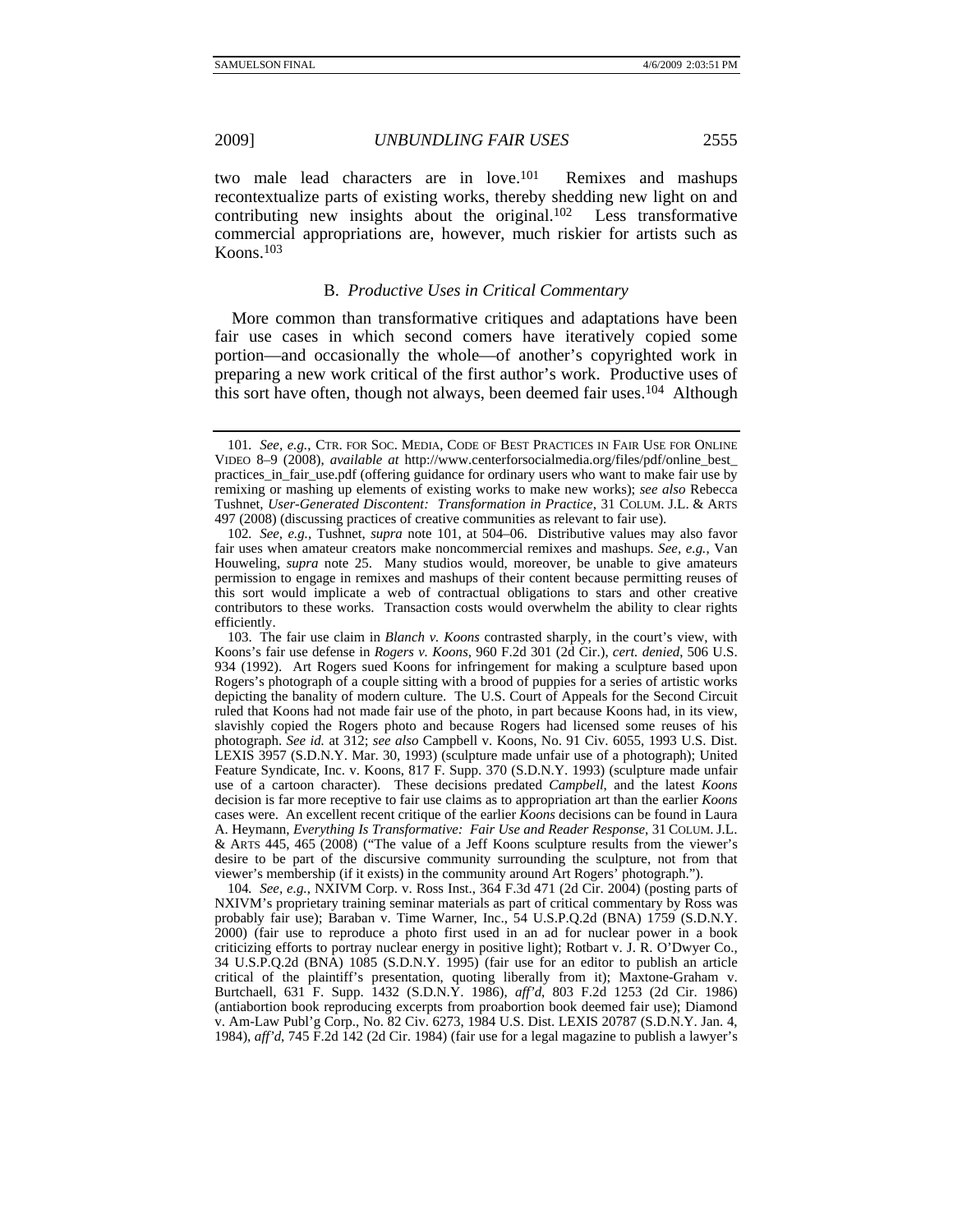*Campbell*'s capacious definition of "transformativeness" can encompass productive uses, it is appropriate to distinguish transformative critiques, such as parodies, from productive uses for critical commentary. Doing so raises awareness that some iterative copying in a second work may qualify as fair use; it also averts overloading the word "transformative" with too many meanings.

Typical of the productive criticism fair use caselaw is *New Era Publications International v. Carol Publishing Group*. 105 New Era owned copyrights in many works authored by L. Ron Hubbard, the controversial founder of the Church of Scientology. After a former member of this church wrote a highly critical biography of Hubbard that included 121 passages from 48 of the latter's works, New Era sued the author and his publisher for infringement and the defendants claimed fair use.106

The purpose of the use in *New Era* was critical commentary. The works from which the critical biographer had drawn were largely factual and informational, which favored fair use. Of the 48 works alleged to be infringed, the court concluded that only miniscule uses had been made of 25; 23 others were short works; and less than 10% of each had been copied.107 The author had, moreover, filed an affidavit explaining in detail his reasons for each quote in the book, such as "illustrating the alleged gap between the official version of Hubbard's life and accomplishments, and what the author contend[ed] [were] the true facts." $108$  Quoting from Hubbard's work was said to be necessary to conjure up the original.<sup>109</sup>

The Second Circuit characterized as "unthinkable" the claim that the critical biography of Hubbard would undercut the market for an authorized favorable biography quoting from the same works. $110$  Indeed, a critical biography might well stimulate interest in an authorized biography.111 Even if a "devastating critique" of Hubbard's life might dampen interest in a New Era-authorized book, copyright law does not redress such harm.112 The court did not directly invoke the First Amendment, but *New Era* raises free speech and free expression concerns that favored a finding of fair use and cautions against generalized claims of harm to the market in critical commentary cases.

110*. Id.* at 159–60.

112*. Id.*

letter to the editors, even though lawyer tried to restrict permission to publish on condition that whole letter be published if any part was). *But see* Lish v. Harper's Magazine Found., 807 F. Supp. 1090 (S.D.N.Y. 1992) (unfair to publish 1206 words from an author/professor's letter to prospective students, which represented 52% of the text of this letter, even though done for the purpose of criticism).

 <sup>105. 904</sup> F.2d 152 (2d Cir. 1990).

<sup>106</sup>*. See id.* at 154.

<sup>107</sup>*. See id.* at 158.

<sup>108</sup>*. Id.* at 159.

<sup>109</sup>*. See id.*

<sup>111</sup>*. Id.* at 160.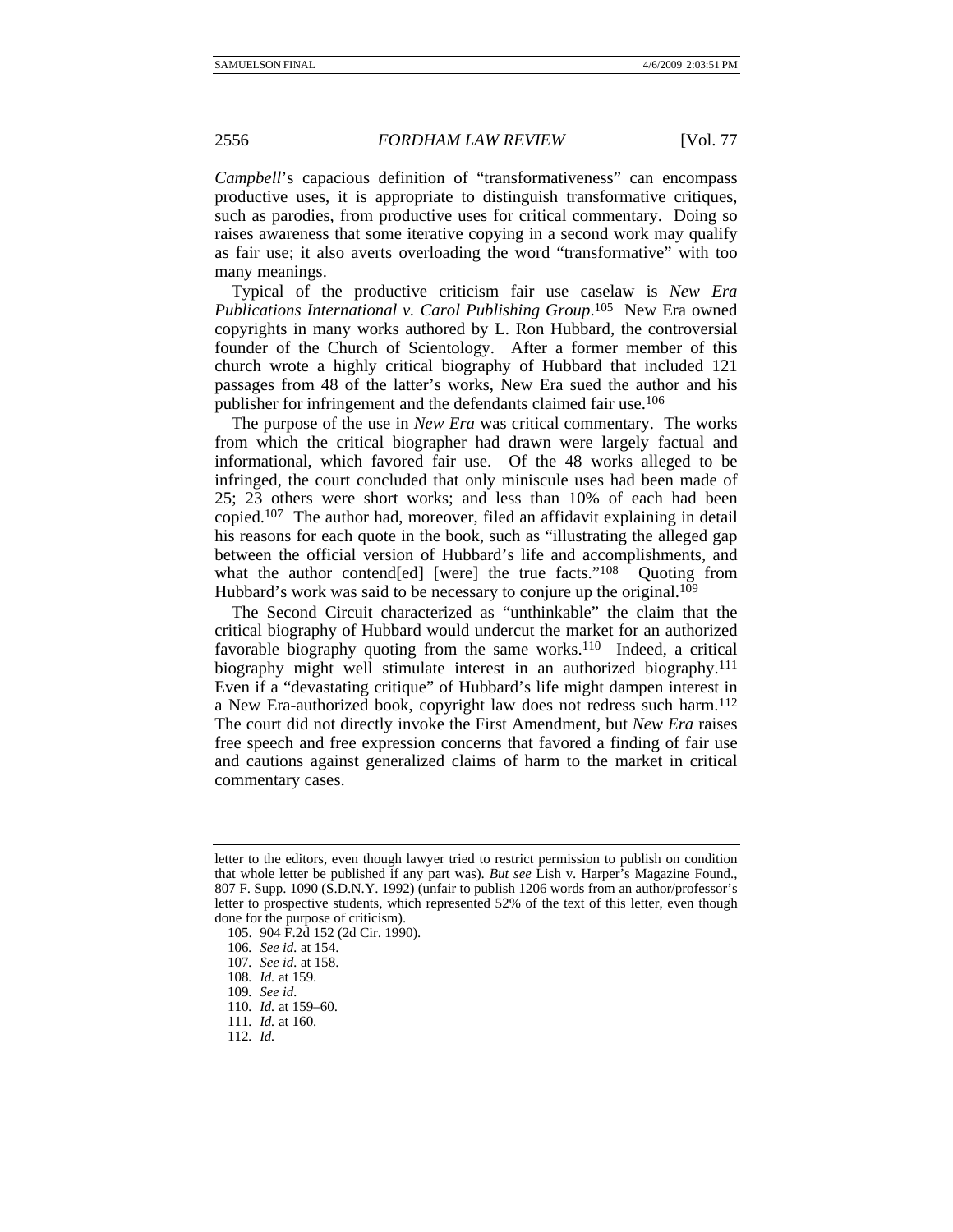### C. *Iterative Copying for Orthogonal Speech-Related Purposes*

It is sometimes necessary, in order to make an effective critical commentary, to make or publish iterative copies of the whole or significant parts of a copyrighted work for a very different (i.e., orthogonal) speechrelated purpose than the original. Although *Campbell* defines "transformative" in a way that encompasses uses for different purposes, copyright law will be more comprehensible and coherent if iterative copying for orthogonal purposes is distinguished from truly transformative uses of prior works.

One recent example is *Savage v. Council on American-Islamic Relations, Inc.*, 113 which ruled that the Council on American-Islamic Relations (CAIR) had made fair use of a conservative talk show host's radio programs when it posted on its website copies of anti-Islamic statements made by Michael Savage on his programs as well as a four-minute audio segment from the programs. CAIR posted the excerpts and audio to criticize Savage's views, to organize a boycott of the program, and to raise money to support its pro-Islamic activities. The court observed that "it was not unreasonable for defendants to provide the actual audio excerpts, since they reaffirmed the authenticity of the criticized statements and provided the audience with the tone and manner in which plaintiff made the statements."114 *Savage* relied upon *Hustler Magazine, Inc. v. Moral*  Majority, Inc.,<sup>115</sup> an earlier orthogonal use for speech-related purposes case.

The dispute in *Hustler* arose because Jerry Falwell and the Moral Majority organization he led became very upset when *Hustler* magazine published a mock Campari ad that depicted Jerry Falwell as recalling his first drunken sexual encounter with his mother in an outhouse.116 Words were inadequate to illustrate how outrageous the ad was, so the Moral Majority mailed copies of the mock ad to its membership urging them to contribute to a fund to support Falwell's lawsuit against *Hustler* for libel and intentional infliction of emotional distress.117 *Hustler* sued them for copyright infringement; they claimed their use was fair.<sup>118</sup>

Because the Moral Majority raised almost \$1 million from this campaign, the U.S. Court of Appeals for the Ninth Circuit initially regarded the copying as presumptively unfair,119 but the presumption was overcome in part because the Moral Majority's purpose in mailing copies of the *Hustler* mock ad to its supporters was to help Falwell "defend himself against . . .

 <sup>113. 87</sup> U.S.P.Q.2d (BNA) 1730 (N.D. Cal. 2008).

<sup>114</sup>*. Id.* at 1736.

 <sup>115. 796</sup> F.2d 1148 (9th Cir. 1986) (cited in *Savage*, 87 U.S.P.Q.2d (BNA) at 1733).

<sup>116</sup>*. Id.* at 1150.

<sup>117</sup>*. Id.*

<sup>118</sup>*. Id.*

<sup>119</sup>*. Id.* at 1152. Presumptions of harm are as inappropriate in orthogonal use cases, such as *Hustler Magazine, Inc. v. Moral Majority, Inc.*, as they are in truly transformative use cases. *See, e.g.*, Núñez v. Caribbean Int'l News Corp., 235 F.3d 18 (1st Cir. 2000) (court did not invoke the commercial harm presumption even though the copying was iterative, but orthogonal to the photographer's intended market).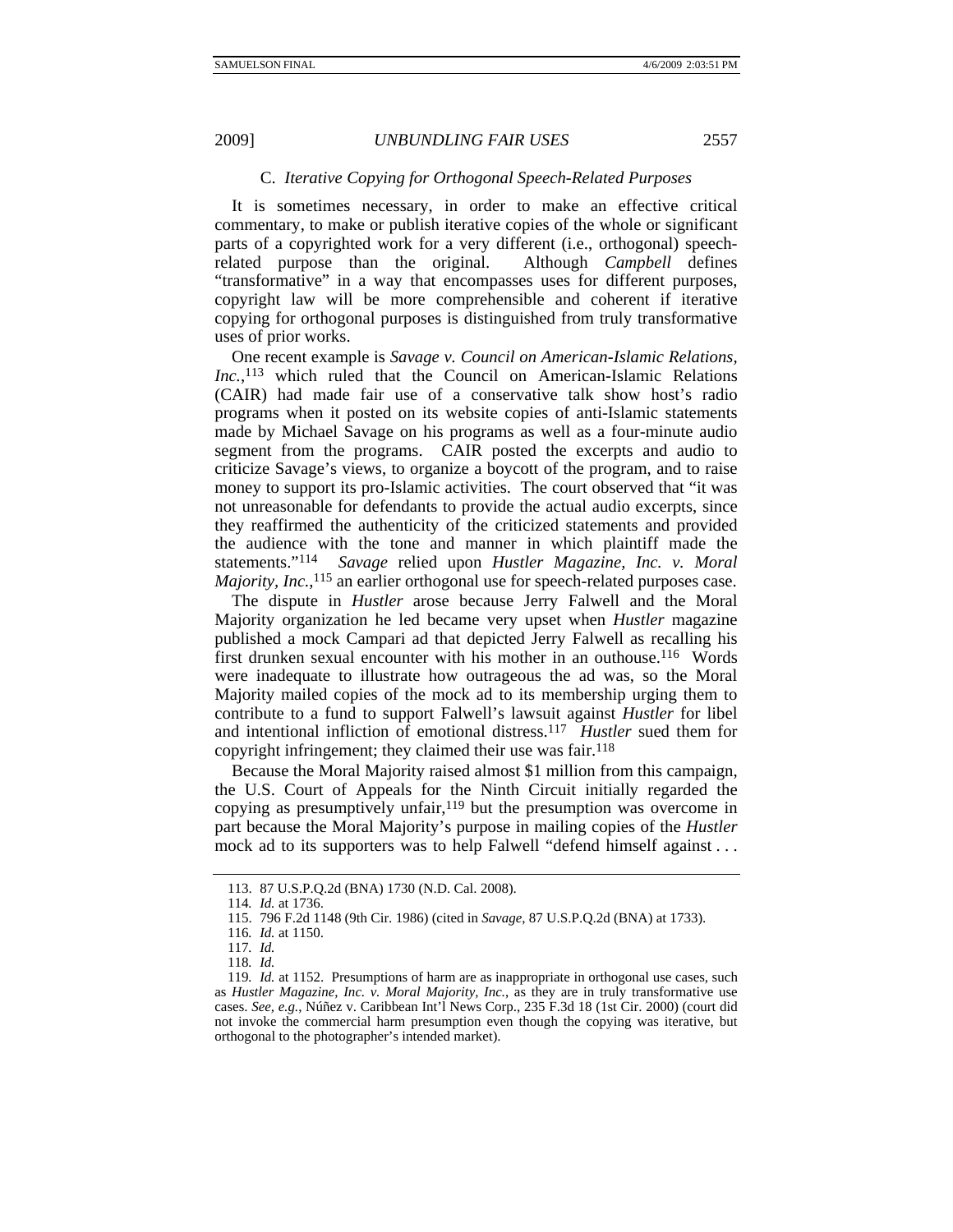derogatory personal attacks."120 They had only used what was "reasonably necessary to make an understandable comment" about the *Hustler* mock ad.121 The Moral Majority was not selling copies of the *Hustler* parody, nor were they using the mock ad in a manner that *Hustler* was likely to license.<sup>122</sup> Hence, there was no harm to the market of concern to copyright law in this case.

## D. *Uses for News Reporting Purposes*

News reporting is among the highly valued uses in First Amendment law,123 as well as among the six favored preambular uses. Although putative fair users for news reporting purposes typically make productive uses of others' works, news reporting cases warrant separate treatment from other productive use cases for three reasons. First, there is often a strong public interest in access to newsworthy information, and sometimes the first author's expression is, in fact, the news. Second, licensing markets tend to be more common among purveyors of news than in other productive use settings, and this affects harm analysis in news reporting cases. Third, publishers of news typically want to scoop other news entities' reporting on the same story, which may affect the first publication interests of the news utterer.

Although news reporting fair use defenses sometimes succeed,  $124$  they have sometimes foundered when (1) the news entity systematically took more than was necessary to cover the news; (2) the news entity's use undermined the plaintiff's core licensing market; or (3) the news entity engaged in wrongful conduct.125 Studying the cases aids understanding as

124*. See, e.g.*, Núñez v. Caribbean Int'l News Corp., 235 F.3d 18 (1st Cir. 2000) (fair use to publish a photo of Miss Puerto Rico as part of coverage about whether the photo was pornographic); Diamond v. Am-Law Publ'g Corp., 745 F.2d 142 (2d Cir. 1984) (fair use to publish excerpts of a letter, even though the author had conditioned permission to publish on publication of the whole letter); Nat'l Ass'n of Gov't Employees v. Buci Television, Inc., 118 F. Supp. 2d 126 (D. Mass. 2000) (fair use to broadcast excerpts of a video in critical commentary); Michaels v. Internet Entm't Group, Inc., 48 U.S.P.Q.2d (BNA) 1891 (C.D. Cal. 1998) (broadcast of excerpts from a video of a celebrity couple having intercourse held fair use because of newsworthiness); Rotbart v. J. R. O'Dwyer Co., 34 U.S.P.Q.2d (BNA) 1085 (S.D.N.Y. 1995) (fair use to quote liberally from a presentation in an article criticizing the presentation).

 125. Defendants in two of the news-related cases raised First Amendment defenses on top of their fair use defenses. In *Harper & Row, Inc. v. Nation Enterprises*, 471 U.S. 539, 559– 60 (1985), the Court cast doubt on whether the First Amendment could ever be asserted as a defense to copyright claims if the use was deemed unfair as a matter of copyright law. *See also* L.A. Times v. Free Republic, 54 U.S.P.Q.2d (BNA) 1453, 1472–73 (C.D. Cal. 2000) (rejecting a First Amendment defense to infringement for posting "biased" news articles on a website and encouraging readers to offer critical comment on them).

<sup>120</sup>*. Hustler*, 796 F.2d at 1153.

<sup>121</sup>*. Id.*

<sup>122</sup>*. Id.* at 1155–56.

<sup>123</sup>*. See, e.g.*, N.Y. Times v. United States, 403 U.S. 713 (1971) (news reporting about study concerning Vietnam War policy protected by the First Amendment); Near v. Minnesota, 283 U.S. 697 (1931) (striking down statute that suppressed free speech rights of newspapers).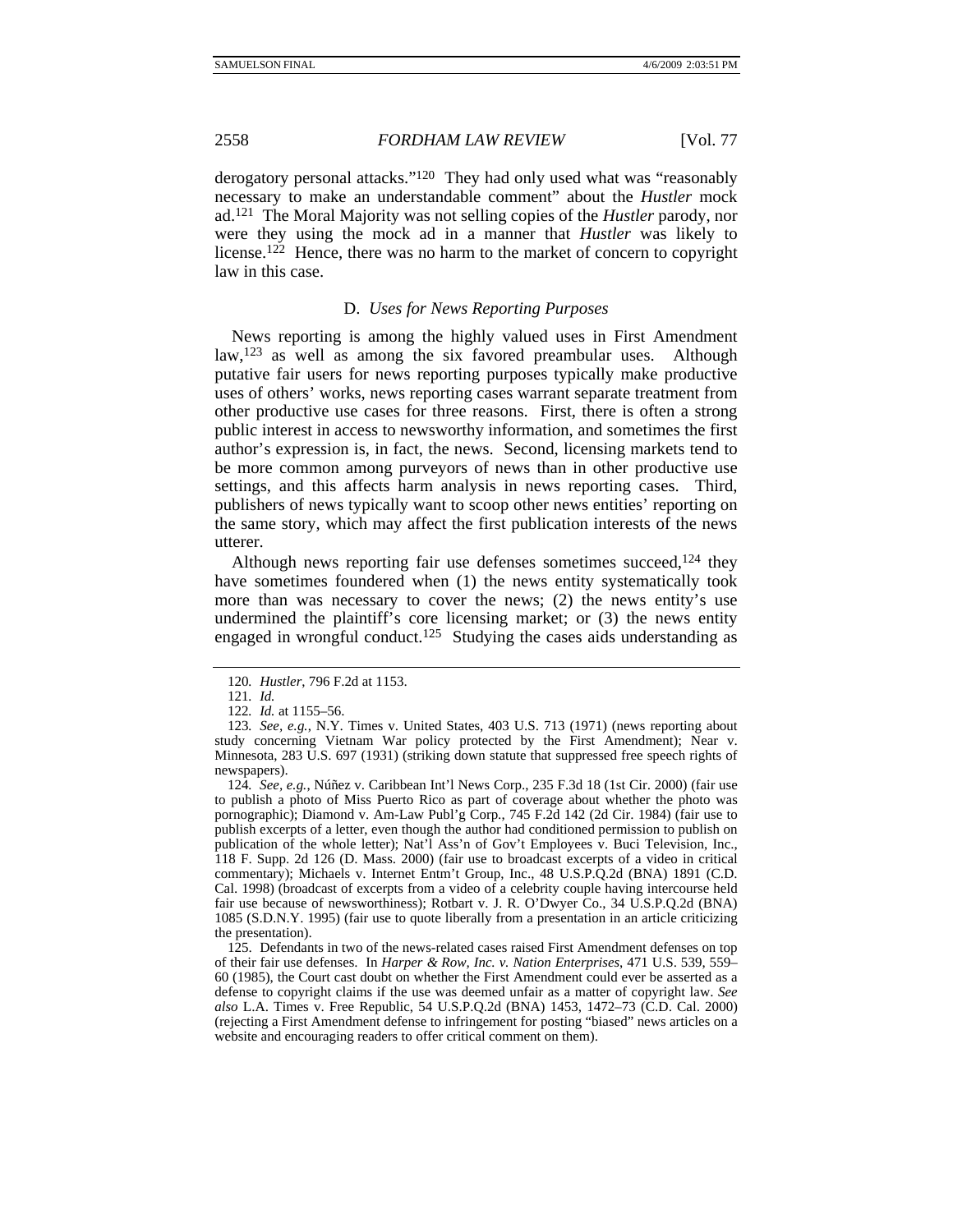to why news-related fair use defenses are riskier than other free speech/expression-related uses.

## 1. Systematically Taking Too Much

*Wainwright Securities, Inc. v. Wall Street Transcript Corp*. 126 is typical of the cases in which the systematic appropriation of arguably small quanta of copyrighted research or news material has been ruled unfair. Wainwright prepared in-depth analytical reports evaluating markets and firms in various industries and made predictions about whether investments in those firms would be sound.<sup>127</sup> Wall Street Transcript (WST), a weekly financial newsletter, obtained copies of Wainwright reports and regularly quoted from their penultimate paragraphs.128 WST claimed this was fair use because its purpose was news reporting, the reports were informational, only small parts were taken, and WST believed Wainwright's clients would still be willing to pay for the in-depth research that underlay its conclusions.129 The Second Circuit found for Wainwright because the newsletter was systematically taking qualitatively substantial portions of its reports and because Wainwright asserted that its clients would be less willing to pay for the reports if they could get the penultimate paragraphs from the WST, dressed up as news.<sup>130</sup>

*Wainwright* was influential in another systematic appropriation of news case, *Los Angeles Times, Inc. v. Free Republic*. 131 Free Republic operated an online bulletin board established to allow its conservative Republican members to illustrate and object to liberal bias of leading newspapers.<sup>132</sup> To show this bias, members posted the full text of news articles that had recently appeared in the *Los Angeles Times* and *Washington Post* and invited commentary about the bias.133

130. *Id.*

 <sup>126. 558</sup> F.2d 91 (2d Cir. 1977). For related cases, see *Nihon Keizai Shimbun, Inc. v. Comline Business Data, Inc.*, 166 F.3d 65 (2d Cir. 1999) (commercial service held as an infringer for multiple appropriations from Japanese news stories, from which the service claimed to have only abstracted and copied facts, but which were substantially similar in expression to the Japanese stories); *Chicago School Reform Board of Trustees v. Substance, Inc.*, 79 F. Supp. 2d 919 (N.D. Ill. 2000) (not fair use for a newspaper to reproduce substantial portions of standardized exam questions in articles questioning the test's validity); *Itar-Tass Russian News Agency v. Russian Kurier, Inc.*, 886 F. Supp. 1120 (S.D.N.Y. 1995) (not fair use to republish Russian news articles in a U.S.-based newspaper); *Radji v. Khakbaz*, 607 F. Supp. 1296 (D.D.C. 1985) (not fair use to serialize portions of a former Iranian ambassador's book in a newspaper).

<sup>127</sup>*. Wainwright*, 558 F.2d at 93.

<sup>128</sup>*. Id.*

<sup>129</sup>*. Id.* at 94.

 <sup>131. 54</sup> U.S.P.Q.2d (BNA) 1453 (C.D. Cal. 2000). Free Republic appealed to the U.S. Court of Appeals for the Ninth Circuit, but the parties settled while the case was pending on appeal. *See* Arthur Bright, *LA Times v. Free Republic*, CITIZEN MEDIA LAW PROJECT, June 10, 2008, http://www.citmedialaw.org/threats/la-times-v-free-republic#description.

<sup>132</sup>*. See Free Republic*, 54 U.S.P.Q.2d (BNA) at 1455–56.

<sup>133</sup>*. Id.* at 1456.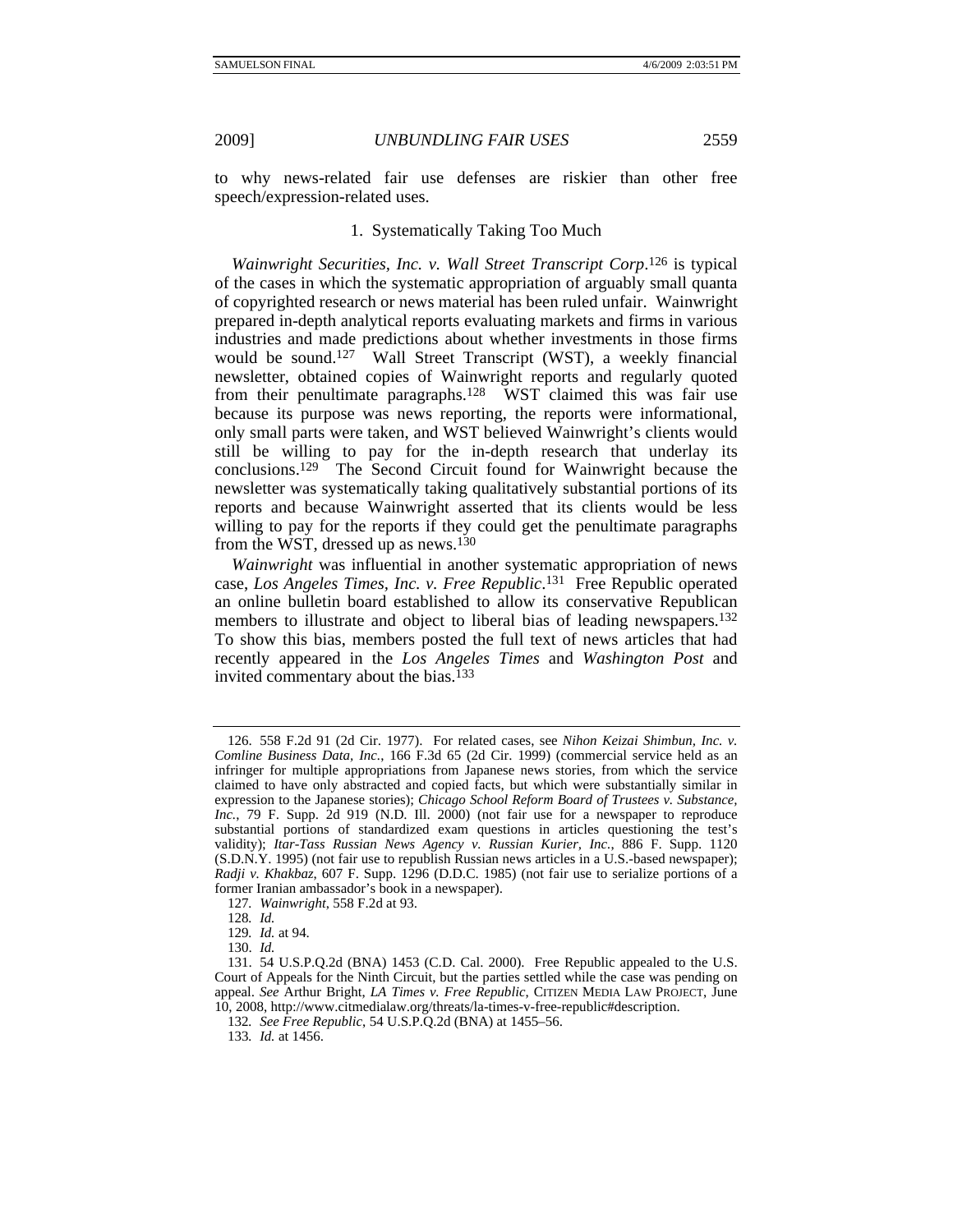Free Republic's fair use argument initially seemed quite strong: its purpose was to spur critical commentary; news is intrinsically factual and there is a public interest in broad fair uses as to it; only particular articles, not the whole of the newspapers, were copied, and these were selected because of perceived bias.<sup>134</sup> It was, moreover, unlikely that the newspapers would license such uses, and besides, these papers had already posted the stories online for anyone to see without charge.<sup>135</sup>

Free Republic had, however, promoted the site as a place to read news stories of current interest,<sup>136</sup> not just stories that demonstrated liberal bias. Members frequently posted these articles with little or no commentary, and hence, Free Republic's use was not or only minimally transformative.<sup>137</sup> The systematic nature of the postings of the whole texts of news articles from other sites disfavored fair use.<sup>138</sup> Free Republic did not have to post whole articles in order for its members to engage in critical commentary.<sup>139</sup> Summaries, excerpts, and links to online versions of the articles on host sites were alternative ways to achieve their objectives.140 The *Times* and the *Post* argued that Free Republic's postings were interfering with their efforts to monetize online versions of their newspapers by advertising and charging fees for access to stories no longer on the papers' sites, as well as with licensing markets with other sites (Why would anyone pay for reposts of the articles if he/she could follow Free Republic's example and get them for free?).141

#### 2. Interfering with a Core Licensing Market

The Los Angeles News Service (LANS) won several infringement cases against other news broadcasters because the unlicensed users had interfered with its core licensing market.<sup>142</sup> LANS sued Reuters for making tapes of

<sup>134</sup>*. Id.* at 1459.

<sup>135</sup>*. See, e.g.*, Yochai Benkler, *Free as the Air to Common Use: First Amendment Constraints on Enclosure of the Public Domain*, 74 N.Y.U. L. REV. 354, 357 (1999) (criticizing the *L.A. Times v. Free Republic* decision).

<sup>136</sup>*. Free Republic*, 54 U.S.P.Q.2d (BNA) at 1461.

<sup>137</sup>*. Id.* at 1460.

<sup>138</sup>*. Id.*

<sup>139</sup>*. Id.* at 1462–63.

 <sup>140.</sup> The *L.A. Times* lawsuit was settled with Free Republic's agreement to link and excerpt stories, rather than posting whole articles. *See* Stipulation for Entry of Amended Final Judgment, *Free Republic*, 54 U.S.P.Q.2d (BNA) 1453 (No. 98-7840), *available at* http://www.citmedialaw.org/sites/citmedialaw.org/files/2002-06-11-Stipulation%20for%20 Entry%20of%20Amended%20Final%20Judgment%20Against%20Free%20Republic.pdf.

<sup>141</sup>*. Free Republic*, 54 U.S.P.Q.2d (BNA) at 1464–66.

<sup>142</sup>*. See* L.A. News Serv. v. Reuters Television Int'l, Ltd., 149 F.3d 987 (9th Cir. 1998); L.A. News Serv. v. KCAL-TV Channel 9, 108 F.3d 1119 (9th Cir. 1997) (reversing grant of summary judgment to defendants for unauthorized broadcast of videotapes of Reginald Denny beating); L.A. News Serv. v. Tullo, 973 F.2d 791 (9th Cir. 1992) (television clipping service did not make fair use of news); *see also* Iowa State Univ. Research Found., Inc. v. Am. Broad. Cos., 621 F.2d 57 (2d Cir. 1980) (unfair to broadcast portions of a university's video about an athlete in the sports program because such videos are typically licensed); Fitzgerald v. CBS Broad., Inc., 491 F. Supp. 2d 177, 189 (D. Mass. 2007) ("CBS's use of the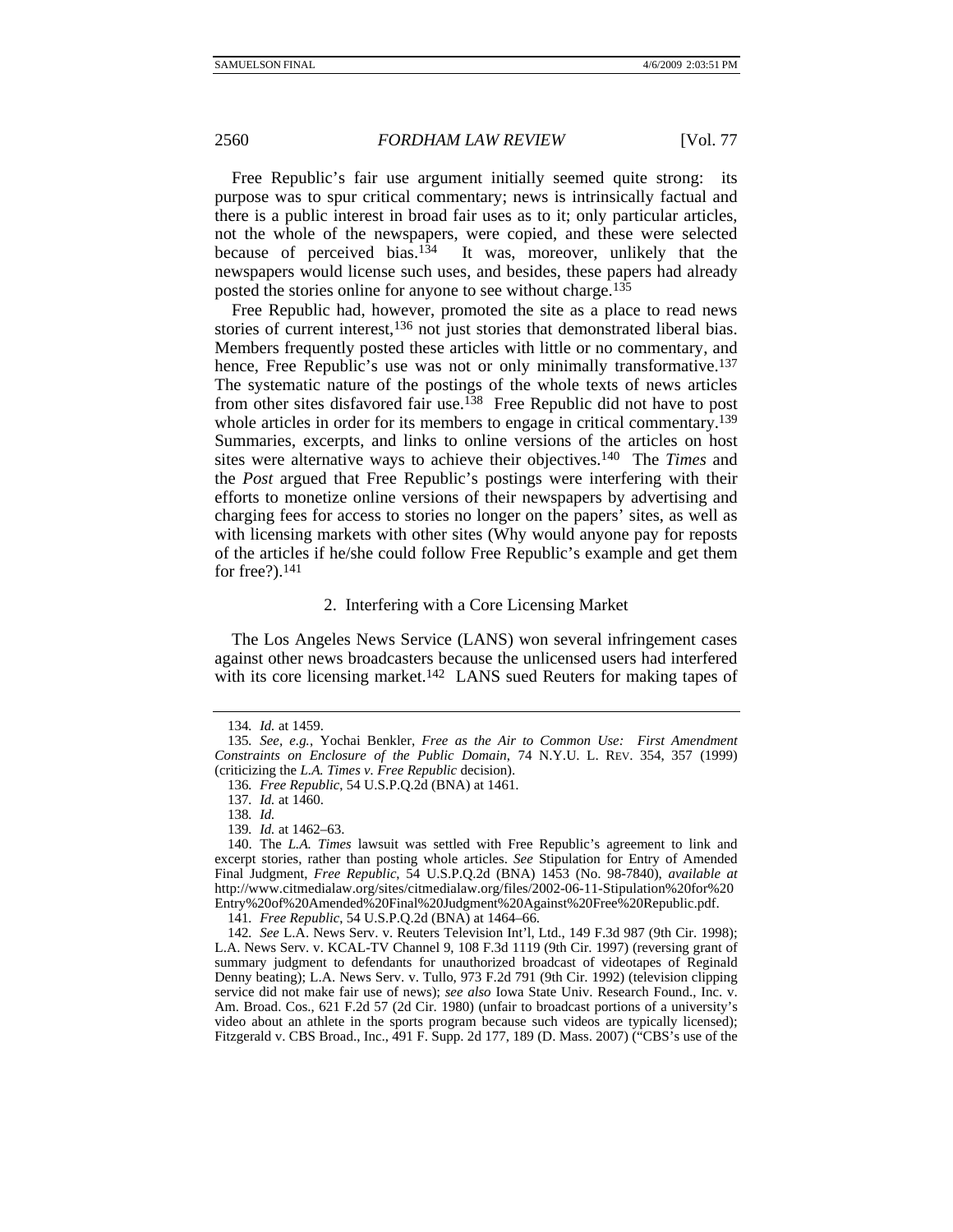portions of its video footage of the beating of Reginald Denny during the 1992 race riots in Los Angeles.143 Although the beating video was unquestionably newsworthy and Reuters was transmitting it for purposes of news reporting, the Ninth Circuit had very little sympathy for Reuters's fair use defense, emphasizing instead Reuters's commercial purpose and the nontransformative nature of Reuters's use of the tapes. <sup>144</sup> Although nontransformative nature of Reuters's use of the tapes. <sup>144</sup> Reuters showed only a small portion of the video, the part shown was qualitatively substantial.145 The court noted that Reuters and LANS were both in the business of licensing audiovisual materials to reporting organizations, and "[w]hen such an organization buys footage from Reuters, it does not need to purchase it from LANS."146 Hence, Reuters's fair use defense failed.

Yet, LANS did not win every challenge to unauthorized broadcasts of the Denny beating. Several years later, a court found fair use when Court TV broadcast a few seconds of the Denny beating video in connection with its news coverage of the trial of Denny's assailants.147 Recognizing that images of the Denny beating had been seared into the public's collective memory of the L.A. riots, $148$  the court perceived Court TV's use of images from the tape to be more transformative than Reuters's use had been. Court TV was more selective in what it broadcast, some images were part of a montage, and the story was about the trial of those who beat Denny, not about the beating itself.149 The court pointed out that LANS's argument that the few seconds shown on Court TV were "the heart" of the video was inconsistent with its previous stance that forty-five seconds of the nineminute video were the heart of the work.<sup>150</sup> The court doubted that Court TV's use had harmed the market for or value of the LANS footage.151

photographs is paradigmatic of the only market the photographs could reasonably have"); McClatchey v. Associated Press, 82 U.S.P.Q.2d (BNA) 1190 (W.D. Pa. 2007) (unfair use because AP distributed photo to firms most likely to be potential customers); New Boston Television, Inc. v. Entm't Sports Programming Network, Inc., 215 U.S.P.Q. (BNA) 755 (D. Mass. 1981) (not fair use to excerpt highlights of sports programming and distribute them via cable network).

<sup>143</sup>*. Reuters*, 149 F.3d at 990.

<sup>144</sup>*. Id.* at 993–94.

<sup>145</sup>*. Id.* at 994.

<sup>146</sup>*. Id.*

 <sup>147.</sup> L.A. News Serv. v. CBS Broad., Inc., 305 F.3d 924 (9th Cir.), *amended and superseded on other grounds*, L.A. News Serv. v. CBS Broad., Inc. 313 F.3d 1093 (9th Cir. 2002).

 <sup>148.</sup> *Id.* at 929.

<sup>149</sup>*. Id.* at 938–40.

<sup>150</sup>*. Id.* at 940–42 (internal quotation marks omitted).

<sup>151</sup>*. Id.* at 942. "Court TV was not competing with LANS to show riot coverage, or even breaking news of the same general type . . . . Moreover, this incident presented no apparent effort to evade licensing outright." *Id.* By the time of this trial, the "hot news" nature of the LANS' video—the period in which its commercial value would have been at its peak—had, moreover, died down considerably. *Id.*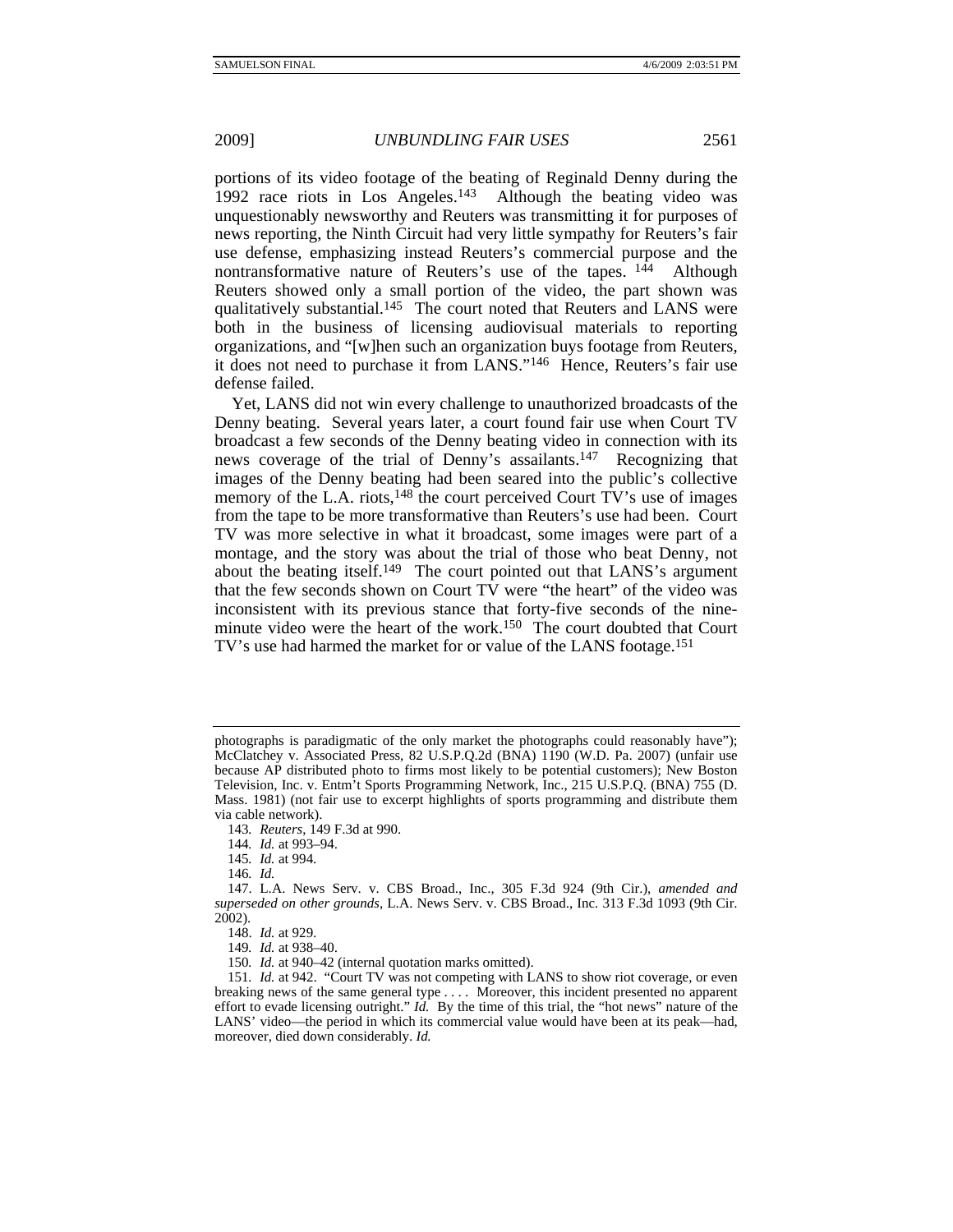An orthogonal news use of a photograph was ruled fair in *Núñez v. Caribbean International News Corp*. 152 Sixto Núñez, a professional photographer, had taken several pictures of a young woman for her modeling portfolio.153 After she was named Miss Puerto Rico, some of Núñez's photographs came to light and generated controversy because she was undressed in them.<sup>154</sup> To cover the controversy about whether the pictures were or were not pornographic, *El Vocero* published some of them, and Núñez sued for copyright infringement.155

*El Vocero* was, of course, a commercial enterprise, and in putting Núñez's photos on the front page, it was seeking to maximize revenues. Although there is no newsworthiness exception to copyright infringement,156 "the pictures [in this case] were the story," and "[i]t would have been much more difficult to explain the controversy without reproducing the photographs."157 The paper also conducted interviews about the photographs and commented on the controversy, so it was not just using the photos for sensational purposes.<sup>158</sup> Núñez had also shot the photos for a purpose orthogonal to *El Vocero*'s, and this difference in purpose persuaded the court to consider the newspaper's use of the photos as transformative.159 Anything less than reproducing the whole photo "would have made the picture useless to the story,"160 and the court concluded that news use of the photos was unlikely to harm Núñez's market.<sup>161</sup> The photographer had, after all, taken the pictures with the expectation that they would be given out for free, and low-resolution reproductions in the newspaper were, moreover, unlikely to satisfy demand for the original photographs, and might, in fact, stimulate it.<sup>162</sup>

158*. Id.*

161*. Id.*

 <sup>152. 235</sup> F.3d 18 (1st Cir. 2000). For related cases, see *National Ass'n of Government Employees v. BUCI Television, Inc.*, 118 F. Supp. 2d 126 (D. Mass. 2000) (newspaper made fair use of a portion of a television program in covering a controversy), and *Michaels v. Internet Entertainment Group, Inc.*, 48 U.S.P.Q.2d (BNA) 1891 (C.D. Cal. 1998) (broadcaster made fair use of clips from a video of a celebrity having sex in course of news coverage about it).

<sup>153</sup>*. Núñez*, 235 F.3d at 21.

<sup>154</sup>*. Id.*

<sup>155</sup>*. Id.*

<sup>156</sup>*. Id.* at 22. Courts have sometimes been reluctant to recognize a news reporting exception to copyright claims because this might encourage newspapers to manufacture news in order to justify what would otherwise be infringement, and because journalists and news photographers have to be able to make a living, and a news exception from copyright protection would undermine this goal. *Id.*

<sup>157</sup>*. Id.* (internal quotation marks omitted).

<sup>159</sup>*. Id.* at 23. The pictures in the newspaper were iterative copies of the original. *Núñez v. Caribbean International News Corp.* is better understood as an orthogonal use case, not as a transformative use case.

<sup>160</sup>*. Id.* at 24.

<sup>162</sup>*. Id.* at 24–25.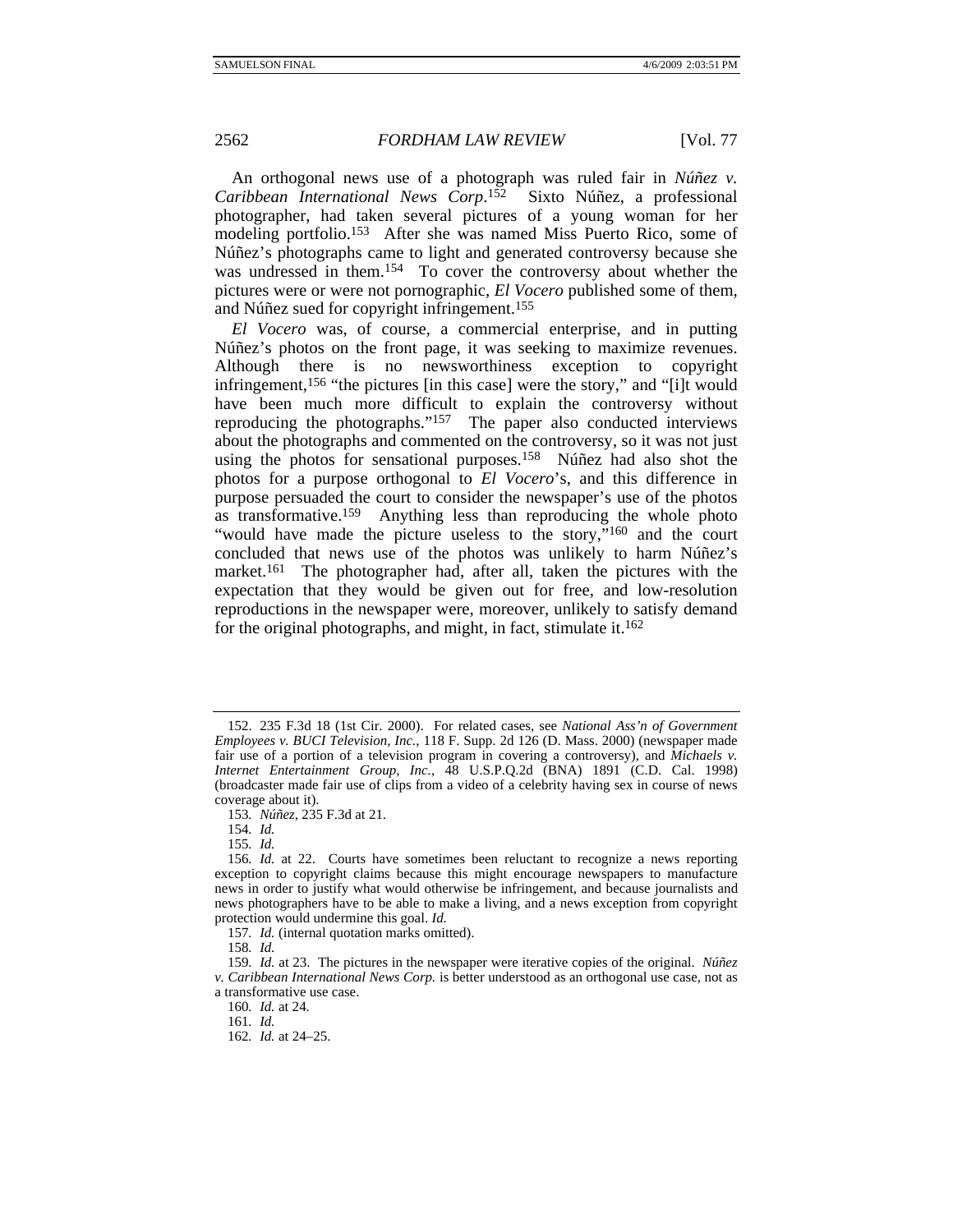### 3. Wrongful Acts

A news reporting purpose has sometimes been outweighed by "bad acts," such as obtaining wrongful access to a text and scooping its author's right of first publication, as in *Harper & Row, Publishers, Inc. v. Nation Enterprises*. 163 In this case, an editor of a weekly news magazine, *The Nation*, obtained unauthorized access to a prepublication copy of the memoirs of Gerald Ford that Harper  $\&$  Row was about to publish.<sup>164</sup> He quickly read through the memoirs, found parts that discussed Ford's decision to pardon Richard Nixon, selected 300 words to quote, and paraphrased other passages in a 2250 word article for *The Nation*, which it defended as fair use.165

When the case came to the Supreme Court, the Justices all agreed that *The Nation*'s purpose was news reporting and that fair use was a doctrine that mediated tensions between copyright and the First Amendment.166 But in almost every other respect, the majority and dissenting opinions disagreed about *The Nation*'s fair use defense.

The majority opinion emphasized the commercial nature of *The Nation*'s appropriation and elevated a dictum from an earlier case—that commercial uses of copyrighted materials should be presumed unfair—to a seemingly hard and fast (un)fair use rule.<sup>167</sup> It disparaged *The Nation*'s intent to "scoop" other news magazines by quoting from the memoirs before their publication.168 Further polluting the fair defense was that the editor had "knowingly exploited a purloined manuscript."169 These subfactors outweighed the news reporting purpose. The unpublished nature of the memoirs also weighed heavily against fair use.170 Although Victor Navasky had quoted only 300 words from a 200,000 word manuscript, the

164*. Harper & Row*, 471 U.S. at 543.

165*. Id.*

166*. Id.* at 561, 590 (news reporting purpose); *id.* at 559–60, 580–83 (discussing fair use and exclusion of ideas and facts).

168*. Harper & Row*, 471 U.S. at 562. The majority also perceived *The Nation* to have manufactured a news event rather than simply covering it.

169*. Id.* at 563.

 <sup>163. 471</sup> U.S. 539 (1985). *Harper & Row* is not the only case that involved claims of improper conduct by the defendant or unauthorized use of unpublished materials. *See, e.g.*, Nat'l Ass'n of Gov't Employees v. BUCI Television, Inc., 118 F. Supp. 2d 126 (D. Mass. 2000) (defendant's conduct ultimately found fair); Salinger v. Random House, Inc., 811 F.2d 90 (2d Cir. 1987) (unauthorized use of unpublished materials ultimately found unfair).

<sup>167</sup>*. Id.* at 562 (quoting Sony Corp. of Am. v. Universal City Studios, Inc., 464 U.S. 417, 451 (1984)). The endorsement of this presumption set in motion an unfortunate trend in the caselaw that culminated in the *Campbell* decision's repudiation of the presumption, at least in cases in which the second comer's use was transformative. *See* Campbell v. Acuff-Rose Music, Inc., 510 U.S. 569, 584–85 (1994).

<sup>170</sup>*. Id.* at 595 (Brennan, J., dissenting). Subsequent caselaw, took this second presumption against fair use to heart. *See e.g.*, Salinger v. Random House, Inc., 811 F.2d 90, 95 (2d Cir. 1987). Heeding concerns expressed by historians, biographers, and other authors of nonfiction works, Congress was ultimately persuaded to amend 17 U.S.C. § 107 to provide, "The fact that a work is unpublished shall not itself bar a finding of fair use if such finding is made upon consideration of all the above factors."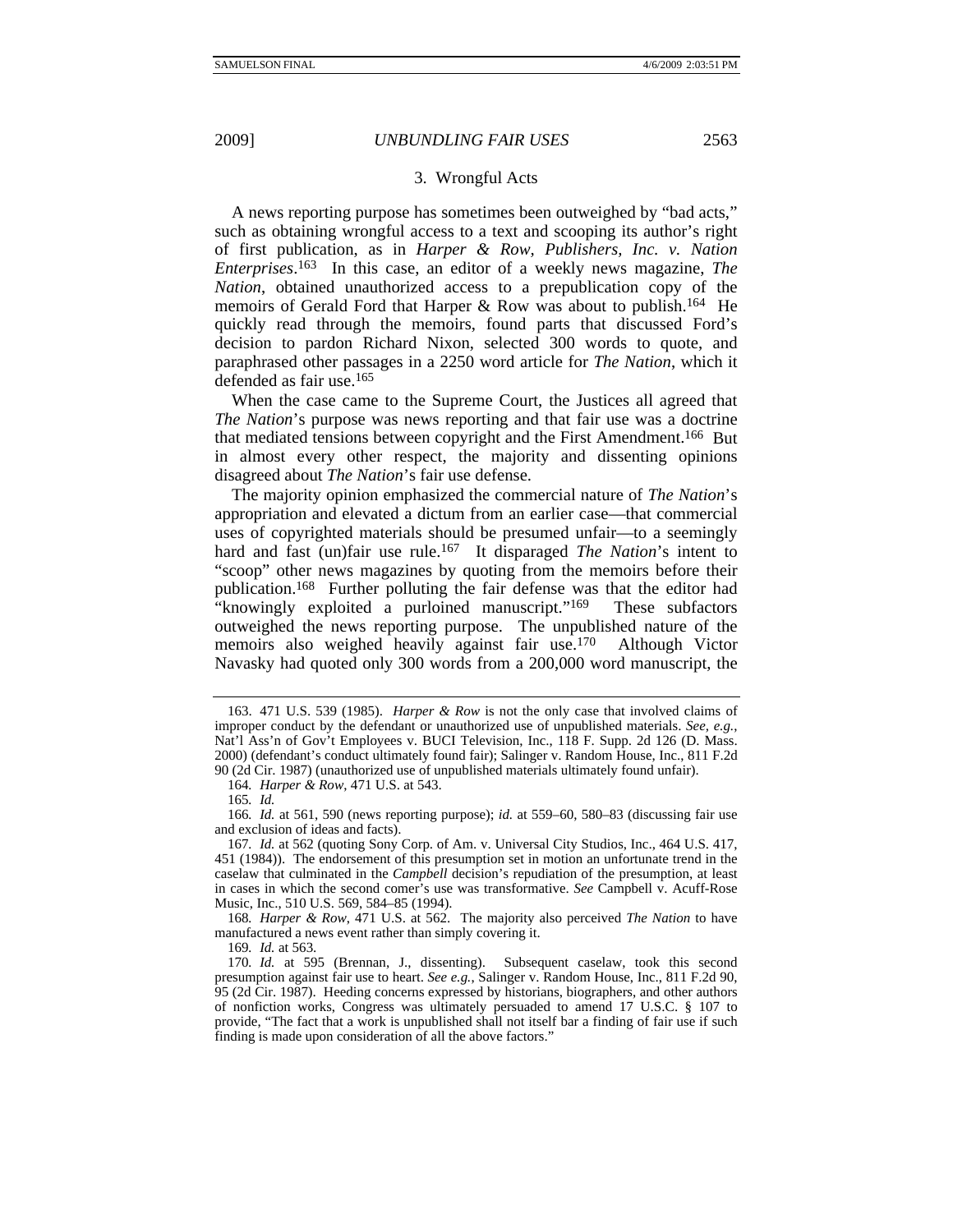quotes were qualitatively substantial because *The Nation* published "the most powerful passages" from the book.171 *Time* magazine's cancellation of its plans to publish excerpts from the Ford memoirs was "clear-cut evidence of actual damage." $17\overline{2}$  And if such uses became widespread, they would have an adverse effect on the potential market for works such as Ford's memoirs.173

The dissenting opinion expressed grave concern about the impact of the majority's ruling on "the broad dissemination of ideas and information copyright is intended to nurture."174 The editor had not copied the structure of the memoirs nor, with the exception of a few telling quotes, Ford's literary style.<sup>175</sup> At most, the magazine had "paraphrased disparate isolated" sentences"<sup>176</sup> and quoted some statements made by others or in government documents in which Ford could claim no copyright.177 Most of the article reported previously unpublished facts in which Ford also had no copyright interest.178

The dissent pointed out that § 107 specifically mentions news reporting as a paradigmatic fair use.179 *The Nation* had not plagiarized the memoirs nor tried to disguise plagiarism as news, but had rather made a productive use of the memoirs in preparing the article about them.<sup>180</sup> The dissent thought it was a mistake to weigh *The Nation*'s commercial purpose so heavily, given that virtually all news reporting is done for profit,<sup>181</sup> and objected to the majority's characterization of *The Nation* as a thief, for "the most that can be said is that *The Nation* made use of the contents of the manuscript knowing the copyright owner would not sanction the use."<sup>182</sup> Journalists constantly try to scoop one another,183 so this intent was not malignant.

Taking 300 words from a 200,000 word manuscript was, moreover, a quantitatively small appropriation, especially given that "the quotes are drawn from isolated passages in disparate sections of the work."184 Qualitatively, Navasky's quoting was also modest, as "[m]uch of the quoted material was Mr. Ford's matter-of-fact representation of the words of others

<sup>171</sup>*. Harper & Row*, 471 U.S. at 565.

<sup>172</sup>*. Id.* at 567.

<sup>173</sup>*. Id.* at 568 (quoting Sony Corp. of Am. v. Universal City Studios, Inc, 464 U.S. 417, 451 (1984)).

<sup>174</sup>*. Id.* at 579 (Brennan, J., dissenting); *see also id.* at 605 (pointing to risk that the Court's ruling would stifle "robust debate of public issues that is the 'essence of selfgovernment'" (quoting Garrison v. Louisiana, 379 U.S. 64, 75 (1964))).

<sup>175</sup>*. Id.* at 584–87.

<sup>176</sup>*. Id.* at 586.

<sup>177</sup>*. Id.* at 585 n.9.

<sup>178</sup>*. Id.* at 583.

<sup>179</sup>*. Id.* at 591.

<sup>180</sup>*. Id.* at 591 & n.15, 592.

<sup>181</sup>*. Id.* at 592.

<sup>182</sup>*. Id.* at 593.

<sup>183</sup>*. Id.*

<sup>184</sup>*. Id.* at 598.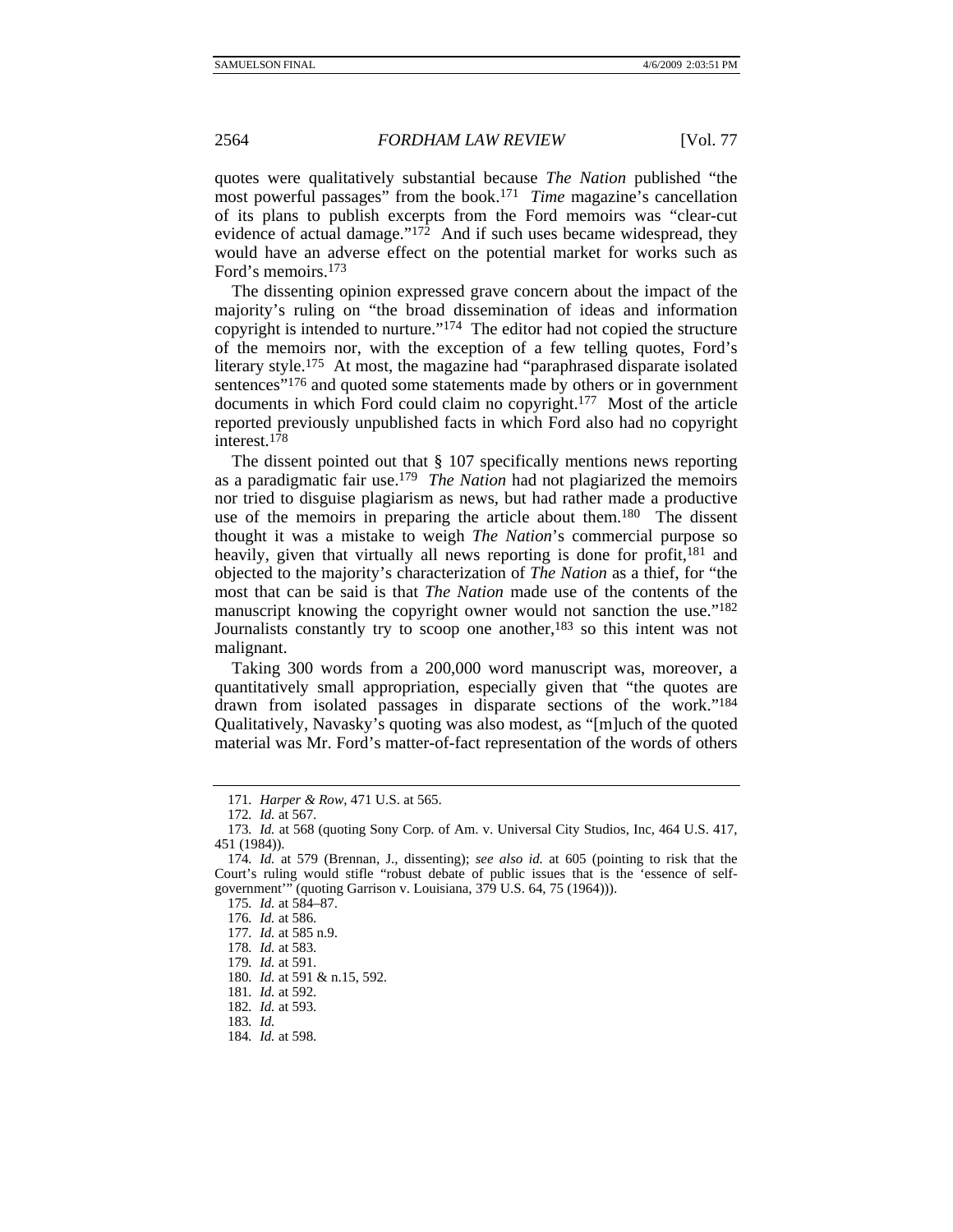in conversations with him; such quotations are 'arguably necessary adequately to convey the facts."<sup>185</sup> Only six of the quotes were "rich in expressive content," but quoting these sentences was not excessive or inappropriate, given the news reporting purpose.186

The dissenters gave little weight to *Time*'s cancellation of the contract to publish excerpts, pointing to the Second Circuit's conclusion that *Time* had cancelled the deal for another reason.<sup>187</sup> They were also skeptical of the majority's prediction that ruling in *The Nation*'s favor would be harmful to Ford and his publisher or would set a precedent that would undermine the ability of copyright owners to benefit from popular interest in a public figure's works.188

Subsequent developments suggest that the Court in *Harper & Row* may have overreacted to *The Nation*'s misdeeds. In *Campbell*, for instance, the Court repudiated *Harper & Row*'s general endorsement of a presumption of harm as to commercial uses.189 Congress also repudiated the *Harper & Row* presumption of unfairness for use of unpublished works.<sup>190</sup> Subsequent decisions have also taken a more sympathetic view toward First Amendment concerns in news reporting fair use cases than *Harper & Row* did.191 Yet, this decision continues to cast a pall over efforts to raise First Amendment concerns in news-related fair use cases.<sup>192</sup>

#### E. *Weighing Factors in the Free Speech/Expression Fair Use Cases*

In the free speech/expression cases, fair use should not be disfavored when the defendant is a commercial actor, as the overwhelming majority of fair use cases in which free speech and expression values were apparent have involved commercial defendants. Commercial actors are as entitled as noncommercial actors to engage in free speech and expression.

Although some fair use cases mention the First Amendment, free speech and expression values, and the public interest in airing divergent points of

189*. See supra* note 167 and accompanying text.

 190. In 1992, Congress amended § 107 of the Copyright Act to make clear that "[t]he fact that a work is unpublished shall not itself bar a finding of fair use if such finding is made upon consideration of all the above factors." *See* Pub. L. No. 102-492, 106 Stat. 3145 (1992) (codified as amended at 17 U.S.C. § 107 (2006)); *see also supra* note 170.

191*. See supra* notes 55, 124.

<sup>185</sup>*. Id.* (quoting from the majority opinion).

<sup>186</sup>*. Id.* at 598–600. "Had these quotations been used in the context of a critical book review of the Ford work, there is little question that such a use would be fair . . . ." *Id.* at 601. 187*. Id.* at 602–03 (quoting Harper & Row Publishers, Inc. v. Nation Enters., 723 F.2d

<sup>195, 208 (2</sup>d Cir. 1983)).

<sup>188</sup>*. Id.* at 602–04; *see also id.* at 597 n.21. *The Nation*'s receipts from newsstand sales of the issue in question were \$418. *Harper & Row*, 723 F.2d at 198. *Time*'s readership was unlikely to have been unwilling to buy the issue in which the Gerald Ford excerpts appeared simply because *The Nation* had published its article on the book. People who buy *Time* or subscribe to it do not typically read the left-wing *Nation* magazine (and vice versa); *Time* was, in fact, willing to publish the excerpts even after *The Nation* published its article, although *Time* wanted to push up the publication date. *Id.* at 199.

 <sup>192.</sup> The most obvious example is *Los Angeles Times v. Free Republic*, 54 U.S.P.Q.2d (BNA) 1453, 1472–73 (C.D. Cal. 2000).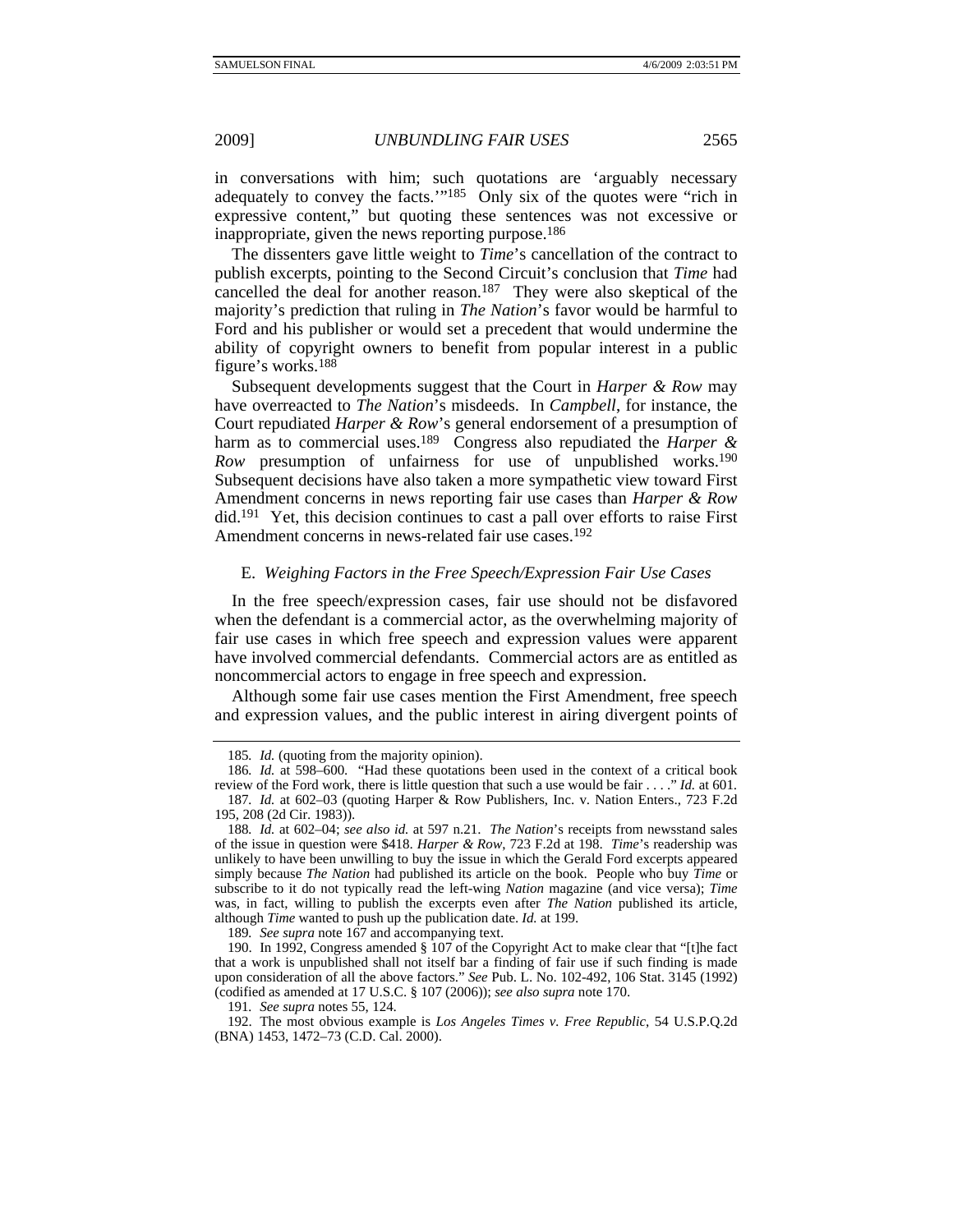view,193 courts in future cases should be bolder and more explicit in their willingness to consider these concerns in weighing fair use claims within this cluster. Courts should also be on the lookout for assertions of copyright that are motivated by a desire to censor points of view with which the rights holder disagrees or to achieve noncopyright goals such as protecting the rights holder's privacy or reputation.<sup>194</sup> Courts should further pay attention to whether a ruling in a copyright owner's favor will have a chilling effect on free speech and free expression activities by other authors, speakers, and publishers.195 Courts should also recognize the freedom of expression interests of those who artistically recast iconic figures, as in the *Mattel* cases.196 Such transformative uses shed new light on existing works and allow culture to evolve.

While it is often necessary to copy a prior work's expression to parody it, parody is not the only kind of transformative or productive use as to which reproducing qualitatively significant parts may be necessary to engage in criticism, commentary, or news reporting. Sometimes a second comer needs to reuse parts of earlier works to prove a point to an audience, as in Hustler,<sup>197</sup> to offer a different perspective on the earlier work, as in *Suntrust*, 198 or to demonstrate that a work's author is unworthy of respect, as in *New Era*. 199

Courts should give greater weight to the public's interest in access to the information the defendant's use would make available. *Harper & Row* cast some doubt on how much weight should be given to the public interest in fair use cases,<sup>200</sup> but that decision should not be understood as saying that the public interest in access to the defendant's work is irrelevant, but only

195*. See, e.g.*, Liu, *supra* note 20, at 435–38 (pointing out that courts in defamation cases take this factor into account when assessing liability for speech acts).

196*. See* Mattel Inc. v. Walking Mountain Prods., 353 F.3d 792, 806 (9th Cir. 2003); Mattel, Inc. v. Pitt, 229 F. Supp. 2d 315 (S.D.N.Y. 2002).

197*. See supra* notes 117–22 and accompanying text.

198*. Suntrust*, 268 F.3d at 1265.

199. New Era Publ'ns Int'l v. Carol Publ'g Group, 904 F.2d 152, 154 (2d Cir. 1990).

200*. See* Harper & Row Publishers, Inc. v. Nation Enters., 471 U.S. 539, 559 (1985) ("It is fundamentally at odds with the scheme of copyright to accord lesser rights in those works that are of greatest importance to the public. . . . [T]o propose that fair use be imposed whenever the social value [of dissemination] . . . outweighs any detriment to the artist[] would be to propose depriving copyright owners of their right in the property precisely when they encounter those users who could afford to pay for it." (second, third, and fourth alterations in original) (quoting Wendy J. Gordon, *Fair Use as Market Failure: A Structural and Economic Analysis of the* Betamax *Case and its Predecessors*, 82 COLUM. L. REV. 1600, 1615 (1982)) (internal quotation marks omitted)).

<sup>193</sup>*. See, e.g.*, Suntrust Bank v. Houghton Mifflin Co., 268 F.3d 1257, 1263–65 (11th Cir. 2001).

<sup>194</sup>*. See, e.g.*, *id.* at 1282–83 (trustee's interests in avoiding the depiction of miscegenation and homosexuality in subsequent works not a reason to deny fair use); Leibovitz v. Paramount Pictures Corp., 137 F.3d 109, 116 n.7 (2d Cir. 1998) (reputational interests of a photographer as to her celebrity clients not cognizable as copyright harms); Rosemont Enters., Inc. v. Random House, Inc., 366 F.2d 303, 309, 311–12 (2d Cir. 1966) (Howard Hughes's interests in maintaining privacy not a sound reason to deny fair use for borrowing by a biographer).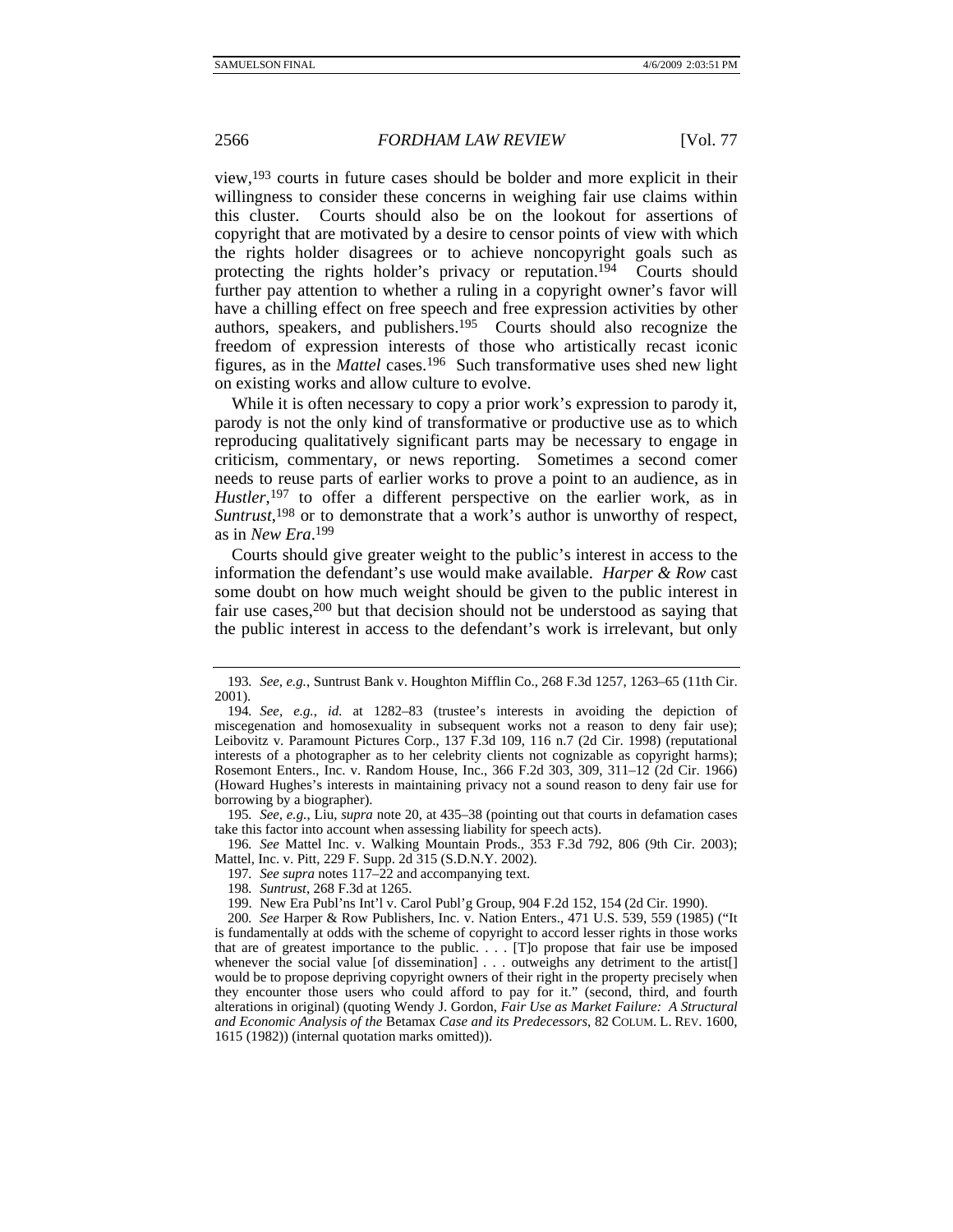that it should not override all other considerations, as the Court's later *Campbell* decision makes clear.<sup>201</sup> Particularly in cases involving free speech and free expression values, courts can and should give more consideration to the public interest in access to the defendants' expression.202

Consistent with First Amendment values, courts should also heed market failure-based arguments that licensing markets are unlikely to develop to authorize critical commentary or unwelcome transformations.203 Courts should consider whether a copyright owner's unreasonable withholding of a license for critical commentary or news purposes or its insistence on unreasonable terms might, in conjunction with other factors, weigh in favor of fair use. Effective critical commentary may have a debilitating effect on the market for the criticized work, but this is not the kind of market harm that courts should consider as disfavoring fair use. Yet, when critical commentary or news reporting stimulates demand for the original, courts should consider this as favoring fair use. *Campbell* rightly recognized that a putative fair user's request for a license may be motivated by a desire to avoid litigation, rather than being a concession that the use should have been licensed.204

Because fair use is the main mechanism in copyright law for balancing free speech/expression interests of second comers and the public against the commercial interests of authors and commercial exploiters,205 it would be consistent with the Court's First Amendment jurisprudence for courts to require plaintiffs to show actual harm to their markets or at least a meaningful likelihood of harm if the defendants were permitted to make specific uses when free speech/expression interests are clearly present.<sup>206</sup>

Although *Harper & Row* has had a greater dampening effect on fair use defenses in news-related cases than is desirable,  $20\overline{7}$  courts should continue

 <sup>201.</sup> However, *Campbell* endorsed considering the public interest in access to the defendant's work as a factor that should be considered in fair use cases. *See* Campbell v. Acuff-Rose Music, Inc., 510 U.S. 569, 578 n.10 (1994) (quoting Leval, *supra* note 12, at 1132). Other fair use decisions have done so. *See supra* note 100 and accompanying text.

 <sup>202.</sup> The public interest should not, of course, override all other considerations. Public interest defenses were unsuccessfully raised in some cases involving test materials. *See, e.g.*, Chi. Sch. Reform Bd. of Trs. v. Substance, Inc., 79 F. Supp. 2d 919 (N.D. Ill. 2000) (not fair use to publish a school board's tests to generate debate over the tests' validity); Coll. Entrance Examination Bd. v. Pataki, 889 F. Supp. 554 (N.D.N.Y. 1995) (not fair use for state to mandate that standardized tests be made publicly available).

<sup>203</sup>*. Campbell*, 510 U.S. at 592 ("[T]he unlikelihood that creators of imaginative works will license critical reviews or lampoons of their own productions removes such uses from the very notion of a potential licensing market.").

<sup>204</sup>*. Id.* at 585 n.18; *see also* Gibson, *supra* note 19, at 890–901.

 <sup>205.</sup> The idea/expression distinction is, of course, another copyright doctrine that mediates tensions between the First Amendment and copyright values. *See, e.g.*, Eldred v. Ashcroft, 537 U.S. 186, 219 (2003). However, authors rarely claim that the copying of ideas or information constitutes infringement; in practice, fair use is the most important mechanism in U.S. copyright law for balancing First Amendment and copyright interests.

<sup>206</sup>*. See, e.g.*, Liu, *supra* note 20, at 448.

<sup>207</sup>*. See supra* notes 167–70 and accompanying text.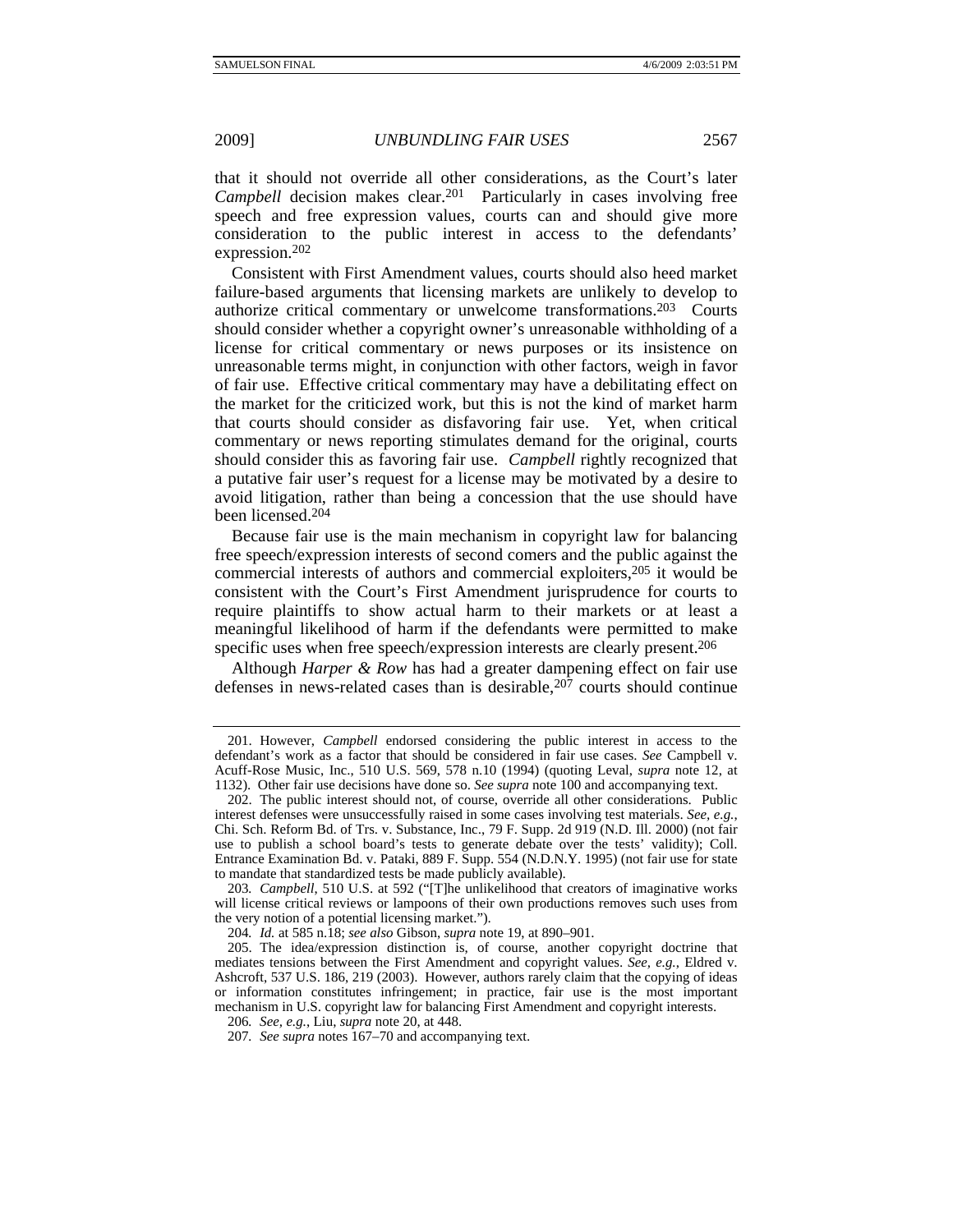to consider whether systematic appropriations of key parts of others' publications pose risks of market-destructive consequences, as in *Wainwright*;208 whether a defendant's uses are interfering with core licensing markets for the plaintiffs' works, as in some of the *L.A. News* cases; $209$  and whether wrongful acts have allowed an unfair "scooping" of the author's first publication, as in *Harper & Row*. 210 Without protection against these kinds of uses, there may well be too little incentive to invest in creation of newsworthy content.

Even if a free speech/expression use is ultimately deemed infringing, perhaps the defendants should only have to pay actual damages (e.g., a reasonable license fee),  $2^{11}$  rather than being subject to a large award of statutory damages.<sup>212</sup> This option would be more consistent with First Amendment-tailored rules in other bodies of law that regulate speech.<sup>213</sup>

#### II. AUTHORSHIP-PROMOTING FAIR USES

Some overlap inevitably exists between putative fair uses that implicate free speech/expression values and uses that this part regards as authorshippromoting.214 Free speech/expression values are most obvious in fair use cases involving parodies and other critical commentary; this is in part because rights holders may be asserting copyright to suppress the critique. Free speech and free expression values are also implicated when later authors reuse parts of existing works in a neutral way or to praise them. It should not, however, be necessary to justify every authorial use of earlier authors' works as First Amendment-protected before the use can be adjudged fair.215 The First Amendment is not the only, and perhaps not

213*. See, e.g.*, Eugene Volokh & Brett McDonnell, *Freedom of Speech and Independent Judgment Review in Copyright Cases*, 107 YALE L.J. 2431 (1998) (discussing the relevance of First Amendment procedural rules for copyright).

 214. Nor do I mean to suggest that all fair use cases must fall within only one of the categories I have identified. A second author may have made free expression uses of some parts of another author's work and productive uses of other parts. It will also sometimes be unclear whether a use is for free expression purposes or just a productive use; the fact that lines are sometimes difficult to draw does not mean one should not try to draw them, especially when, in many cases, this distinction will be relatively straightforward.

 215. Other constitutional values may arise in some fair use cases. Iterative copies that authors make for private study purposes, for example, may implicate privacy rights. While it may be a stretch to say that private study copies are within the penumbra of constitutional privacy rights, privacy values may nonetheless be significant in some authorial fair use cases. *See, e.g.*, Cohen, *Place of User*, *supra* note 88, at 349–50.

<sup>208</sup>*. See supra* notes 126–30 and accompanying text.

<sup>209</sup>*. See supra* notes 142–51 and accompanying text.

<sup>210</sup>*. See supra* notes 163–88 and accompanying text.

<sup>211</sup>*. Campbell* endorsed the idea of awarding compensatory damages in lieu of injunctive relief in close, but ultimately unsuccessful, fair use cases. *See* Campbell v. Acuff-Rose Music, Inc., 510 U.S. 569, 578 n.10 (1994).

 <sup>212.</sup> *See generally* 4 MELVILLE B. NIMMER & DAVID NIMMER, NIMMER ON COPYRIGHT §§ 14.01–.04 (2008) (comparing remedies including actual damages, disgorgement of defendant's profits, and statutory damages).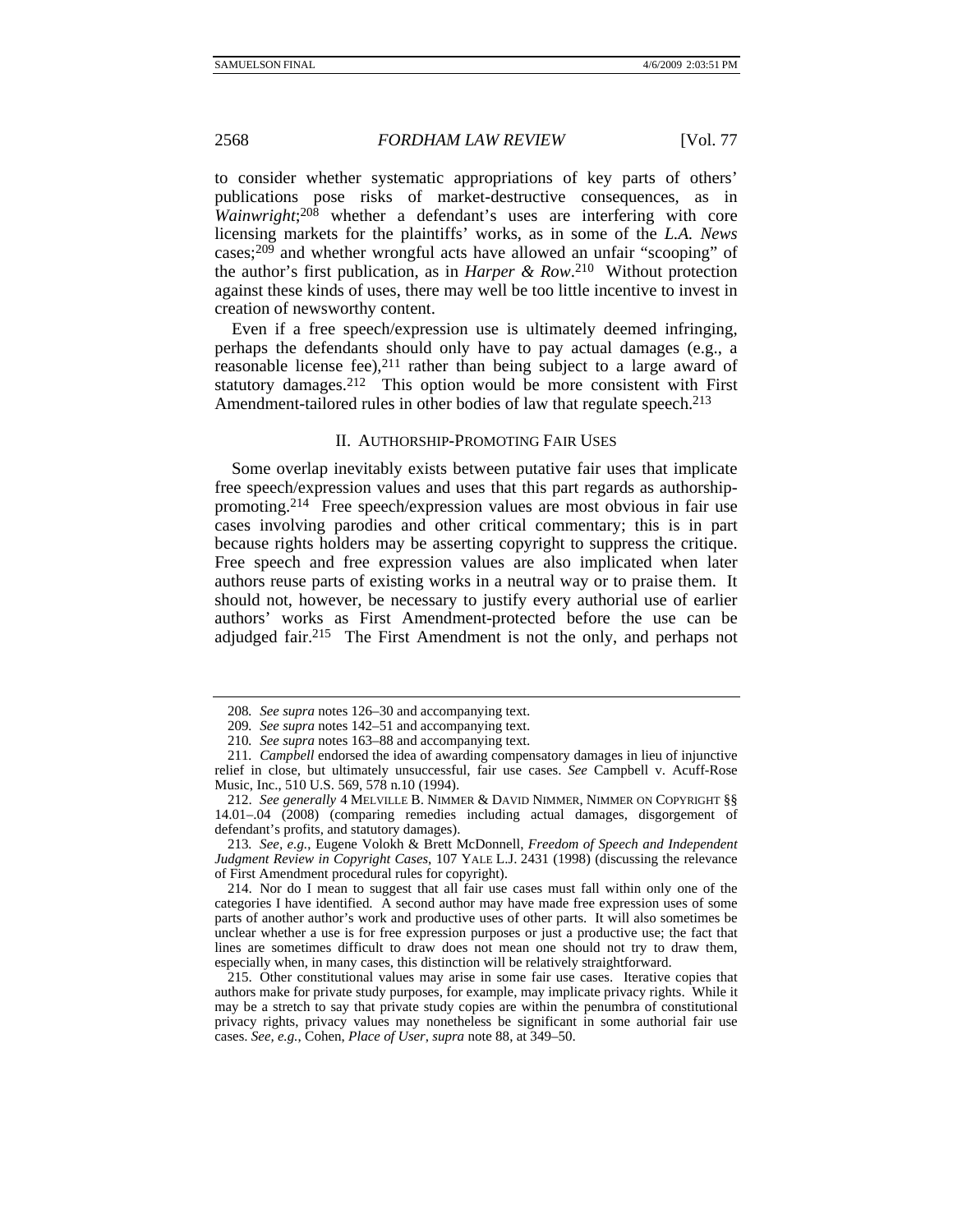even the most significant, constitutional provision that underlies fair use in copyright law.

Fair use promotes the constitutional purposes of copyright by allowing second authors to make productive uses of earlier works, drawing upon expression from them in a way that advances the "progress of Science and useful Arts."216 Fair use "'permits . . . courts to avoid rigid application of the copyright statute when, on occasion, it would stifle the very creativity which that law is designed to foster.'"<sup>217</sup> Society benefits when scholars and other authors make fair uses, for, if "the scholar forgoes the use of a prior work, not only does his own work suffer, but the public is deprived of his contribution to knowledge. The scholar's work, in other words, produces external benefits from which everyone profits."218 It is thus unsurprising that five of the six favored uses in § 107—criticism, comment, news reporting, scholarship, and research—directly promote the ongoing progress of authorship and knowledge creation.219

This part discusses several types of uses that authors routinely make of copyrighted works that may qualify as fair. Part II.A discusses cases that analyze whether a second author's productive use of another author's works is fair. The overwhelming majority of the productive use cases turn on whether the subsequent author took too much from a first author's work or invaded a core licensing market. Part II.B discusses other types of uses that authors frequently make, and need to make, of preexisting works.220 Among the many reasonable and customary fair uses of copyrighted works regularly undertaken by authors are taking detailed notes on an earlier author's work to analyze it, taking photographs of sculptures on which an author will be writing a commentary, and maintaining a portfolio of one's own work to show to new clients.

 <sup>216.</sup> U.S. CONST. art. I, § 8, cl. 8; *see also* Twentieth Century Music Corp. v. Aiken, 422 U.S. 151, 156 (1975) (noting that the goal of copyright is to "promot[e] broad public availability of literature, music, and the other arts"). Copyright's goal overlaps with and complements the First Amendment's goal of fostering "the widest possible dissemination of information from diverse and antagonistic sources." *See* N.Y. Times Co. v. Sullivan, 376 U.S. 254, 266 (1964) (quoting Associated Press v. United States, 326 U.S. 1, 20 (1945)).

 <sup>217.</sup> Campbell v. Acuff-Rose Music, Inc., 510 U.S. 569, 577 (1994) (quoting Stewart v. Abend, 495 U.S. 207, 236 (1990)). It is well-recognized that "in literature, in science and in art, there are, and can be, few, if any, things, which, in an abstract sense, are strictly new and original throughout. Every book in literature, science and art, borrows, and must necessarily borrow, and use much which was well known and used before." Emerson v. Davies, 8 F. Cas. 615, 619 (C.C.D. Mass. 1845) (No. 4436).

 <sup>218.</sup> Sony Corp. of Am. v. Universal City Studios, Inc., 464 U.S. 417, 477–78 (1984) (Blackmun, J., dissenting). Justice Harry Blackmun thought that without this social benefit, fair use should not apply. *Id.*

<sup>219</sup>*. See* 17 U.S.C. § 107 (2006); *see also supra* note 1.

 <sup>220.</sup> For example, 17 U.S.C. § 107 refers to research and classroom teaching as other purposes for which fair use may be available; such uses are likely to involve iterative copying. In other countries, private study and research copying is dealt with through personal use or fair dealing exceptions to copyright. *See* LATMAN, *supra* note 27, at 25 (discussing fair dealing and personal use exceptions in foreign countries).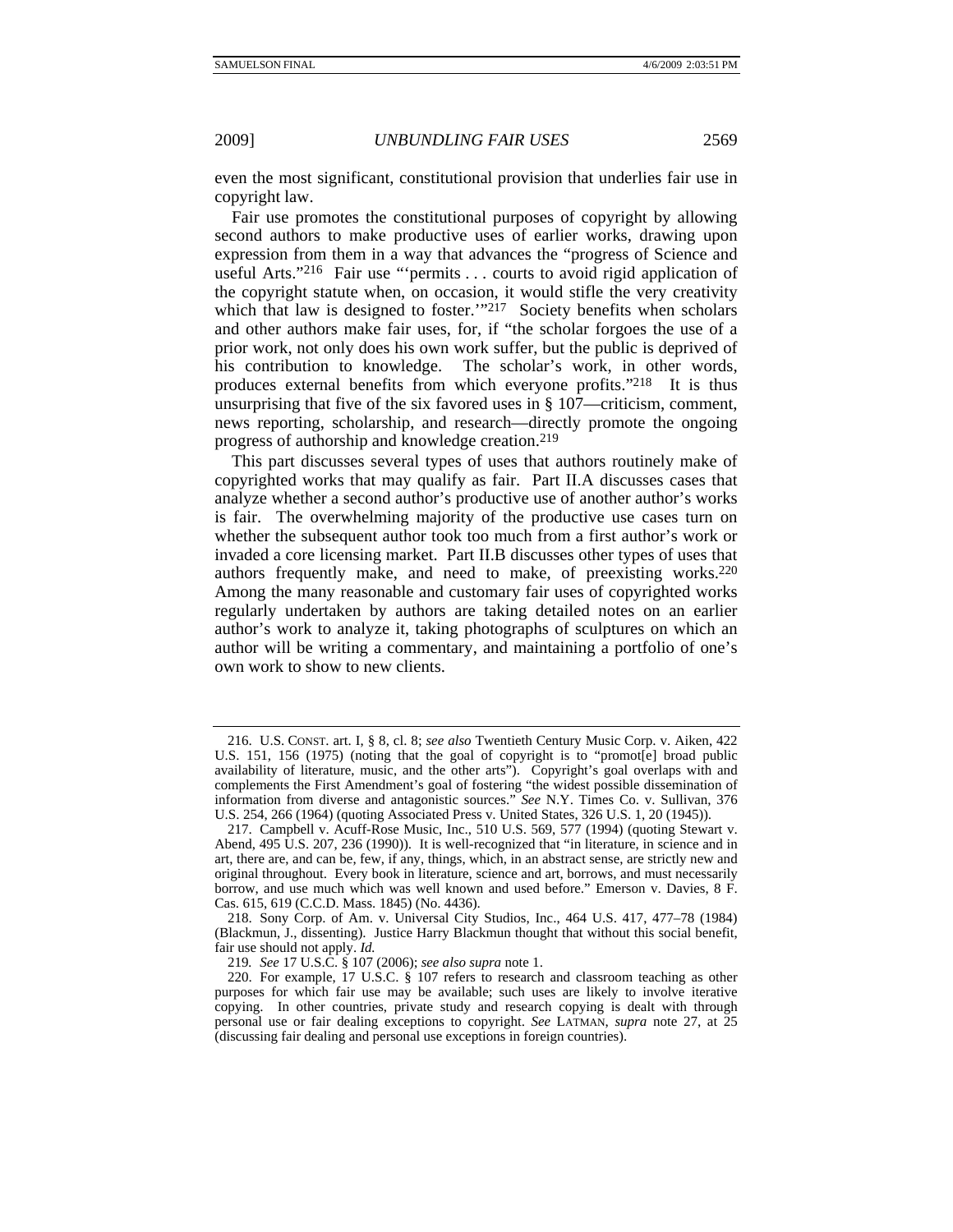Agents of authors may also need to rely on fair use as a shelter for authorship-promoting activities, such as when a research assistant makes photocopies of pages from a book for a scholar's research, a dean authorizes copying of a scholar's articles in support of a promotion case, or a gallery selling the author's work makes an illustrated brochure. Iterative copies such as these may not always be fair use—but often they will and should be, because they promote authorship, other interests of authors, and/or the ongoing advance of knowledge.

#### A. *Productive Uses*

Authors make many types of productive uses of other authors' works. Productive users typically use copyrighted materials to engage in social, political, or cultural commentary, to illustrate an argument or prove a point, to provide historical context, to prepare reference works, and/or as incidental byproducts of capturing some media content in the process of filming something else.<sup>221</sup> Productive uses of copyrighted materials may also include memorializing, preserving, or rescuing an experience, event, or cultural phenomenon.222 As long as productive users are careful about how much they take from copyrighted works in relation to their purpose, productive uses are likely to be fair.223 Of the productive use cases in which the uses have been deemed unfair, virtually all involved taking more than was justifiable in light of the purpose or supplanting a market that the first author was entitled to control.224

 <sup>221.</sup> CTR. FOR SOC. MEDIA, *supra* note 16.

 <sup>222.</sup> CTR. FOR SOC. MEDIA, *supra* note 101, at 7–9. Noncommercial posting of content may also be important to launch discussion about it. *Id.*

<sup>223</sup>*. See, e.g.*, Norse v. Henry Holt & Co., 991 F.2d 563 (9th Cir. 1993), *remanded to* 847 F. Supp. 142 (N.D. Cal. 1994) (fair use to quote from letters in a biography); Wright v. Warner Books, Inc., 953 F.2d 731 (2d Cir. 1991) (biographer made fair use of a deceased author's writings); Narell v. Freeman, 872 F.2d 907 (9th Cir. 1989) (fair use to quote and paraphrase some portions of a historical work on Jews in San Francisco in a novel); Kramer v. Thomas, No. CV 05-8381 AG, 2006 U.S. Dist. LEXIS 96714 (C.D. Cal. Sept. 28, 2006) (use of part of video footage in a DVD on how to raise money for film projects held fair use); Williamson v. Pearson Educ. Inc., 60 U.S.P.Q.2d (BNA) 1723 (S.D.N.Y. 2001) (fair use to quote and paraphrase text from a General George S. Patton, Jr. biography in a corporate leadership book); Penelope v. Brown, 792 F. Supp. 132 (D. Mass. 1992) (fair use to quote and paraphrase scholarly work on syntax and diction in author's nonfiction work on writing); Rokeach v. Avco Embassy Pictures Corp., 197 U.S.P.Q. (BNA) 155 (S.D.N.Y. 1978) (movie made fair use of quotes from a research report on delusional statements made at a mental hospital).

<sup>224</sup>*. See, e.g.*, Elvis Presley Enters., Inc. v. Passport Video, 349 F.3d 622, 629 (9th Cir. 2003) (excessive use of entertainment video footage in a documentary); Rogers v. Koons, 960 F.2d 301 (2d Cir. 1992) (sculpture based on a photograph); Warner Bros. Entm't Inc. v. RDR Books, 575 F. Supp. 2d 513 (S.D.N.Y. 2008) (excessive quoting and paraphrasing in a reference work); Byrne v. British Broad. Corp., 132 F. Supp. 2d 229 (S.D.N.Y. 2001) (fiftysecond use of a song in unrelated news story); Psihoyos v. Nat'l Exam'r, 49 U.S.P.Q.2d (BNA) 1766 (S.D.N.Y. 1998) (photo in magazine); Metro-Goldwyn-Mayer, Inc. v. Showcase Atlanta Coop. Prods., Inc., 479 F. Supp. 351 (N.D. Ga. 1979) (stage version of a parody/satire of *Gone with the Wind*).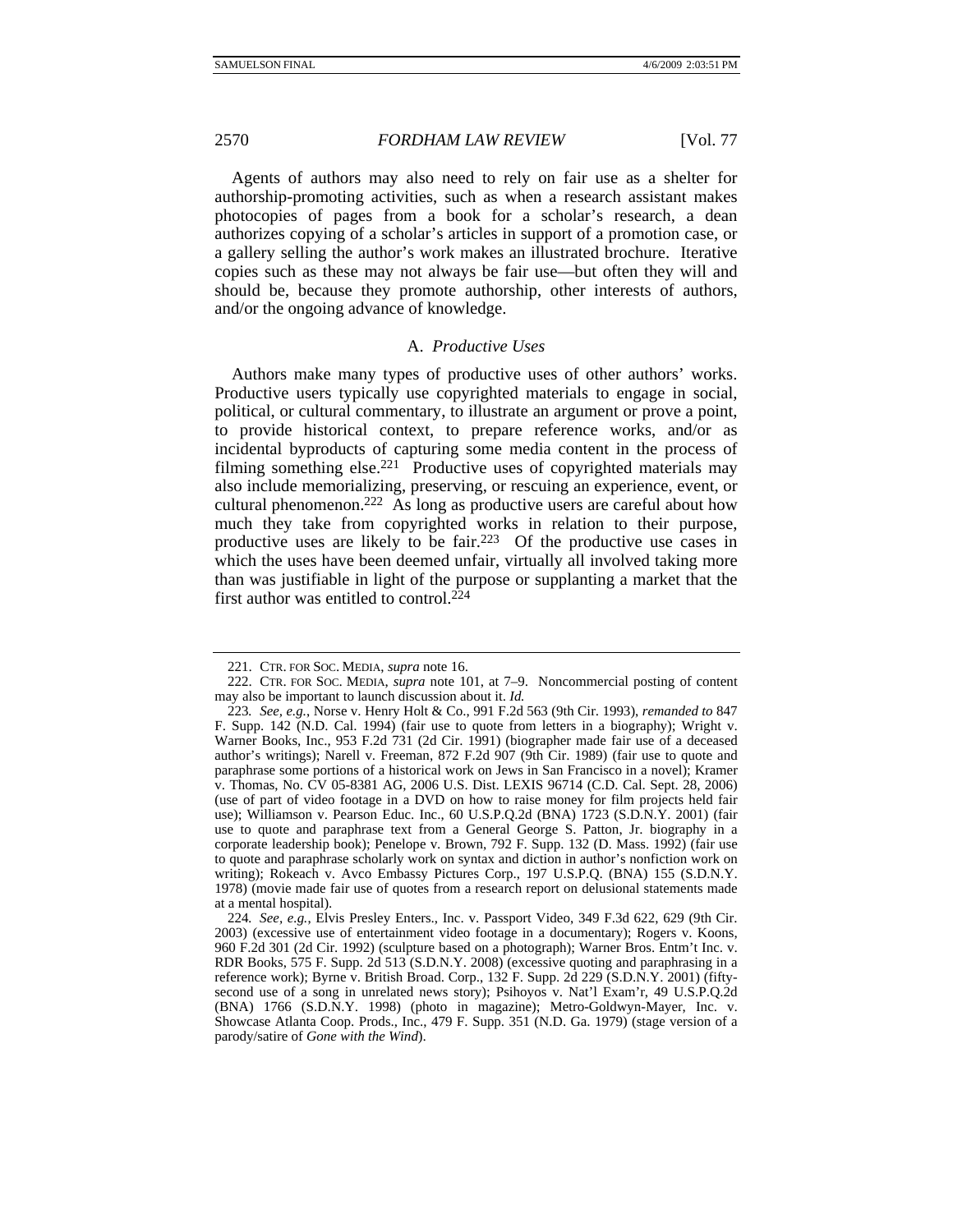#### 1. Uses in Social or Cultural Commentary

Documentary filmmakers often engage in social or cultural commentary, and, in so doing, they may "quote" from earlier works, whether they be texts, music, photographs, or video. The more substantial the use and the more prominently the prior work's expression is featured, the less likely a use is to be fair, but reusing short sequences can sometimes be a very important contribution to the work's message. In *Lennon v. Premise Media Corp.*, 225 for example, a documentarian used fifteen seconds of John Lennon's song "Imagine" in a film about the theory of intelligent design as an alternative to the Darwinian conception of evolution. The film is critical of scientists for having closed minds about—indeed, attempting to suppress serious discussion about—intelligent design as an explanation of the origin of life and the world in which it flourishes.226 Ten words from the Lennon song—"Nothing to kill or die for / And no religion too"—were used in the film in conjunction with interviews of speakers who expressed negative views about religion and expressed hope that science will diminish the role of religion in society.227 Lennon's widow sued the filmmaker for copyright infringement.228 The court ruled the filmmaker's use of Lennon's song was fair because Premise was using part of an earlier work as fodder for social commentary, the use was reasonable in light of the filmmaker's purpose,  $229$ and the court was unconvinced the use would harm the market for more traditional licensing of the song.230

### 2. Uses to Support an Argument or Prove a Point

Authors sometimes need to use expression from earlier works to support an argument or prove a point. In such cases, the earlier expression becomes a "fact" that must be conjured up as evidence.231 A classic instance is *Time, Inc. v. Bernard Geis Associates*. 232 Bernard Geis published a book by Josiah Thompson, *Six Seconds in Dallas*, that sought to prove Thompson's theory that Lee Harvey Oswald was not the lone gunman responsible for assassinating President John F. Kennedy.233 After *Time* refused to license twenty frames from the Zapruder film for the book, Thompson and Geis

232. 293 F. Supp. 130 (S.D.N.Y. 1968).

233*. Id.* at 131–32.

 <sup>225. 556</sup> F. Supp. 2d 310 (S.D.N.Y. 2008).

<sup>226</sup>*. Id.* at 317–18.

<sup>227</sup>*. Id.*

<sup>228</sup>*. Id.* at 316.

<sup>229</sup>*. Id.* at 326–27.

<sup>230</sup>*. Id.* at 327.

<sup>231</sup>*. See* Arica Inst., Inc. v. Palmer, 761 F. Supp. 1056 (S.D.N.Y. 1991), *aff'd*, 970 F.2d 1067 (2d Cir. 1992) (fair use for psychology professor to reproduce the nine-pointed star surrounded by a circle that Arica's founder had used to depict ego fixations of humans and how to cure them).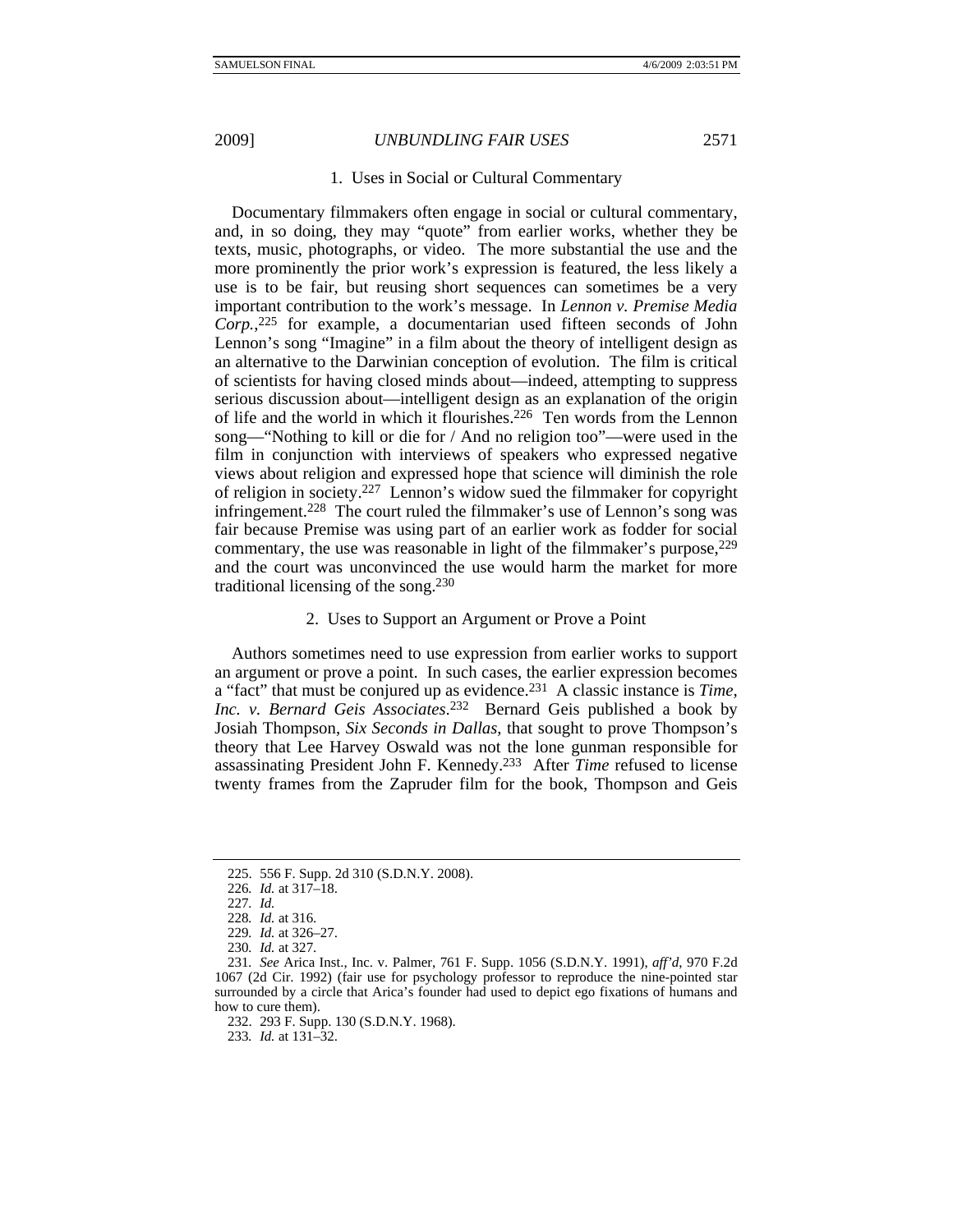arranged for sketches of the frames to be published in the book in order to prove Thompson's theory.234

The court concluded that the defendants had made fair use of the frames, in part because "[t]here is a public interest in having the fullest information available on the murder of President Kennedy."235 It agreed with Thompson that the sketches made his theory about the assassination easier to understand.236 People would buy Thompson's book to learn about his theory of the assassination, not to see sketches of the Zapruder frames.237 *Time*'s refusal to license use of the frames on any terms cut in favor of fair use, especially after *Time* refused Geis's offer to surrender all profits from the book to pay for its use of the photos. $238$ 

#### 3. Uses to Ground One's Commentary

Some uses of prior works are necessary to enable the reader or viewer to have a fuller understanding of the phenomenon on which a second author wants to comment. An example is *Haberman v. Hustler Magazine, Inc.*, 239 which involved the reproduction of two works of art in connection with a commentary on them. James Haberman, a professional artist and photographer, made and sold copies of these works as photographic works of art and as postcards.240 *Hustler* published small-sized images of them along with a short positive comment on them.241 The court's fair use analysis took into account that the "works in question are graphic and unusual  $\ldots$  [and] could not be adequately described by words."<sup>242</sup> Also

<sup>234</sup>*. Id.* at 135, 137–38. A factor that cut against Josiah Thompson's fair use defense is that he had obtained copies of the Zapruder frames while working at *Life* magazine, knowing that making copies of the frames was contrary to his employment agreement. *See id.* at 135– 36. Yet several *Life* editors knew of this copying and did not object. *Id.*

<sup>235</sup>*. Id.* at 146. While the court did not invoke the First Amendment in its analysis of the fair use defense, some commentators have viewed *Time, Inc. v. Bernard Geis Associates* as an example of fair use being used to vindicate First Amendment interests. *See, e.g.*, Robert C. Denicola, *Copyright and Free Speech: Constitutional Limitations on the Protection of Expression*, 67 CAL. L. REV. 283, 300–01 (1979) ("It is hard to imagine a more compelling case for requiring free access to a copyrighted work. A President had been murdered. The official report on his death [had been met] with a rising tide of skepticism and suspicion. To have a meaningful public debate, it seemed crucial to test and illustrate opposing theories against the actual visual record of the events.").

<sup>236</sup>*. See Geis*, 293 F. Supp. at 146.

<sup>237</sup>*. Id.*

<sup>238</sup>*. Id. Time*'s refusal to license also undercut its harm to the market argument, as there was no market for these frames. *See id.*

 <sup>239. 626</sup> F. Supp. 201 (D. Mass. 1986). James Haberman also sued *Hustler* for defamation and invasion of privacy because he did not want his works to appear in *Hustler* and thought the unauthorized appearance of his works there would harm his reputation. These concerns also permeated his copyright claim, for the court went on at some length about why it should not take into account the merits or quality of *Hustler* magazine. *Id.* at 208–10.

<sup>240</sup>*. Id.* at 204–05; *see also id.* at 217–18 (reproducing the works as exhibits to the decision).

<sup>241</sup>*. Id.* at 205–06.

<sup>242</sup>*. Id.* at 212.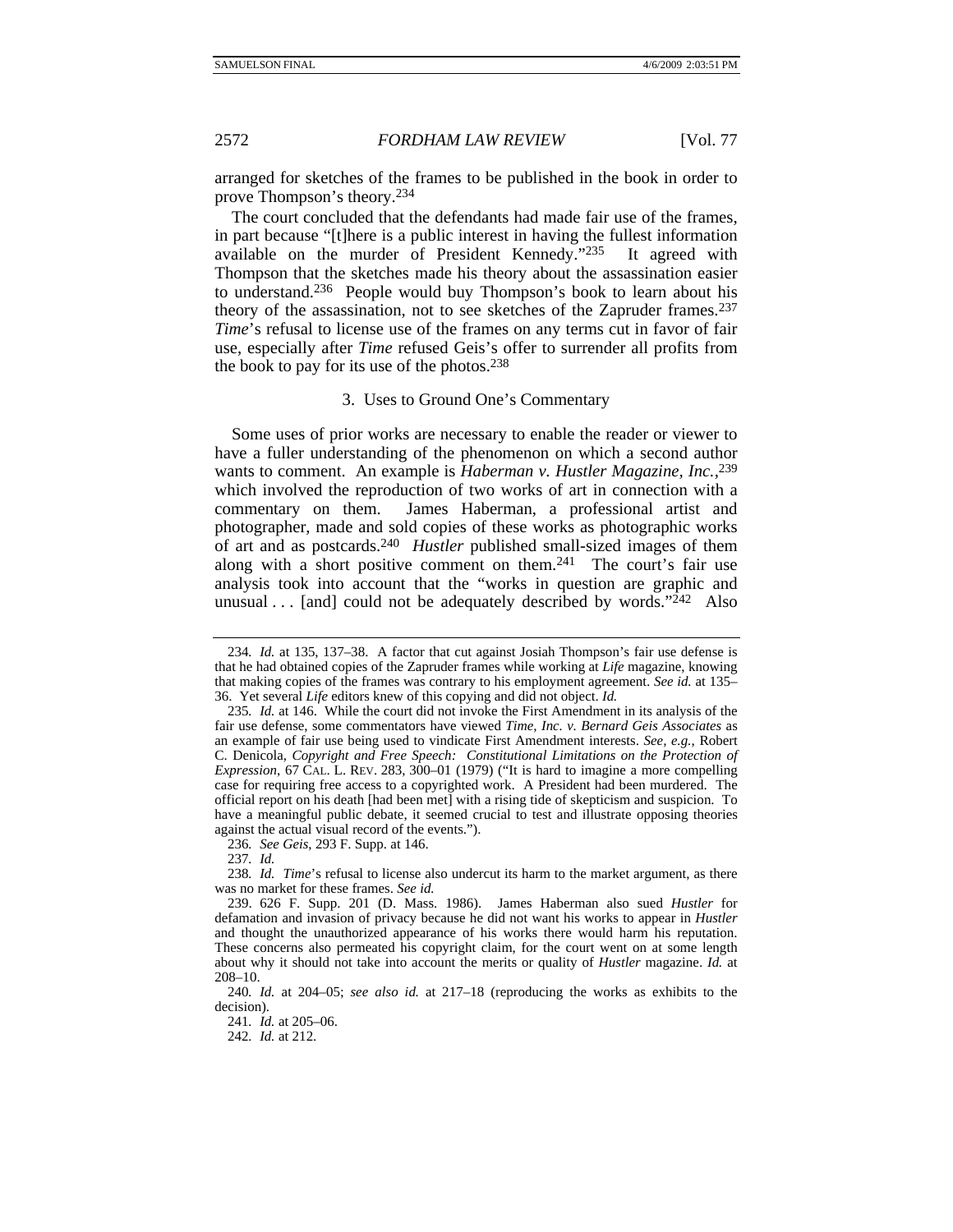significant was that *Hustler* had attributed Haberman as the author and even provided his address for readers who might want to purchase copies of his works,<sup>243</sup> and indeed sales of the two works in question had risen substantially after *Hustler*'s publication of the images.<sup>244</sup> The court ruled that *Hustler*'s use had been fair.

## 4. Uses to Set Historical Context

Authors of nonfiction works may also use copyrighted materials as a way to set historical context. In *Bill Graham Archives v. Dorling Kindersley Ltd.*, 245 for instance, a book about the Grateful Dead featured a chronological time line with "a collage of images, text, and graphic art designed to simultaneously capture the eye and inform the reader."246 It included seven small-scale images of Grateful Dead concert posters in which the Bill Graham Archives owned copyrights.<sup>247</sup> Dorling Kindersley initially sought to license rights to the images, but because it thought the Archives was asking an unreasonable price, Dorling Kindersley reproduced the images without permission.248 The Archives then sued Dorling Kindersley for infringement, and Dorling Kindersley asserted fair use.<sup>249</sup>

The Second Circuit noted that biographical works and cultural histories, such as this one, were types of works that typically "require incorporation of original source material for optimum treatment of their subjects."250 Dorling Kindersley used the images "as historical artifacts to document and represent the actual occurrence of Grateful Dead concert events featured on *Illustrated Trip*'s timeline."<sup>251</sup> This was transformative because it was "plainly different" from the original purpose for which the posters were created.252 Dorling Kindersley also melded the images into a collage with commentary that enhanced the reader's understanding of the Grateful Dead chronology.253 *Illustrated Trip* did not need to discuss the artistic merits of the posters to make its use productive.254

The Archives argued that other factors disfavored fair use because the posters were creatively expressive, seven entire works had been exactly copied, and it had lost licensing revenues.255 The Second Circuit disagreed. The artistic character of the posters did weigh against fair use, but the court

246*. Id.* at 607. The book was entitled *Grateful Dead: The Illustrated Trip*. *Id.* 

<sup>243</sup>*. Id.* at 211.

<sup>244</sup>*. Id.* at 212–13. The court was not persuaded that *Hustler*'s use had interfered with any licensing market either. *Id.*

 <sup>245. 448</sup> F.3d 605 (2d Cir. 2006).

<sup>247</sup>*. Id.*

<sup>248</sup>*. Id.*

<sup>249</sup>*. Id.*

<sup>250</sup>*. Id.* at 609.

<sup>251</sup>*. Id.*

<sup>252</sup>*. Id.*

<sup>253</sup>*. Id.* at 609–10.

<sup>254</sup>*. Id.* at 611.

<sup>255</sup>*. Id.* at 612–14.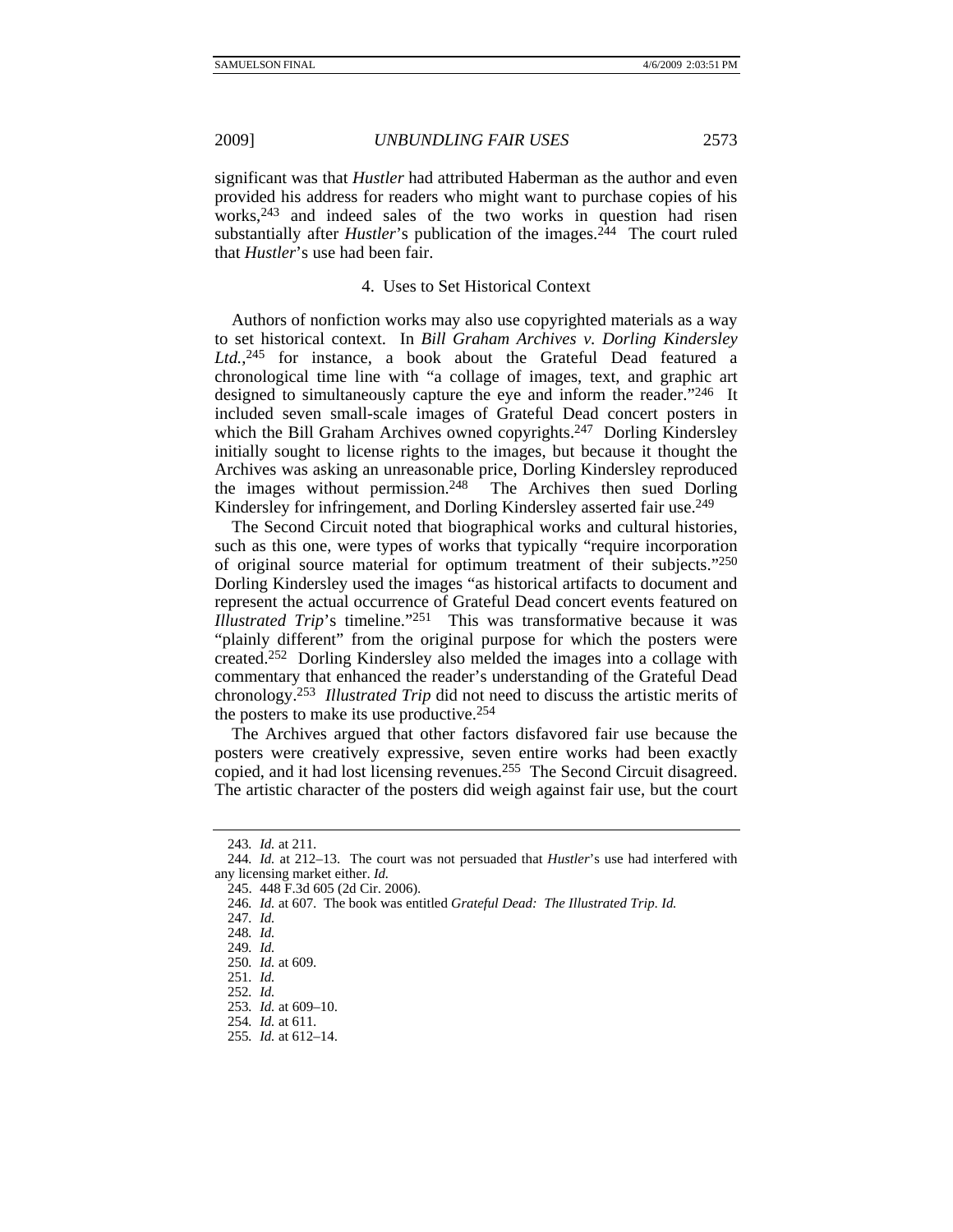gave this less weight because Dorling Kindersley wasn't trying to exploit the poster images as artistic works, but rather to illustrate historical context.256 The reduced size of the images neutralized the amount copied factor because "the visual impact of their artistic expression is significantly limited" by the reduced size; moreover, displaying small images was necessary to achieve the cultural history objectives of the *Illustrated Trip*. 257 Dorling Kindersley's use of the posters had no effect on the Archives' primary market, i.e., selling originals and copies of the posters.<sup>258</sup> The potential for harm to derivative markets had, of course, to be considered, but the Second Circuit emphasized that this principle should be applied cautiously.259 Otherwise, every use that a plaintiff might want to license would establish harm to a market and fair use would be impossible to prove. Copyright owners cannot, the court concluded, preempt markets for productive uses of their works, such as Dorling Kindersley's use of the posters as part of its cultural history of this famous band.260

Documentary filmmakers have often made similar fair uses of preexisting materials to set historical context or illustrate a phenomenon on which their films are focused.261 However, some fair use defenses have faltered when the filmmakers made too extensive use of earlier materials.262

#### 5. Reference Works

Steven Vander Ark is a serious fan of *Harry Potter* books, so much so that he has devoted hundreds of hours to compiling an online information resource that he calls the *Harry Potter Lexicon*. J. K. Rowling, author of the *Harry Potter* books, has given Vander Ark an award for the *Lexicon* and admitted that she herself has used his lexicon to remind herself of some details from previous novels. When Vander Ark contracted with RDR Books to publish a print version of a substantial portion of this online resource, Rowling sued RDR and him for copyright infringement, and they asserted fair use as a defense.263

The trial court accepted that the *Lexicon* was a reference work that included entries for many types of information in the *Harry Potter* books, such as kinds of spells cast, magical devices, different types of creatures,

260*. Id.*

262*. See, e.g.*, Elvis Presley Enters., Inc. v. Passport Video, 349 F.3d 622 (9th Cir. 2003) (reuse of video clips of Elvis were too extensive to qualify for fair use).

<sup>256</sup>*. Id.* at 612–13.

<sup>257</sup>*. Id.* at 613.

<sup>258</sup>*. Id.* at 614.

<sup>259</sup>*. See id.* at 614–15.

<sup>261</sup>*. See, e.g.*, Hofheinz v. Discovery Commc'ns, Inc., 60 U.S.P.Q.2d (BNA) 1845 (S.D.N.Y. 2001) (fair use to use excerpt from a horror film in a documentary about how such films depicted aliens); Hofheinz v. A & E Television Networks, 146 F. Supp. 2d 442  $(S.D.N. Y. 2001)$  (fair use to include a short clip of a movie in a TV biography of a film star); Hofheinz v. AMC Prods., Inc., 147 F. Supp. 2d 127 (E.D.N.Y. 2001) (fair use to show clips of horror films in documentary about filmmaker and his studio).

<sup>263</sup>*. See* Warner Bros. Entm't v. RDR Books, 575 F. Supp. 2d 513 (S.D.N.Y. 2008).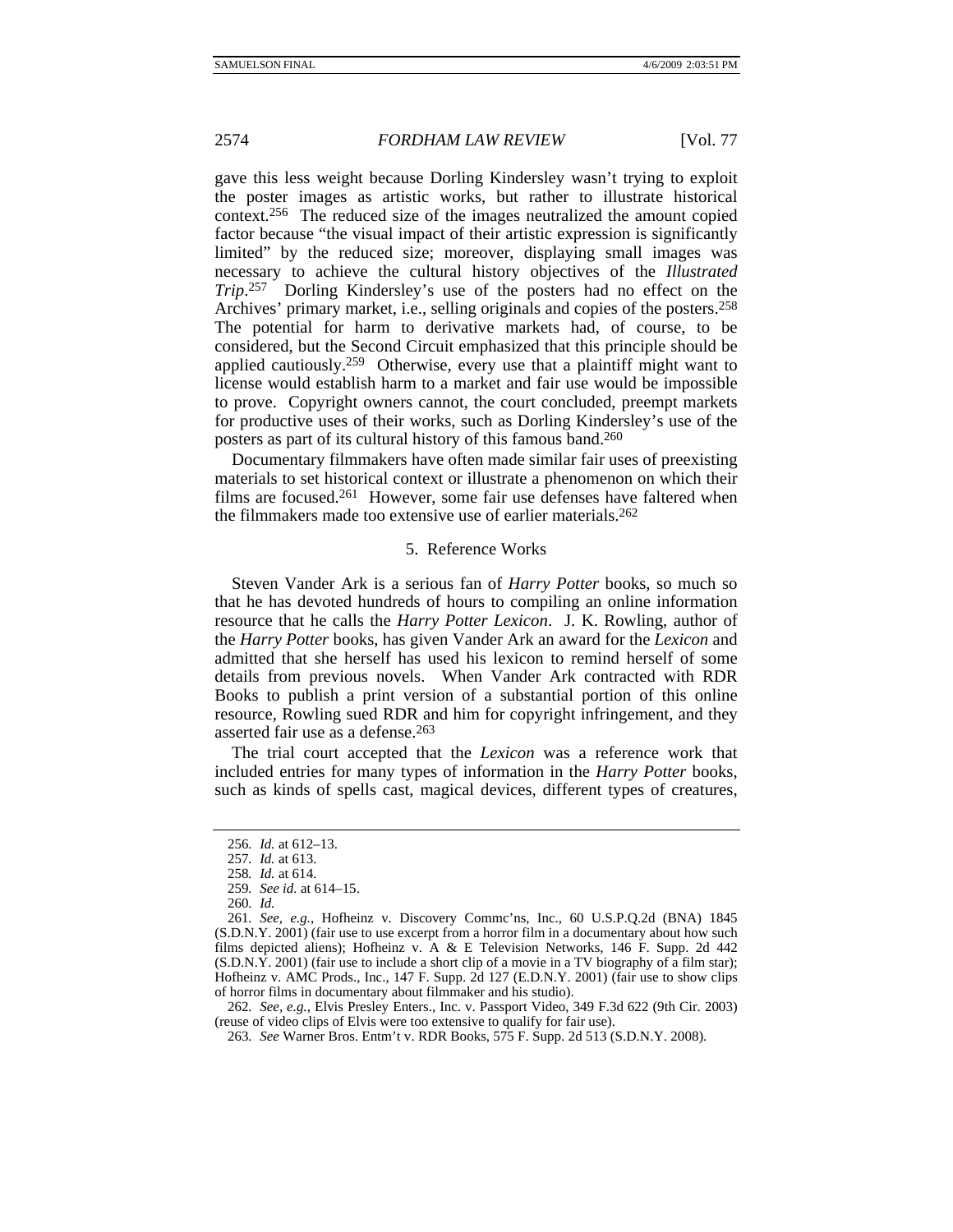biographical details about characters, games played in the books, and the like.<sup>264</sup> "Each entry ... gathers and synthesizes pieces of information relating to its subject that appear scattered across the *Harry Potter* novels," including "descriptions of the subject's attributes, role in the story, relationship to other characters or things, and events involving the subject."<sup>265</sup> For many entries, Vander Ark provided citations to the relevant passages in the *Harry Potter* books. The court was persuaded that Vander Ark's use of fictional facts from the books was transformative in that it served "the practical purpose of making information about the intricate world of *Harry Potter* readily accessible to readers in a reference guide."266

The main problem with Vander Ark's fair use defense was that the *Lexicon* had extensively quoted from or closely paraphrased expressive phrasings from the *Harry Potter* books and copied even more heavily from licensed companion books.267 Although the court recognized that "[t]o fulfill its purpose as a reference guide to the *Harry Potter* works, it is reasonably necessary for the Lexicon to make considerable use of the original works,"268 it ruled that the *Lexicon* had copied more than was reasonable, especially from the companion books. Because of their different purposes, the *Lexicon* would not supplant demand for the *Harry Potter* books. Publication of the *Lexicon* seemed likely, however, to harm the market for the companion books in view of the *Lexicon*'s wholesale appropriation from them.269 The court did not accept Rowling's assertion that she was entitled to control the market for reference works on *Harry Potter* books.270

After Vander Ark removed some verbatim copying from the text of his lexicon and RDR withdrew its appeal to the Second Circuit, RDR announced its intent to publish a new version of the *Lexicon* that Rowling and Warner Brothers regard as acceptable.271 Reference works such as the *Lexicon* improve public access to knowledge about the works they reference and thereby promote the progress of science, even when an author of the referenced works objects.

# 6. Incidental Uses

Photographers, filmmakers, and videographers sometimes incidentally capture copyrighted material in the course of preparing a new work. A

<sup>264</sup>*. Id.* at 540–44.

<sup>265</sup>*. Id.* at 525.

<sup>266</sup>*. Id.* at 541.

<sup>267</sup>*. Id.* at 546–48.

<sup>268</sup>*. Id.* at 546.

<sup>269</sup>*. Id.* at 550. The court also speculated that the *Lexicon*'s publication of songs and poems in the *Harry Potter* books might harm a derivative market for licensing publication of those works, even though there was no supporting testimony as to this market. *Id.* at 551.

<sup>270</sup>*. Id.* at 550.

<sup>271</sup>*. See* Posting of Anthony Falzone to The Center for Internet and Society, http://cyberlaw.stanford.edu/node/5960 (Dec. 6, 2008, 11:49 AM).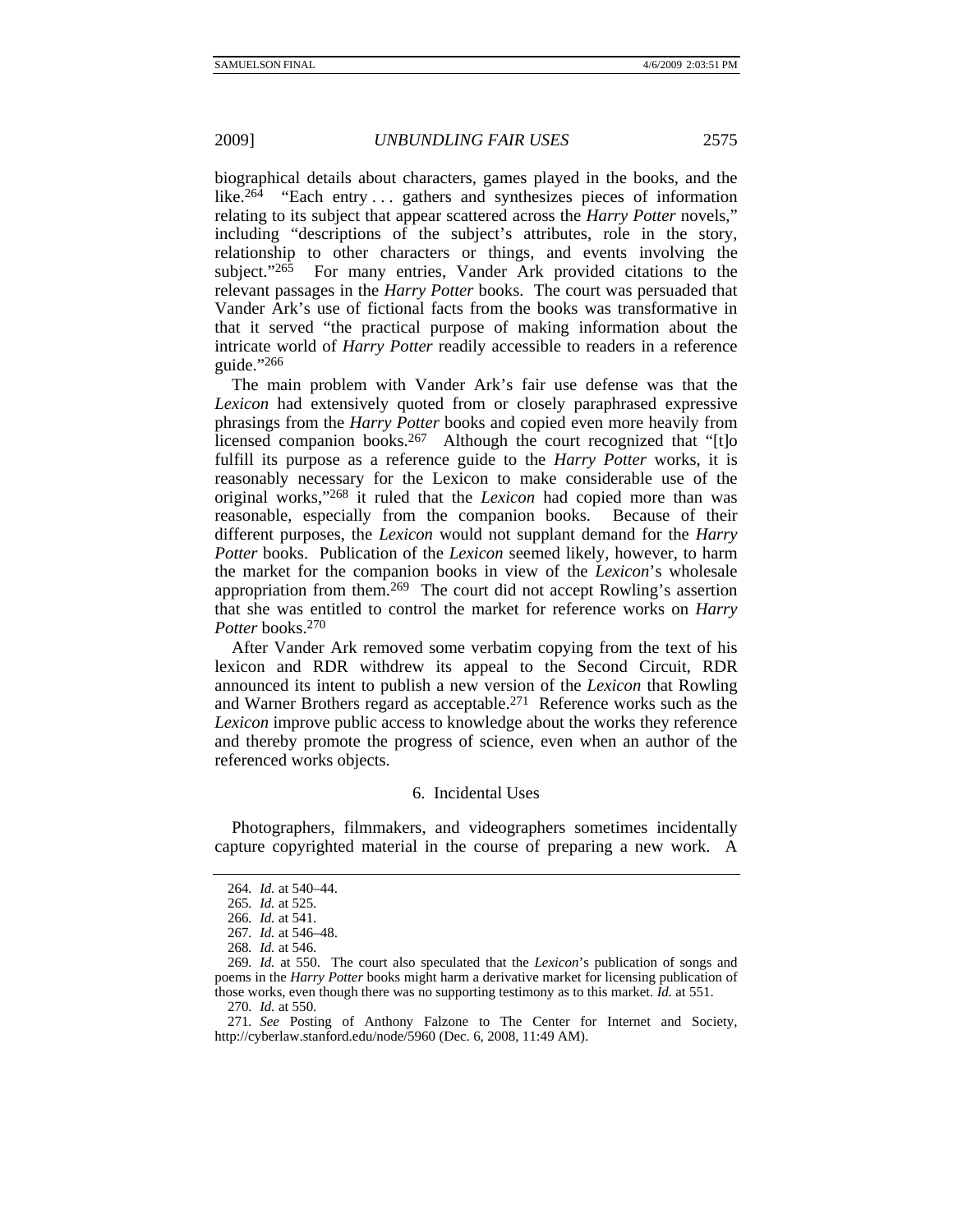magazine might, for example, publish a photograph of someone's home that displays in the background a poster or stuffed animal.<sup>272</sup> A news cameraman might film a local festival for the evening news and incidentally capture part of a performance of a song.273 A young mother might make a videotape to show her young child dancing and might post it on YouTube so that remotely located members of her family can see the video.<sup>274</sup> Incidental uses may sometimes be de minimis uses for which fair use analysis should be unnecessary,275 but some incidental uses are suitable for fair use analysis. Yet, the more central to the second work's message or the more extensive the exposure of the copyrighted work in the second work, the less likely the use is to be fair.  $276$ 

#### B. *Other Customary Authorial Uses*

Many customary uses of previous works that authors routinely make involve iterative copying, especially those connected to the preparation for, and execution of, projects that will eventually result in productive uses of parts of others' works. Many authors may take extensive notes, either by direct quotation or close paraphrases, from earlier authors' works, $277$ photocopy articles or pages of books written by others on the same subject, $278$  scan photographs to manipulate them, sketch the work of artists

<sup>272</sup>*. See, e.g.*, Pro Arts, Inc. v. Hustler Magazine, Inc., Nos. 85-3022, 85-3041, 1986 U.S. App. LEXIS 19428, at \*1 (6th Cir. Mar. 25, 1986) (incidental use of poster in a photo advertisement); Gordon v. Nextel Commc'ns, Inc., No. 00-73201, 2001 U.S. Dist. LEXIS 25048 (E.D. Mich. Aug. 13, 2001) (incidental use of a drawing of a dental procedure in an ad for telecomm services); Higgins v. Detroit Educ. Television Found., 4 F. Supp. 2d 701 (E.D. Mich. 1998) (incidental use of a song in an educational program); Jackson v. Warner Bros., Inc., 993 F. Supp. 585 (E.D. Mich. 1997) (incidental use of lithographs in a movie); Sandoval v. New Line Cinema Corp., 973 F. Supp. 409 (S.D.N.Y. 1997), *aff'd*, 147 F.3d 215 (2d Cir. 1998) (fleeting use of photos in a movie); Amsinck v. Columbia Pictures Indus., 862 F. Supp. 1044 (S.D.N.Y. 1994) (incidental teddy bear in a film).

<sup>273</sup>*. See, e.g.*, Italian Book Corp. v. Am. Broad. Cos., 458 F. Supp. 65 (S.D.N.Y. 1978).

<sup>274</sup>*. See, e.g.*, Lenz v. Universal Music Corp., 572 F. Supp. 2d 1150 (N.D. Cal. 2008). Materials about this case are available at Electronic Frontier Foundation, Lenz v. Universal, http://www.eff.org/cases/lenz-v-universal (last visited Mar. 24, 2009).

<sup>275</sup>*. See, e.g.*, *Sandoval*, 147 F.3d 215 (background use of photos in film was de minimis use); *see also* Andrew Inesi, *A Theory of De Minimis and a Proposal for Its Application in Copyright*, 21 BERKELEY TECH. L.J. 945 (2006).

<sup>276</sup>*. See, e.g.*, Ringgold v. Black Entm't Television, Inc., 126 F.3d 70 (2d Cir. 1997) (unfair to prominently feature poster of a quilt nine times during a television program).

 <sup>277.</sup> Preparatory quoting or paraphrasing in the note-taking and other early stages of the creation process is likely to be much more extensive than quoting or paraphrasing in the final product, as the second author ingests the first author's work and develops ideas for what quotes should be put in final product. This kind of quoting has long been considered fair use. *See, e.g.*, Williams & Wilkins Co. v. United States, 487 F.2d 1345, 1353 (Ct. Cl. 1973), *aff'd by an equally divided court*, 420 U.S. 376 (1975).

<sup>278</sup>*. See id.* at 1353–54 (fair use for governmental libraries to photocopy medical journal articles for research purposes); *see also* Duffy v. Penguin Books USA, Inc., 4 F. Supp. 2d 268, 274–75 (S.D.N.Y. 1998) (fair use for the author of a book to have photocopied pages from a book by a previous author as she was preparing a similar work). *But see* Am. Geophysical Union v. Texaco, Inc., 60 F.3d 913 (2d Cir. 1994) (unfair use for a commercial firm's research scientists to photocopy technical articles for archival purposes). *Williams &*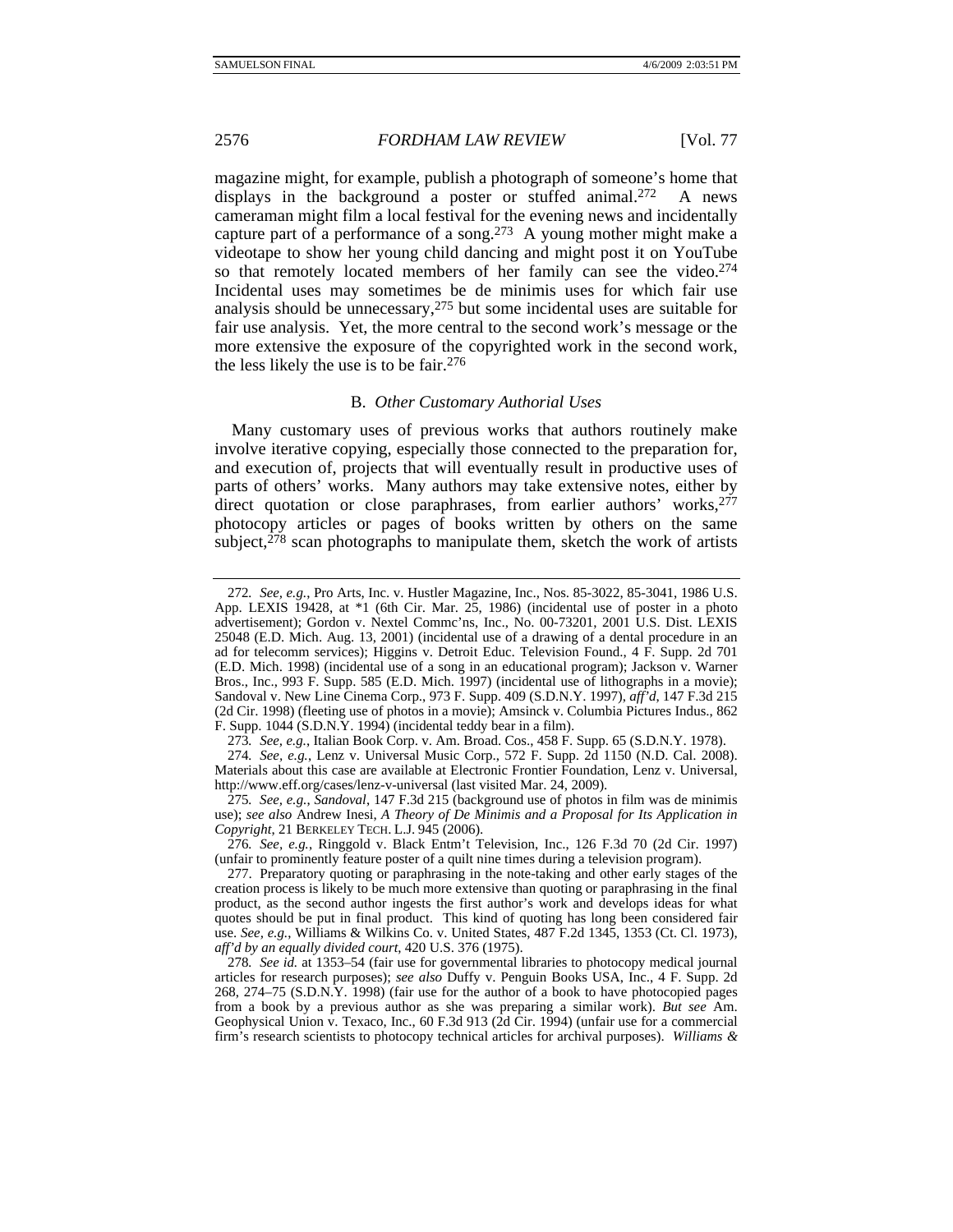whose work inspires them, take clips from movies to study a cinematographer's manner of filming certain types of landscapes, record their own or others' performance of another author's song in order to understand it better, draw an architect's buildings to write an analysis of his style, photograph paintings to study an artist's techniques, or scan a large number of items on a particular subject to decide which of them should later be used to illustrate a point,  $279$  just to name a few.

If uses of these sorts are deemed unfair, fewer works of authorship will be created, and those that are would be less engaged and engaging because of the isolation that an overly strict copyright regime would impose. Hardest hit would be individual authors working in noninstitutional settings, for they would be unable to efficiently negotiate licenses with other authors and publishers to allow them to undertake ordinary acts of copying that are as essential to the life of authorship as breathing air is to all humans.

Even authors who have assigned copyrights in their works to others to enable commercial exploitations should be able to make some fair uses of their own works in pursuit of their professional and artistic futures. They should, for example, be able to make copies of their own work to build their portfolios,280 to show their portfolios to prospective clients or others to demonstrate their creative output, $281$  to provide copies of their work to others in connection with grant applications or assessments of the merits of their work,282 and the like. Author-assignors should not, of course, be entitled to recreate and resell to others new instances of the work whose copyright they assigned or close approximations of it.283

There is very little caselaw on the copyright implications of making these kinds of iterative uses of other authors' works. Any society committed to promoting an abundance of authors and works of authorship must provide breathing room for iterative copying that is a necessary part of authorial work.284

*Wilkins Co. v. United States* and *American Geophysical Union v. Texaco, Inc.* are discussed *infra* Part III.

<sup>279</sup>*. See, e.g.*, Blanch v. Koons, 467 F.3d 244, 247–48 (2d Cir. 2006) (Koons digitally scanned many photographs of women's legs for artistic project).

<sup>280</sup>*. See, e.g.*, Fleming v. Miles, 181 F. Supp. 2d 1143, 1152–53 (D. Or. 2001) (fair use for artist to make copies of her work for her portfolio and to show the portfolio to prospective clients).

<sup>281</sup>*. Id.*

<sup>282</sup>*. Id.* at 1153 (entry of a work in a design contest was fair use).

<sup>283</sup>*. See, e.g.*, Pamela Samuelson, *Self-Plagiarism or Fair Use?*, COMM. ASS'N FOR COMPUTING MACHINERY, Aug. 1994, at 21 (discussing caselaw and principles).

 <sup>284.</sup> I strongly agree with Rebecca Tushnet that iterative copying can and often does serve First Amendment as well as copyright values and that the caselaw that emphasizes "transformativeness" undervalues the expressive significance of some iterative copies. *See*  Tushnet, *supra* note 40, at 558–67.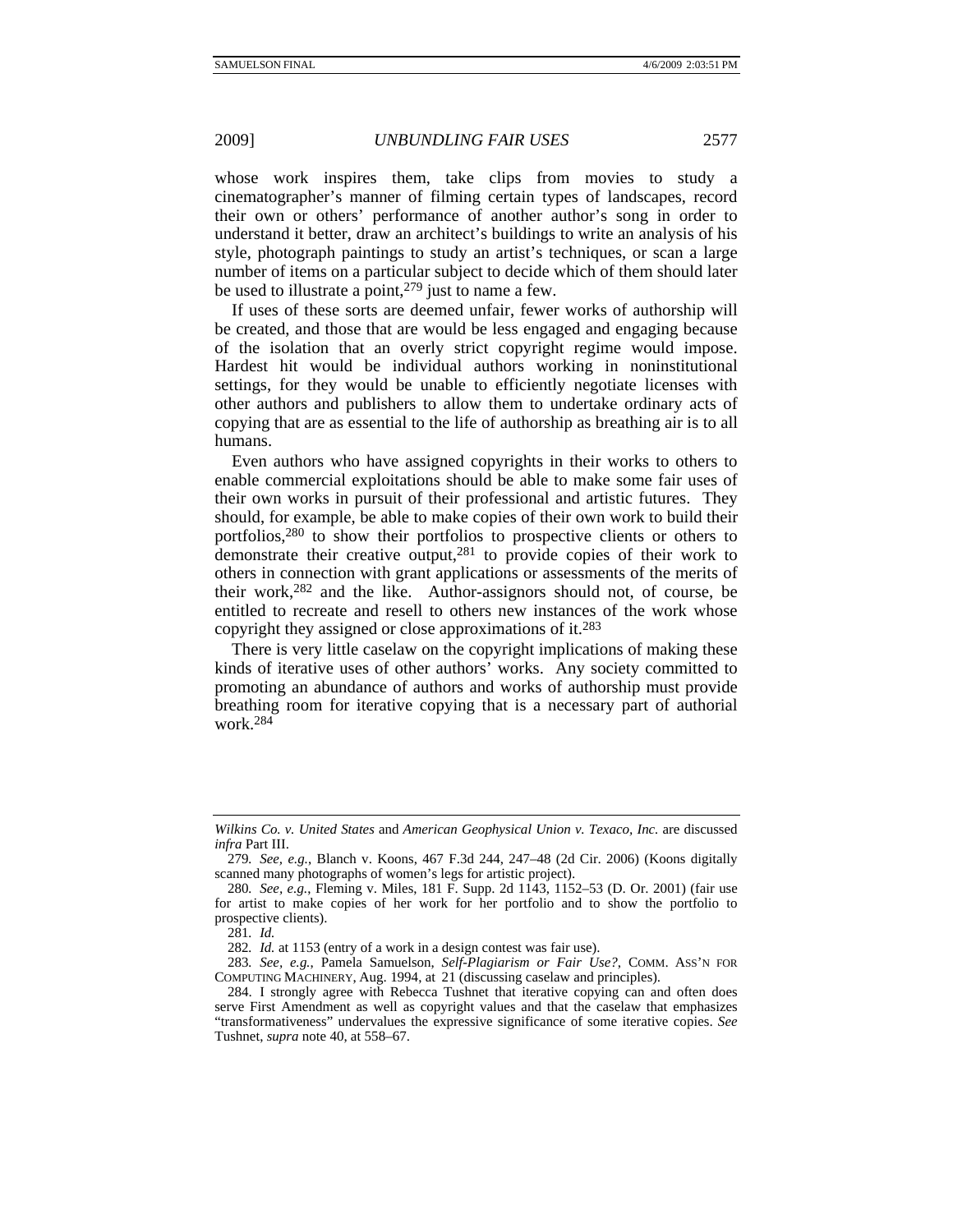# C. *Weighing Factors in Authorial Fair Use Cases*

In the authorial fair use cases, courts have generally weighed the statutory fair use factors in a careful manner. They have generally given relatively little weight to the commercial purpose of a second author's productive use of an earlier author's work, and considerable weight instead to commentary and other favored purposes. Courts should, however, be more willing to recognize that productive, as well as transformative, uses of preexisting works implicate freedom of expression interests of follow-on authors. Also welcome would be more explicit attention to the public interest in having access to works that productively use earlier works.

Except in cases involving digital sampling of sound recordings, <sup>285</sup> courts have become more receptive to "quoting" from songs, pictures, and videos,286 although they do not always characterize the takings as quoting. Courts should, however, be more willing to consider whether a second author's use is reasonable and customary in the authorial community in which he or she creates. It was common to take custom into account in fair use cases prior to the  $1976$  Act;<sup>287</sup> there is nothing in the legislative history of this Act that repudiates custom as a factor. Its resurrection as part of purpose analysis would be a sound development since copyright law should accommodate practices that contribute to the availability of new works of authorship.288

A close study of the authorial fair use cases reveals that in order to comment on an earlier work, second authors sometimes need to conjure up the earlier work by reproducing all or part of it. Although the Supreme Court did justify conjuring up in the parody context, it failed to recognize that conjuring up is needed in other contexts as well. For example, to prove his theory of the Kennedy assassination, Thompson needed to reproduce frames from the Zapruder film in his book. Necessity should not always be

 <sup>285.</sup> Courts have been quite hostile to digital sampling of copyrighted music. *See, e.g.*, Bridgeport Music, Inc. v. Dimension Films, 410 F.3d 792 (6th Cir. 2005). Most commentators have been critical of Bridgeport and other antisampling decisions. *See, e.g.*, Jeremy Beck, *Music Composition, Sound Recordings and Digital Sampling in the 21st Century: A Legislative and Legal Framework to Balance Competing Interests*, 13 UCLA ENT. L. REV. 1 (2005).

<sup>286</sup>*. See, e.g.*, Bill Graham Archives v. Dorling Kindersley, Ltd., 448 F.3d 605 (2d Cir. 2006) (fair use of graphic work in nonfiction book); Lennon v. Premise Media Corp., 87 U.S.P.Q.2d (BNA) 1489 (S.D.N.Y. 2008) (fair use of clip from sound recording in documentary); Hofheinz v. AMC Prods., Inc., 147 F. Supp. 2d 127 (E.D.N.Y. 2001) (fair use of clips from movies).

 <sup>287.</sup> LATMAN, *supra* note 27, at 15 ("At times, custom or public policy defines what is reasonable.").

<sup>288</sup>*. See, e.g.*, Madison, *supra* note 27. I do not mean to suggest that just because a use is customary, it is necessarily fair; however, the more customary the use in authorial communities, the more likely it should be tolerated as necessary to promote ongoing authorship. I also recognize the dangers of reliance on custom, since an abundance of caution may cause some to license who should rely on fair use. *See, e.g.*, Jennifer Rothman, *The Questionable Use of Custom in Intellectual Property*, 93 VA. L. REV. 1899 (2007). However, I agree with Madison that the fairness and reasonableness of an author's reuse of earlier works should be judged in part on authorial community standards.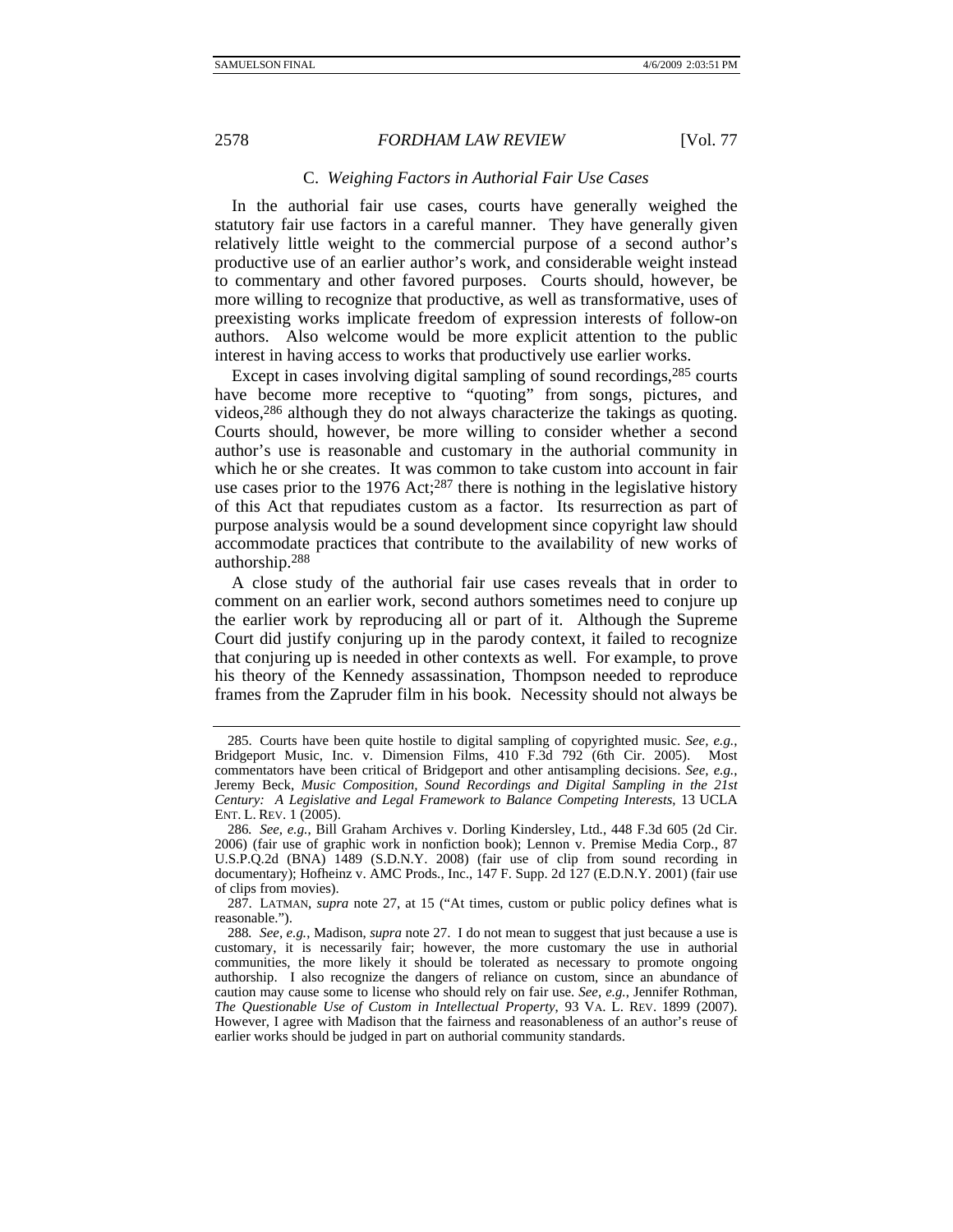necessary to justify conjuring up—several of the productive use cases focused on whether the second author's use was reasonable in light of her productive purpose, not on whether the use was absolutely necessary. Changes in size, scale, resolution, and context also seem to be important in authorial fair use cases in judging the substantiality of the taking. The defendant's willingness to attribute the contributions of the first author to the subsequent work has also sometimes favored fair use in authorial fair use cases.289 Some commentators have suggested that fair use should be broader as to "older" works, particularly those whose authors may be difficult to track down, are out of print, or otherwise no longer commercially exploited.290

Judges in authorial fair use cases have usually been careful in analyzing the harm factor. Heeding *Campbell*, 291 they have generally been cautious about imputing harm when a second author has made transformative or productive uses of a first author's work. They seem to recognize the circularity problem that has given rise to the "risk aversion and rights accretion" phenomenon.292 Courts in recent cases have sometimes taken into account how proximate or remote the second author's market is to the markets the first author is exploiting or is likely to exploit, as well as the foreseeability of a second author's use in a first author's calculations about her market.293 An unreasonable refusal to license a use, as in *Geis*, 294 or to license the use on reasonable terms, as in *Bill Graham Archives*, 295 has sometimes favored fair use. Although courts have not generally analyzed this in market failure terms, some commentators have identified market failure as a basis for ruling in favor of fair use in such cases.<sup>296</sup>

This is not to say that all factors relevant to authorial fair use defenses cut only in favor of fair use. Drawing expression from unpublished or unfinished works is likely to cut against fair use.297 Quoting or closely

<sup>289</sup>*. Cf.* Greg Lastowka, *Digital Attribution: Copyright and the Right to Credit*, 87 B.U. L. REV. 41, 84 (2007) (arguing for attribution as a factor in fair use analyses). Failure to attribute may similarly cut against fair use, although not heavily so because U.S. copyright law does not protect attribution interests of authors (except as to certain works of visual art).

<sup>290</sup>*. See, e.g.*, Joseph P. Liu, *Copyright and Time: A Proposal*, 101 MICH. L. REV. 409 (2002); William F. Patry & Richard A. Posner, *Fair Use and Statutory Reform in the Wake of* Eldred, 92 CAL. L. REV. 1639 (2004).

 <sup>291.</sup> *See supra* notes 58–69 and accompanying text.

<sup>292</sup>*. See* Gibson, *supra* note 19 (arguing that risk aversion drives licensing, which in turn plays a role in defining the scope of the right, leading to a feedback loop that expands private rights and contracts public privileges).

<sup>293</sup>*. See, e.g.*, Ty, Inc. v. Publ'ns Int'l, Ltd., 292 F.3d 512 (7th Cir. 2002) (collectors guide in different market than beanie babies); Calkins v. Playboy Enters. Int'l, Inc., 561 F. Supp. 2d 1136 (E.D. Cal. 2008) (high school photographer had not anticipated market for Playboy's much later use of photo). *See generally* Shyamkrishna Balganesh, *Foreseeability and Copyright Incentives*, 122 HARV. L. REV. (forthcoming 2009).

 <sup>294.</sup> *See supra* notes 232–38 and accompanying text.

 <sup>295.</sup> *See supra* notes 245–60 and accompanying text.

<sup>296</sup>*. See, e.g.*, Gordon & Bahls, *supra* note 18, at 629–32.

<sup>297</sup>*. Harper & Row* established the unpublished status of works as a factor tending to negate fair use. *See supra* note 170 and accompanying text; *see also* Salinger v. Random House, Inc., 811 F.2d 90 (2d Cir. 1987) (unpublished nature of letters from which biographer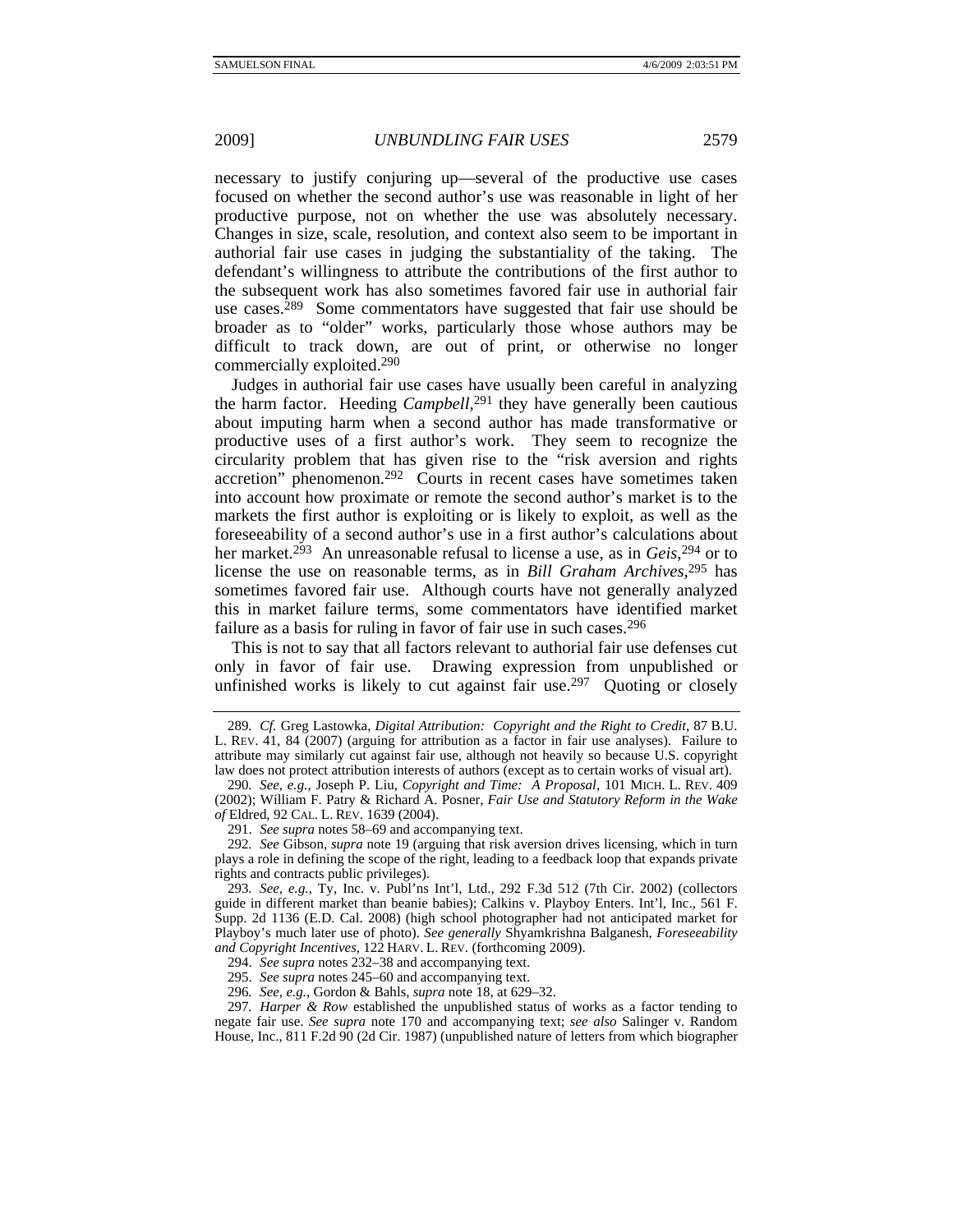paraphrasing many highly expressive passages also tends to weigh against fair use.298 Preparing detailed plot summaries of popular entertainment programming tends to be unfair because the summaries heavily draw on expression from those programs and occupy a foreseeable proximate market.<sup>299</sup> Trivia games, such as the Seinfeld Aptitude Test, drawn from commercially successful television program dialogue and details, have similarly been regarded as unfair.<sup>300</sup> And of course, taking more expression than is necessary or reasonable in light of one's purpose and supplanting demand for the original is likely to doom a second author's fair use defense.301

#### III. USES THAT PROMOTE LEARNING

Teaching, scholarship, and research are three of the six favored uses in the preamble to  $\S 107^{302}$  Congress thus considered learning as one of the societal purposes that fair use was intended to promote. The constitutional purpose of copyright is to promote the dissemination of knowledge, and courts have repeatedly said that promoting public access to knowledge is

298*. See, e.g.*, Warner Bros. Entm't v. RDR Books, 575 F. Supp. 2d 513, 542 (S.D.N.Y. 2008); Elvis Presley Enters., Inc. v. Passport Video, 349 F.3d 622, 629 (9th Cir. 2003). This too seems to be an aftermath of *Harper & Row*, for the Court in that case emphasized that Victor Navasky had quoted the most moving passages of the book. Harper & Row Publishers v. Nation Enters., 471 U.S. 539, 564 (1985).

299*. See, e.g.*, Twin Peaks Prods. Inc. v. Publ'ns Int'l, Ltd., 996 F.2d 1366 (2d Cir. 1993) (detailed plot summaries of Twin Peaks television programs with extensively quoted dialogue); Toho Co. v. William Morrow & Co., 33 F. Supp. 2d 1206 (C.D. Cal. 1998) (plot summaries of Godzilla movies); Paramount Pictures Corp. v. Carol Publ'g Group, 11 F. Supp. 2d 329 (S.D.N.Y. 1998) (Star Trek plot summaries).

300*. See* Castle Rock Entm't v. Carol Publ'g Group, Inc., 150 F.3d 132 (2d Cir. 1998).

301*. See supra* notes 267–69.

quoted weighed against fair use). While courts are generally unsympathetic to the use of copyright claims to protect noncopyright interests of authors, they are sometimes willing to do this as to works that were prepared for private use only. *See, e.g.*, Michaels v. Internet Entm't Group, Inc., 5 F. Supp. 2d 823 (C.D. Cal. 1998) (enjoining Internet distribution of video showing celebrity couple having intercourse which they filmed for personal use). Professor William Fisher has argued that publication of unfinished works should similarly negate fair use. *See* William W. Fisher III, *Reconstructing the Fair Use Doctrine*, 101 HARV. L. REV. 1659, 1773–74 (1988). I agree that this should cut against fair use, although none of the studied fair use opinions involved unfinished works.

 <sup>302.</sup> The Senate report on the 1976 Act discusses at some length factors that would tip in favor of fair use or against in educational and research settings. *See* S. REP. NO. 94-473, at 63–67 (1975). This report also considered preservation as another learning-related use that may favor fair use. *See id.* at 66; *see also* Sundeman v. Seajay Soc'y, Inc., 142 F.3d 194 (4th Cir. 1998) (scholar working for nonprofit foundation made fair use of an unpublished manuscript written by well-known deceased author when she copied it in order to study its contents without damaging the original). Congress also contemplated that some iterative copying of protected works would be fair use if done to promote greater access to works by blind people, whether by preparing Braille editions or preparing talking books. *See* S. REP. NO. 94-473, at 66. These considerations were also endorsed in the House report. *See* H.R. REP. NO. 94-1476, at 66–73 (1976). The principal difference between the House and Senate reports as to fair use was that the House report incorporated two sets of negotiated guidelines for educational fair uses of copyrighted works. *Id.* at 68–71.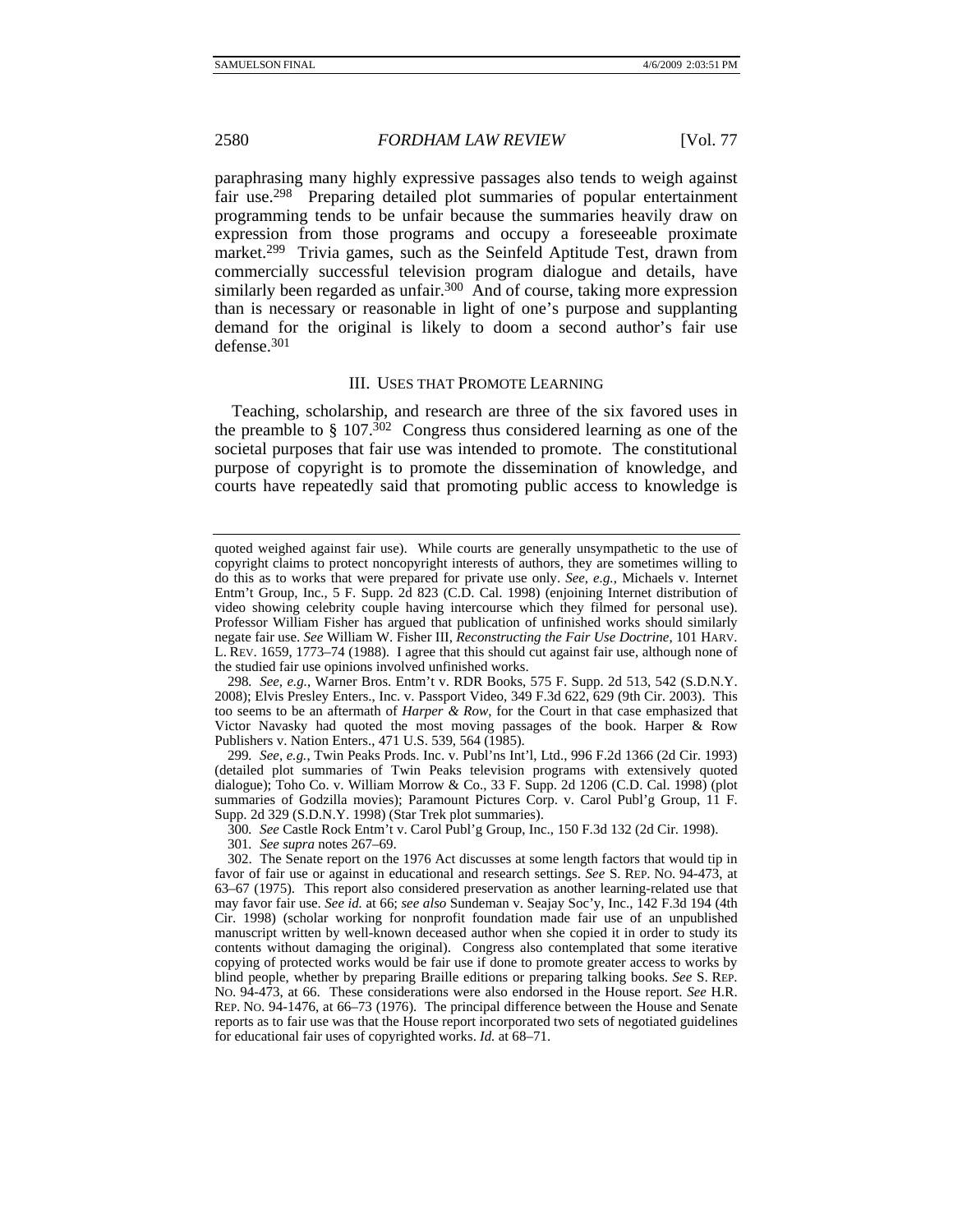the primary goal of copyright, $303$  so it is unsurprising that Congress would have considered that teaching, research, and scholarly uses, especially those conducted in noncommercial settings, often would be fair.304

Although research and scholarship sometimes directly lead to creation of new works of authorship that add to the store of knowledge, researchers, teachers, and scholars routinely make copies of preexisting materials, even when this is not directly connected to the creation of new works. A scholarteacher may, for example, make a copy of a relevant article to prepare for an upcoming class or simply to learn more about a new development in her field. But nonscholarly teachers may also qualify for learning-related fair uses, 305 as may students who photocopy news articles, take pictures of images they like, or otherwise copy materials in preparing to write a term paper or the like.306 Section 107 even offers some room for teachers and students to make multiple copies for classroom use.<sup>307</sup>

 304. A small number of cases decided prior to the 1976 Act involved copying for educational purposes. *See, e.g.*, Wihtol v. Crow, 309 F.2d 777, 778–80 (8th Cir. 1962) (not fair use for choral director to make 48 photocopies of new arrangement of copyrighted music for his students); Macmillan Co. v. King, 223 F. 862, 867 (D. Mass. 1914) (not fair use for tutor to prepare and distribute memoranda for students that reproduced parts of an assigned economics textbook). Library and educational use copying of copyrighted materials was the subject of one of the studies undertaken as part of the copyright revision process. *See* BORGE VARMER, PHOTODUPLICATION OF COPYRIGHTED MATERIALS BY LIBRARIES, STUDY NO. 15, COPYRIGHT LAW REVISION, STUDIES PREPARED FOR THE SUBCOMM. ON PATENTS, TRADEMARKS AND COPYRIGHTS, S. COMM. ON THE JUDICIARY, 86TH CONG. (Comm. Print 1960). During the time that the copyright revision legislation was pending, educators and librarians sought a much broader and more specific exception to allow reproductions for teaching, scholarship, and research purposes. *See* PATRY, *supra* note 1, at 273–74. However, this proved to be unacceptable to author and publisher groups. *See id.* at 273–75. Congress left the debate over these issues to be worked out in the context of fair use. Yet, it also created exceptions for classroom performance of certain protected works, *see* 17 U.S.C. § 110(1) (2006), and for certain kinds of library uses, *see id.* § 108.

305*. See, e.g.*, *Sony*, 464 U.S. at 455 n.40 ("A teacher who copies to prepare a lecture is clearly productive. But so is a teacher who copies for the sake of broadening his personal understanding of his specialty."); H.R. REP. NO. 94-1476, at 68–69 (fair use for teacher to photocopy article from periodical, short story, chapter from book, etc to prepare for class).

306*. See, e.g.*, CONSORTIUM OF COLL. & UNIV. MEDIA CTRS., FAIR USE GUIDELINES FOR EDUCATIONAL MULTIMEDIA § 2.1 (1996), *available at* http://depts.washington.edu/uwcopy/ Using\_Copyright/Guidelines/Fair.php.

307*. See* 17 U.S.C. § 107 ("including multiple copies for classroom use"). Guidelines on making multiple copies for classroom use were negotiated in the mid-1970s between publishers and a coalition of educational and library organizations. Such uses are fair when they are relatively brief and spontaneous (e.g., a news article on a topic relevant to that day's class), do not exceed certain cumulative limits, and identify the copyright owner. *See, e.g.*, U.S. COPYRIGHT OFFICE, CIRCULAR 21, REPRODUCTION OF COPYRIGHTED WORKS BY EDUCATORS AND LIBRARIANS 7–8 (1995). These guidelines played an important role in the

<sup>303</sup>*. See, e.g.*, U.S. CONST. art. I, § 8, cl. 8 (Congress empowered to enact copyright legislation "[t]o promote the [p]rogress of Science"); Sony Corp. of Am. v. Universal City Studios, Inc., 464 U.S. 417, 429 (1984) (promoting public access to knowledge as principal purpose of copyright); United States v. Paramount Pictures, Inc., 334 U.S. 131, 158 (1948); Fox Film Corp. v. Doyal, 286 U.S. 123, 127 (1932); *see also* Kenneth D. Crews, *The Law of Fair Use and the Illusion of Fair-Use Guidelines*, 62 OHIO ST. L.J. 599, 607 (2001) ("The framers of the U.S. Constitution clearly intended that the law of copyright . . . would be tailored to serve the advancement of knowledge.").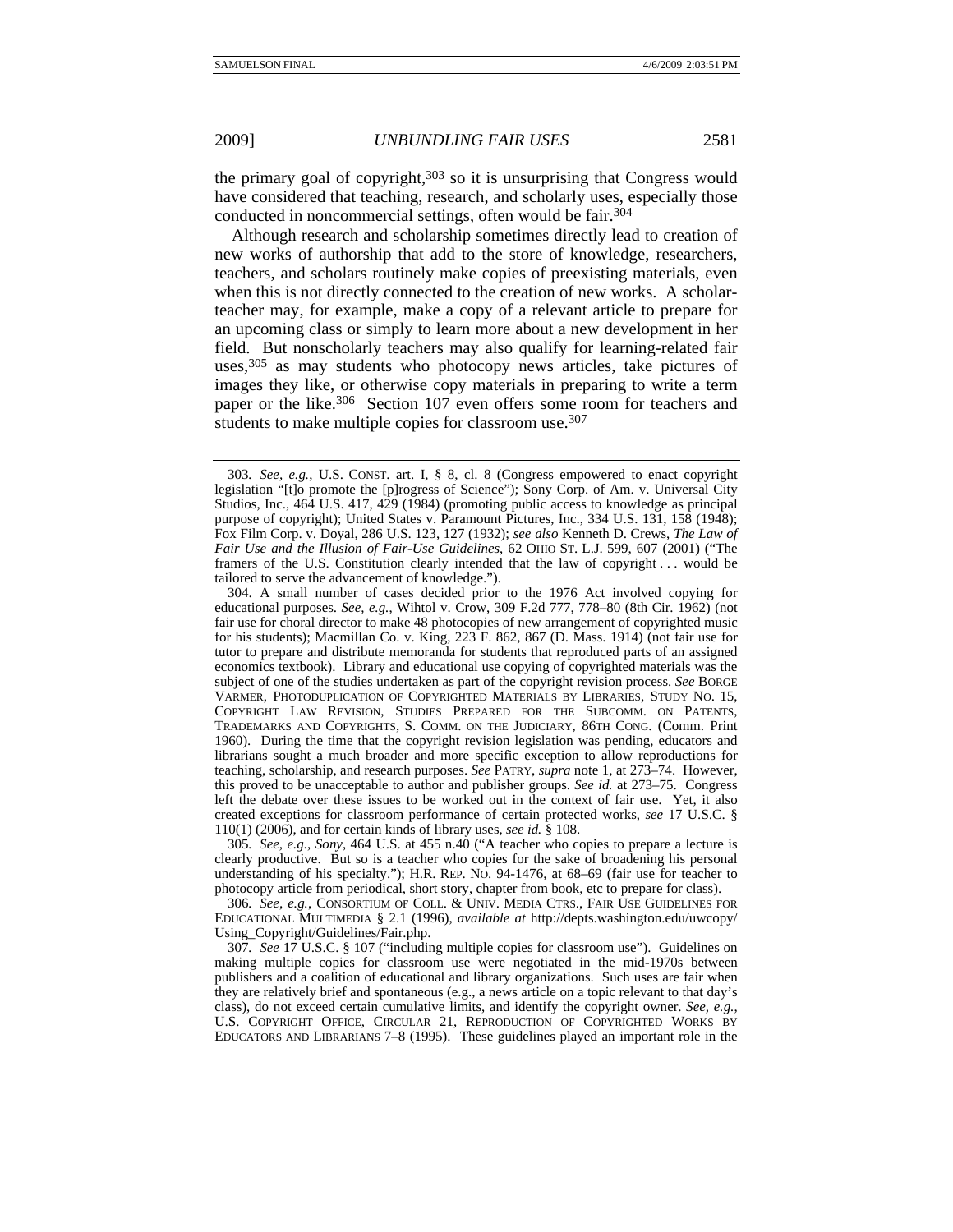There is relatively little caselaw on fair use in educational or research settings.308 In the few litigated cases, however, fair use defenses have rarely succeeded.309 One possible explanation for the paucity of such cases may be that copying for learning-related purposes is often done in private,

settlement of a lawsuit brought by the Association of American Publishers (AAP) against New York University (NYU) and some of its professors for unlawful photocopying of copyrighted materials for classroom use. *See* Crews, *supra* note 303, at 639–41. As part of the settlement, NYU agreed to adopt the negotiated guidelines for educational uses as fair use guidelines to which it and its faculty were bound.  $\overline{Id}$ . This was unfortunate because these guidelines had initially been intended to be a minimum statement of fair use in educational contexts, not a statement of the maximum scope. *Id.* After the NYU settlement, the AAP sent hundreds of cease and desist letters to other universities in an effort to persuade them, often successfully, to conform their photocopying practices to the negotiated guidelines. *See id*. In two other cases, *Princeton University Press v. Michigan Document Services, Inc.*, 99 F.3d 1381, 1390–91 (6th Cir. 1996), and *Basic Books, Inc. v. Kinko's Graphics Corp.*, 758 F. Supp. 1522, 1535–37 (S.D.N.Y. 1991), courts gave the negotiated guidelines some weight in deciding that institutional coursepack copying was unfair. Kenneth Crews believes that the guidelines should be given relatively little weight in any litigated educational fair use case, as they are not rooted in the law of fair use, but are only a statement about uses that publishers are publicly willing to tolerate. Crews, *supra* note 303, at 692–96.

 308. Most of the cases and law review commentary focus on learning-related fair uses in nonprofit educational contexts. *See, e.g.*, Ann Bartow, *Educational Fair Use in Copyright: Reclaiming the Right to Photocopy Freely*, 60 U. PITT. L. REV. 149 (1998); Crews, *supra* note 303; *infra* note 309. Occasionally, however, learning-related fair uses have occurred in corporate contexts. *See, e.g.*, Compaq Computer Corp. v. Ergonome, Inc., 387 F.3d 403 (5th Cir. 2004) (computer firm's use of four illustrations to show proper hand positions to avoid repetitive stress injury was fair use); Coates-Freeman Assocs., Inc. v. Polaroid Corp., 792 F. Supp. 879 (D. Mass. 1992) (fair use to reproduce chart depicting leadership styles for use within the firm).

309*. See, e.g.*, Marcus v. Rowley, 695 F.2d 1171 (9th Cir. 1983) (not fair use for teacher to copy cake decorating instructions from plaintiff's pamphlet for use by her students); Nat'l Ass'n of Bds. of Pharmacy v. Bd. of Regents of Univ. Sys. of Ga., 86 U.S.P.Q.2d (BNA) 1683, 1703–04 (M.D. Ga. 2008) (not fair use to reproduce test questions to sell to others); Bosch v. Ball-Kell, 80 U.S.P.Q.2d (BNA) 1713 (C.D. Ill. 2006) (not fair use for substitute teacher to reproduce and teach from a fired teacher's notes); Educ. Testing Serv. v. Simon, 95 F. Supp. 2d 1081 (C.D. Cal. 1999) (not fair use to copy "hot" questions from standard test for preparatory course); Ass'n of Am. Med. Colls. v. Mikaelian, 571 F. Supp. 144 (E.D. Pa. 1983) (not fair use to copy questions from Medical College Admissions Test for a course designed to prepare students to take this exam); Encyclopedia Britannica Educ. Corp. v. Crooks, 447 F. Supp. 243 (W.D.N.Y. 1978), *after trial on the merits*, 542 F. Supp. 1156 (W.D.N.Y. 1982) (not fair use for a nonprofit service to tape broadcast television programs of educational value for distribution to schools); *see also* Mulcahy v. Cheetah Learning LLC, 386 F.3d 849 (8th Cir. 2004) (denying summary judgment to the plaintiff on a fair use defense for a test preparation manual that incorporated material from the defendant copyright owner's handbook); Bridge Publ'ns, Inc. v. Vien, 827 F. Supp. 629 (S.D. Cal. 1993) (copying of L. Ron Hubbard lectures for commercial educational use not fair), *vacated*, 53 F.3d 344 (Fed. Cir. 1994); PATRY, *supra* note 1, at 210–12 (discussing settled publisher lawsuits against educational institutions for unauthorized photocopying). *But see* Newport-Mesa Unified Sch. Dist. v. State of Cal. Dept. of Educ, 371 F. Supp. 2d 1170 (C.D. Cal 2005) (fair use for state to authorize copying of test protocols for parents of special education students); Rubin v. Brooks/Cole Publ'g Co., 836 F. Supp. 909 (D. Mass. 1993) (use of "love scale" in social psychology was fair use as to past uses). *Williams & Wilkins Co. v. United States,* 487 F.2d 1345 (Ct. Cl. 1973), *aff'd by an equally divided court*, 420 U.S. 376 (1975), discussed *supra* notes 277–78 and *infra* notes 315–19, 342 and accompanying text, is the most significant case in which a fair use defense for learningrelated purposes succeeded.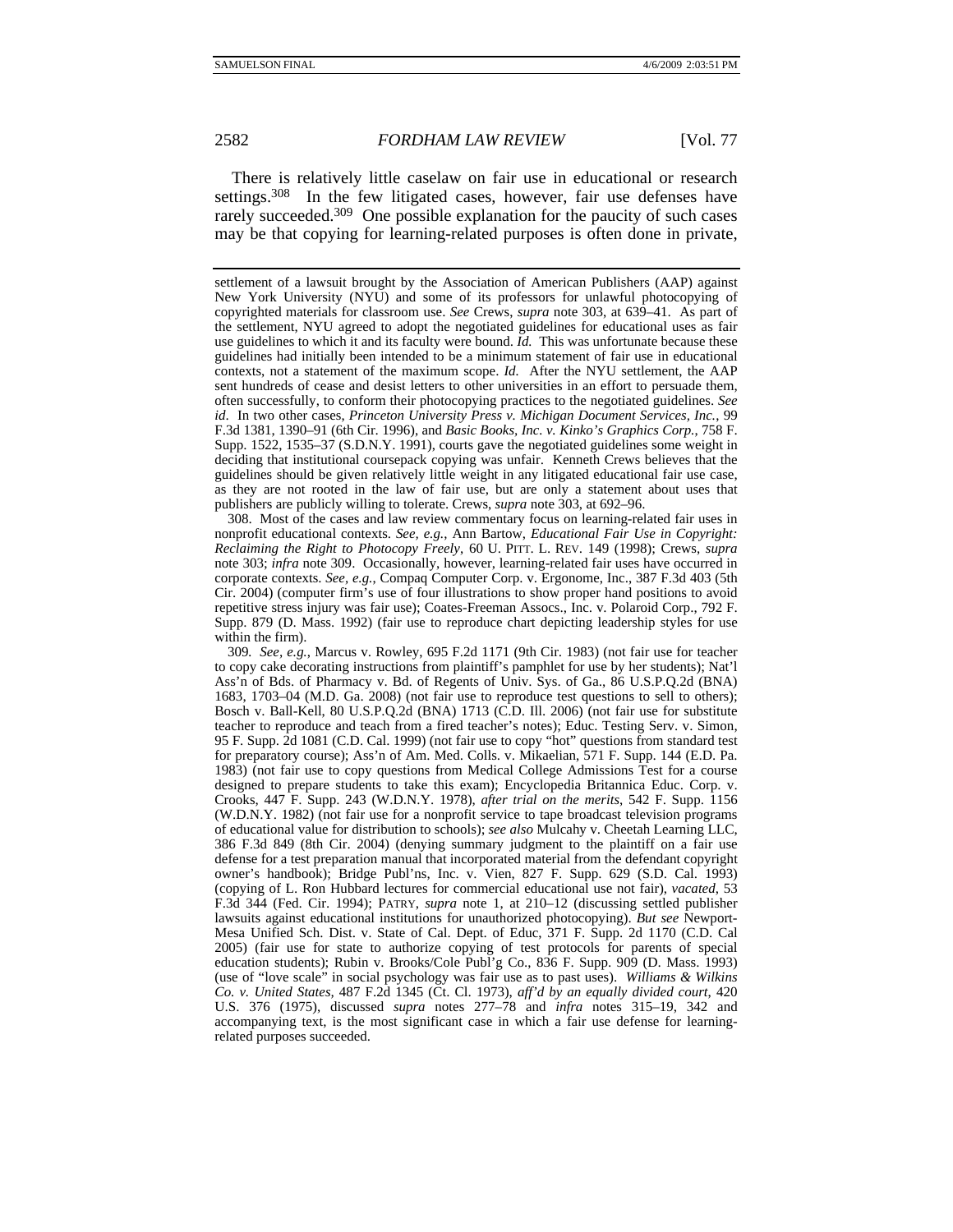noncommercial settings. This makes detection of infringement difficult. The costs of enforcement or of attempting to license many of these uses would be far greater than the economic returns likely to result.<sup>310</sup> Much of such copying, moreover, may be reasonable and customary uses that would pass muster as fair uses, <sup>311</sup> and publishers seem to have recognized and accepted this.

More controversial than individual student or teacher copying has been institutional copying on behalf of users in the name of education or research. Controversy over this type of fair use facilitation was well underway during the 1970s when copyright legislation was pending.<sup>312</sup> Indeed, enactment of copyright revision bills was held up for several years because of strong differences of opinion about the legitimacy of library photocopying for researchers and other uses of new technologies (e.g., whether inputting the text of a work into a computer would infringe copyright).313 In 1974, Congress broke the legislative logjam by spinning out certain new technology issues to be addressed by the National Commission on New Technological Uses of Copyrighted Works (CONTU).314

Even before CONTU began its deliberations, a lawsuit testing the legality of library photocopying on behalf of researchers was winding its way through the courts. In *Williams & Wilkins Co. v. United States*, 315 a major publisher of medical research journals sued the United States government for copyright infringement, alleging that the library of the National Institutes of Health and the National Library of Medicine were systematically infringing copyrights by photocopying articles for medical researchers who requested copies.316

Williams & Wilkins won in the initial round of this lawsuit, but appellate review led to a 4-3 ruling in favor of the government's fair use defense.<sup>317</sup> The majority placed considerable weight on the benefits to the progress of

 <sup>310.</sup> Market failure arising from high transaction costs may explain why certain educational uses should be fair. *See* Gordon, *supra* note 200, at 1620–21. *But see* Carol M. Silberberg, *Preserving Educational Fair Use in the Twenty-First Century*, 74 S. CAL. L. REV. 617, 618 (2001) (expressing concern that courts will give too much emphasis to licensing as a solution to market failure in educational settings).

<sup>311</sup>*. See, e.g.*, Bartow, *supra* note 308, at 227–30; Carroll, *supra* note 12, at 1114–17.

<sup>312</sup>*. See, e.g.*, PAUL GOLDSTEIN, COPYRIGHT'S HIGHWAY: FROM GUTENBERG TO THE CELESTIAL JUKEBOX 78–164 (1994) (discussing the heated copyright debate over private copying for research and educational purposes in the 1960s and 1970s).

<sup>313</sup>*. See, e.g.*, PATRY, *supra* note 1, at 203 ("Educational reprography was the single most contentious issue in attempts to codify the doctrine of fair use during the mid-1960s and 1970s."). For a thorough discussion of this controversy and the computer use controversy, see *id.* chs. 11–12.

 <sup>314.</sup> *See* Act of Dec. 31, 1974, Pub. L. No. 93-573, § 201, 88 Stat. 1873, 1873–74.

 <sup>315. 172</sup> U.S.P.Q. (BNA) 670 (Ct. Cl. 1972), *rev'd*, 487 F.2d 1345 (Ct. Cl. 1973), *aff'd by an equally divided court*, 420 U.S. 376 (1975).

 <sup>316.</sup> The evidence showed that the National Institutes of Health had made 930,000 photocopies of articles from scientific journals in 1970, and, in 1968, the National Library of Medicine had received 127,000 requests for interlibrary loans. *Id.* at 673–74.

<sup>317</sup>*. See Williams & Wilkins*, 487 F.2d at 1345–63.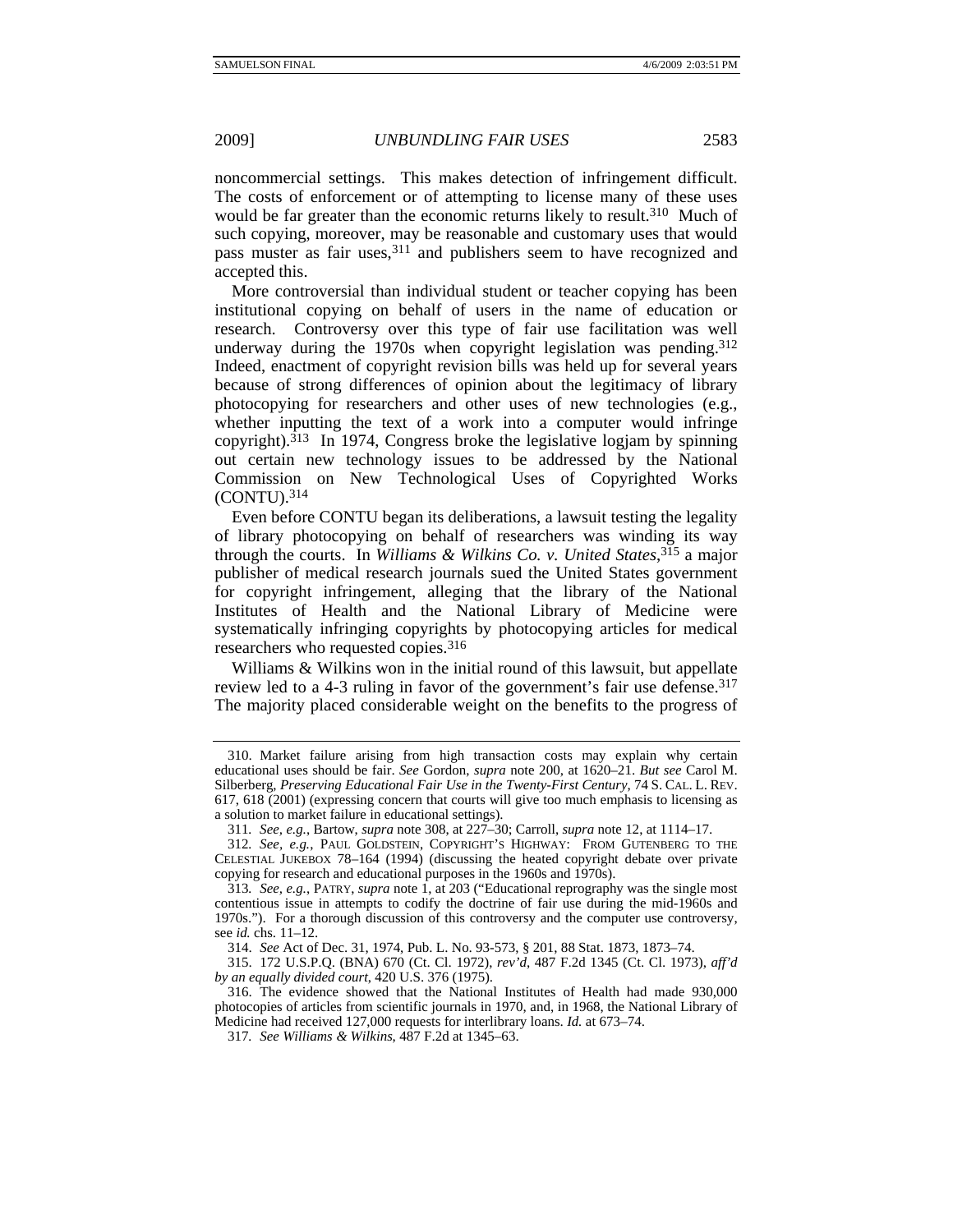science arising from the National Institutes of Health and the National Library of Medicine photocopying program and on limits that the libraries placed on copying on behalf of medical researchers.<sup>318</sup> Although the Supreme Court decided to hear this case, the Court split 4-4 on the merits in 1975,319 thereby affirming the ruling on fair use copying by libraries of scientific articles for research patrons. When Congress passed the 1976 Act, it did not overturn this decision.<sup>320</sup> Although CONTU later offered some guidelines about library photocopying for interlibrary loans,<sup>321</sup> it did not attempt to resolve the broader controversy over photocopying for educational and research purposes.322

While teachers, students, scholars, and other researchers would for obvious reasons prefer liberal fair use rules as to educational and other learning-related uses,323 publishers of educational materials have understandably worried that very liberal fair use rules would undermine sales of books, journals, and other materials and the development of new licensing markets that advances in technology have made possible.<sup>324</sup> If there is no limit, for example, on the ability of teachers or photocopy shops

319*. Williams & Wilkins*, 420 U.S. at 376. The Court was also deeply split about personal use copying of television programs for time-shifting purposes in *Sony Corp. of America v. Universal City Studios, Inc.*, 464 U.S. 417 (1984). *Williams & Wilkins* and *Sony* are similar in that copies were being made for consumptive, rather than directly productive, purposes; the whole of protected works were copied; many such copies were made; copyright owners were suing in order to establish new licensing markets; and the Court was deeply split over whether the uses were fair. The split judicial reactions in *Williams & Wilkins*, as well as in the *Texaco* and *Michigan Document* cases discussed *infra*, are akin to those of Justice John Paul Stevens's majority and Justice Blackmun's dissent in *Sony*, which I discuss at some length in Pamela Samuelson, *The Generativity of* Sony v. Universal*: The Intellectual Property Legacy of Justice Stevens*, 74 FORDHAM L. REV. 1831 (2006).

320*. See* U.S. COPYRIGHT OFFICE, *supra* note 307. The 1976 Act provided that nonprofit library and educational users who had a good faith belief that their copying was fair use would be treated as innocent infringers and gave courts discretion to reduce or remit damages in such cases. *See* Pub. L. No. 94-553, § 504(c), 90 Stat 2541, 2585 (1976) (codified as amended at 17 U.S.C. § 504(c) (2006)).

321*. See* NAT'L COMM'N ON NEW TECHNOLOGICAL USES OF COPYRIGHTED WORKS, FINAL REPORT ch. 4 (1979) [hereinafter CONTU REPORT] (recommending guidelines for copying for purposes of making interlibrary loans). Crews notes that the National Commission on New Technological Uses of Copyrighted Works (CONTU) guidelines used principles from *Williams & Wilkins*. Crews, *supra* note 303, at 658.

 322. However, CONTU resolved the inputting of copyrighted works into a computer issue in favor of the publishers. CONTU REPORT, *supra* note 321, ch. 3.

323*. See, e.g.*, Silberberg, *supra* note 310, at 617–19.

324*. See, e.g.*, PATRY, *supra* note 1, at 276 (quoting a letter by a publisher witness who made a similar proposal at a congressional hearing). A contemporary controversy is whether universities infringe by permitting or encouraging faculty to post assigned readings on password-protected websites for enrolled students. *See Publishers Sue Georgia State U. for Copyright Infringement*, CHRON. HIGHER EDUC., Apr. 16, 2008, http://chronicle.com/news/ article/4319/publishers-sue-georgia-state-u-for-copyright-infringement. This issue has been debated since the mid-1990s. *See* Crews, *supra* note 303, at 627–29.

<sup>318</sup>*. Id.* at 1356–57. "There is no doubt in our minds that medical science would be seriously hurt if such library photocopying were stopped." *Id.* at 1356. The libraries would, for instance, copy only one article from any particular journal per request and would not fill requests for articles from "widely available" journals. *Id.* at 1348–49. Crews asserts that these limits "greatly influenced the court's ruling." Crews, *supra* note 303, at 657.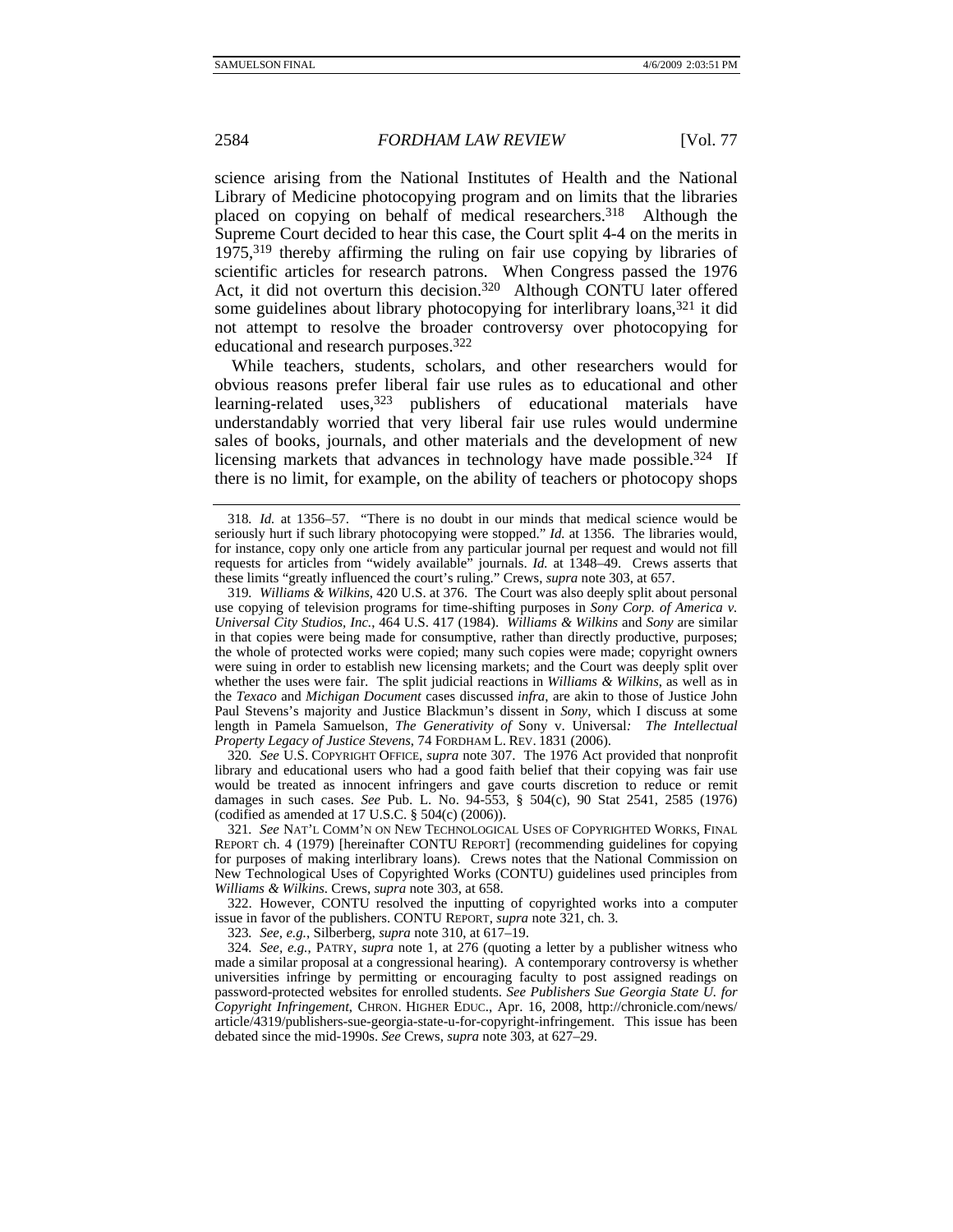to make multiple copies of copyrighted materials for classroom purposes, teachers and their students will enjoy the benefits of access to these works without paying for them, and the photocopy-shop will make money from reproducing the materials with no payments to publishers.<sup>325</sup> Similarly, without some limitations on the ability of libraries and other research institutions to make copies of articles for patrons, publishers feel at risk of losing substantial revenues, including for new licensing schemes for these  $_{11}$ ses.  $326$ 

Two cases decided in the 1990s, *American Geophysical Union v. Texaco, Inc.*327 and *Princeton University Press v. Michigan Document Services, Inc.*, 328 tested the limits of systematic institutional research and educational use copying.329 In *Texaco*, a divided Second Circuit ruled that the archival copying of scientific and technical articles by commercial research scientists was not fair use, in substantial part because the Copyright Clearance Center had been established to license for-profit subscribers, such as Texaco, whose researchers wanted to make copies of articles from the journals.330 In the *Michigan Document* case, a divided Sixth Circuit held that a for-profit photocopy service infringed copyrights when it photocopied book chapters, articles, and other copyrighted materials in professorassembled coursepacks.331

*Texaco* and *Michigan Document* have caused a good deal of agitation and anxiety in educational, library, and research communities,<sup>332</sup> because they contribute to fears that publishers are pushing for a rule that if a use can be licensed, it must be licensed,<sup>333</sup> which educators and librarians tend to think

327*. Id.* The Second Circuit chose not to address whether copying by a researcher himself would be fair use. *Id.* at 916. The Second Circuit panel was split, however, on the issue of whether Texaco's photocopying of articles for researchers was fair use.

328. 99 F.3d 1381 (6th Cir. 1996).

 329. Fair use defenses were also unsuccessful in two cases involving commercial newsclipping services, arguably another category of institutional personal use facilitation. *See, e.g.*, L.A. News Serv. v. Tullo, 973 F.2d 791 (9th Cir. 1992); Pac. & S. Co. v. Duncan, 744 F.2d 1490 (11th Cir. 1984).

330*. Texaco*, 60 F.3d at 929–31. It is worth noting that after a storm of criticism about the circularity of the harm analysis in *Texaco* (under which a use would be unfair if a publisher wanted to license it), the Second Circuit issued an amended opinion that tried to respond to this criticism. *Compare* Am. Geophysical Union v. Texaco, Inc., 37 F.3d 891 (2d Cir.), *amended and superseded by* 60 F.3d 913 (2d Cir. 1994), *with Texaco*, 60 F.3d 913.

331*. Michigan Document*, 99 F.3d at 1388–91. The finding of infringement was made easier in substantial part because the Copyright Clearance Center had established a licensing program for such uses. *Id.* 

332*. See, e.g.*, Bartow, *supra* note 308, at 207–21.

 333. The Clinton administration further contributed to this fear when its "white paper" on intellectual property questioned the need for fair use in the future because of the rise of new licensing models. *See* BRUCE LEHMAN, REPORT OF THE WORKING GROUP ON INTELLECTUAL PROPERTY RIGHTS, INTELLECTUAL PROPERTY AND THE NATIONAL INFORMATION

<sup>325</sup>*. See, e.g.*, Basic Books, Inc. v. Kinko's Graphics Corp., 758 F. Supp. 1522, 1531–36 (S.D.N.Y. 1991) (unfair for Kinko's to make photocopies of articles and excerpts from copyrighted books in compiled coursepacks for students).

<sup>326</sup>*. See, e.g.*, Am. Geophysical Union v. Texaco, Inc., 60 F.3d 913, 929–31 (2d Cir. 1994) (the existence of a new licensing market for photocopying by a commercial firm's researchers given weight in ruling against fair use).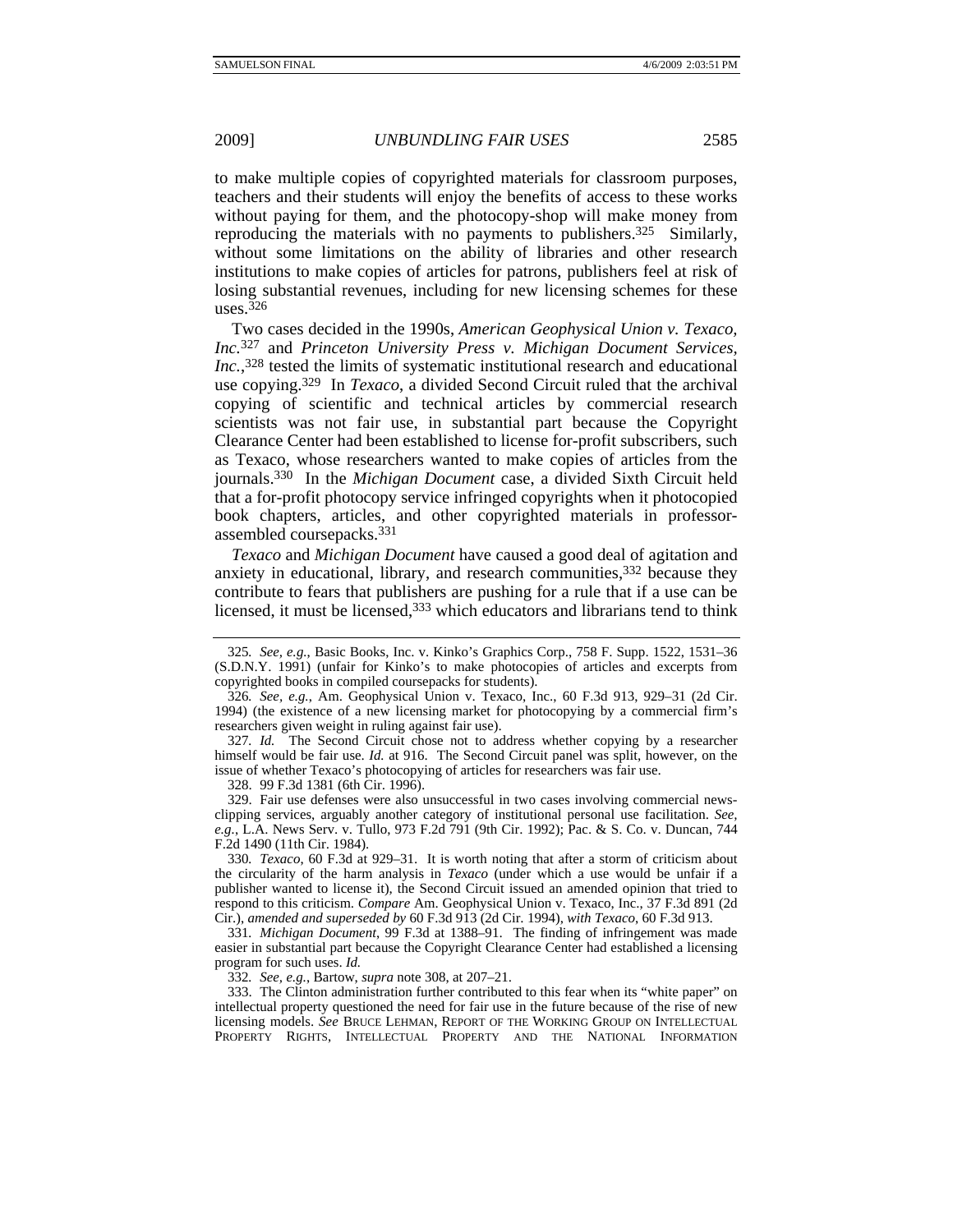would spell the end of fair use.<sup>334</sup> Educators and librarians also worry that copyright owners' increased reliance upon licensing and extralegal technical protection measures are restricting access to and certain uses of copyrighted materials, especially those available in digital networked environments.335

Uncertainties about the scope of fair use for learning-related purposes have led to some efforts to develop fair use guidelines for common educational and research uses.336 While guidelines negotiated between publishers and representatives of educational, library, and research communities have created a safe harbor for certain uses in educational and research settings,<sup>337</sup> negotiated guidelines have been much criticized.<sup>338</sup> The oft-stated danger is that what was intended to establish a safe harbor (or floor) for fair use activities may be misinterpreted as having established a ceiling on uses that are fair.339 Guidelines also tend to be narrowly focused on certain common uses as to already known technologies; hence, they may become outmoded over time. Some educational institutions and organizations have promulgated "best practices" guidelines for educators, students, and staff that take a somewhat more expansive view of fair use in educational contexts than the negotiated guidelines.340

Because this Article principally aims to analyze clusters of decided fair use cases, there is relatively little it can say about how courts would apply fair use as to a wide array of educational and research uses that lie outside the negotiated guidelines.<sup>341</sup> There are simply too few decisions to analyze, and too much uncertainty about the implications of decisions such as *Williams & Wilkins*, *Texaco*, and *Michigan Document*—in all of which the judges were deeply split not only as to whether the uses in question were

337*. Id.* at 692–93.

338*. See, e.g.*, *id.* at 692–97; Silberberg, *supra* note 310, at 637–39.

339*. See, e.g.*, Bartow, *supra* note 308, at 160–63; *see also supra* note 307.

INFRASTRUCTURE 82 (1995) ("[I]t may be that technological means of tracking transactions and licensing will lead to reduced application and scope of the fair use doctrine.").

<sup>334</sup>*. See, e.g.*, Silberberg, *supra* note 310, at 618 (predicting that "current trends in fair use will eventually eliminate fair use for schools, colleges, and universities" and arguing against this outcome).

<sup>335</sup>*. Id.* at 645.

<sup>336</sup>*. See, e.g.*, Crews, *supra* note 303, at 614–32 (discussing various fair use guidelines).

<sup>340</sup>*. See, e.g.*, The University of Texas System, Fair Use Rules of Thumb, http://www.utsystem.edu/ogc/intellectualproperty/copypol2.htm#rules (last visited Mar. 24, 2009).

 <sup>341.</sup> The Google Book Search litigation would have been a major test case for library fair uses, had the case not settled, given that Google provided its university library partners with a database containing the full texts of the books the project copied from each library's collection. Google had a stronger fair use case as to the scanning of these texts for purposes of indexing them and making snippets available in response to user queries than it had for the copies it made and delivered to the libraries. The settlement allows libraries to continue to use the databases containing the texts of books in their collections and provides these and other libraries with the opportunity to license the broader database of scanned books now subject to the settlement agreement. *See* Google Book Search Settlement Agreement, *available at* http://books.google.com/googlebooks/agreement (last visited Feb. 12, 2009).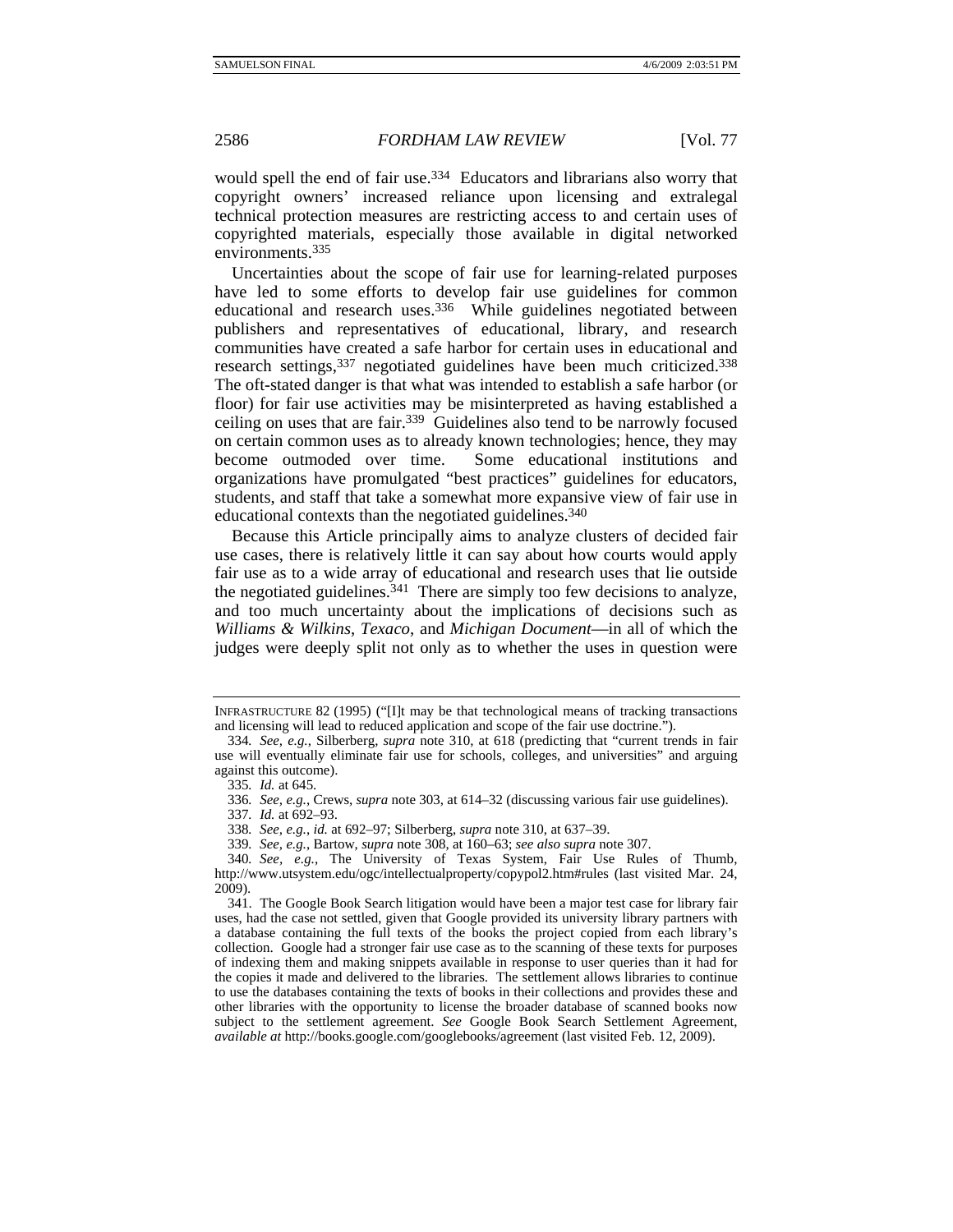fair, but also as to the proper four-factor analysis—for a broader array of learning-related uses.<sup>342</sup>

It is, however, fair to observe that the small number of litigated educational/research cases contrasts sharply with the very high volume of everyday educational and research uses that arguably implicate copyright (e.g., photocopying articles, scanning pictures, inserting images into PowerPoint presentations, sending news articles to class listservs). Learning-related uses are certainly not fair across the board, but many are likely fair; still others have become so customary and so widely tolerated for so long as effectively to be outside copyright boundaries.<sup>343</sup> In future learning-related fair use cases, moreover, the widespread availability of many information resources on the open Internet or in open formats seems likely to affect the scope of fair use as to materials that are also available through licensing. If rights holders want to restrict access and control uses, technical protection measures now provide them a way to do this; failing to utilize these measures may also affect the fair use calculus.344

Proponents of broader fair use rules for learning-related uses suggest that courts should consider "the transformative nature of education, the extent to which instructors rely on fair use, and the reasonableness of the alleged available license" in making fair use determinations in educational and research use cases.345 Perhaps courts should also presume educational and research uses are fair because they implicate three of the six favored statutory purposes, and require publishers to prove that the uses being challenged are supplanting demand for the original or otherwise will bring about a meaningful likelihood of harm to existing or foreseeable markets for the work.346 A well-educated public is, after all, necessary not only to promote effective democracy, but also to create robust markets for copyrighted works.347

# IV. FORESEEABLE USES OF COPYRIGHTED WORKS BEYOND THE SIX STATUTORILY FAVORED PURPOSES

Although the 1976 Act did not single them out for special consideration, Congress seems to have foreseen that fair uses might sometimes be made of

<sup>342</sup>*. See, e.g.*, Silberberg, *supra* note 310, at 646–51. She points out that instructors transform the content of the materials they copy to prepare for their lectures, and students further transform it in the learning process. For what it's worth, I think that both *Williams & Wilkins* and *Michigan Document* were rightly decided, but *Texaco* was not. Yet, even if *Texaco* was rightly decided (and I admit it was a close case), it should be construed narrowly such that copying by research scientists of commercial firms is unfair, while most copying done for research and educational purposes in nonprofit educational and research institutions (apart from coursepack compilations) is fair.

<sup>343</sup>*. See, e.g.*, Tim Wu, *Tolerated Use*, 31 COLUM. J.L. & ARTS 617, 617–18 (2008).

<sup>344</sup>*. See, e.g.*, Field v. Google Inc., 412 F. Supp. 2d 1106 (D. Nev. 2006) (copyright owner's failure to use robot.txt instructions to stop making copies of an Internet site and caching of those copies considered in favor of fair use).

 <sup>345.</sup> Silberberg, *supra* note 310, at 619.

<sup>346</sup>*. See, e.g.*, Bartow, *supra* note 308, at 227–29.

<sup>347</sup>*. See, e.g.*, NETANEL, *supra* note 12, at 30–44.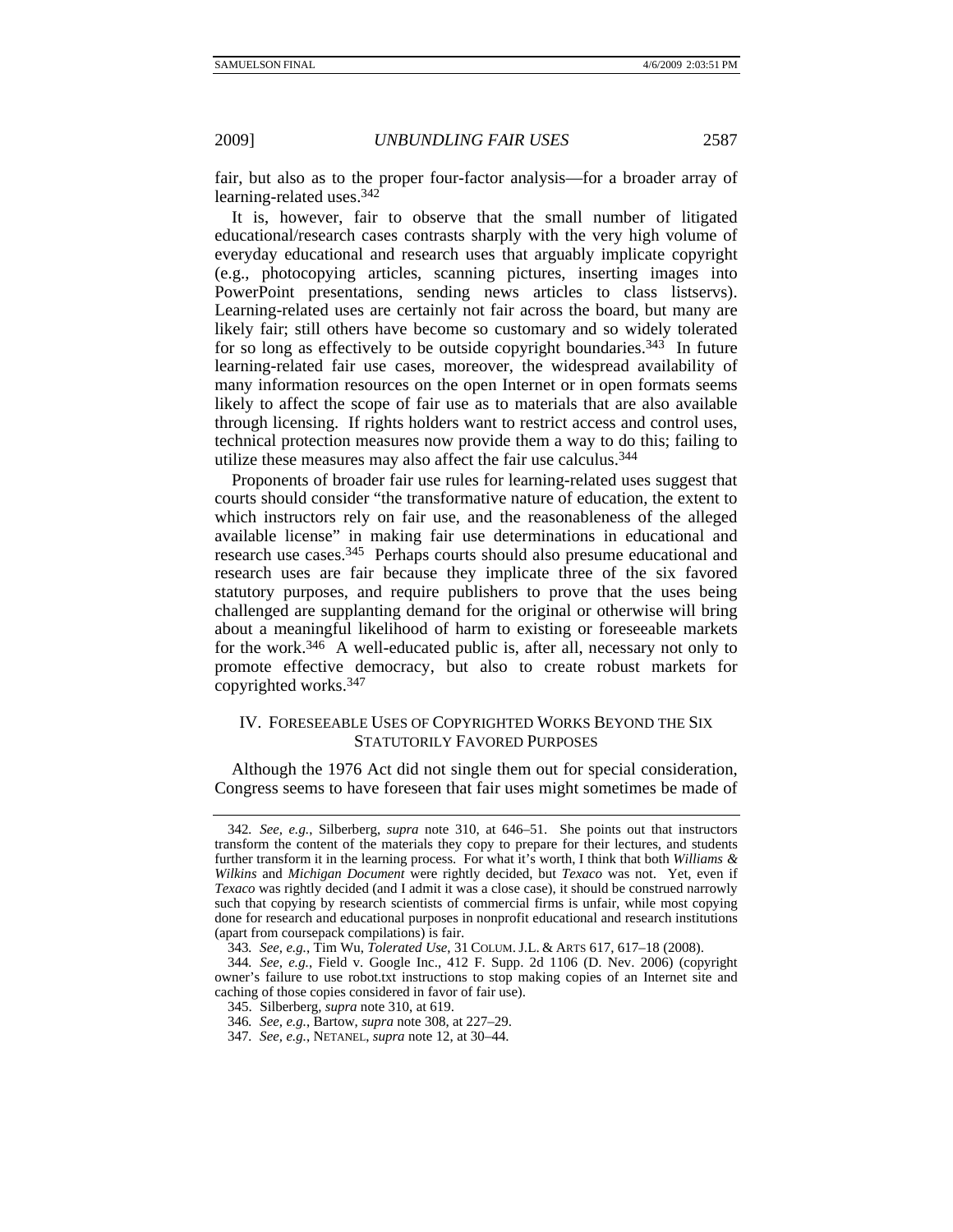copyrighted works for private, noncommercial purposes, for litigation and other legitimate government purposes, and for some commercial advertisements. This part considers the caselaw as to these foreseen fair uses.

#### A. *Personal Uses*

A study of fair use, prepared by Alan Latman in conjunction with the copyright revision effort, anticipated that fair use would play a role in the regulation of private and personal uses of copyrighted works.<sup>348</sup> Although there had been no litigated cases on the issue, Latman nevertheless opined that "the purpose and nature of a private use, and in some cases the small amount taken, might lead a court to apply the general principles of fair use in such a way as to deny liability."349

There is some evidence that Congress gave some consideration to the creation of a personal use exception during the revision process leading up to the 1976 Act.350 It ultimately decided to define several exclusive rights narrowly so that many forms of private and personal uses of copyrighted works were left unregulated.<sup>351</sup> It created personal use privileges for certain personal uses.<sup>352</sup> Fair use was available to regulate personal use copying.353

There is very little caselaw on whether and to what extent personal use copying qualifies as fair use.354 The issue has mainly been considered in

 351. Private performances and private displays of copyrighted works are not covered by copyright, nor are private distributions. *See* 17 U.S.C. §§ 106(3)–(5) (2006). Consumers are legally entitled to engage in these private activities. Jessica Litman has argued that the 1976 Act should be understood to leave many other personal uses, including personal use copying, unregulated. *See* Jessica Litman, *Lawful Personal Use*, 85 TEX. L. REV. 1871 (2007).

352*. See* 17 U.S.C. § 109(a) (right to resell or otherwise dispose of one's copy of protected works); *id.* § 109(c) (right to display one's copy to the public), *id.* § 602(a) (right to import a copy of a work purchased outside the U.S. for personal use). Congress later added other specific personal use privileges to the statute. *See id.* § 110(11) (right to use software to bypass objectionable scenes in movies); *id.* § 117(a) (right to make a backup copy of purchased computer programs and adapt programs); *id.* § 120(a) (right to photograph or paint architectural work); *id.* § 120(b) (right to alter or destroy architectural work); *id.* § 1008 (right to make noncommercial copies of analog or digital audio sound recordings).

 353. The House and Senate reports mention personal uses for education and research purposes as potentially fair. H.R. REP. NO. 94-1476, 74 (1976); S. REP. NO. 94-473, at 63–66 (1975). Some private and/or personal uses are likely to be de minimis uses or impliedly licensed. Fair use is thus not the only doctrine of copyright law that limits the reproduction right as to personal uses.

 354. One individual owner and user of Betamax machines was named as a defendant in Universal's lawsuit against Sony, but he was a client of the plaintiff's law firm and consented to become a defendant on the understanding that no damages claim would be

 <sup>348.</sup> LATMAN, *supra* note 27, at 12.

<sup>349</sup>*. Id.*

<sup>350</sup>*. See* Sony Corp. of Am. v. Universal City Studios, Inc., 464 U.S. 417, 464–65 (1984) (Blackmun, J., dissenting). Some countries have personal use exceptions in their copyright laws, as noted in LATMAN, *supra* note 27, at 25. The study recommended fair use as the best option for regulating circumstances under which personal uses should be lawful. *Id.* at 33. The Register of Copyrights and the Congress seem to have adopted this recommendation.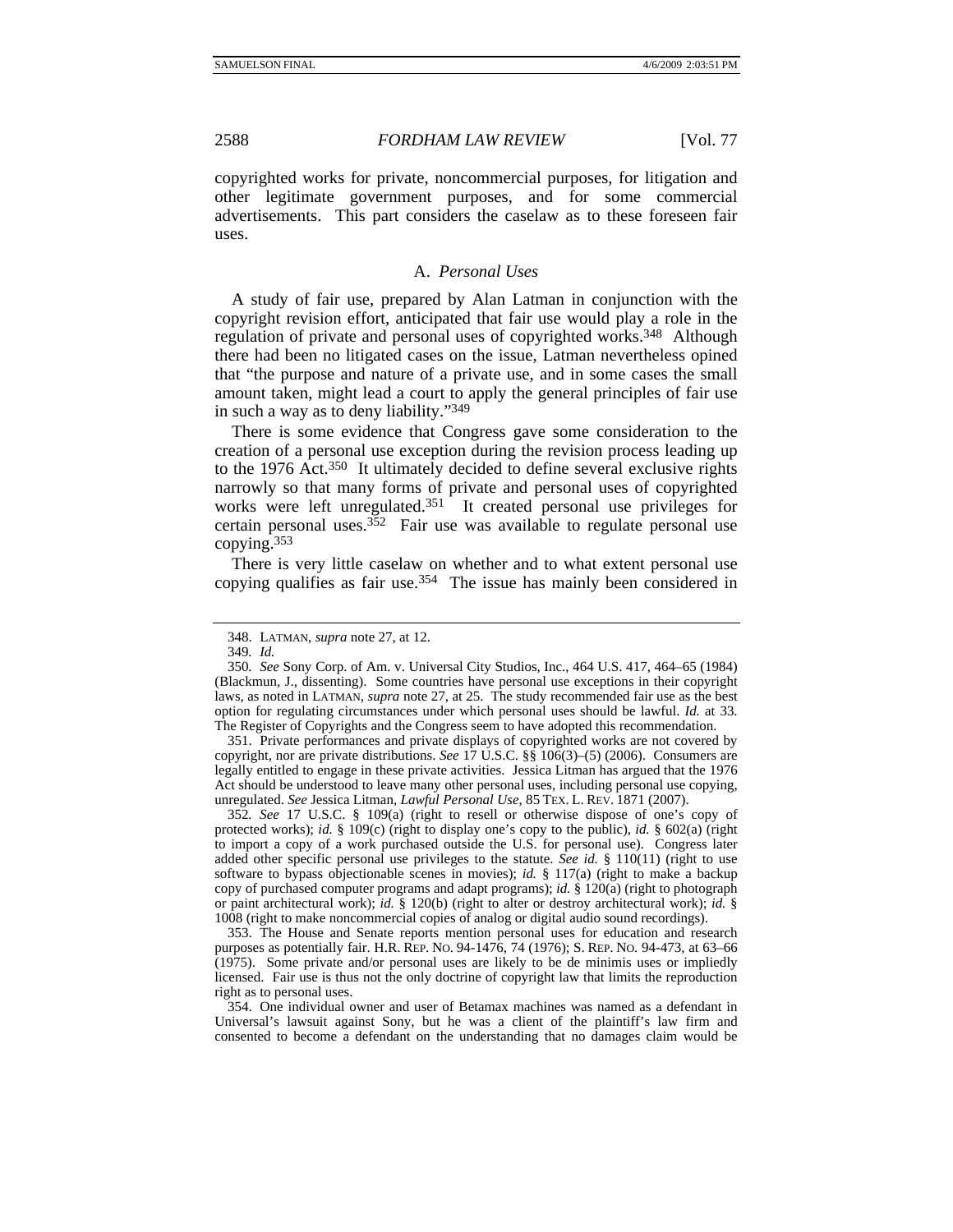cases brought against developers of technologies or services designed to facilitate personal uses, which defendants argued were fair uses.<sup>355</sup> The principal case is *Sony Corp. of America v. Universal City Studios, Inc*. 356 Sony persuaded the Court that it was not indirectly liable for copyright infringement because its Betamax machines had and were capable of substantial noninfringing uses,  $357$  including fair use taping of broadcast television programs. In the course of its analysis as to whether time-shift copying of such programs was fair use, the Court in *Sony* made some influential pronouncements about personal use copying and the fair use doctrine.

A majority of the Court regarded the purpose of consumer uses of Betamax machines to be private and noncommercial.358 This factor so cut in favor of fair use that the majority directed that such uses should be presumed fair, and this presumption should only be overcome if the copyright owner proved a meaningful likelihood of harm would flow from the use.359 The Court gave little weight to the nature of the work factor, although it regarded Universal's decision to make its movies and programs available on broadcast television so that anyone could see the program for free as having some significance.<sup>360</sup> Whole programs were taped, which disfavored fair use, but because time-shifted copies were typically erased after later viewing, less weight should be given to the amount.361 The presumption of fairness was not overcome because Universal had stipulated that it had suffered no harm as yet, even though time-shift copying of programs had become widespread, and it had offered, in the majority's view, only speculative evidence of harm in the future.362 Consequently, the Court concluded that time-shift copying of television programs was fair use.

made against him. Universal City Studios, Inc. v. Sony Corp., 480 F. Supp. 429, 437 (C.D. Cal. 1979), *rev'd*, 659 F.2d 963 (9th Cir. 1981), *rev'd on other grounds*, 464 U.S. 417 (1984).

<sup>355</sup>*. See, e.g.*, *Sony*, 464 U.S. at 454–55 (private noncommercial time-shift copying of television programs held fair use); Recording Indus. Ass'n of Am. v. Diamond Multimedia Sys. Inc., 180 F.3d 1072, 1079 (9th Cir. 1999) (characterizing place-shifting as "paradigmatic noncommercial personal use"); Lewis Galoob Toys, Inc. v. Nintendo of Am., 964 F.2d 965 (9th Cir. 1992) (relying on *Sony* as to private noncommercial use of Game Genie to change some aspects of the play of Nintendo games). *But see* Sega Enters. Ltd. v. MAPHIA, 857 F. Supp. 679 (N.D. Cal. 1994) (rejecting *Sony* private use defense by commercial bulletin board service held as indirect infringer for facilitating uploading and downloading of Sega games by its users); Playboy Enters., Inc. v. Frena, 839 F. Supp. 1552 (M.D. Fla. 1993) (rejecting *Sony* private use defense by commercial bulletin board service held as infringer for facilitating uploading and downloading of Playboy bunny pictures by its users).

 <sup>356. 464</sup> U.S. 417.

 <sup>357.</sup> For a discussion of this aspect of *Sony*, see *infra* Part V.A.

 <sup>358.</sup> Justice Stevens's fair use analysis for the majority can be found in *Sony*, 464 U.S. at 447–56.

<sup>359</sup>*. Id.* at 449–51.

<sup>360</sup>*. Id.* at 451–53.

<sup>361</sup>*. Id.* at 453–54 & n.39, 458.

<sup>362</sup>*. Id.* at 454.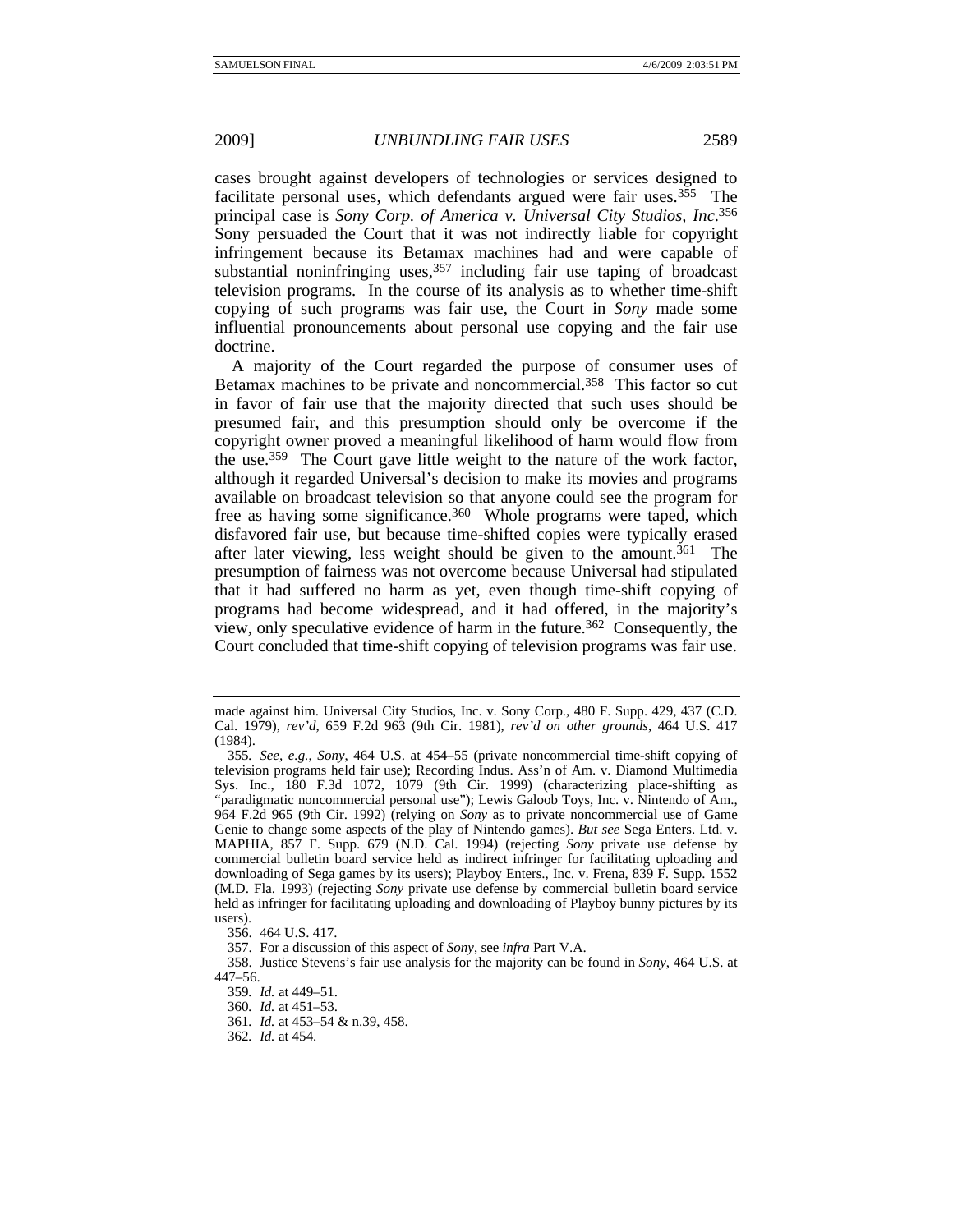Justice Harry Blackmun's dissent in *Sony* offered a sharply contrasting conception of fair use as applied to personal use copying.363 It perceived the purpose of the taping to be consumptive (i.e., consuming the work as if one had purchased a copy), not productive (i.e., there was no new work of authorship to justify the use as fair).364 Consumptive copying, in his view, strongly disfavored fair use. The programs copied qualified as largely entertainments, as to which the scope of fair use is typically narrow.365 Whole programs were copied, which also cut strongly against fair use.<sup>366</sup> The dissenters worried that the majority's ruling would undermine the development of new licensing markets to allow copyright owners to recoup their investments.367

Not until the recording industry began suing individual peer-to-peer (P2P) file sharers was there a direct infringement case that tested whether personal use copying qualified as fair use. In *BMG Music v. Gonzalez*, 368 the U.S. Court of Appeals for the Seventh Circuit ruled that Cecilia Gonzalez's use was unfair because she had downloaded many songs she had not paid for, whole works had been copied, and the widespread practice of file sharing was causing harm to the market for recorded music, thereby proving the meaningful likelihood of harm that had been missing in *Sony*. 369 Gonzalez downloaded the songs for her personal use, but the scale and scope of copying of commercial music through P2P networks distinguishes this case from ordinary personal uses that are far more likely to be fair.370

The *Gonzalez* case involved one type of consumptive personal use copying, but this term encompasses many types of acts. Consumptive uses also include such things as making time-shifted copies of television programs to watch them at a later time or loading the music from a purchased CD onto one's computer.371 Productive personal uses include

369*. Gonzalez*, 430 F.3d at 889–90.

370*. See, e.g.*, John Tehranian, *Infringement Nation: Copyright Reform and the Law/Norm Gap*, 2007 UTAH L. REV. 537, 537–41 (giving examples of ordinary personal uses that are plausible prima facie infringements); Von Lohmann, *supra* note 21, at 830 (pointing out that personal use copying is more common than transformative or productive uses are).

371*. See, e.g.*, *Sony*, 464 U.S. at 454–55 (holding that time-shift copying was fair use). *See generally* Joseph P. Liu, *Copyright Law's Theory of the Consumer*, 44 B.C. L. REV. 397, 402–06 (2003) (distinguishing between active and passive consumers).

 <sup>363.</sup> Justice Blackmun's fair use analysis can be found in *Sony*, 464 U.S. at 462–99 (Blackmun, J., dissenting).

<sup>364</sup>*. Id.* at 477–80.

<sup>365</sup>*. Id.* at 496–97.

<sup>366</sup>*. Id.* at 497.

<sup>367</sup>*. Id.* at 483–86.

 <sup>368. 430</sup> F.3d 888 (7th Cir. 2005); *see also* A&M Records, Inc. v. Napster, Inc., 239 F.3d 1004, 1014–15 (9th Cir. 2001) (peer-to-peer file sharing for personal use was not fair use). One Canadian court opined in *BMG Canada Inc. v. Doe*, however, that downloading music for personal use did not infringe copyright. *See* [2004] F.C. 488, 2004 Fed. Ct. Trial LEXIS 321, at \*18–19 (Fed. Ct. Can.). An appellate court agreed with the lower court judge's ruling that the identities of file sharers did not have to be revealed, but he regarded its ruling on the downloading issue as premature. *See* BMG Canada Inc. v. Doe, [2005] 4 F.C.R. 81, 2005 F.C.R. LEXIS 232, at \*44–48 (Ct. Ap. Can.).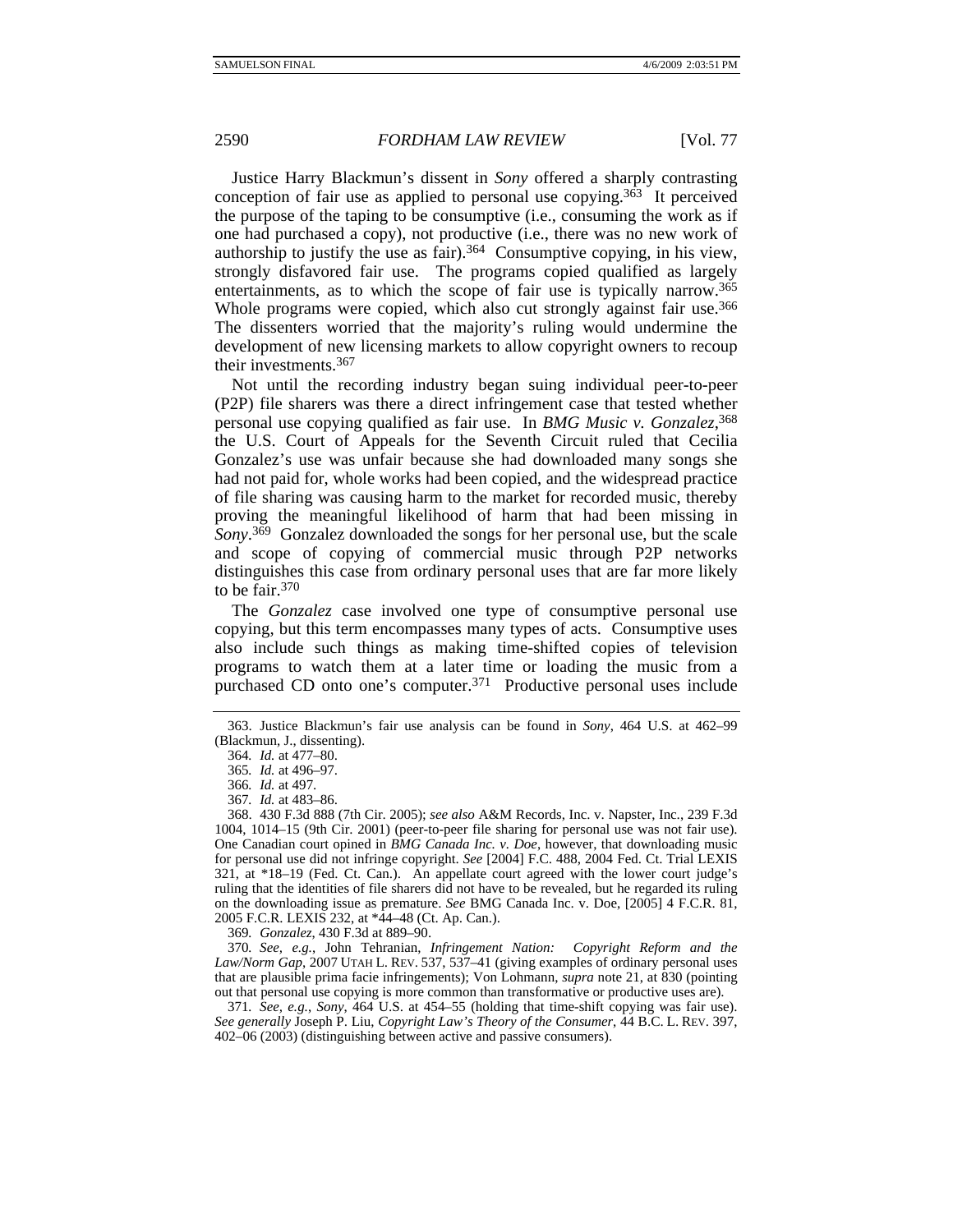activities such as making a family video using commercial recorded music as the soundtrack.372 Transformative uses include such things as remixing a song, making a mashup of clips from movies, or writing fan fiction about one's favorite characters.373 Personal uses may also involve such things as backup copying of one's computer,  $374$  or sharing an occasional copy with family members or friends.375

There are several reasons why private and personal uses of copyrighted works should either be given a broad scope of fair use, or exempted from copyright control. For one thing, personal uses of copyrighted works, such as reading, viewing, listening, and otherwise enjoying them, generally do not interfere with commercial exploitations of protected works.<sup>376</sup> Second, personal uses are often within the sphere of reasonable and customary activities that copyright owners should expect from consumers, especially those who have purchased copies.377 Third, members of the public often express themselves through personal uses of copyrighted works, and copyright law should accord some respect to user autonomy and selfexpression interests.378 Fourth, personal uses typically happen in the privacy of one's home, automobile, or other spaces as to which individuals have reasonable expectations of privacy. Copyright has traditionally not regulated the private sphere.<sup>379</sup> Fifth, even leaving aside privacy concerns, it is generally infeasible to regulate personal uses of copyrighted works because of the difficulties and costs likely to be encountered in efforts to enforce copyrights in spaces where personal uses so often take place.<sup>380</sup> Sixth, high transaction costs are likely to preclude the formation of viable markets for regulating most personal uses of most copyrighted works.<sup>381</sup> Finally, ordinary people do not think copyright restrictions apply to personal uses of copyrighted works and would not find acceptable a copyright law that regulated all uses they might make of copyrighted works.382

379*. See, e.g.*, Gordon & Bahls, *supra* note 18, at 644–48 (discussing privacy as a factor justifying limits on a copyright owner's ability to regulate personal uses); *see also* Cohen, *Place of User*, *supra* note 88, at 349.

380*. See* NAT'L RESEARCH COUNCIL, THE DIGITAL DILEMMA: INTELLECTUAL PROPERTY IN THE INFORMATION AGE 134–35 (2000) (discussing the difficulties of enforcing copyrights in the personal sphere).

<sup>372</sup>*. See, e.g.*, Deborah Tussey, *From Fan Sites to Filesharing: Personal Use in Cyberspace*, 35 GA. L. REV. 1129, 1134–38 (2001) (defining "personal use").

<sup>373</sup>*. Id.* at 1139–40.

<sup>374</sup>*. See, e.g.*, Litman, *supra* note 351, at 1896.

<sup>375</sup>*. Id.* at 1894.

<sup>376</sup>*. See, e.g.*, L. RAY PATTERSON & STANLEY W. LINDBERG, THE NATURE OF COPYRIGHT: A LAW OF USERS' RIGHTS 193 (1991).

<sup>377</sup>*. See, e.g.*, Litman, *supra* note 351, at 1897–99.

<sup>378</sup>*. See, e.g.*, Liu, *supra* note 371, at 406; Matthew Sag, *God in the Machine: A New Structural Analysis of Copyright's Fair Use Doctrine*, 11 MICH. TELECOMM. & TECH. L. REV. 381, 431 (2005).

<sup>381</sup>*. See, e.g.*, Gordon, *supra* note 200, at 1601.

<sup>382</sup>*. See, e.g.*, JESSICA LITMAN, DIGITAL COPYRIGHT 194–95 (2001).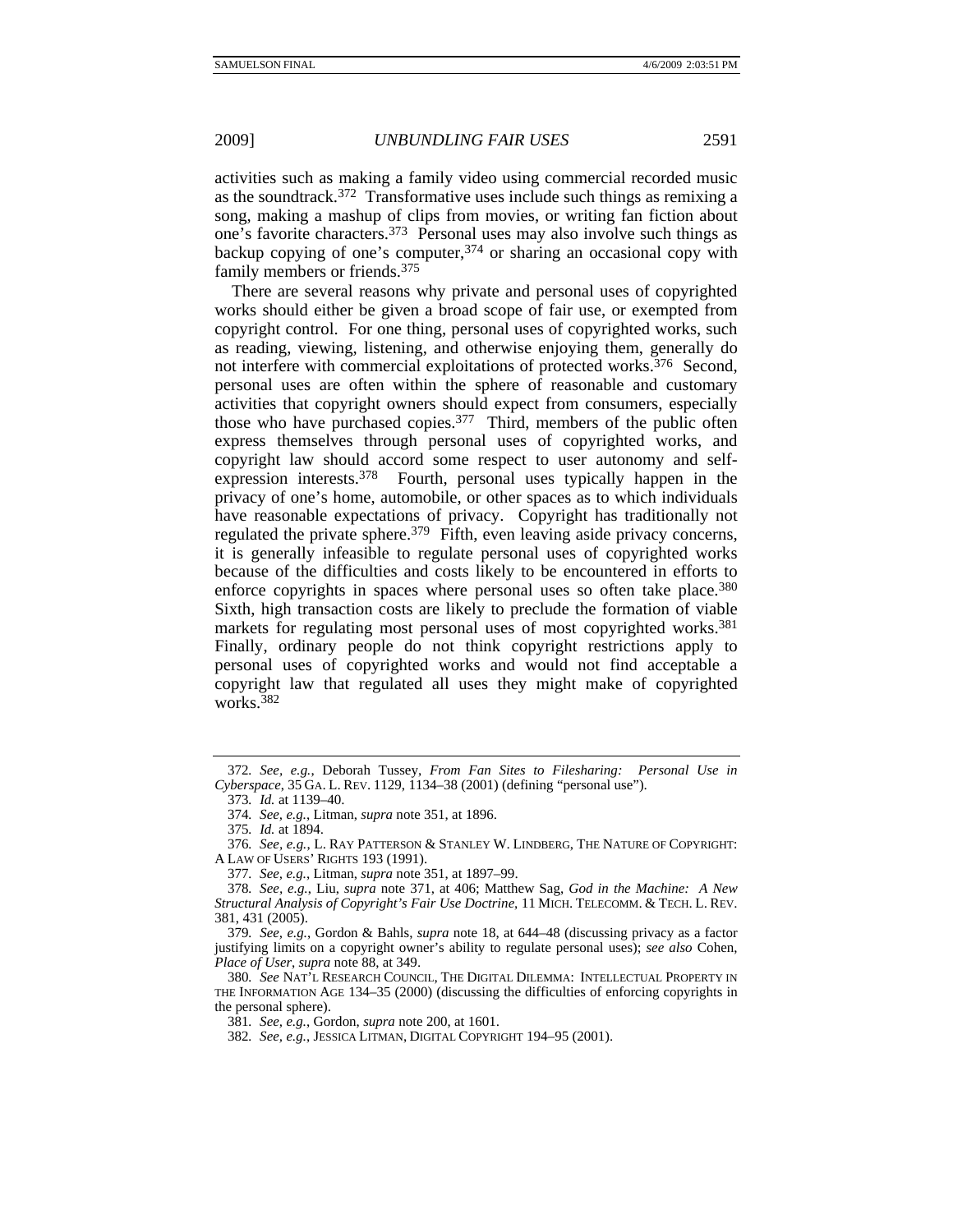Copyright industry groups have, however, often expressed concern that creating a special exception for personal or private use copying or according a broad scope for personal fair uses is unjustified because of the potential harm it would cause to their markets.383 They argue that, even if each individually made copy—whether made for oneself or for one's friends—looked at in isolation, might be commercially insignificant, the cumulative effect of widespread personal use copying is substantial and erodes opportunities for recouping investments in creating and disseminating new works.<sup>384</sup> Copyright owners can, however, counteract potentially harmful personal use copying by using technical protection measures (e.g., encryption or access control technologies) to prevent unauthorized access to or copying of their works by consumers and by directly licensing consumers to make personal uses of their works.<sup>385</sup>

Whatever the merits of a well-crafted statutory privilege for personal use copying,386 fair use is the tool that the 1976 Act provides to balance consumer and copyright owner interests in regulating personal use copying. In my judgment, the Supreme Court got it right in *Sony*: private, noncommercial copies should be presumed fair, and that presumption should only be overcome if copyright owners bring forward proof that the defendants' use has, in fact, harmed the market for their work or at least poses a meaningful likelihood of such harm. Under this approach, ordinary personal uses, such as backup copying and platform-shifting, would be fair, but P2P file sharing would not be.

#### B. *Uses in Litigation and for Other Government Purposes*

The Latman study of fair use anticipated that some uses of copyrighted materials for litigation and other governmental purposes would likely be fair, although he found no cases on point.<sup>387</sup> Under the 1976 Act, a surprising number of fair use cases have involved uses of protected works in investigations or adjudications of legal disputes.388 While the

386. I believe the merits are considerable.

<sup>383</sup>*. See, e.g.*, NAT'L RESEARCH COUNCIL, *supra* note 380, at 129–33 (2000).

<sup>384</sup>*. See, e.g.*, *id.* at 132–33.

<sup>385</sup>*. See, e.g.*, GOLDSTEIN, *supra* note 312, at 197–236. Some commentators consider this prospect with some trepidation. *See, e.g.*, J. H. Reichman & Jonathan A. Franklin, *Privately Legislated Intellectual Property Rights: Reconciling Freedom of Contract with Public Good Uses of Information*, 147 U. PA. L. REV. 875, 876–78 (1999).

 <sup>387.</sup> LATMAN, *supra* note 27, at 13–14. The House and Senate reports also mention uses in judicial or legislative proceedings or reports as examples of fair uses. *See* H.R. REP. NO. 94-1476, at 65 (1976); S. REP. NO. 94-473, at 61–62 (1975).

<sup>388</sup>*. See, e.g.*, Moran v. deSignet Int'l, 557 F. Supp. 2d 378 (W.D.N.Y. 2008) (fair use for plaintiff to use software provided by defendant to review digital materials produced by defendants in discovery); Healthcare Advocates, Inc. v. Harding, Early, Follmer & Fraley, 497 F. Supp. 2d 627 (E.D. Pa. 2007) (fair use for lawyers to download images from a website in connection with an investigation of the merits of a lawsuit); Shell v. DeVries, No. 06-cv-00318, 2007 U.S. Dist. LEXIS 6967 (D. Colo. Jan. 30, 2007), *aff'd*, No. 07-1086, 2007 U.S. App. LEXIS 28317 (10th Cir. Dec. 6, 2007) (fair use for an attorney to use a timeline from the litigant's website as an exhibit to his motion for award of attorney fees);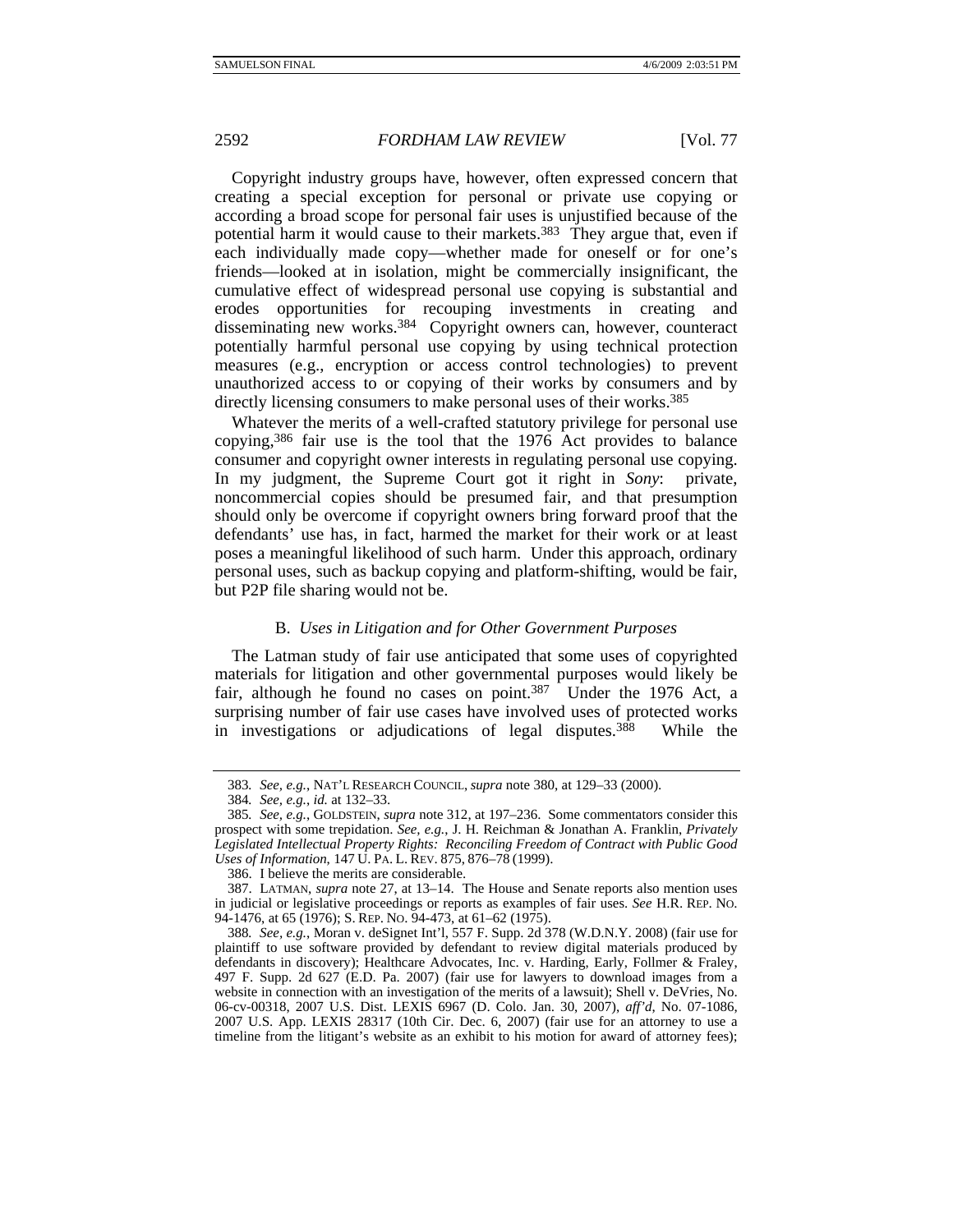investigation and litigation cases are interesting in their own right, they also plainly demonstrate that iterative copying of the whole or substantial parts of protected works for this kind of orthogonal use can be socially beneficial and qualify for fair use.

### 1. Evidentiary Uses of Materials Not Prepared for Litigation

The boldest of the litigation-related infringement claims was that made by William Bond in *Bond v. Blum*. 389 Bond was the author of an unpublished manuscript entitled *Self-Portrait of a Patricide: How I Got Away with Murder*, which Bond had written in the hope it would one day be commercially published.<sup>390</sup> Bond sued his wife's father, her ex-husband. an investigator hired to look into Bond's background, and the ex-husband's lawyers for copyright infringement because they made copies of his memoir and introduced it into evidence in a separate child custody lawsuit.391

Even though the defendants' copying was nontransformative, the court decided that the purpose favored fair use because they used the copy "for the evidentiary value of [the memoir's] content insofar as it contains admissions that Bond may have made against his interest when he bragged about his conduct in murdering his father, in taking advantage of the juvenile justice system, and in benefiting from his father's estate."392 The unpublished status of Bond's manuscript and its stylized expression of his

390*. Bond*, 317 F.3d at 390.

392*. Id.* at 395.

Lucent Info. Mgmt., Inc. v. Lucent Techs., Inc., 5 F. Supp. 2d 238 (D. Del. 1998) (fair use for LT to send out letter similar to one previously sent by LIM to survey whether use of a similar name would be likely to cause confusion); *see also* Religious Tech. Ctr. v. Wollersheim, 971 F.2d 364, 367 (9th Cir. 1992) (fair use for a lawyer to reproduce Scientology texts and distribute them to expert witness to prepare testimony in state court litigation); City Consumer Servs., Inc. v. Horne, 100 F.R.D. 740, 747–48 (D. Utah 1983) (fair use to make copies of litigation documents).Because the purpose of inputting student papers into a plagiarism detection database was investigatory in nature, *A.V. v. iParadigms, Ltd. Liability Co.*, 544 F. Supp. 2d 473 (E.D. Va. 2008), also seems to fit within this category of fair use cases. In *A.V.*, the court ruled that the database provider had made fair use of the student papers. *Id.* at 484.

 <sup>389. 317</sup> F.3d 385 (4th Cir. 2003). There were, however, some strong runners-up for the boldest litigation-related infringement claim. *See* Tavory v. NTP, Inc., 495 F. Supp. 2d 531 (E.D. Va. 2007) (fair use for lawyers to make copies of program code in conjunction with litigation about the code and a pertinent patent); Sturgis v. Hurst, 86 U.S.P.Q.2d (BNA) 1444 (E.D. Mich. 2007) (fair use for guardian ad litem to copy portions of the plaintiff's book for use in a proceeding to terminate parental rights to show the plaintiff's unfitness as a parent); Shell v. City of Radford, 351 F. Supp. 2d 510 (W.D. Va. 2005) (fair use for a police department to copy and publicly display photographs of a crime victim in the course of its investigation of a murder in which the photographer was a suspect); Kulik Photography v. Cochran, 975 F. Supp. 812 (E.D. Va. 1997) (fair use for a defense lawyer to use a copyrighted photo already admitted into evidence during the lawyer's closing arguments in a double murder trial where the closing arguments were televised on Court TV).

 <sup>391.</sup> Shortly before William Bond's marriage, he brazenly sent his prospective wife's father a letter demanding "a dowry, a salary, establishment of an investment account, purchase of a studio apartment in addition to a house, and a severance package should Bond's marriage with [Blum] not work out." *Id.* at 391. Bond must have been quite a character.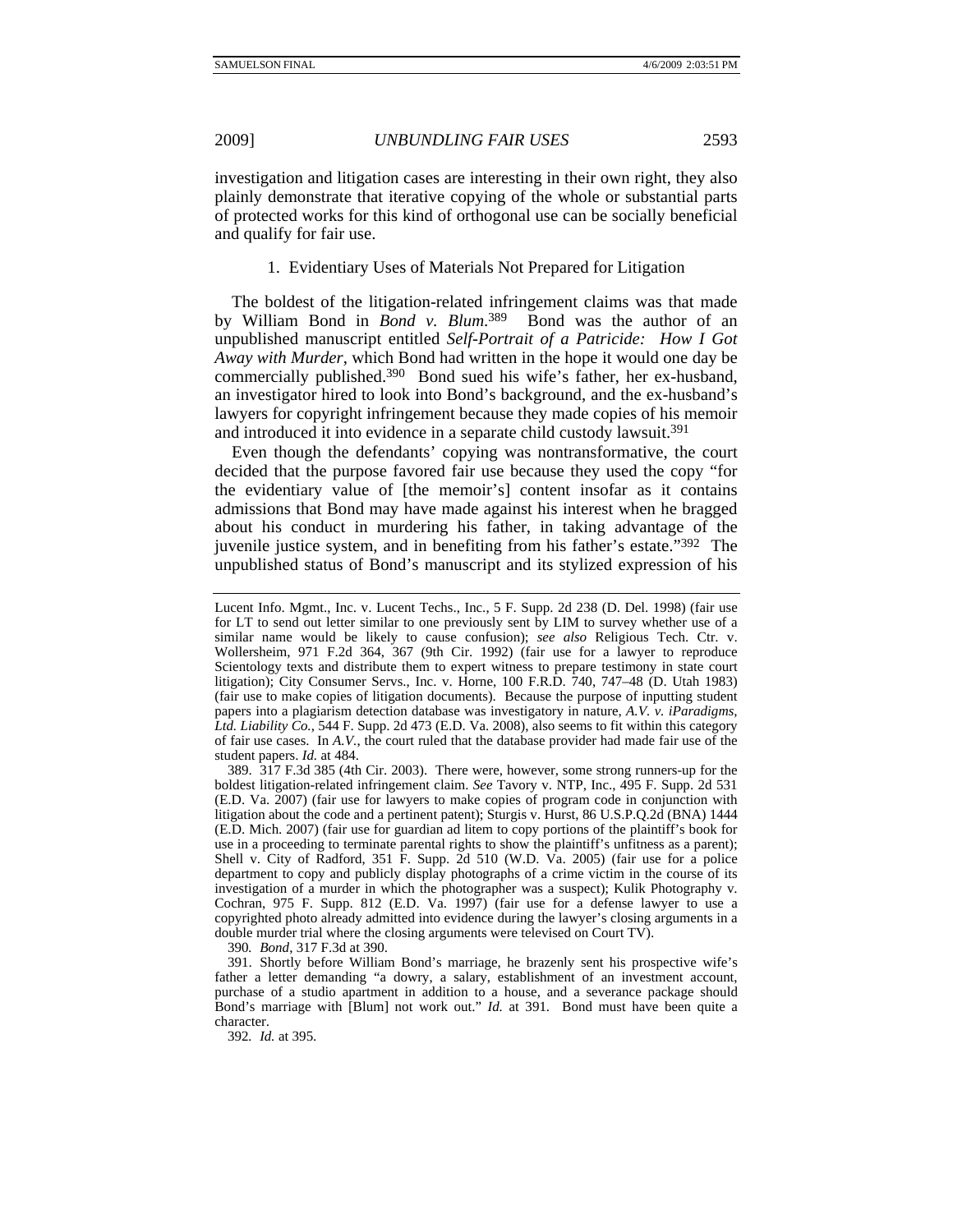feelings seemingly weighed against fair use,393 as did the amount factor, for nearly all of the manuscript had been admitted into evidence.<sup>394</sup> But there was no evidence that the evidentiary use of the manuscript in the child custody case had adversely affected the marketability of the memoir.395 Bond's concern that this use harmed his privacy interests was not cognizable in a copyright case.396 Weighing the factors together, as *Campbell* required, the court concluded that the defendants' use of the Bond manuscript was fair, emphasizing that it "serve[d] the important societal interest in having evidence before the factfinder" that was unlikely to reduce incentives for investing in creative expression.397

*Jartech, Inc. v. Clancy*<sup>398</sup> was a more plausible infringement case than *Bond* in two respects. First, the allegedly infringed works were commercially distributed adult entertainment movies. Second, the investigator who made the copies had surreptitiously entered a theatre with a camcorder in order to take photographs every few seconds of the scenes and to record the soundtrack.<sup>399</sup> The photographs and scripts obtained through this process were introduced into evidence by a City of Santa Ana attorney charged with enforcing the city's nuisance abatement ordinance that declared cinematic depictions of certain sexual activities a nuisance.400 As in *Bond*, litigation uses of these copyrighted works qualified for fair use.401 The city had used the copies as evidence in a nuisance abatement case (that is, for an orthogonal purpose), not for the intrinsic purpose for which the movies had been made.<sup>402</sup>

## 2. Uses of Works Specially Prepared for Litigation

Fair use may be less likely as to works specially prepared for litigation, as in *Images Audio Visual Productions, Inc. v. Perini Building Co.*403 Perini had been hired to construct a casino and resort complex.404 It hired Images AV, a professional commercial photographer, to take a series of photographs, including aerial shots, of the firm's construction site, in case they were needed as evidence of construction progress if a dispute arose between Perini and its client.405 Images AV and Perini agreed on a flat fee for photographing the site and a per-print charge for images chosen for

- 402*. Id.* at 407.
- 403. 91 F. Supp. 2d 1075 (E.D. Mich. 2000).
- 404*. Id.* at 1077.
- 405*. Id.*

<sup>393</sup>*. Id.* at 395–96.

<sup>394</sup>*. Id.* at 396.

<sup>395</sup>*. Id.* at 396–97.

<sup>396</sup>*. Id.* at 395.

<sup>397</sup>*. Id.* at 396–97 (citing Fogerty v. Fantasy, Inc., 510 U.S. 517 (1994)).

 <sup>398. 666</sup> F.2d 403 (9th Cir. 1982).

<sup>399</sup>*. Id.* at 405.

<sup>400</sup>*. Id.*

<sup>401</sup>*. Id.* at 406–07.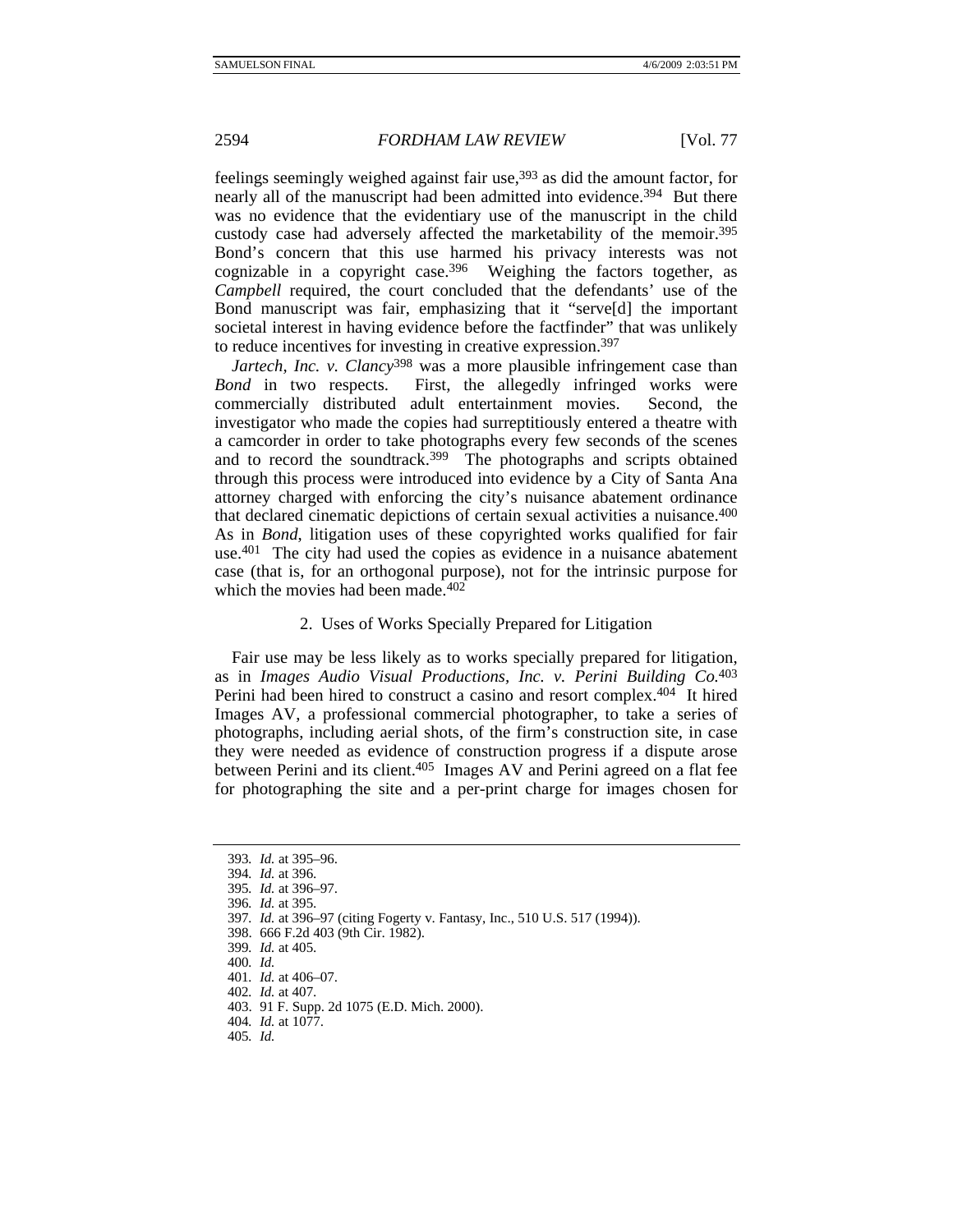printing.406 Images AV flew over the construction site 47 times in an eighteen-month time period.407 Perini selected 305 photos to be printed.408

After Perini's client terminated the construction contract, Perini initiated an arbitration proceeding to seek compensation for work done under the contract.409 It needed six copies of the selected photos so that the arbitrators, the attorneys representing the parties, and the witnesses could use them. Perini regarded the contract per-print price as excessive when photocopies would do, but Images AV insisted on getting the contractual per-print fee for each of these copies.410 After an unsuccessful effort at a compromise, Perini made color photocopies for the arbitrators and lawyers.411 Images AV then sued for infringement.412 Relying on *Jartech* and other cases. Perini asserted fair use.<sup>413</sup>

Although Perini had not made commercial use of the photos in the ordinary sense of this word, the court regarded Perini's use to be nontransformative, for the photocopies were virtually identical to the prints.414 Perini had, moreover, used the photos for the very purpose for which they had been taken, that is, as evidence of the construction site progress over time.415 By photocopying the images, Perini had supplanted demand for extra prints from Images AV, which cut against fair use as to both the first and fourth factors.  $416$  Perini argued that the photos were evidence of historical facts, and so the scope of fair use should be broad, but the court regarded the pictures as being "worth a thousand words" and as creative works, so this factor also cut against fair use.417 The court distinguished cases such as *Jartech* because the works in *Perini* had been created with the specific intent that they would be used in litigation.418

3. Weighing Fair Use Factors in Litigation and Investigation Cases

The main focus of fair use analysis in investigation and litigation cases has been and should be on the "salutary truth-seeking function" of the uses.419 Iterative copying for purposes of investigating or adjudicating disputes are typically orthogonal to the purposes for which the works were

<sup>406</sup>*. Id.* The initial print charge was to be \$18 with title block and \$15 without title block. Images AV subsequently agreed to reduce the print price to \$10.50. *Id.*

<sup>407</sup>*. Id.* at 1078.

<sup>408</sup>*. Id.*

<sup>409</sup>*. Id.*

<sup>410</sup>*. Id.*

<sup>411</sup>*. Id.* at 1078–79.

<sup>412</sup>*. Id.*

<sup>413</sup>*. Id.* at 1078–79, 1081. For a discussion of *Jartech, Inc. v. Clancy*, see *supra* text accompanying notes 398–402.

<sup>414</sup>*. Perini*, 91 F. Supp. 2d at 1081–84.

<sup>415</sup>*. Id.* at 1081–82.

<sup>416</sup>*. Id.* at 1083–86.

<sup>417</sup>*. Id.* at 1085. The amount of photocopying also disfavored fair use because each photo was a separate copyrighted work. *Id.*

<sup>418</sup>*. Id.* at 1082.

<sup>419</sup>*. Id.* at 1083.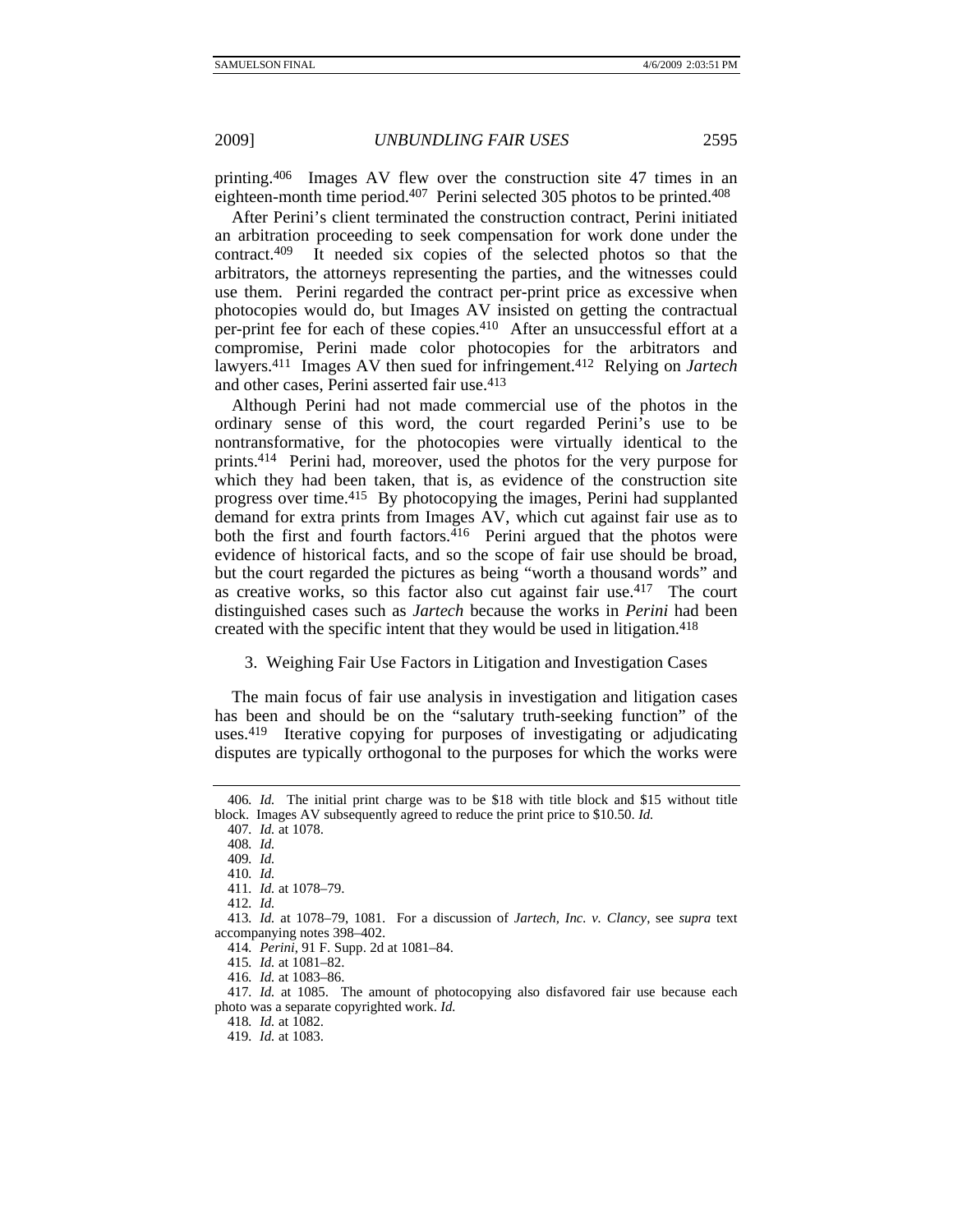created or intended to be used. When copyrighted materials are used as evidence relevant to proof of some factual assertion, the nature of the work and amount of the taking factors should weigh less heavily than in other kinds of fair use cases, even when the work is unpublished.<sup>420</sup>

Investigatory and litigation uses are, moreover, generally unlikely to harm the market for a work. In view of this, courts should probably presume that investigation and litigation uses of works are fair. This presumption could perhaps be overcome in rare instances, such as *Perini*, where parties have contracted for specific prices for additional copies.<sup>421</sup> Courts should also be careful in litigation/investigation cases that copyright claims are not being asserted to advance noncopyright objectives, such as protecting privacy or thwarting efforts to determine the truth.

Although there is no caselaw involving judicial, legislative, executive, or administrative uses of copyrighted materials, these uses should similarly be accorded broad fair use privileges insofar as copyrighted materials are relevant inputs to legitimate governmental decision-making and other activities.422 Consider, for example, fair use as a justification for court and West Publishing Co. reproductions of the texts of copyrighted works, such as the Supreme Court's recitation of the contested song lyrics in *Campbell* and the writings at issue in *Harper & Row*. 423 Those decisions are more informative and precise in their holdings because they reproduce the contested uses.424

 422. Members of Congress, for example, sometimes read articles from the *New York Times* or *Washington Post* into the *Congressional Record*. Documentary filings with regulatory agencies may also include appendices containing copyrighted materials proffered as evidence in support of points made in the filing. Police and prosecutors may similarly need to make copies of photographs and the like in the course of investigations. *See* Shell v. City of Radford, 351 F. Supp. 2d 510 (W.D. Va. 2005) (fair use for police department to copy and publicly display photographs of crime victim in the course of its investigation of a murder in which the photographer was a suspect).

423*. See* Campbell v. Acuff-Rose Music, Inc., 510 U.S. 569, 594–95 (1994) (reproducing disputed lyrics); Harper & Row Publishers, Inc. v. Nation Enters., 471 U.S. 539, 570–79 (1985) (reproducing a disputed article and portions of Ford's memoirs).

 424. A similar presumption should apply to copying of litigation documents such as complaints and briefs. This issue has not yet been litigated; it raises somewhat different

 <sup>420. &</sup>quot;[R]eproduction of a work in connection with a judicial proceeding, even where reproduction of the work is in its entirety, serves a qualitatively different function and does not satisfy the demand for the original." NIMMER & NIMMER, *supra* note 212, § 13.05[D][2]. The unpublished status of some works, such as the memoir in *Bond v. Blum*, and the creative and entertainment-oriented nature of other works, such as the movies in *Jartech*, should not count against fair use, even if they would in more typical copyright cases.

 <sup>421.</sup> In my judgment, *Images Audio Visual Productions, Inc. v. Perini Building Co.* was a closer fair use case than the court perceived. Perini's purpose was noncommercial (in the copyright sense); the photocopies were made and distributed for their value as evidence as to historical facts, not for their artistry; and Images AV may have been unreasonable in not agreeing to a discount for photocopies in place of prints of the photos. Perini didn't need more prints to make its case, and photocopies were much cheaper and easier to produce. The authors of most works prepared for litigation should anticipate that copies will be made for lawyers, judges, arbitrators, and witnesses. *Perini* would thus have been more persuasive if it had focused on the contractual agreement to a certain price for extra copies, rather than on the fact that the photos had been specially made for litigation purposes.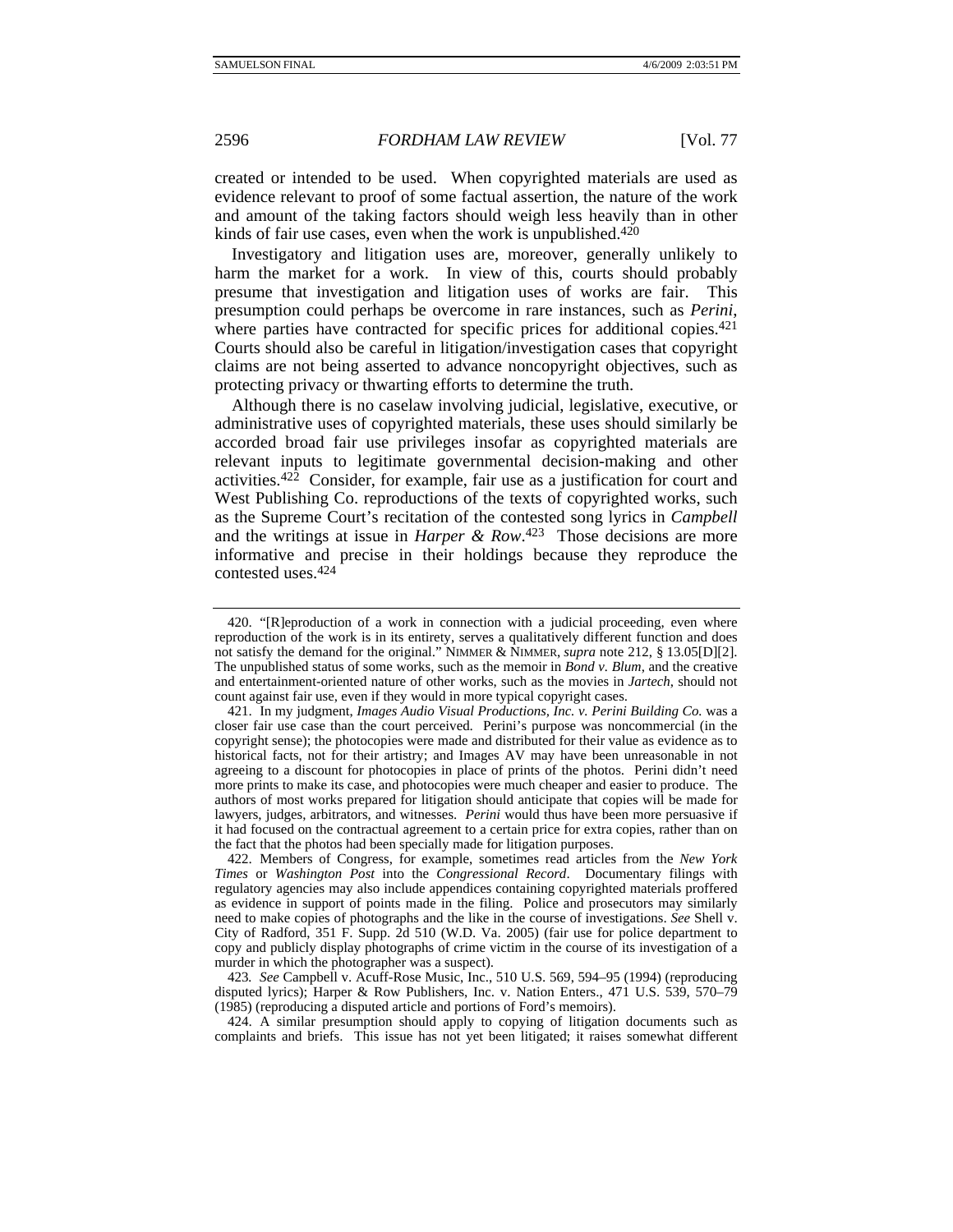Governmental actors should not, of course, be completely immune from infringement claims for ordinary consumptive uses of copyrighted materials that harm the market for those works.<sup>425</sup> U.S. government actors cannot be enjoined from making infringing copies, but would be obliged to compensate copyright owners for ordinary infringements.426

# C. *Uses in Advertising*

Although there is little direct evidence in the legislative history of the 1976 Act that Congress contemplated that commercial advertising uses would be fair, fair use had occasionally been asserted in cases involving commercial advertising under the  $1909$  Act,  $427$  and, given that the legislative history indicated that Congress did not mean to change fair use law by putting the doctrine in the statute, it is fair to assume that fair use might have some role in this already well-established and thriving enterprise. Under the 1976 Act, fair use became a significant defense in cases involving comparative advertising, truthful advertising, and market research.

## 1. Comparative Advertising

The first post–1976 Act comparative advertising case was *Triangle Publications, Inc. v. Knight-Ridder Newspapers, Inc.*428 Knight-Ridder reproduced copies of covers of past issues of TV Guide in advertisements

426*. See* 28 U.S.C. § 1498(b) (2000).

issues than those in *Bond*, *Jartech*, and *Perini*. For a detailed discussion of these issues, see Davida H. Isaacs, *The Highest Form of Flattery? Application of the Fair Use Defense Against Copyright Claims for Unauthorized Appropriation of Litigation Documents*, 71 MO. L. REV. 391 (2006). As original works of authorship fixed in a tangible medium of expression, litigation documents are automatically copyrighted; yet, it is socially desirable for lawyers to be able to continue to borrow from preexisting works, as has been a longstanding custom in this field. The design of these documents may also be constrained by requirements of the law. They thus raise similar issues to those in the adjudication-related fair use cases.

 <sup>425.</sup> Current interpretations of the Eleventh Amendment to the U.S. Constitution bar actions for damages against state government actors. *See, e.g.*, Chavez v. Arte Publico Press, 204 F.3d 601 (5th Cir. 2000) (dismissing an infringement claim against the University of Houston on sovereign immunity grounds). Courts can, however, enjoin specific government actors as to future infringements. *See, e.g.*, Salerno v. City Univ. of N.Y., 191 F. Supp. 2d 352 (S.D.N.Y. 2001) (enjoining the director of an institute from infringements). The U.S. government could, however, have been held liable for infringement damages in the *Williams & Wilkins* case under 28 U.S.C. § 1498(b).

 <sup>427.</sup> Under the 1909 Act, fair use defenses as to commercial ads did not fare well. *See, e.g.*, Amana Refrigeration, Inc. v. Consumers Union of the U.S., Inc., 431 F. Supp. 324 (N.D. Iowa 1977) (reproducing excerpts of a favorable review of a product in an ad held unfair); Conde Nast Publ'ns, Inc. v. Vogue Sch. of Fashion Modelling, Inc., 105 F. Supp. 325 (S.D.N.Y. 1952) (using Vogue magazine covers in ads for a modeling school held unfair); Henry Holt & Co. v. Liggett & Myers Tobacco Co., 23 F. Supp. 302 (E.D. Pa. 1938) (quoting three sentences from a book in a tobacco ad held unfair). *But see* Keep Thomson Governor Comm. v. Citizens for Gallen Comm., 457 F. Supp. 957 (D.N.H. 1978) (using a rival candidate's theme song in an ad held fair use).

 <sup>428. 626</sup> F.2d 1171 (5th Cir. 1980).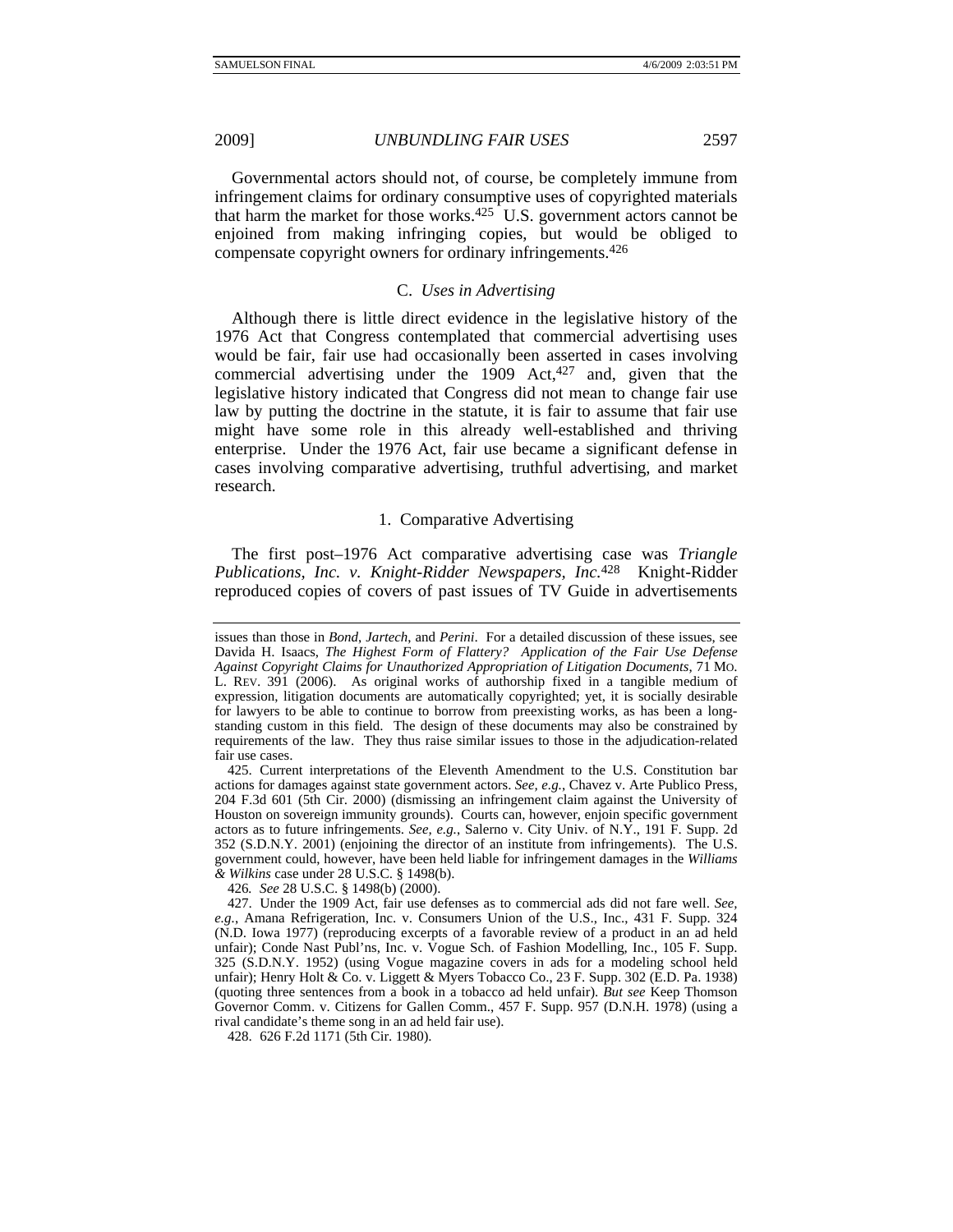for its launch of a new competing television programming guide.<sup>429</sup> Triangle argued that Knight-Ridder's commercial purpose cut against its fair use defense and pointed to precedents that had rejected fair use defenses raised by advertisers.430

The U.S. Court of Appeals for the Fifth Circuit gave little weight to the commercial purpose in *Triangle* because it "occurred in the course of a truthful comparative advertisement,"431 pointing to a Federal Trade Commission (FTC) report on public interests served by truthful comparative ads.<sup>432</sup> Knight-Ridder's use of TV Guide covers was. Knight-Ridder's use of TV Guide covers was, moreover, "done in a manner which is generally accepted in the advertising industry."433 As the trial court had recognized, "[t]he comparative advertising at issue here was clearly undertaken to inform the public that they should purchase the Miami Herald TV supplement rather than buy TV Guide because it provides more value for the money."434 If Knight-Ridder's ads had in fact drawn customers away from TV Guide, the court thought this was due to customers having been persuaded by the message in the ads, not because TV Guide covers were used in the ads.<sup>435</sup>

Comparative advertising was also challenged as infringement in *Sony Computer Entertainment America, Inc. v. Bleem, LLC*. 436 Bleem had developed a computer program that emulated the functioning of the Sony PlayStation.<sup>437</sup> To show that its product could be used to play games developed for the Sony platform, Bleem included a screen shot of a Sony game in its ads.438 The court held that Bleem's use of the Sony screen shot was very similar to the use in *Triangle*, and hence it was fair.439

<sup>429</sup>*. Id.* at 1172.

<sup>430</sup>*. Id.* at 1175 n.12.

<sup>431</sup>*. Id.* at 1176 n.13.

<sup>432</sup>*. Id.*

<sup>433</sup>*. Id.* at 1176. Knight-Ridder produced evidence that many magazines had reproduced covers of other magazines in the course of comparative ads. *Id.* at 1176 n.13.

 <sup>434.</sup> Triangle Publ'ns, Inc. v. Knight-Ridder Newspapers, Inc., 445 F. Supp. 875, 883 (S.D. Fla. 1978). The trial judge was not persuaded by Knight-Ridder's fair use defense because the comparative ad was not a critical commentary on TV Guide, nor was it a scientific or educational use such as those emphasized in the preamble of § 107. *Id.* at 880– 83. However, the trial judge concluded that to enforce Triangle's copyright to block this comparative advertising would be inimical to the First Amendment and inconsistent with Supreme Court decisions such as *Bates v. Arizona*, 433 U.S. 350 (1977). *Triangle*, 445 F. Supp. at 882–85.

<sup>435</sup>*. Triangle*, 626 F.2d at 1177. The U.S. Court of Appeals for the Fifth Circuit briefly discussed the second and third statutory fair use factors but did not find either of them as potent as the first and fourth factors. *Id.* at 1176–77. The nature of the copyrighted work factor did not cut in favor or against fair use. *Id.* at 1176. Only the covers and none of the contents were copied, which the court did not regard as substantial. *Id.* at 1176–77.

 <sup>436. 214</sup> F.3d 1022 (9th Cir. 2000).

<sup>437</sup>*. Id.* at 1024.

<sup>438</sup>*. Id.*

<sup>439</sup>*. Id.* at 1027–30.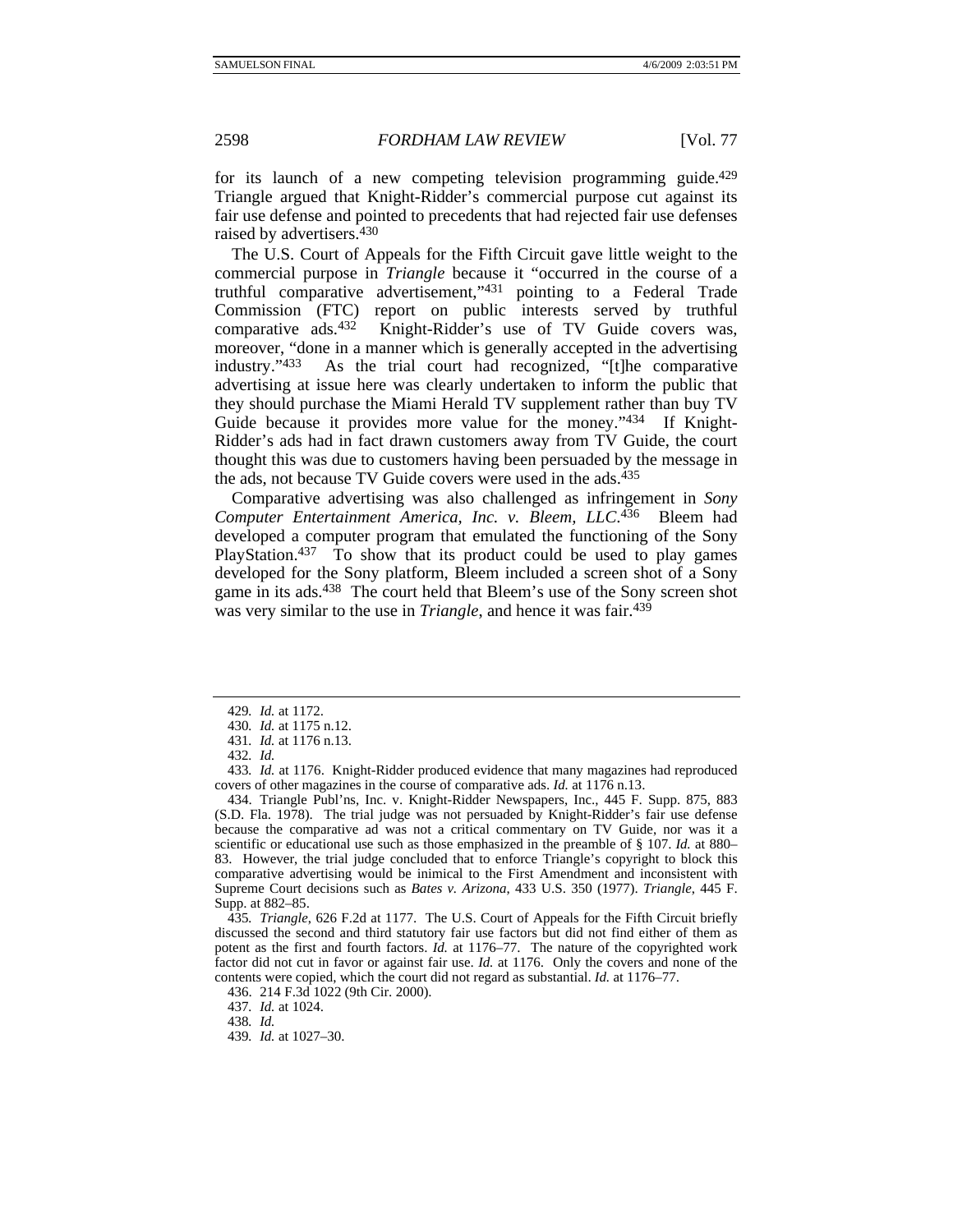## 2. Truthful Advertising

One pre–1976 Act case held that quoting three sentences from a book about the risks of smoking in a commercial ad for cigarettes was an unfair use of the text because its author had not consented to this kind of use.<sup>440</sup> Under the 1976 Act, however, quoting from another author's work in truthful advertising has been viewed more favorably.

A case in point is *Consumers Union of United States, Inc. v. General Signal Corp*. 441 General Signal, the manufacturer of Regina vacuum cleaners, placed ads in magazines and other media that quoted from a positive assessment of its machines by Consumer Reports.442 Consumers Union (CU) sued General Signal for infringement, in part because the firm had an explicit policy forbidding use of Consumer Reports's product assessments in subsequent advertising; CU was concerned that consumers would be misled into thinking that it was endorsing Regina cleaners.<sup>443</sup>

The Second Circuit viewed the purpose of the use to be reporting of factual information,444 invoking General Signal's First Amendment commercial speech interests in making available factual information about its products.445 Because Consumer Reports produced informational works, the court noted that the scope of fair use of these works should be broader to promote the free flow of information.446 The company's use of Consumer Reports' assessment was "in the interest of accuracy, not piracy,"447 and only a small number of words were reproduced in the ads. As the firm was not trying to supplant demand for Consumer Reports, the court regarded the harm factor as favoring fair use as well. <sup>448</sup>

446*. Id.* at 1049–50.

<sup>440</sup>*. See* Henry Holt & Co. v. Liggett & Myers Tobacco Co., 23 F. Supp. 302, 302, 304 (E.D. Pa. 1938).

 <sup>441. 724</sup> F.2d 1044, 1046–47 (2d Cir. 1983), *petition for reh'g denied*, 730 F.2d 47 (2d Cir. 1984).

<sup>442</sup>*. Id.* at 1047.

<sup>443</sup>*. Id.* at 1046.

<sup>444</sup>*. Id.* at 1049.

<sup>445</sup>*. Id.* (citing Va. State Bd. of Pharmacy v. Va. Citizens Consumer Council, Inc., 425 U.S. 748 (1976) (recognized that commercial advertisements serve the public interest by informing the public about products)).

<sup>447</sup>*. Id.* The court pointed out that copying the exact words from Consumer Reports may be "the only valid way [to] precisely . . . report the evaluation." *Id.* Judge James Lowell Oakes dissented from the denial of the petition for rehearing en banc, insisting that since the use was commercial, the first factor weighed against fair use, as did the harm factor. Consumers Union of U.S., Inc. v. Gen. Signal Corp., 730 F.2d at 48–50. Consumer Reports made substantial investments in its research, and it would undermine its incentives to make these investments if it could not control advertising uses of its assessments. *Id.* at 48–49.

 <sup>448.</sup> For a similar case, see *Sony Computer Entertainment America, Inc. v. Bleem, LLC*, 214 F.3d 1022 (9th Cir. 2000), in which the maker of a video game platform was held to have made fair use when it reproduced screen shots of Sony video games in its advertisements to inform the public that its software could be used to play Sony video games.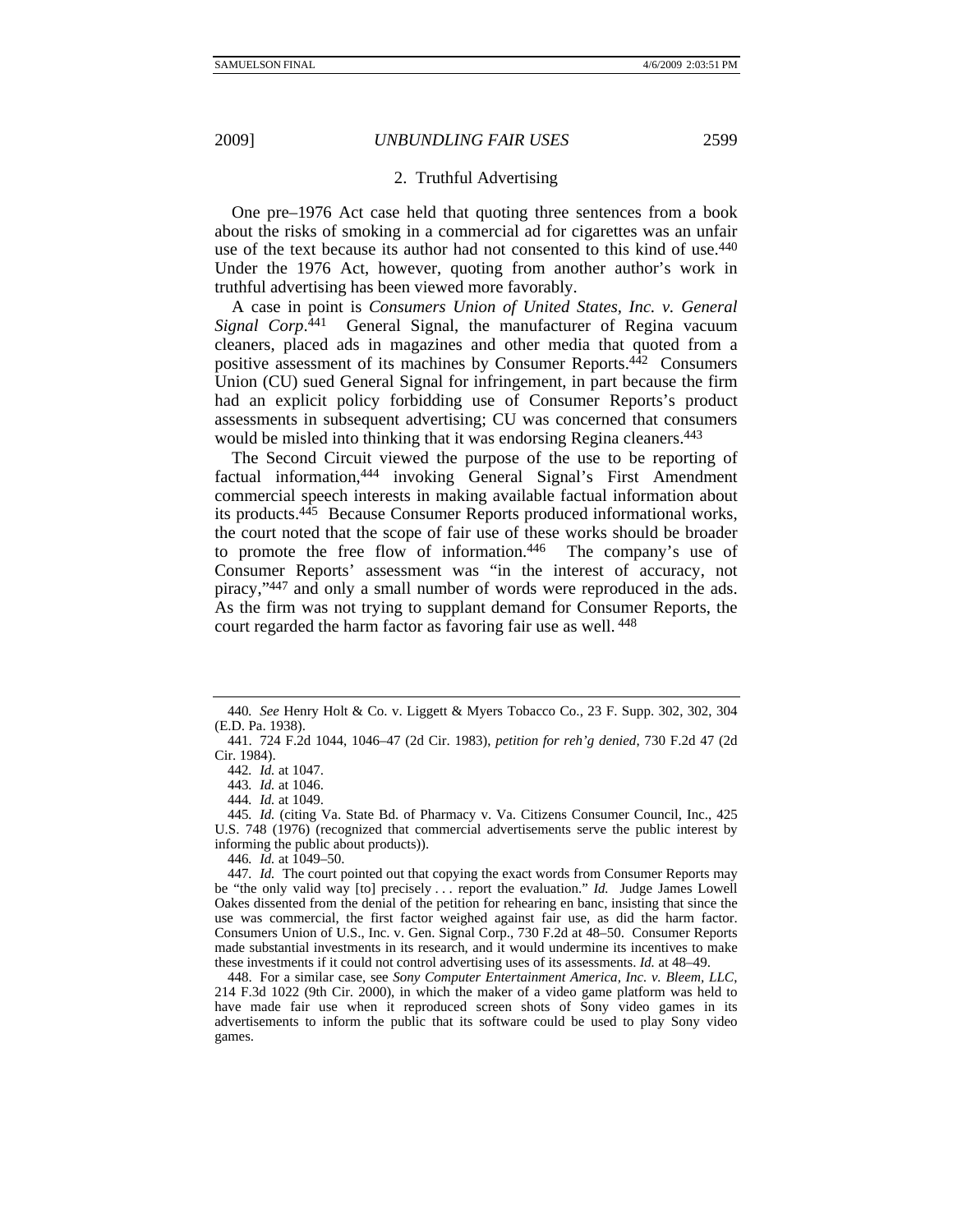## 3. Market Research

In many fields, it is customary to do market research about the efficacy of competitors' activities, including of advertising campaigns. Some copying of the competitors' materials may be necessary to do market research. Only rarely has copyright infringement been alleged to challenge such research.

One such challenge was *Bruzzone v. Miller Brewing Co.*449 Donald Bruzzone's consultancy business assessed the efficacy of ads shown on broadcast television.450 His firm regularly developed surveys that displayed some frames from ads shown on broadcast TV and posed questions about them. Bruzzone mailed the surveys to thousands of households and tabulated and assessed the responses to the surveys. Bruzzone then published a newsletter to report on the results of his surveys.451 The producer of Miller beer objected to the use of its ads in the surveys. Bruzzone claimed his use of the ads was fair because it was for research purposes; he used the "minimum necessary to stimulate recognition" of the ad; and there was no evidence that Bruzzone's use had harmed the market for Miller ads.452 The court noted that survey research of this sort was a customary and accepted practice in the advertising industry and that "reliable market research results have value for the public [and] assist in keeping the competitive marketplace free of distortion and confusion."453

A more systematic and ubiquitous transmission of Infinity Broadcasting's radio programs via telephone lines to customers of Kirkwood's DialUp service was challenged in *Infinity Broadcast, Corp. v. Kirkwood*, 454 even though Kirkwood sought to justify the service as an aid to market research and as a way for advertisers to monitor whether ads for which they had paid had, in fact, been aired on the station.

#### 4. Product Labels

Producers of some uncopyrightable goods use images or texts on the labels of their products and assert that copying of those images (which are often also claimed as trademarks), even for purposes such as promoting sales of those goods, is infringement unless specifically authorized by the copyright owner. The caselaw on this kind of advertising-related use of copyrighted materials is sparse, but somewhat mixed. Two recent cases involving Internet advertisements for the resale of sun tanning products with copyrighted product labels reached inconsistent results.<sup>455</sup> Similar

 <sup>449. 202</sup> U.S.P.Q. (BNA) 809 (N.D. Cal. 1979).

<sup>450</sup>*. Id.* at 810–11.

<sup>451</sup>*. Id.*

<sup>452</sup>*. Id.*

<sup>453</sup>*. Id.* at 811.

 <sup>454. 150</sup> F.3d 104, 104, 106, 109 (2d Cir. 1998).

<sup>455</sup>*. Compare* S&L Vitamins, Inc. v. Australian Gold, Inc., 521 F. Supp. 2d 188 (E.D.N.Y. 2007) (fair use to reproduce copyrighted trademark in order to resell products), *with* Designer Skin, LLC v. S&L Vitamins, 560 F. Supp. 2d 811 (D. Ariz. 2008) (posting photograph of tanning product label by Internet reseller was unfair). These cases raise issues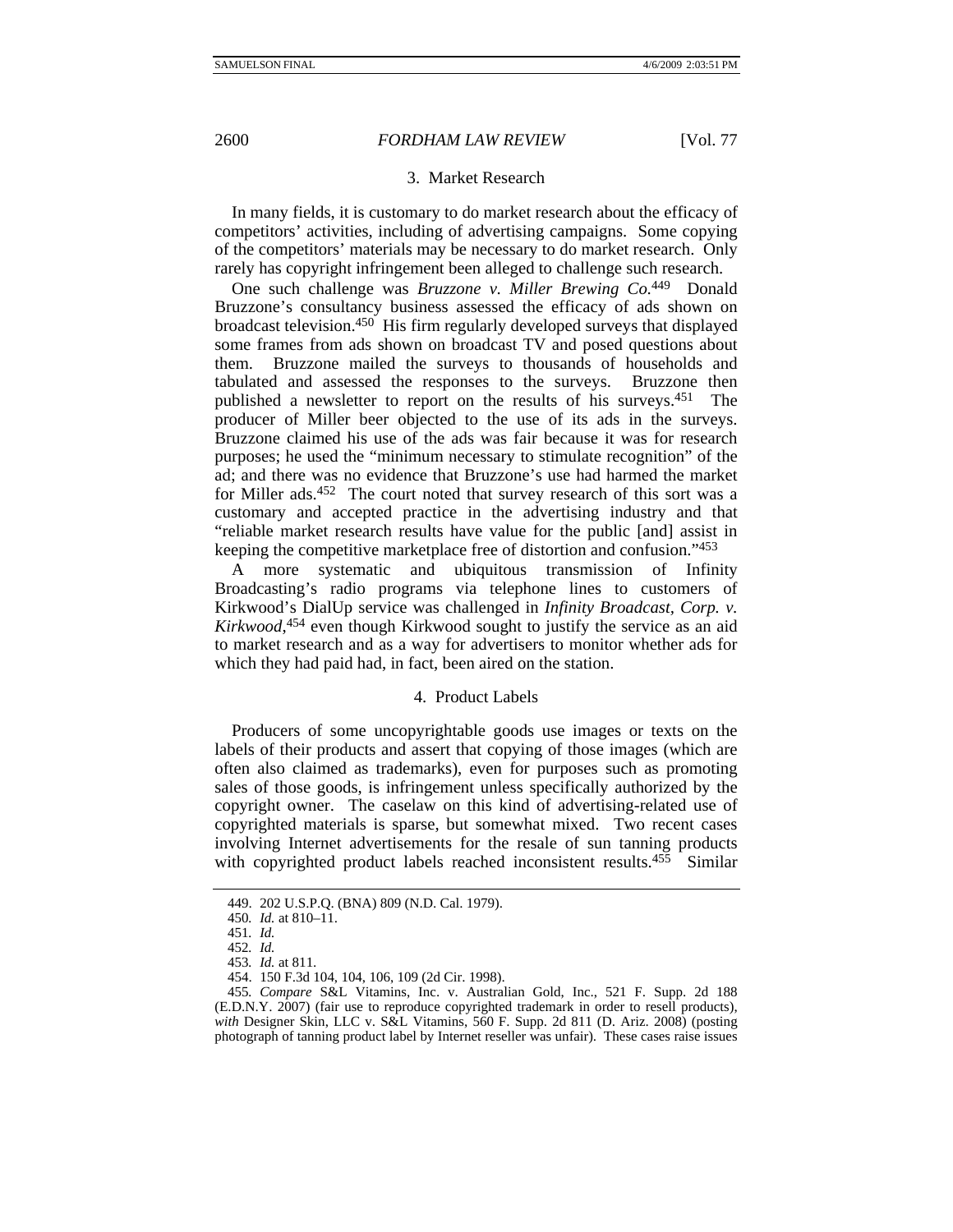inconsistencies have arisen in two cases involving Federal Drug Administration-approved labels explaining the effects of chemicals in the packaged products.456

## 5. Weighing Factors in Advertising Fair Use Cases

Commercial advertisements may infringe copyrights if their makers unfairly copy expression from an earlier work. $457$  But courts should be careful about infringement claims in advertising-related fair use cases because ads play such an important role in promoting competition among goods and services. Courts should probably not presume that a use in an ad is unfair based on its commerciality because, generally speaking, ads are not marketed as copyrighted products in the same manner as books, photographs, and sound recordings. The goal of an ad is to persuade consumers to buy some other good or service, not to buy the ad itself. So harm from copying an ad is unlikely to affect the market for the ad. Courts should also be wary of cases in which claims of copyright infringement are being asserted in order to thwart effective competition.458

Under the 1976 Act, courts have been attentive to the public interest in access to truthful information about products and services. As the FTC report cited in *Triangle* recognized, "Comparative advertising, when truthful and nondeceptive, is a source of important information to

456*. Compare* FMC Corp. v. Control Solutions, Inc., 369 F. Supp. 2d 539 (E.D. Pa. 2005) (unfair use for generic manufacturer to use federally approved text on product labels), *with* SmithKline Beecham Consumer Healthcare, L.P. v. Watson Pharms., Inc., 211 F.3d 21 (2d Cir. 2000) (not copyright infringement to reproduce federally approved label as to generic product). SmithKline, in my view, had the better argument. The companies in both cases had competed in the sale of noncopyrighted goods, and the texts of labels for those goods to inform consumers about their proper usage were highly constrained by regulatory oversight.

457*. See, e.g.*, Steinberg v. Columbia Pictures Indus., Inc., 663 F. Supp. 706 (S.D.N.Y. 1987) (movie poster infringed copyright in earlier pictorial work).

 458. A good example of an erroneous fair use analysis in a comparative advertising case is *Southco, Inc. v. Kanebridge Corp.*, 53 U.S.P.Q.2d (BNA) 1490 (E.D. Pa. 2000), in which the trial court ruled that it was unfair for competitor to use the plaintiff's parts numbering system in comparison charts to enable prospective customers to discern which parts to order from it as substitutes for plaintiff's hardware products. The U.S. Court of Appeals for the Third Circuit later ruled that Southco's parts numbering system was unprotectable by copyright law under 17 U.S.C. § 102(b). Southco, Inc. v. Kanebridge Corp., 390 F.3d 276, 278 (3d Cir. 2004). The lower court's ruling against Kanebridge's fair use defense should, therefore, be ignored. This opinion shows how courts can be led astray in fair use cases when they don't pay attention to the value to society in making truthful information about uncopyrightable hardware products available to the public and give too much weight to commerciality as a purpose. Southco wasn't selling part numbers; it was selling noncopyrighted hardware. All Kanebridge was trying to do was compete effectively with Southco. The product labeling cases present similar risks of thwarting competition in secondary markets.

similar to those in *Quality King Distributors, Inc. v. L'Anza Research International*, 523 U.S. 135 (1998) (not infringement to import lawfully acquired bottles of shampoo whose labels were copyrighted), and *Euro-Excellence Inc. v. Kraft Canada Inc.*, [2007] 3 S.C.R. 20, 2007 S.C.R. LEXIS 305 (Can.) (not copyright infringement to import lawfully acquired chocolate products whose labels were copyrighted).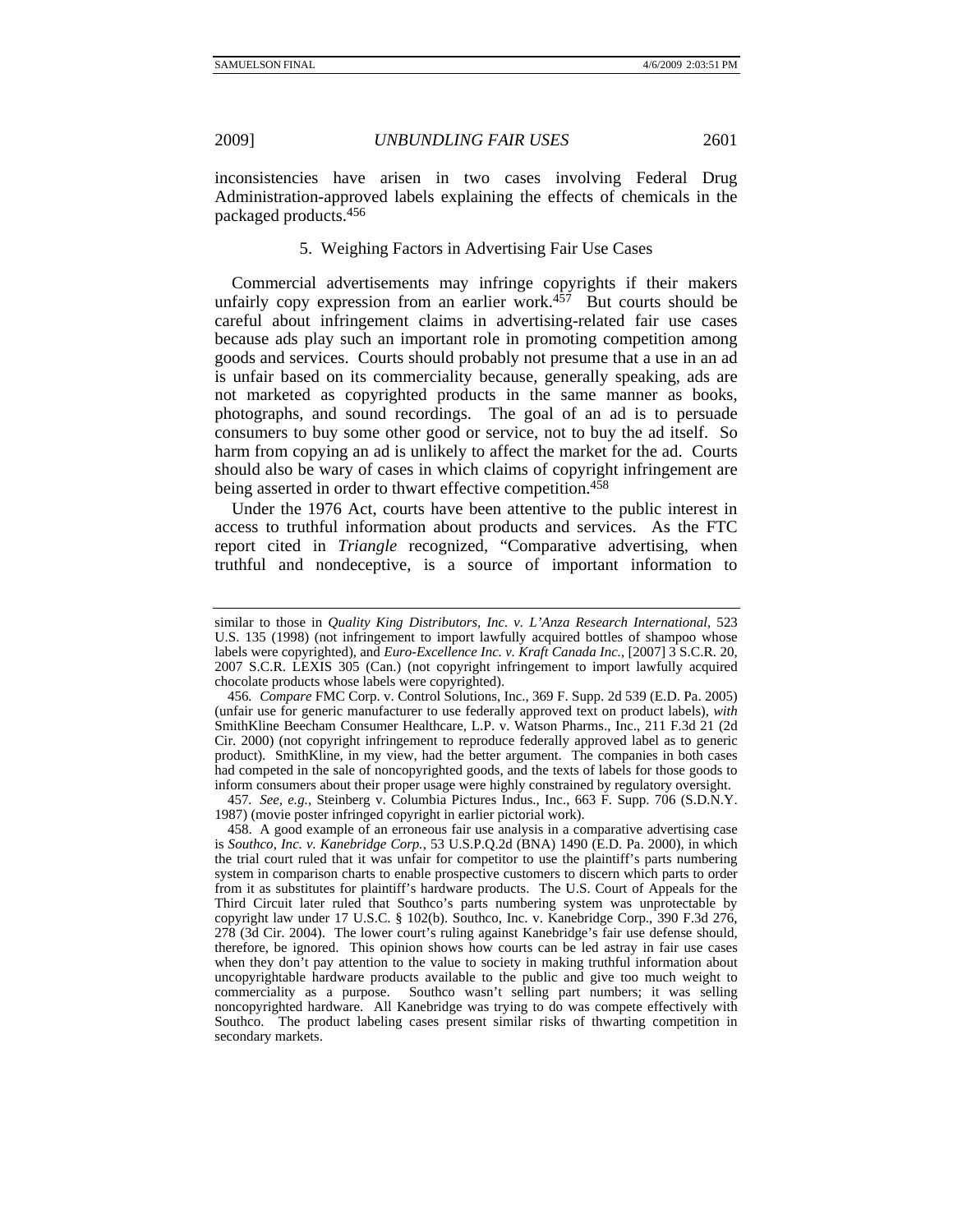consumers and assists them in making rational purchase decisions. Comparative advertising encourages product improvement and innovation, and can lead to lower prices in the marketplace."459 In cases like *Triangle*, where a new directly competitive entrant is comparing its product with that offered by an established player, courts should be especially attentive to potentially anticompetitive reasons for challenging advertisements "quoting" from the established product. First Amendment commercial speech interests should be weighed into the fair use balance as well, and courts should follow *Triangle*'s lead by citing to First Amendment caselaw when analyzing fair use cases involving advertising.

# V. UNFORESEEN USES

One of the important functions of fair use is providing a balancing mechanism within copyright law to allow it to address questions posed by new technologies or other developments that the legislature could not or did not contemplate.460 The legislative history of the 1976 Act states that Congress did not intend to freeze the law of fair use and expected it to continue to evolve,<sup>461</sup> as indeed it has done. This part demonstrates that fair use has been used to resolve numerous disputes arising from new uses of copyrighted works enabled by advances in technology, including timeshift copying of television programs with the aid of video tape recording machines, reverse engineering of computer programs, and Internet search engine web crawling. The policies underlying the uses in these cases include promoting competition and innovation in complementary technology industries, furthering privacy and autonomy of users of copyrighted works, and fostering enhanced public access to information.

## A. *Innovative Technologies that Facilitate Personal Uses*

Although Congress expected that fair use would play some role in regulating personal uses of copyrighted works,<sup>462</sup> it did not anticipate that fair use would play a significant role in regulating the development of new technologies and services designed to facilitate personal uses of copyrighted works. Although Congress was aware that copyright owners had challenged research library copying on behalf of its patrons (one kind of personal use facilitation), it did not foresee that copyright owners would sue

461. The House report noted,

 <sup>459.</sup> Triangle Publ'ns, Inc. v. Knight-Ridder Newspapers, 626 F.2d 1171, 1176 n.13 (5th Cir. 1980) (quoting 16 C.F.R. § 14.15(c) (1980)).

<sup>460</sup>*. See, e.g.*, Samuelson, *supra* note 41, at 55–56 (discussing fair use as a doctrine that allows copyright to evolve in response to challenges posed by new technologies).

The bill endorses the purpose and general scope of the judicial doctrine of fair use, but there is no disposition to freeze the doctrine in the statute, especially during a period of rapid technological change. Beyond a very broad statutory explanation of what fair use is and some of the criteria applicable to it, the courts must be free to adapt the doctrine to particular situations on a case-by-case basis.

H.R. REP. NO. 94-1476, at 66 (1976).

<sup>462</sup>*. See supra* Part IV.A.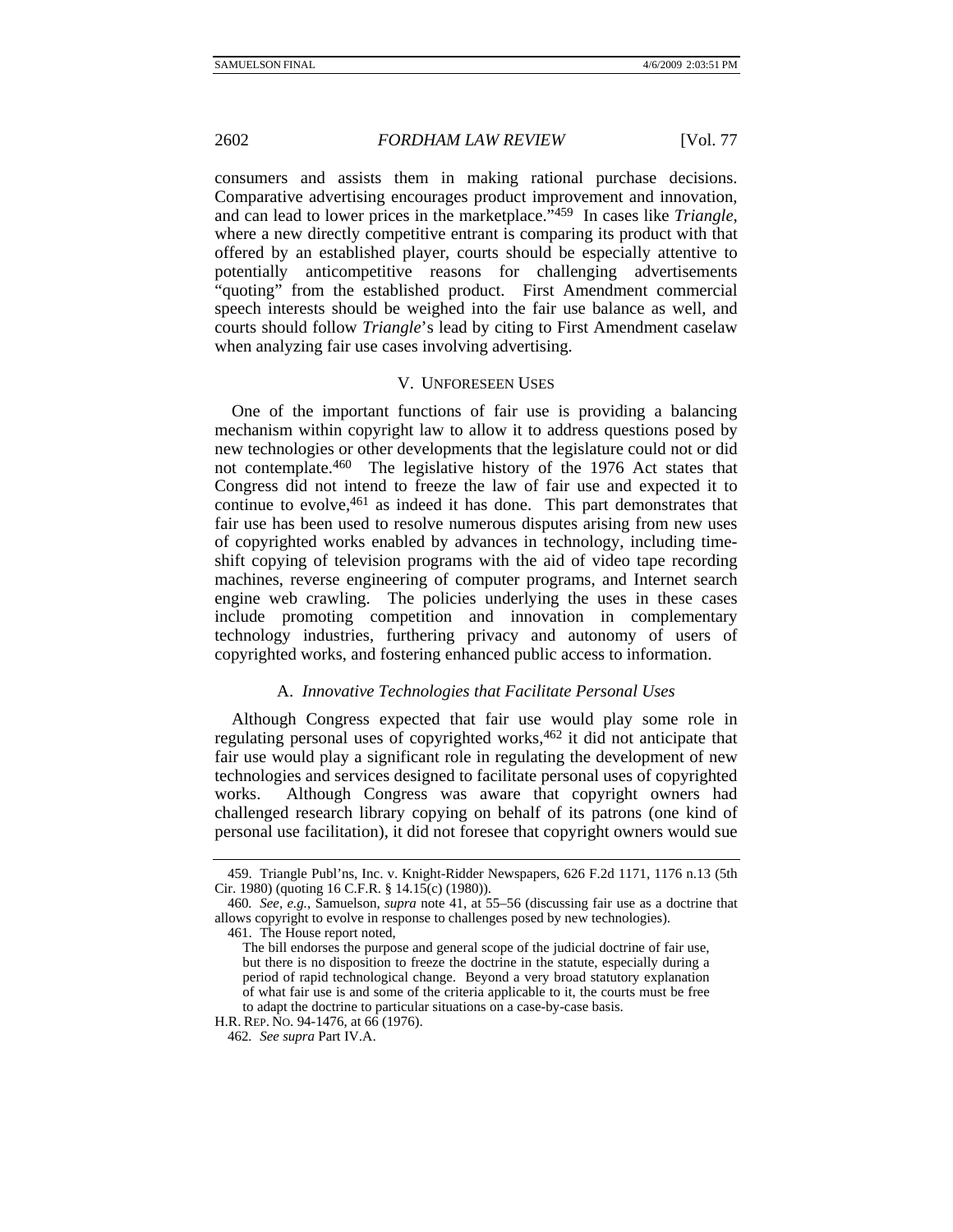developers of reprography technologies as infringement-facilitators or that fair use would play such a critical role in determining which technologies would survive such challenges and which would not.

The issue of technology developer liability for personal fair use facilitation was first addressed in *Sony Corp. of America v. Universal City Studios, Inc*. 463 Universal claimed that Sony was indirectly liable for copyright infringement because it had manufactured and distributed Betamax video tape recorders (VTRs) that materially contributed to widespread copying of television programs, including movies made by Universal, that Sony knew or had reason to know was infringement.464

The Court found no precedent in the copyright caselaw for imposing copyright liability on an equipment manufacturer based on unauthorized copying by its customers, and nothing in the 1976 Act or its legislative history to indicate that Congress intended to extend copyright liability to technology development.465 It took note that Congress had, however, decided that technology developers should only be held liable for contributory patent infringement if the firms made and sold technologies lacking substantial noninfringing uses.466 Firms that sell staple articles of commerce (that is, technologies suitable for substantial noninfringing uses) do not contributorily infringe patents, even if they, in fact, sell their products to someone who uses them for infringing purposes.467 Congress balanced the interests of patent owners and the public and decided that the public had legitimate interests in access to such technologies for their noninfringing uses, and unlicensed developers should be free to make these technologies to fulfill consumer demand for them. The Court found the policies underlying this rule to be relevant to the question in *Sony*. 468

The Court then addressed whether Sony's VTRs were suitable for substantial noninfringing uses. It concluded they were, relying partly on evidence that some copyright owners had authorized VTR taping of their programs.469 But it went on to decide that the widespread use of Betamax

468. The Court noted,

 <sup>463. 464</sup> U.S. 417 (1984).

 <sup>464.</sup> Sony ads encouraged prospective customers to copy their favorite programs. *Id.* at 489–90 (Blackmun, J., dissenting).

<sup>465</sup>*. Id.* at 435, 440. The Court further noted,

One may search the Copyright Act in vain for any sign that the elected representatives of the millions of people who watch television every day have made it unlawful to copy a program for later viewing at home, or have enacted a flat prohibition against the sale of machines that make such copying possible.

*Id.* at 456.

<sup>466</sup>*. Id.* at 440–41 (citing 35 U.S.C. § 271 (1984), *invalidated by* Fla. Prepaid Postsecondary Educ. Expense Bd. v. Coll. Sav. Bank, 527 U.S. 627 (1999)).

<sup>467</sup>*. See, e.g.*, DONALD S. CHISUM, CHISUM ON PATENTS ch. 17 (2005).

<sup>[</sup>T]he sale of copying equipment, like the sale of other articles of commerce, does not constitute contributory infringement if the product is widely used for legitimate, unobjectionable purposes. Indeed, it need merely be capable of substantial noninfringing uses.

*Sony*, 464 U.S. at 442.

<sup>469</sup>*. Id.* at 442–47.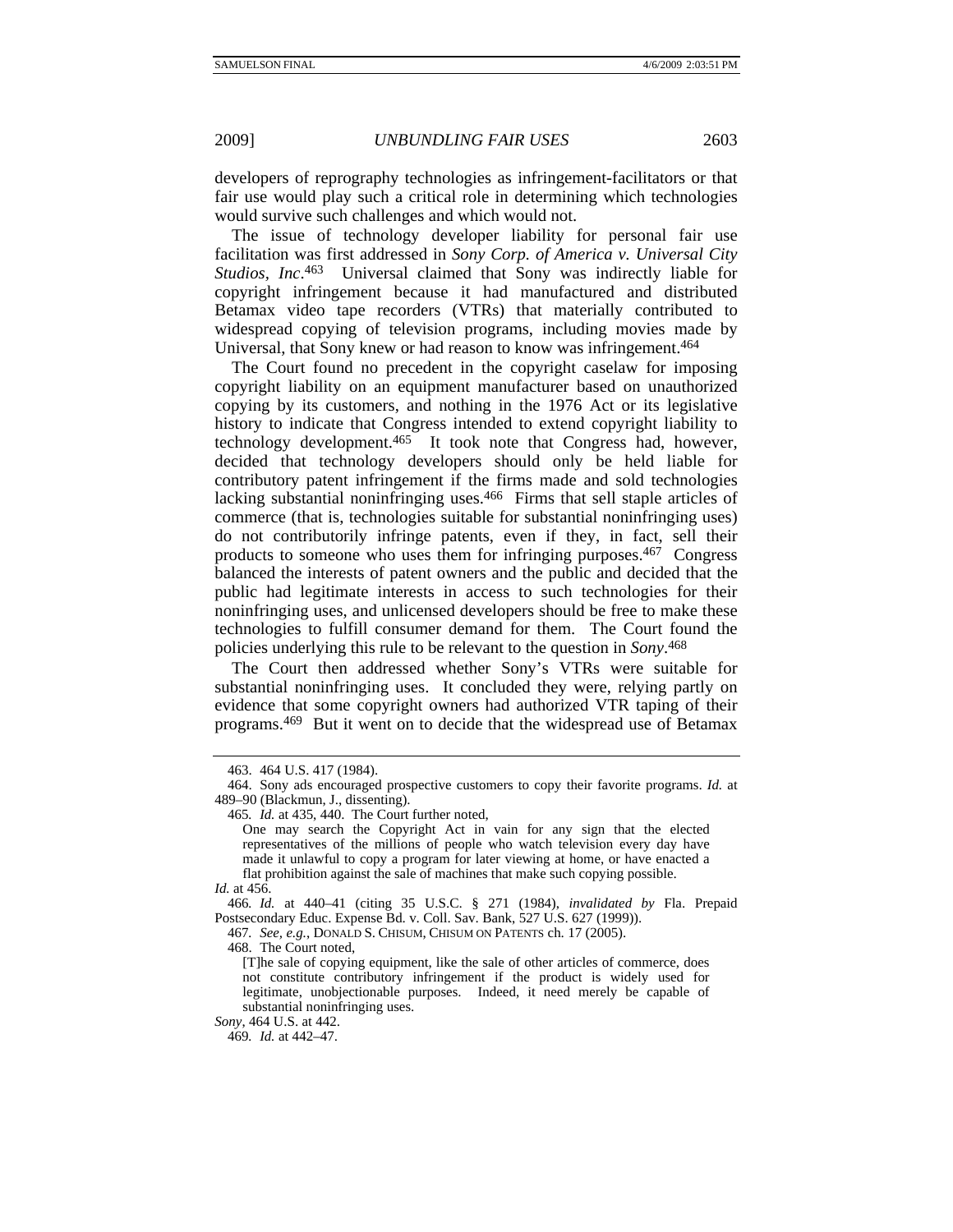VTRs to make time-shifted copies of television programs to watch the programs at a later time was fair use. This was a private, noncommercial activity that had not harmed and was unlikely to harm the market for motion pictures.<sup>470</sup> Consumers accordingly had legitimate interests in access to VTRs to get better access to television programs through timeshifting, and companies such as Sony had a legitimate interest in being able to offer Betamax machines to customers for these uses.

*Sony* established a safe harbor for the development of technologies designed to facilitate personal fair uses.471 This rule has sometimes benefited not only consumers and technology developers, but also copyright owners. Consumers may initially be drawn to new technologies, such as VTRs or iPods, because of the personal uses they facilitate (e.g., timeshifting TV programs or place-shifting music from their CD collections), 472 but the technologies often create opportunities for new complementary markets for copyrighted works, such as the video cassette and DVD markets for movies and the iTunes store for music.<sup>473</sup>

Early on, it may be "difficult, perhaps impossible, to predict whether and to what degree any *particular* technology will exhibit this complementary character."474 The *Sony* safe harbor allows personal-use-facilitating technologies to enter the market so that there is time to see if complementary markets will emerge. "[F]air use, insofar as it represents legal tolerance for private copying, plays an important and underappreciated role in U.S. technology and innovation policy, particularly in that it draws investment to technologies that are complementary goods to copyrighted works."475

*Sony* does not always shield technologists from copyright liability. Copyright owners have successfully sued commercial bulletin board services that knowingly facilitated infringement by encouraging customers

473*. Id.* at 840–43.

<sup>470</sup>*. Id.* at 450–55.

<sup>471</sup>*. See, e.g.*, Von Lohmann, *supra* note 21, at 833–38 (giving examples of such technologies). The *Sony* safe harbor has protected the development of many personal-usefacilitating technologies with substantial noninfringing uses. In subsequent cases, the *Sony* safe harbor shielded (1) the distribution of software that facilitated backup copying of software, *see* Vault Corp. v. Quaid Software Ltd., 847 F.2d 255 (5th Cir. 1988); (2) add-on software that enhanced consumer enjoyment of Nintendo video games, *see* Lewis Galoob Toys, Inc. v. Nintendo of Am., Inc., 964 F.2d 965 (9th Cir. 1992); and (3) MP3 players that allowed users to listen to music from their CDs on a portable device, which the Ninth Circuit characterized as a paradigmatic fair use, *see* Recording Indus. Ass'n of Am. v. Diamond Multimedia Sys., Inc., 180 F.3d 1072, 1079 (9th Cir. 1999).

<sup>472</sup>*. See, e.g.*, Von Lohmann, *supra* note 21, at 837 ("[T]here would be no iPod if Apple could not count on copyright law to permit iPod buyers to copy their existing CD collections.").

<sup>474</sup>*. Id.* at 843. "[E]stablished, successful firms often suffer from a persistent inability to capitalize on certain kinds of innovation that may revolutionize the marketplace but do not have predictably high profit margins." *Id.* at 844–45; *see also id.* at 845–50 (further discussing the impediments that established firms experience in responding to disruptive innovations).

<sup>475</sup>*. Id.* at 831.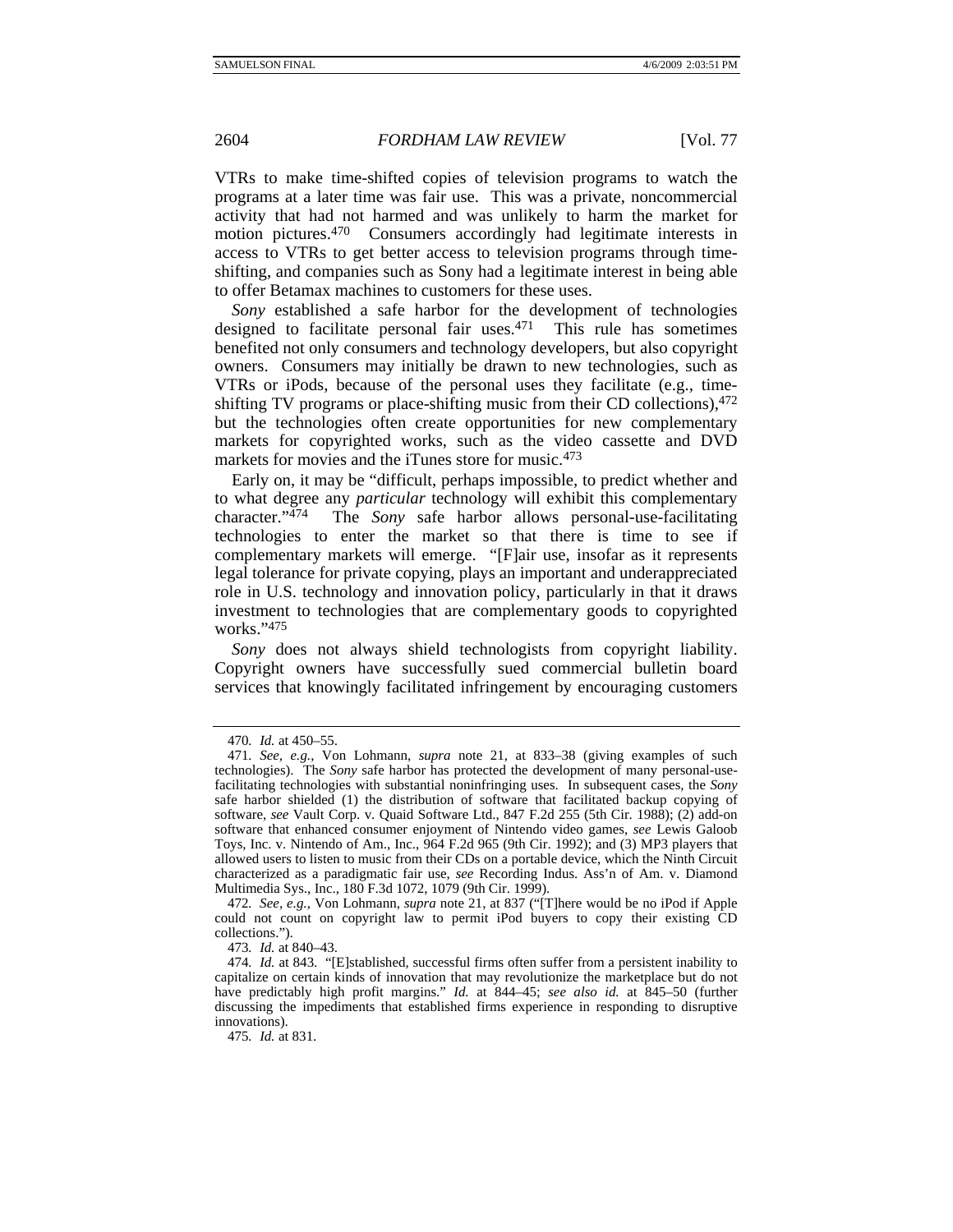to upload and download copies of copyrighted software and photographs.476 Developers of P2P file-sharing technologies were similarly held liable for knowingly contributing to or actively inducing their users to infringe.477 MP3.com failed to justify as fair use making a database of recorded music ripped from thousands of purchased CDs in connection with its planned service to facilitate personal uses of music for customers who owned CDs of those recordings. $478$  Congress has also chosen to regulate some specific technologies that threatened to undermine the ability to recoup rights holder investments in creative works.479

Personal use facilitation does not provide a complete defense to copyright challenges to new technologies and services, in part because not all personal uses are fair uses. But fair use has become the lynchpin in the technology-developer personal use facilitation cases.480

#### B. *Competition- and Innovation-Promoting Uses in the Software Industry*

The legislative history of the 1976 Act does not suggest that Congress expected that the fair use doctrine would play any role in promoting competition in the software industry, such as regulating when reverse engineering of software for purposes of extracting information to develop an interoperable program would or would not be lawful.481 In numerous cases in the past three decades, however, fair use defenses have been successful when courts perceived copyright owners to be claiming

<sup>476</sup>*. See, e.g.*, Sega Enters. Ltd. v. MAPHIA, 857 F. Supp. 679 (N.D. Cal. 1994); Playboy Enters., Inc. v. Frena, 839 F. Supp. 1552 (M.D. Fla. 1993). MAPHIA and Frena had both argued that they were merely facilitating private noncommercial uses of these works under *Sony*, but these services posed the meaningful likelihood of harm to the market that Sony recognized should be considered as unfair. *Sega*, 857 F. Supp. at 689; *Playboy*, 839 F. Supp. at 1557–58.

<sup>477</sup>*. See, e.g.*, A&M Records, Inc. v. Napster, Inc., 239 F.3d 1004 (9th Cir. 2001); *see also* Metro-Goldwyn-Mayer Studios, Inc. v. Grokster, Ltd., 545 U.S. 913, 914 (2005) (remanding but noting that "one who distributes a device with the object of promoting its use to infringe copyright, as shown by clear expression or other affirmative steps taken to foster infringement, is liable for the resulting acts of infringement by third parties").

<sup>478</sup>*. See* UMG Recordings, Inc. v. MP3.com, Inc., 92 F. Supp. 2d 349, 350–52 (S.D.N.Y. 2000).

<sup>479</sup>*. See* Von Lohmann, *supra* note 21, at 856 n.114 (giving examples).

 <sup>480.</sup> Some have argued that First Amendment values and precedents support allowing firms to make and distribute personal-use-facilitating technologies, such as peer-to-peer filesharing technologies, insofar as they are speech-facilitating technologies akin to printing presses to which the public should have access unless the technologies lack noninfringing uses. *See* Brief for Professors Edward Lee, Peter Shane & Peter Swire as Amici Curiae Supporting Respondents, *Grokster*, 545 U.S. 913 (No. 04-480), *available at* http://www.copyright.gov/docs/mgm/law\_profs-lee.pdf.

 <sup>481.</sup> At a 1965 hearing on computer technology issues, one witness from the electronics industry raised the question of whether reverse engineering of programs should be lawful, but he did not suggest fair use as an option for making it so. *See* Letter from Graham W. McGowan, Gen. Counsel, Elecs. Indus. Ass'n, to Rep. Edwin E. Willis, Subcommittee No. 3, House Committee on the Judiciary (May 8, 1965), *reprinted in Copyright Law Revision: Hearings Before Subcomm. No. 3 of the H. Comm. on the Judiciary*, 89th Cong. app. at 1898–99 (1966).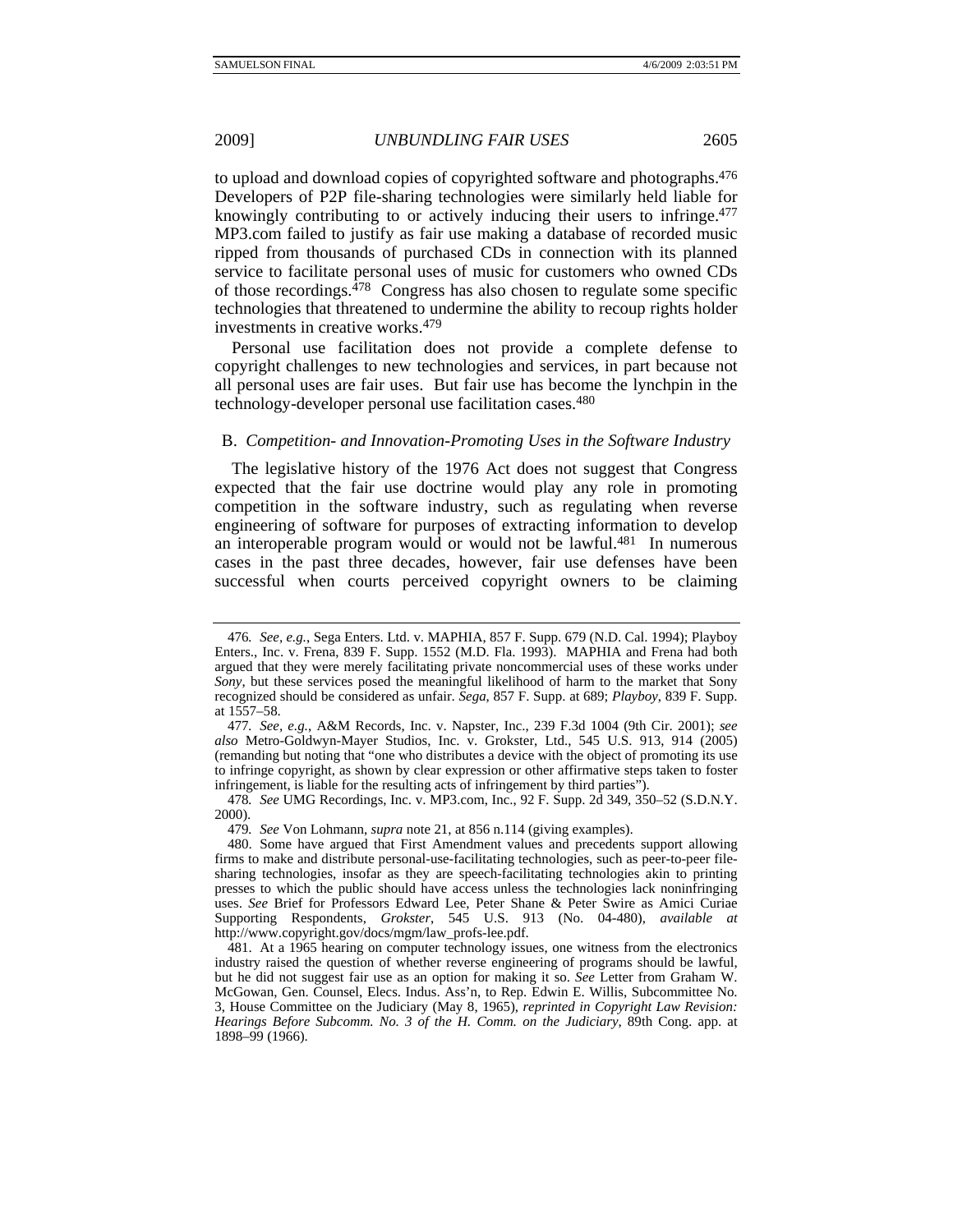infringement in order to exclude competitors from a market $482$  or to block development and distribution of complementary noninfringing products.483 Several of the competition-promoting fair use cases involved intermediate copying of protected works in the course of developing noninfringing products.484

When Congress was finalizing its revisions to U.S. copyright law, it was too early in the history of computer programming and in the evolution of copyright as a form of legal protection for programs for Congress to have considered whether reverse engineering of program code should be privileged under fair use.485 Not until 1992, in *Sega Enterprises, Ltd. v. Accolade, Inc.*, 486 was this new technology issue seriously addressed. Sega sued Accolade for infringement because Accolade's engineers had made copies of Sega's video game programs in the course of reverse engineering them to extract information about Sega interfaces so that Accolade could make its video games interoperate successfully with the Sega Genesis console.487 Accolade's principal defense was that it had made fair use of the Sega programs.488

Sega was initially successful in persuading a trial judge that Accolade's fair use defense was specious.489 Sega invoked the *Sony* and *Harper & Row* presumptions against fair use based on the commerciality of Accolade's purpose and its intent to develop competing products that would adversely affect the market for Sega games.<sup>490</sup> Sega further argued that Accolade's attempt to get access to unpublished source code forms of its programs was unfair under *Harper & Row*. 491 Accolade had, moreover,

484*. See Sega*, 977 F.2d 1510; *see also infra* note 512 (citing relevant cases).

 485. Although the CONTU report discussed copyright protection for computer programs in some detail, it did not consider reverse engineering at all, let alone opine whether doing so should be considered infringement. *See* CONTU REPORT, *supra* note 321, ch. 3.

488. Accolade's other defenses were discussed by the Ninth Circuit. *Id.* at 1517–20.

489*.* Sega Enters. Ltd. v. Accolade, Inc., 785 F. Supp. 1392, 1398 (N.D. Cal.), *aff'd in part, rev'd in part*, 977 F.2d 1510.

490*. Sega*, 785 F. Supp. at 1398.

491*. Id.* In response to Accolade's argument that it was necessary to make copies for reverse engineering purposes, the trial court expressed the view that the public's need for access to Sega programs was "fully satisfied" by Sega's distribution of its games into the marketplace. *Id.* The court was also convinced that the legislative history of copyright law did not reveal congressional intent to privilege reverse engineering of software. *Id.* at 1398– 99. The court drew a negative inference from the fact that there was an explicit reverse engineering privilege in the Semiconductor Chip Protection Act, but not in the copyright act. *Id.*; *see also* Semiconductor Chip Protection Act, 17 U.S.C. § 906(a) (2006).

 <sup>482.</sup> See, for example, *Sega Enterprises Ltd. v. Accolade, Inc.*, 977 F.2d 1510 (9th Cir. 1992), *amended by* 1993 U.S. App. LEXIS 78 (9th Cir. Jan. 6, 1993), discussed *infra* in notes 486–511 and accompanying text.

<sup>483</sup>*. See, e.g.*, Lewis Galoob Toys, Inc. v. Nintendo of Am., Inc., 964 F.2d 965 (9th Cir. 1992) (unsuccessful challenge to "Game Genie" program that allowed users to make fair uses by temporarily changing some aspects of the play of Nintendo games). *But see* Clean Flicks of Colo., LLC v. Soderbergh, 433 F. Supp. 2d 1236 (D. Colo. 2006) (not fair use for firm to edit DVDs to block scenes or dialogue to omit sex or violence for customers who wanted to see "family-friendly" movies).

 <sup>486. 977</sup> F.2d 1510.

<sup>487</sup>*. Id.* at 1514–16.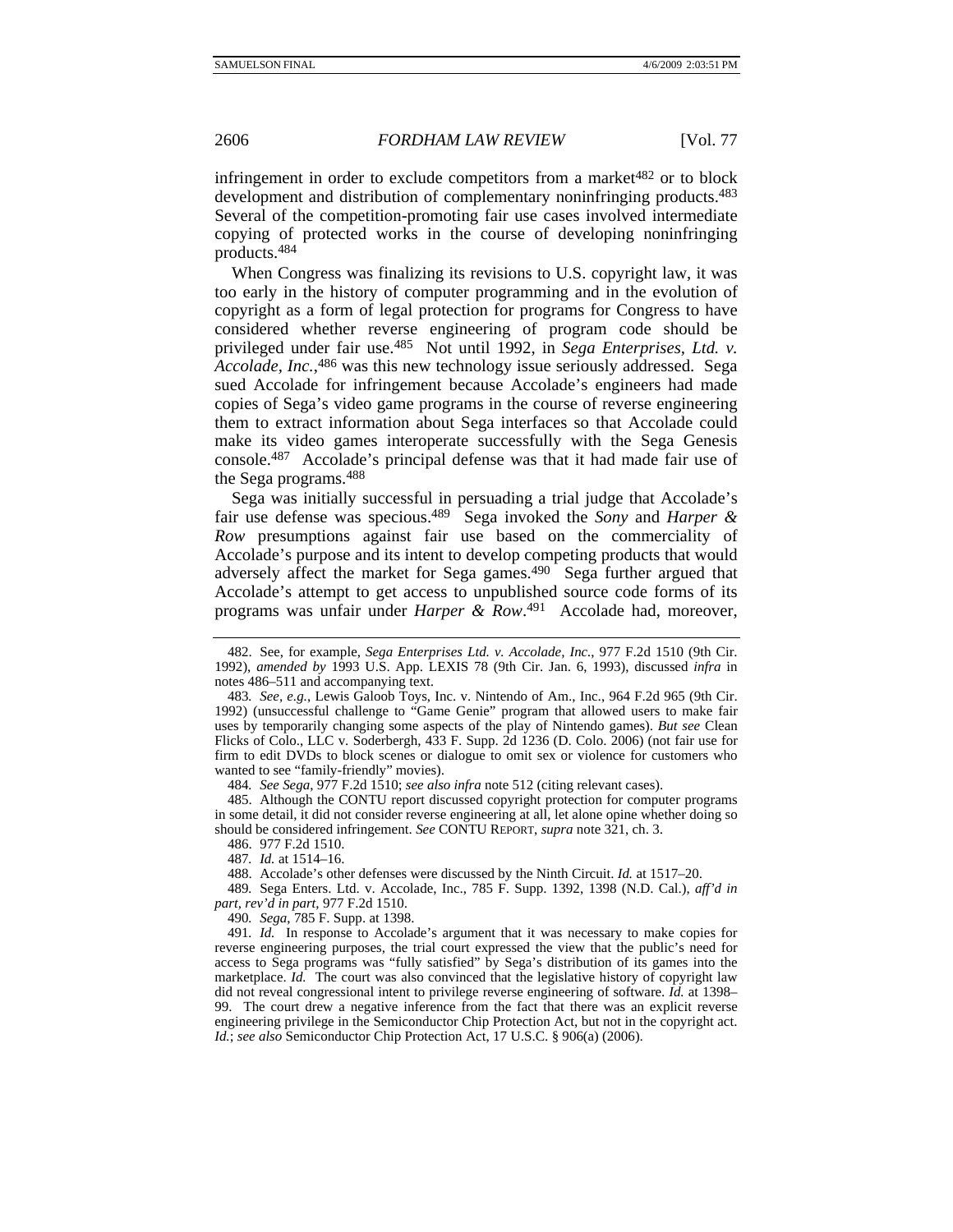copied the whole of Sega programs not just once, but multiple times.492 In addition to lost sales of Sega games due to competition from the Accolade games, Sega pointed to lost revenues from the licensing program it had established for developers of games for the Sega platform, a program that Accolade had declined to join.493

The Ninth Circuit reversed with respect to copyright and trademark infringement, and held that intermediate copying of computer programs for a legitimate purpose such as achieving interoperability was a fair use.494 While agreeing that Accolade had a commercial purpose in making copies of Sega games, the court thought that Sega's insistence that it must presume unfairness was "far too simple and ignores a number of important considerations."495 A closer look at Accolade's purpose revealed that it had the legitimate and nonexploitative purpose of studying the functional requirements for achieving compatibility with the Genesis console.496 The court was, moreover, "free to consider the public benefit resulting from a particular use," which in Sega had "led to an increase in the number of independently designed video game programs offered for use with the Genesis console,"497 which was "precisely [the kind of] growth in creative expression . . . that the Copyright Act was intended to promote."498

Even if the availability of Accolade's Genesis-compatible games caused some minor economic loss to Sega, this was the result of ordinary competition among noninfringing works, not of Accolade's use of expression from the Sega programs. The court regarded Sega as having "attempt[ed] to monopolize the market by making it impossible for others to compete," a result that "runs counter to the statutory purpose of promoting creative expression."499 This misuse of copyright seems to have undercut Sega's claim and strengthened Accolade's fair use defense.500

The *Sega* decision gave considerable attention to the nature of the work factor, in part because the scope of copyright protection for computer programs is quite thin since programs embody many functional design elements that copyright law does not protect, including information pertinent to achieving interoperability among programs.501 The only way to get access to unprotected aspects of programs distributed in machineexecutable forms was to decompile or disassemble them, which inevitably

- 498*. Id.*
- 499*. Id.* at 1523–24.
- 500*. See id.* 501*. Id.* at 1524.

 <sup>492.</sup> The trial court did not emphasize the wholesale copying in its fair use analysis, although this is apparent from reading the whole decision. *See Sega*, 785 F. Supp. at 1398– 99.

 <sup>493.</sup> The trial court did not emphasize this latter source of lost revenues; the Ninth Circuit's decision mentions the Sega licensing program and Accolade's decision not to participate in it. *Sega*, 977 F.2d at 1514.

<sup>494</sup>*. Id.* 495*. Id.* at 1522. 496*. Id.*

<sup>497</sup>*. Id.* at 1523.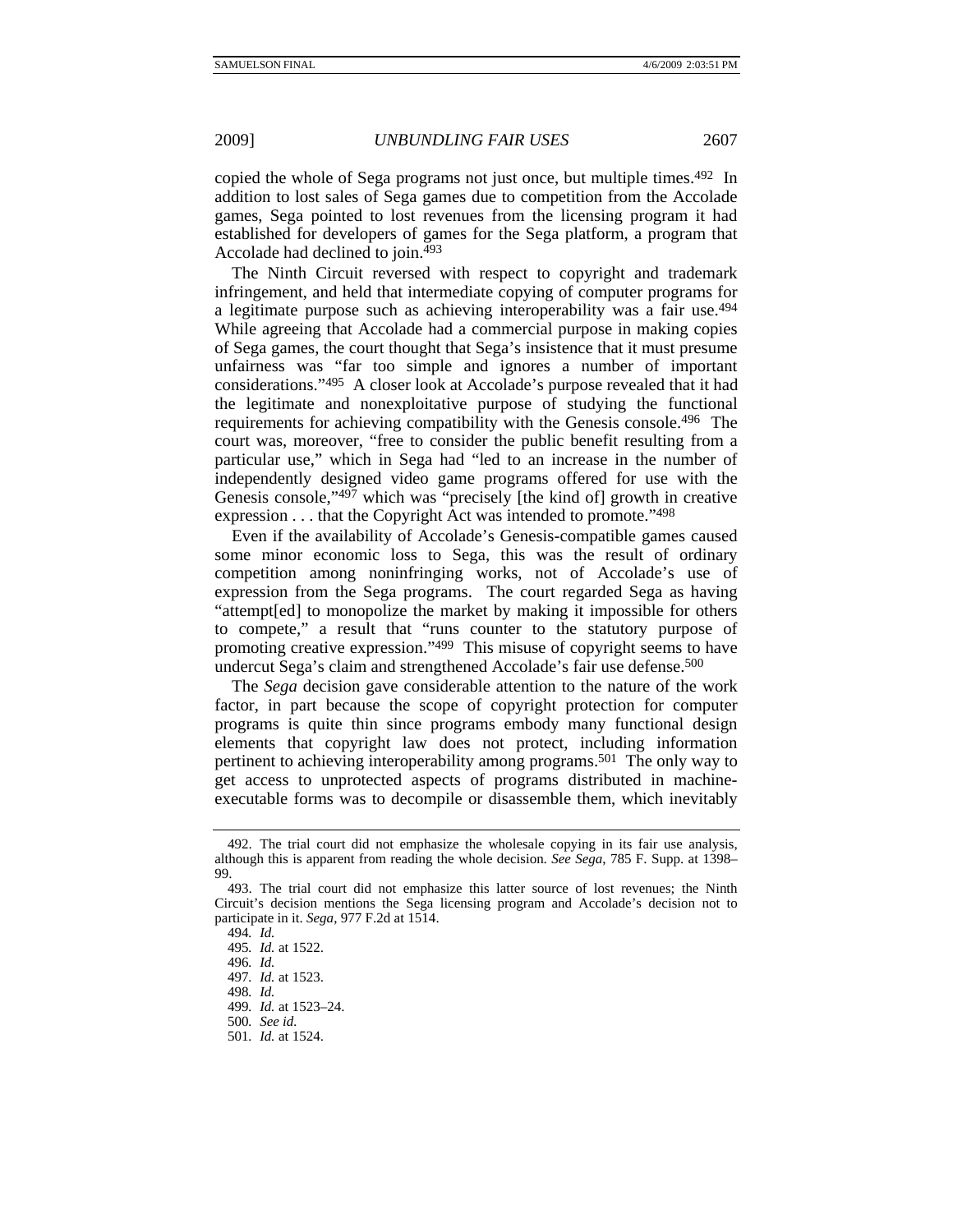requires making intermediate copies.502 Finally, the court recognized that "[i]f disassembly of copyrighted object code is *per se* an unfair use, the owner of the copyright gains a *de facto* monopoly over the functional aspects of his work—aspects that were expressly denied copyright protection by Congress" under 17 U.S.C.  $\S$  102(b).<sup>503</sup> To obtain exclusive rights over functional design elements of programs, "the creator of the work must satisfy the more stringent standards imposed by the patent laws."504 Thus, the nature of the work factor also cut in favor of Accolade's fair use defense.

The one factor that weighed against Accolade's fair use defense was that it had copied entire programs.505 But the Ninth Circuit invoked *Sony* for its ruling that copying an entire work did not preclude fair use.506 Given the intermediate nature of the copies, the Ninth Circuit concluded that this factor should not be given much weight.<sup>507</sup>

The Ninth Circuit concluded its fair use analysis in *Sega* with several observations. First, the case had presented a novel question as to a subject matter with which courts had relatively little experience.508 It invoked *Sony* as observing that "[w]hen technological change has rendered an aspect or application of the Copyright Act ambiguous," the law should be construed in light of its public policies, such as the exclusion of functional designs.<sup>509</sup> It also responded to Sega's argument that Accolade was free riding on Sega's substantial investment in the success of its video game system by pointing to *Feist Publications, Inc. v. Rural Telephone Service Co.*510 Specifically, the *Feist* court rejected the sweat-of-the-brow basis for copyright claims and endorsed freedom to reuse unprotected elements in copyrighted works as consistent with the constitutional purpose of copyright law.511

*Sega* has been followed in a steady stream of cases involving reverse engineering of computer software.512 Reverse engineering fair use defenses

509*. Id.*

511*. Id.* (discussing *Feist*).

<sup>502</sup>*. Id.* at 1525–26.

<sup>503</sup>*. Id.* at 1526; *see also* 17 U.S.C. § 102(b) (2006) (denying protection to any "idea, procedure, process, system, method of operation, concept, principle, or discovery").

<sup>504</sup>*. Sega*, 977 F.2d at 1526 (citing Bonito Boats, Inc. v. Thunder Craft Boats, Inc., 489 U.S. 141, 159–64 (1989)).

<sup>505</sup>*. Id.* at 1526.

<sup>506</sup>*. Id.*

<sup>507</sup>*. Id.* at 1526–27. For further discussion of the implications of *Sony* and *Sega* for other new technology uses of copyrighted works, see, for example, Samuelson, *supra* note 41; Samuelson, *supra* note 319.

<sup>508</sup>*. Sega*, 977 F.2d at 1527.

<sup>510</sup>*. Id.* (citing Feist Publ'ns, Inc. v. Rural Tel. Serv. Co., 499 U.S. 340 (1991)).

<sup>512</sup>*. See, e.g.*, Sony Computer Entm't, Inc. v. Connectix Corp., 203 F.3d 596, 599 (9th Cir. 2000) (copying of program code for purposes of discerning interface information to make a compatible platform was fair use under *Sega*); DSC Commc'ns Corp. v. DGI Techs., Inc., 81 F.3d 597, 601 (5th Cir. 1996); Bateman v. Mnemonics, Inc., 79 F.3d 1532, 1539 (11th Cir. 1996); *see also* Atari Games Corp. v. Nintendo of Am. Inc., 975 F.2d 832, 843–44 (Fed. Cir. 1992); Evolution, Inc. v. Suntrust Bank, 342 F. Supp. 2d 943, 955–56 (D. Kan.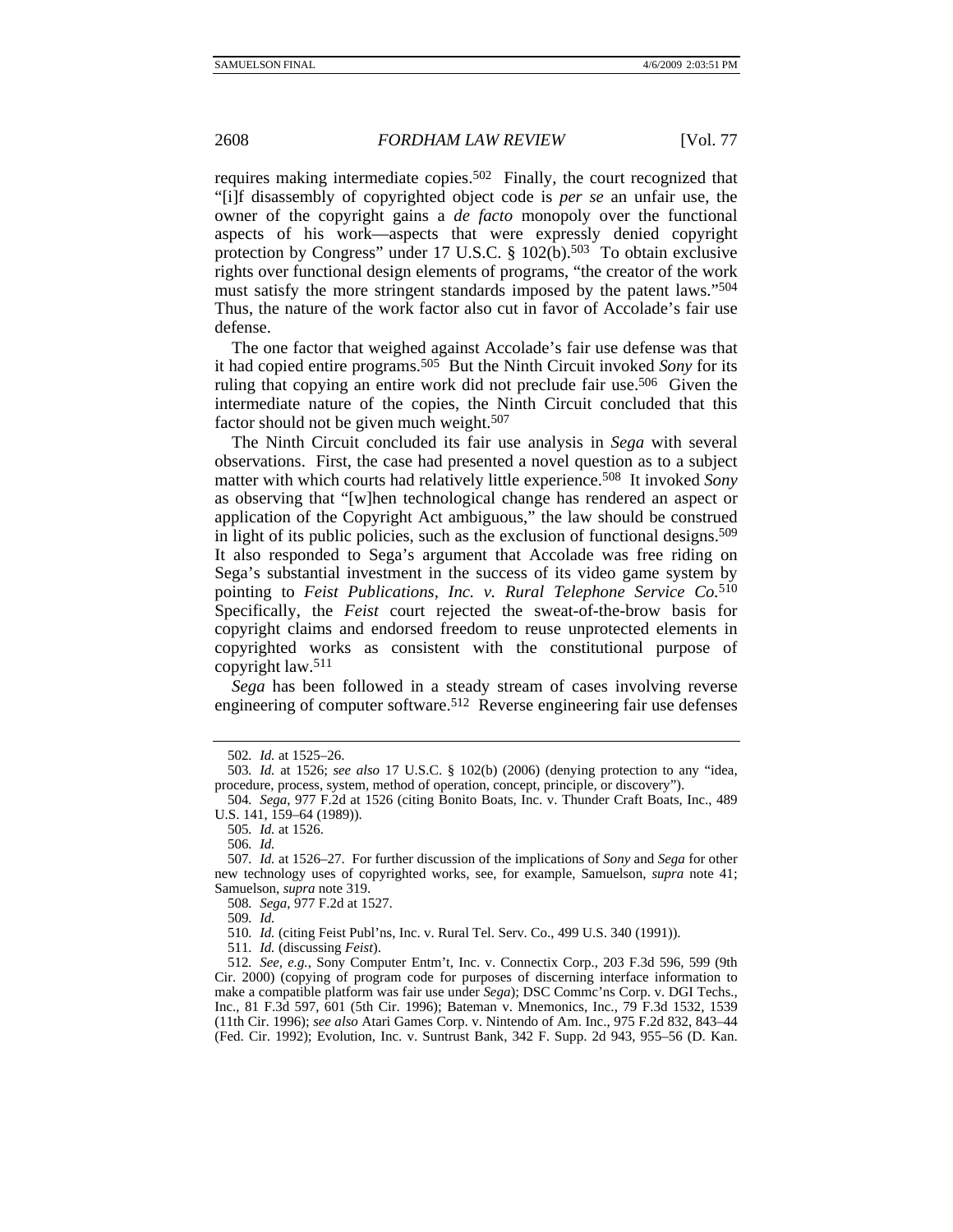have, however, sometimes been unsuccessful,<sup>513</sup> as when defendants obtained unlawful access to the software or copied expression from the software being reverse engineered.<sup>514</sup>

Fair use has also played a role in regulating the development of add-on software and of add-on activities of licensed users of copyrighted materials. In *Lewis Galoob Toys, Inc. v. Nintendo of America, Inc.*, 515 for instance, the Ninth Circuit ruled that users of Galoob's "Game Genie," which allowed them to make temporary changes to the play of some aspects of Nintendo games (e.g., extending the "life" of a particular character), had made fair use of those games.<sup>516</sup> Galoob was consequently not an infringer either.<sup>517</sup> Makers of computer software that bypassed scenes of DVD movies that involved violence, nudity, or foul language relied on *Galoob* in arguing that they too should not be held liable for infringement.518 During the pendency

514*. See, e.g.*, Bowers v. Baystate Techs., Inc., 320 F.3d 1317 (Fed. Cir. 2003); DSMC, Inc. v. Convera Corp., 479 F. Supp. 2d 68, 83 (D.D.C. 2007) (unfair use when the defendant gained unlawful access to the plaintiff's program to reverse engineer it). Another factor given weight in *Bowers v. Baystate Technologies, Inc.* was that a shrinkwrap license term forbade reverse engineering of the software at issue. 320 F.3d at 1323–24.

515. 964 F.2d 965 (9th Cir. 1992).

516*. Id.* at 972. In keeping with *Sony*, the Ninth Circuit presumed that this private, noncommercial use of Nintendo games was fair; because users had to own Nintendo games in order to use the Game Genie, there was no risk of supplanting demand for the games. *Id.* at 969–70.

 517. Since there were no underlying acts of infringement, there was no basis for imposing secondary liability. *Id.* at 970. *But see* Micro Star v. Formgen Inc., 154 F.3d 1107, 1113 (9th Cir. 1998) (ruling that a third-party compiler of user-generated content that built on top of a copyrighted game made unfair use of MAP files in the underlying program).

518*. See, e.g.*, Ashley Kerns, Note, *Modified to Fit Your Screen: DVD Playback Technology, Copyright Infringement or Fair Use?*, 24 LOY. L.A. ENT. L. REV. 483, 484–85 (2004).

<sup>2004) (</sup>intermediate copying for purposes of extracting information to develop noninfringing interoperable products held fair use). *Sega* has also had some significance in cases involving works other than computer software, which involved intermediate copying for purposes of developing noninfringing products. *See, e.g.*, Nautical Solutions Mktg., Inc. v. Boats.com, No. 8:02-cv-760-T-23TGW, 2004 U.S. Dist. LEXIS 6304 (M.D. Fla. Apr. 1, 2004) (intermediate copying to extract information about boats listed for sale); Ticketmaster Corp. v. Tickets.Com, Inc., No. CV99-7654-HLH, 2003 U.S. Dist. LEXIS 6483 (C.D. Cal. Mar. 7, 2003) (intermediate copying of website to extract information on tickets being sold); *see also* Bellsouth Adver. & Publ'g Corp. v. Donnelley Info. Publ'g, Inc., 999 F.2d 1436 (11th Cir. 1993) (en banc) (intermediate copying of information from yellow pages into database for purposes of preparing a competing yellow pages directory did not infringe copyright).

<sup>513</sup>*. See* DSC Commc'ns Corp. v. Pulse Commc'ns, Inc., 170 F.3d 1354, 1363 (Fed. Cir. 1999) (reverse engineering to demonstrate interchangeability of plaintiff's and defendant's cards not fair use); Compaq Computer Corp. v. Procom Tech., Inc., 908 F. Supp. 1409, 1421 (S.D. Tex. 1995) (copying of software for purposes of duplicating prefailure warnings on compatible hard drives held not fair use). I find *DSC Communications Corp. v. Pulse Communications, Inc.* and *Compaq Computer Corp. v. Procom Technology, Inc.* to be unpersuasive and incompatible with the core analysis in *Sega* and its progeny. I have elsewhere argued that decompilation or disassembly of computer program code for other legitimate purposes besides obtaining information necessary to achieve interoperability (e.g., to figure out how to fix malfunctioning code) is also fair use. *See* Pamela Samuelson, *Comparing U.S. and EC Copyright Protection for Computer Programs: Are They More Different than They Seem?*, 13 J.L. & COM. 279, 285–92 (1994).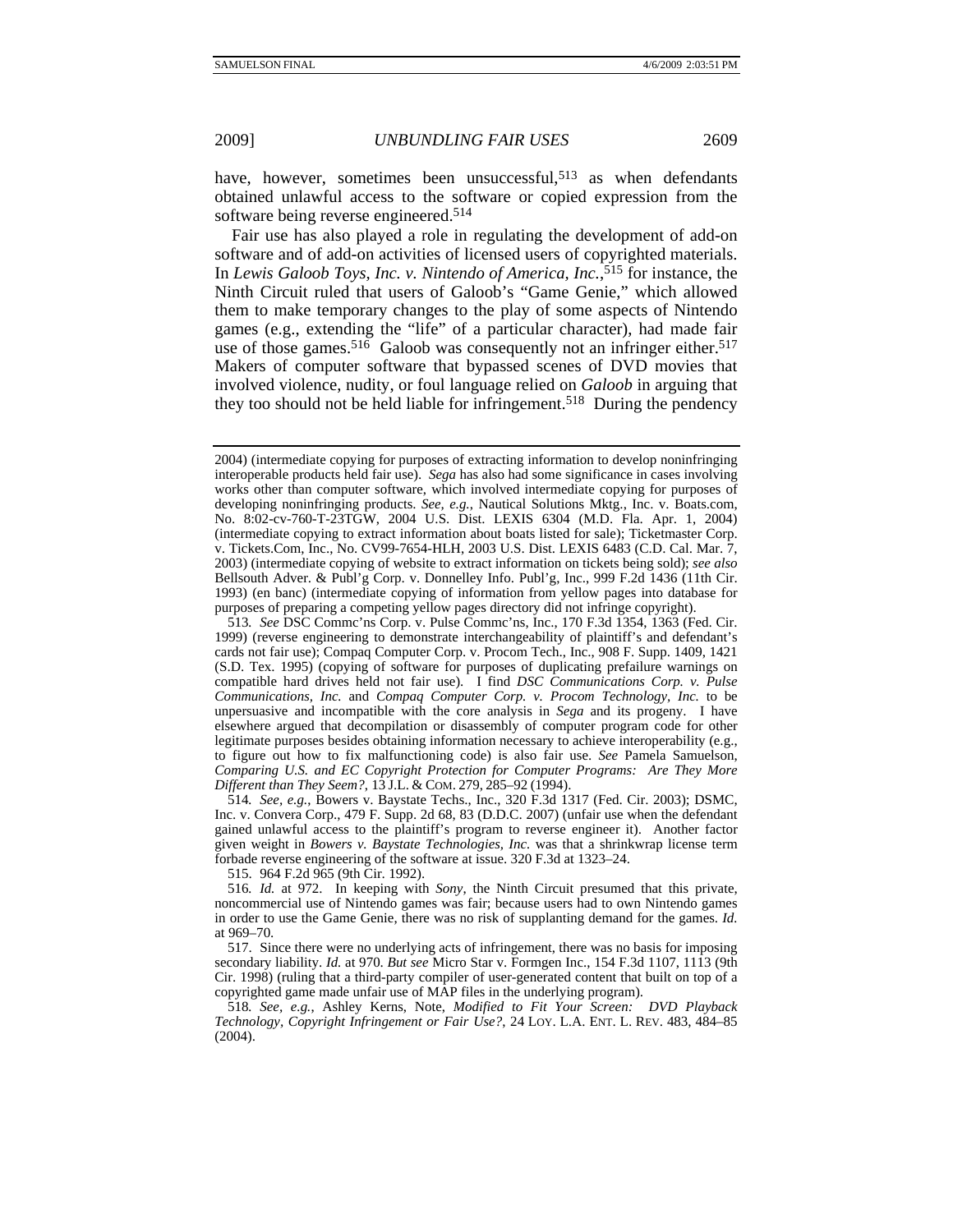of a lawsuit concerning this software, Congress enacted legislation that specifically exempted this kind of software from infringement claims.<sup>519</sup> The availability of alternative means to make movies "family-friendly" was a significant factor in defeating a fair use claim made by a firm that altered actual DVD disks so that "harmful" content in the movies would not be rendered when the DVD played.520

Several lessons emerge from the competition- and innovation-promoting fair use cases. First, the commerciality of a second comer's use should be given relatively little weight in these cases, as competition-promoting uses will almost always be for commercial purposes. Second, the nature of the copyrighted work factor may be more significant in these kinds of fair use cases than in other types of fair use cases. In software reverse engineering cases, for example, there is no other way to get the information except by making copies. Third, attention should be given in these kinds of cases to the markets that the plaintiff and defendant are in, their respective market power, whether the defendant's use is supplanting the market for the plaintiff's work or is for legitimate competitive purposes, the impacts that the fair use determination will have on competitive entry and effective competition, and whether the defendant is engaged in fair follow-on activities or market-destructive free riding.

Also important may be the intermediate nature of any copying and its necessity, whether the plaintiff is trying to misuse or extend its copyright beyond its proper bounds, and whether the plaintiff is trying to exercise undue control over complementary or supplementary markets. There is a substantial public interest in getting access to new noninfringing products and services that should be weighed in the fair use balance. But defendants who gain unlawful access to protected works or breach contracts as to them should not expect that their uses will be fair, even when the uses promote competition.

## C. *Access to Information-Promoting Fair Uses*

One significant cluster of unanticipated use cases has involved Internet search engine copying for the purpose of indexing or otherwise making information about protected works more publicly accessible.521 Internet

 <sup>519.</sup> Family Movie Act of 2005, Pub. L. No. 109-9, §§ 201–202, 119 Stat. 218, 223–24 (codified at 17 U.S.C. § 110(11) (2006)).

 <sup>520.</sup> Clean Flicks of Colo., LLC v. Soderbergh, 433 F. Supp. 2d 1236, 1240 (D. Colo. 2006).

 <sup>521.</sup> At least one fair use case predating the Internet involved access to information. In *New York Times, Co. v. Roxbury Data Interface, Inc.*, 434 F. Supp. 217 (D.N.J. 1977), the defendants had prepared a personal names index to a set of *New York Times* indices. In assessing Roxbury's fair use defense to the *Times*' charge of infringement, the court observed,

It seems likely that defendants' index will serve the public interest in the dissemination of information. Without defendants' index, an individual seeking to find articles which appeared in The New York Times on a certain person whose career spanned, say, forty years, would be compelled to search through forty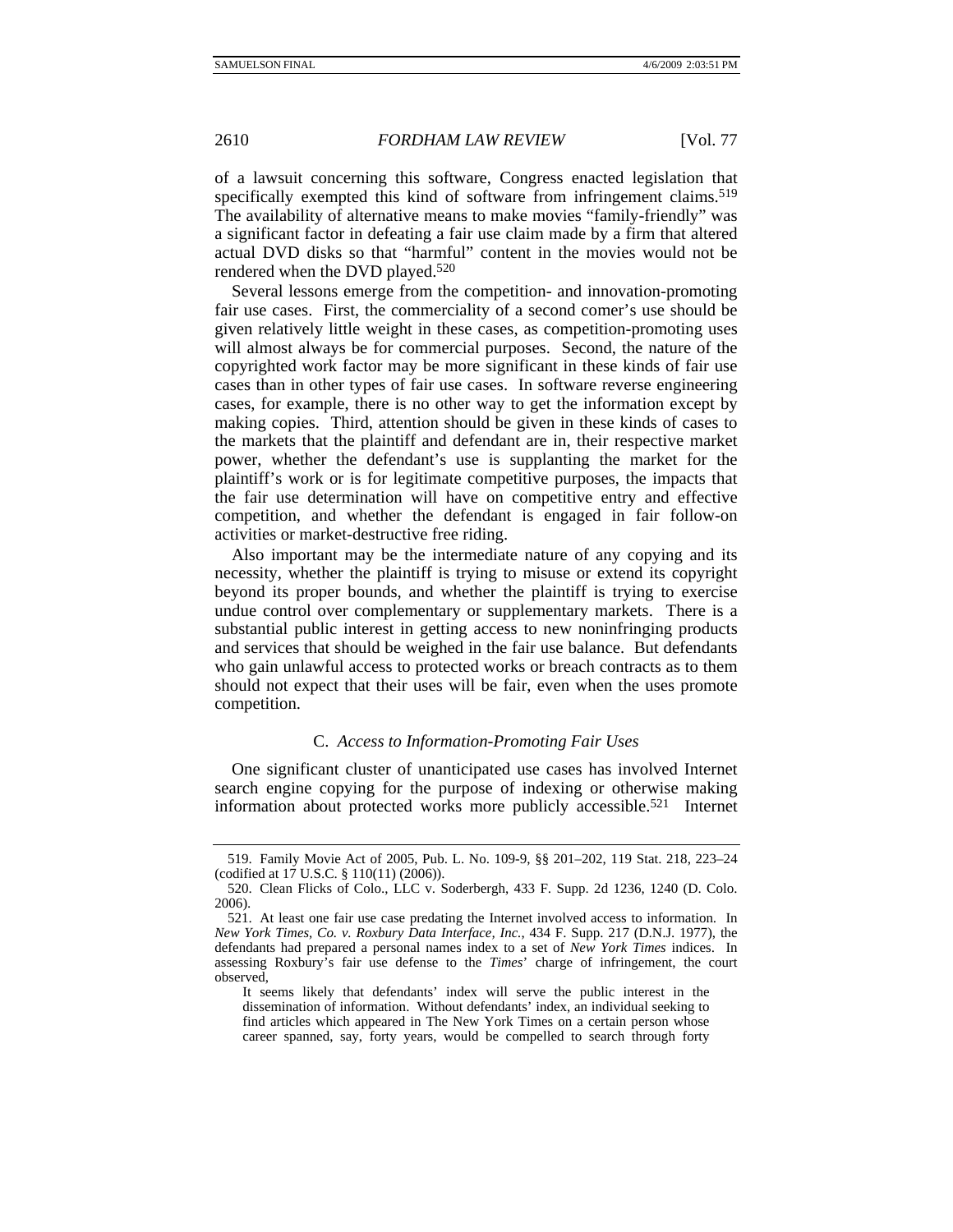search engines use web crawling software to copy information posted on the Internet; they typically cache these copies to facilitate faster access to them, process them to index the contents and/or to create thumbnail images, and display links to websites where the content can be found.

The first major challenge to Internet search engine copying was *Kelly v. Arriba Soft Corp.*522 Leslie Kelly, a commercial photographer, had posted his photographs of the American West on his website.<sup>523</sup> Arriba Soft used web crawling software to copy images on open sites on the Internet, including Kelly's. After inputting the copies to its database, Arriba Soft processed the data to produce thumbnail-size images.524 Its search engine would then serve up thumbnails responsive to user queries (e.g., "show me photos of the Grand Canyon").<sup>525</sup> Users could decide which image best satisfied their queries and follow the link to the site where full-size images could be found.526 Kelly claimed that the thumbnail-size images of his photos without a license constituted infringement.527

volumes of the Times Index. Using defendants' index, the researcher would discover immediately the pages and volumes of the Times Index on which the name of his subject appears. Armed with this information, the researcher then can proceed to a few of the forty potentially relevant volumes of the Times Index, from which he will be directed to the pages and columns of The New York Times itself. On its face, defendants' index appears to have the potential to save researchers a considerable amount of time and, thus, facilitate the public interest in the dissemination of information.

*Id.* at 221. The purpose of the use factor thus favored fair use, as did the nature of the copyrighted work factor, for the *Times* indices were informational works that required more diligence than creativity to produce, and the information in these works was beyond the scope of copyright protection. *Id.* While Roxbury had taken a substantial amount of information from the *Times*' indices, this was counterbalanced by the fact that Roxbury could not prepare a personal name index without copying this information. *Id.* at 222. The Roxbury index, moreover, did not supplant the market for the *Times*' indices. *Id.* at 223. Its index "is not another version of plaintiffs' index, but a work with a different function and form." *Id.* at 225. The fact that the *Times* then asserted an interest in entering the market for creating such an index was not sufficient evidence of harm to the market to undermine Roxbury's fair use defense. *Id.* at 225–26. *Roxbury* was not relied upon in any of the Internet search engine cases.

 Other post–1976 Act information-access fair use cases include *N.A.D.A. Services Corp. v. Business Data of Virginia, Inc.*, 651 F. Supp. 44, 49 (E.D. Va. 1986) (fair use to prepare computer tape of information from compilation purchased from plaintiff to facilitate access to the data), *Dow Jones & Co. v. Board of Trade*, 546 F. Supp. 113, 120 (S.D.N.Y. 1982) (fair use to reuse Dow Jones' averages), and *Kipling v. G. P. Putnam's Sons*, 120 F. 631, 635 (2d Cir. 1903) (preparing an index to the poets' works not infringement).

522. 336 F.3d 811 (9th Cir. 2003).

523*. Id.* at 815.

524*. Id.* After creating the thumbnail images, the larger images were deleted from the search engine database. *Id.*

525*. Id.*

526*. Id.* at 815–16. In the first half of 1999, the defendant's search engine created an inline link to the larger images, which made it appear to the user that the full-sized image was being displayed on the search engine's site; thereafter, the results page provided links to take the user to the source page for the image. *Id.*

 527. Leslie Kelly apparently did not claim that the copying done by the web crawling software or in the database prior to making thumbnail-sized images were infringements, perhaps because these intermediate copies were likely be fair uses under *Sega*. Web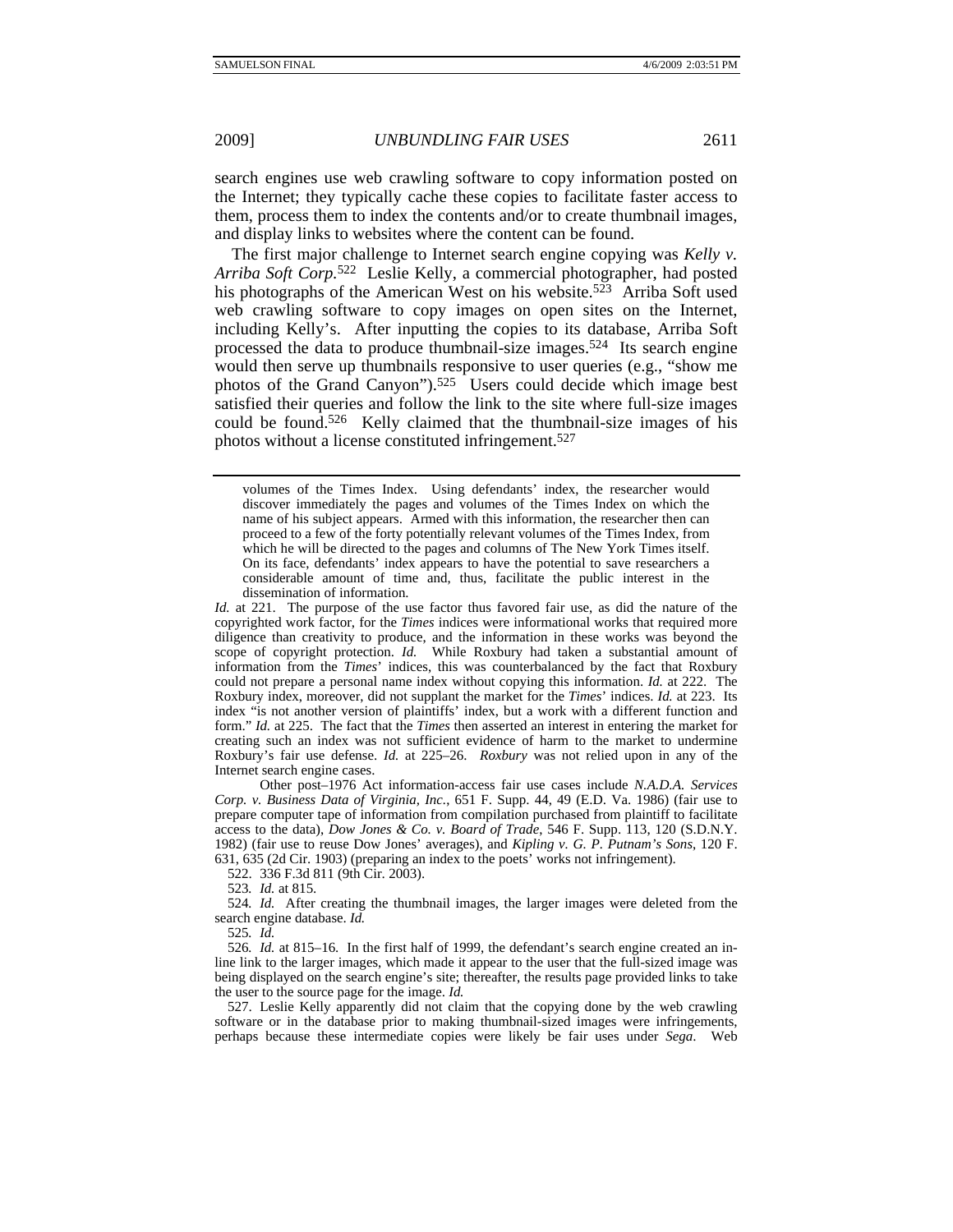The Ninth Circuit characterized Arriba Soft's thumbnails as "transformative" of Kelly's images.528 Arriba Soft's thumbnails were, of course, smaller in size and of lower resolution than Kelly's full-sized images, but the thumbnails were demonstrably iterative copies of Kelly's<br>photos.<sup>529</sup> The court may have felt compelled to characterize the The court may have felt compelled to characterize the thumbnails as transformative to avoid the presumption of harm to the market that *Campbell* endorsed when a second comer's use was both commercial and nontransformative.<sup>530</sup> But it would be more commercial and nontransformative.<sup>530</sup> straightforward simply to say that Arriba Soft's thumbnail images "served an entirely different function than Kelly's original images,"531 that is, they had an orthogonal purpose. Arriba Soft had created the thumbnails to "improve access to images on the internet," not to supplant the demand for the aesthetic experience that Kelly's photos might evoke.532 The purpose factor thus favored Arriba Soft "due to the public benefit of the search engine and the minimal loss of integrity to Kelly's images."533 These considerations should be recognized as sound bases for characterizing the thumbnails as fair in *Kelly*, even if they are not really transformative.

The nature of the work factor slightly favored Kelly because his works were quite creative; yet this was counterbalanced by Kelly's having published the photos on the open Internet.534 The amount of the taking factor favored neither party, for "although Arriba [Soft] did copy each of Kelly's images as a whole, it  $\dots$  was necessary for Arriba [Soft] to copy the entire image to allow users to recognize the image and decide whether to pursue more information about the image or the originating web site."535 Arriba Soft's search engine helped users find Kelly's photos so that they could buy them from him or his licensees,<sup>536</sup> which undercut the argument that Arriba Soft's use would harm the market for the photos.537

Like Arriba Soft, Google creates thumbnails of images so that its search engine can help users find relevant images on the Internet. In its lawsuit against Google, 538 Perfect 10 sought to distinguish *Kelly* on two grounds:

537*. Id.* at 821–22.

538*. See* Perfect 10, Inc. v. Amazon.com, Inc., 508 F.3d 1146 (9th Cir. 2007). Google relied on *Kelly v. Arriba Soft Corp.* not only in *Perfect 10, Inc. v. Amazon.com, Inc.*, but also

crawling and cache copying of copyrighted works were unsuccessfully challenged as infringements in *Field v. Google Inc.*, 412 F. Supp. 2d 1106 (D. Nev. 2006), discussed *infra* notes 542–53 and accompanying text.

<sup>528</sup>*. Kelly*, 336 F.3d at 819.

<sup>529</sup>*. Id.* at 815.

 <sup>530.</sup> Campbell v. Acuff-Rose Music, Inc., 510 U.S. 569, 591 (1994).

<sup>531</sup>*. Kelly*, 336 F.3d at 818.

<sup>532</sup>*. Id.*

<sup>533</sup>*. Id.* at 820.

<sup>534</sup>*. Id.*

<sup>535</sup>*. Id.* at 821.

<sup>536</sup>*. Id.* The Ninth Circuit also considered that Arriba Soft's thumbnail images also lost clarity if someone tried to enlarge them, which is why they could not supplant demand for good resolution images, an especially important feature of photographic images. Moreover, Kelly did not license or sell thumbnails, so the Arriba Soft thumbnails were not displacing this market. *Id.*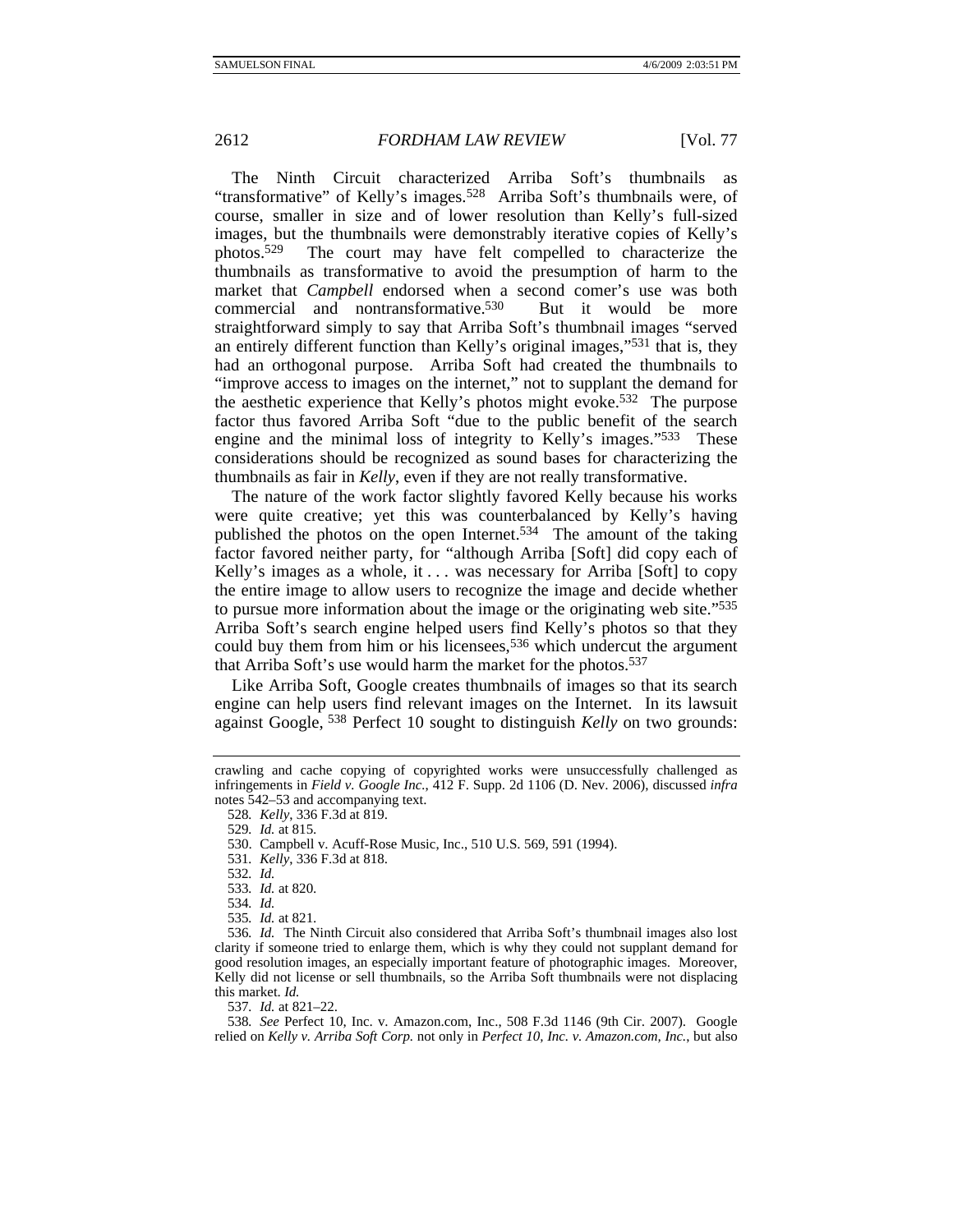first, because it had licensed thumbnail-sized images of its photos to a cell phone company, thereby showing the existence of a licensing market that Google's thumbnails might partly supplant; and second, because Google was making money through its AdSense program when it served up thumbnails in response to user queries.539 The Ninth Circuit ruled that neither consideration altered the fair use calculus struck in *Kelly*, 540 and reversed a lower court's preliminary ruling that Google's thumbnails were unfair.541

*Field v. Google Inc.*542 more directly addressed the question about whether web crawler and cache copies of Internet content may themselves qualify as fair use because they facilitate enhanced public access to information. Field registered his copyright in numerous writings that he posted on a website from which his texts could be downloaded for free.<sup>543</sup> As Field anticipated, Google's web crawling program visited his site, made copies of its contents, stored those copies in a cache on its servers, and in response to relevant queries, Google served up snippets of the site's contents as well as a link to the host site and to its cache of the relevant information.544 Field charged Google with copyright infringement, alleging that the web crawler copying, the cache copying, and the snippet copying were copyright infringements, for which he sought \$2.55 million in statutory damages (\$50,000 per infringed work).<sup>545</sup> Google defended the lawsuit by claiming these acts were fair use.<sup>546</sup>

in a lawsuit that the Authors Guild and some publishers brought to challenge its Book Search project, which scanned books from major research libraries for purposes of indexing them to make snippets available in response to user queries. *See* Posting of Michael K. Dunn to Intellectual Property Law Blog, http://www.intellectualpropertylawblog.com/archives/ copyrights-the-google-book-digitization-settlement-the-fair-use-question-remains.html (Dec. 8, 2008) (discussing the Google Book Search lawsuit). Drawing upon the *Field* case discussed below, Google also made a market failure argument for fair use, arguing that transaction costs for clearing all of the rights in the books being scanned were prohibitively high. This lawsuit was recently settled. *See* Settlement Agreement, The Authors Guild, Inc. v. Google Inc., No. 05 CV 8136-JES (S.D.N.Y. Oct. 28, 2008), *available at* http://www.googlebooksettlement.com/r/view\_settlement\_agreement.

539*. See Perfect 10*, 508 F.3d at 1161–62; *see also* Timothy B. Lee, *Google v. Perfect 10: Appeals Court Affirms that Thumbnails Are Fair Use*, ARS TECHNICA, May 17, 2007, http://arstechnica.com/news.ars/post/20070517-google-v-perfect-10-appeals-court-affirmsthat-thumbnails-are-fair-use.html.

 540. There was no evidence of any downloading of Google thumbnails to mobile phones, and hence, no harm to Perfect 10's licensing market; moreover, evidence of a connection between the AdSense program and infringement was too speculative to change the fair use calculus. *Perfect 10*, 508 F.3d at 1165–68.

541*. Id.*

 542. 412 F. Supp. 2d 1106 (D. Nev. 2006). See also *Parker v. Google, Inc.*, 422 F. Supp. 2d 492 (E.D. Pa. 2006), *aff'd*, 242 F. App'x 833 (3d Cir. 2007), where the Third Circuit affirmed dismissal of direct and indirect infringement claims for Google's web crawler's copying of writings freely available on the Internet.

543*. Field*, 412 F. Supp. 2d at 1114.

544*. Id.*

545*. Id.* at 1110.

546*. Id.* Google also argued that there was no direct infringement by virtue of automated copying by its web crawling and caching software and raised an implied license and an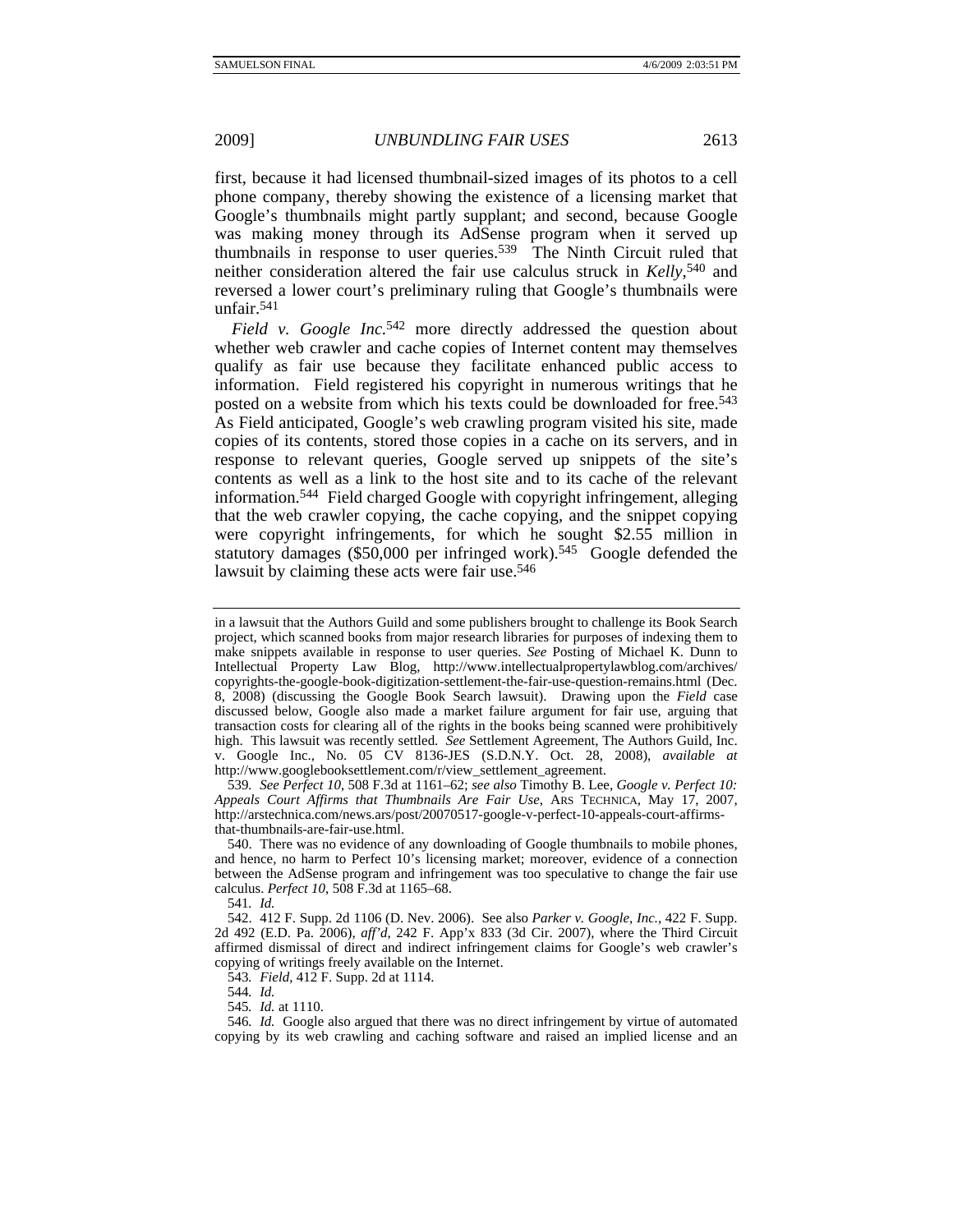The factor that weighed most heavily against Field's copyright claims was the court's perception that he had "manufacture[d]" his claims of infringement "in the hopes of making money from Google's standard practice."547 But another important factor was the exceptionally high transaction costs that Google would have incurred if it had to seek and obtain permission for every copy its web crawlers made of Internet content.548 There was, moreover, a simple technological fix available to Field if he didn't want his content to be web-crawled.<sup>549</sup>

The court considered at length the positive purposes served by Google's web crawling and caching activities, including its enablement of searches for access to content when the original page was inaccessible (for example, because the website's server was down), for detecting changes in website content over time, and for discerning why the search engine considered the site to be responsive to the search query term.550 As in *Kelly*, the differences in function between the copies of Field's works on his website, on the one hand, and web crawling and cache copies, on the other, caused the court to conclude that Google's copying was transformative (notwithstanding the fact that the Google web crawler and cache copies were 100% identical, iterative copies of Field's content).551 Also weighing in favor of fair use was Google's good faith in operating its system cache, as evidenced by its practice of taking down any cached content upon receipt of notice of objection from its owner.552 The fact that Field had posted copies of his works on an open site on the Internet affected the court's judgment on the nature of the work factor, the substantiality of the taking factor, and the harm to the market factor.553

Among the factors highly relevant in information access cases are: (1) whether the putative fair user is, in fact, facilitating better access to publicly available copyrighted works; (2) whether the information-access tool is making searches more efficient and effective; (3) whether copying is necessary or reasonable in order to facilitate better access; (4) whether transaction costs for seeking and obtaining permission are such that a market cannot readily be formed; and (5) whether the information-access tool made by the defendant is superseding or supplanting the market for the plaintiff's work. When the defendant's information-access tool enhances

estoppel defense. *Id.* at 1109. The court granted Google's summary judgment motion on all grounds. *Id.* at 1109.

<sup>547</sup>*. Id.* at 1113. Field had created all fifty-one allegedly infringed writings in a three-day period before posting them on his website. *Id.* at 1114.

<sup>548</sup>*. Id.* at 1122 (noting that "[t]here is compelling evidence that site owners would not demand payment for this use of their works").

<sup>549</sup>*. Id.* at 1113–14. Field knew that he could use a robots.txt file to signal that he did not want data on his site to be web-crawled and that he could ask Google not to supply cached links to his writings. *Id.* Indeed, he created a robots.txt file that signaled that bots were allowed to copy his data. *Id.* at 1114.

<sup>550</sup>*. Id.* at 1118–19.

<sup>551</sup>*. Id.*

<sup>552</sup>*. Id.* at 1122–23.

<sup>553</sup>*. Id.* at 1120–22.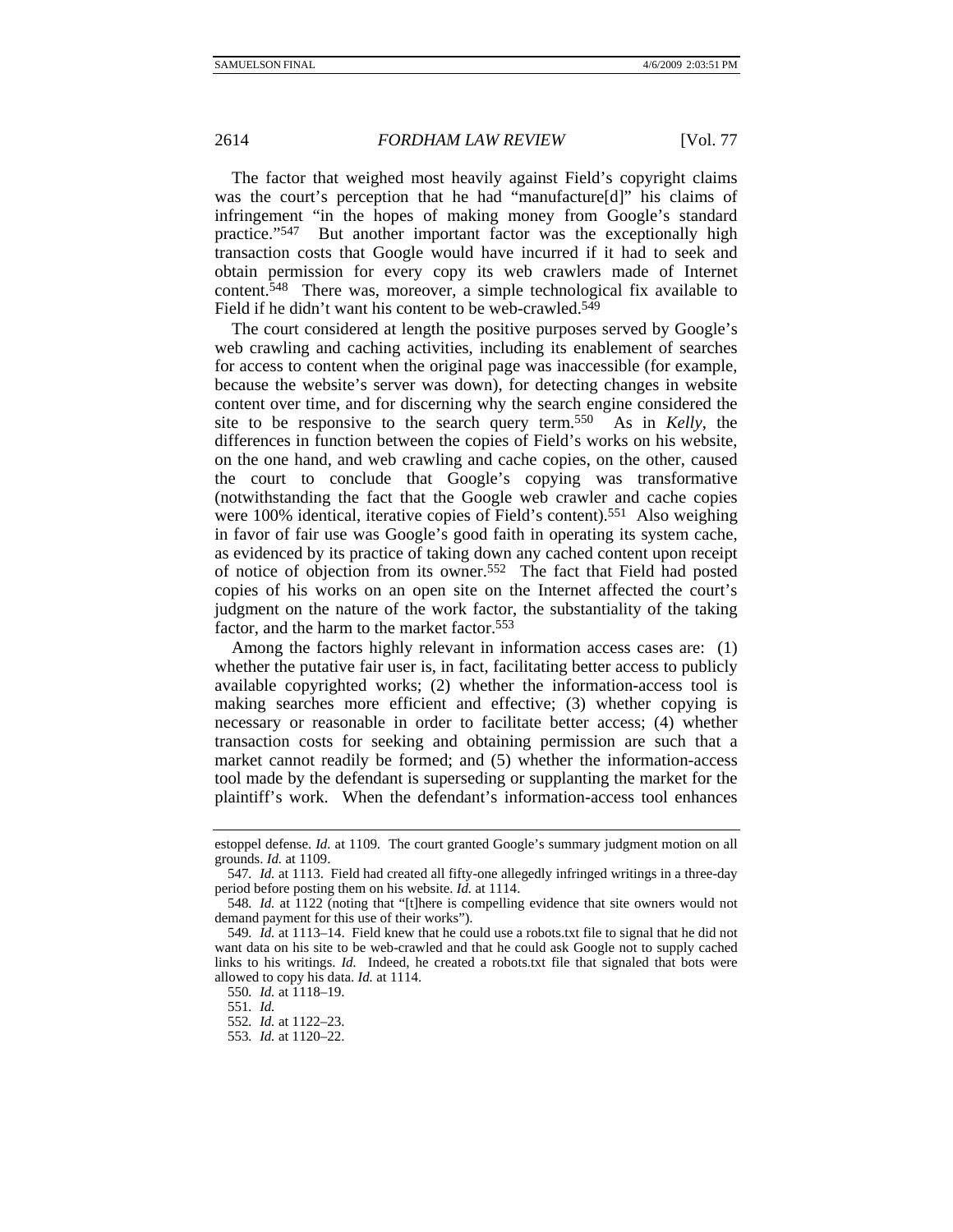the market and value of the copyrighted work, this should be counted as a positive factor for fair use, as it was in *Kelly*. 554 The good faith of the defendant in making the information-access tool available and its superior insight about the market opportunity for the information-access tool should also cut in favor of fair uses in these cases.

In Internet access cases, it should further be relevant whether the plaintiff made its work available on open sites on the Internet and/or declined an opportunity to opt out of the information-access tool. The commerciality of the defendant's purpose should be given little weight because developing useful information-access tools is sufficiently expensive that the defendant would most likely need to recoup its expenses. Similarly, the nature of the work—whether informational or creative—should generally be given less weight in information-access cases because improving access to the plaintiff's work is socially valuable regardless of its creative status. Even a plaintiff's willingness to license the new market for information access to its work should be given little weight, as the chance for enhancing the market for the work by better access is a more important consideration.

Lastly, courts should recognize that iterative copying is often required in order to make a useful information-access tool; this kind of iterative copying should be recognized as an orthogonal use, rather than being characterized as transformative.555 The information-access cases support the argument that iterative copying sometimes serves copyright values.556

This is not to say that all information-access-promoting uses will be fair or should be presumed fair. Peer-to-peer file sharing, for example, promotes access to information (e.g., commercially distributed sound recordings and music). However, if owners of copyrights in such works have not made their works freely available on open sites on the Internet, the risk is substantial that shared copies will supplant demand for purchased copies. In view of this, such uses have been and should be ruled unfair.557

## **CONCLUSION**

Given the wide array of fair use cases decided under the 1976 Act and the many policy-relevant clusters into which they fall, one might wonder whether it is possible to discern any fundamental principle underlying U.S. fair use law. Over the years, commentators have proffered numerous conceptions of the underlying principle, rationale, and/or justification for

 <sup>554.</sup> Courts are generally skeptical of arguments that a second author (e.g., the producer of a movie) should escape liability for wrongdoing merely because it enhanced the market for the original work (e.g., a novel) because its unauthorized derivative work was successful in the marketplace. *See, e.g.*, Metro-Goldwyn-Mayer, Inc. v. Showcase Atlanta Coop. Prods., Inc., 479 F. Supp. 351 (N.D. Ga. 1979). However, information-access cases may enhance the market for the original work without superseding a foreseeable market for authorized derivatives.

 <sup>555.</sup> Tushnet, *supra* note 40, at 555–56 (objecting to judicial insistence on transformativeness).

<sup>556</sup>*. Id.* at 590.

<sup>557</sup>*. See, e.g.*, A&M Records, Inc. v. Napster, Inc., 239 F.3d 1004 (9th Cir. 2001).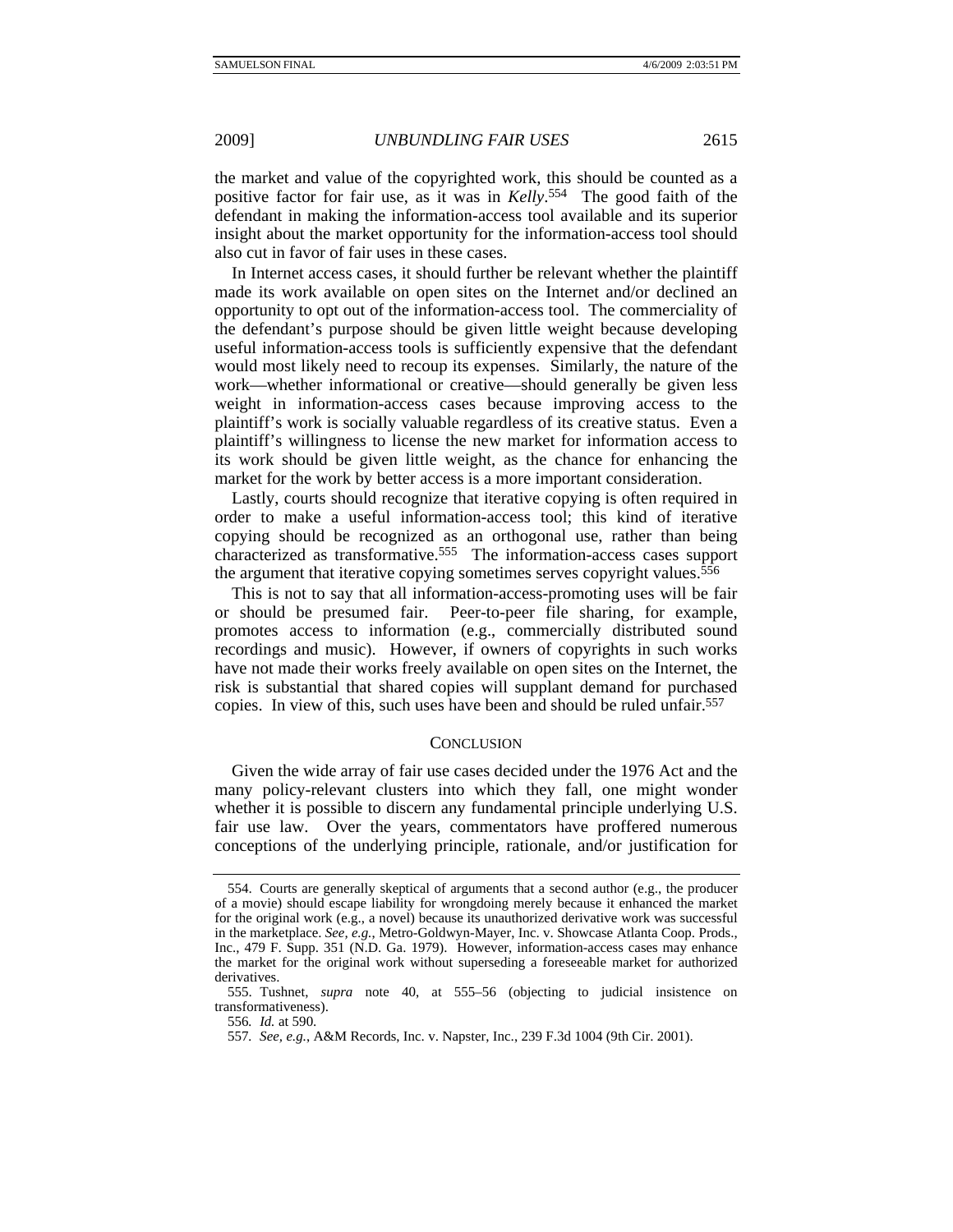fair use. Some of these seem to have fallen out of use and no longer seem persuasive. Consider, for instance, the implied consent theory, articulated in the Latman study, which posits that by deciding to publish her work, an author impliedly consents to others quoting from it in a review or in some subsequent work on the same subject.<sup>558</sup> A similar reasonable author consent theory posits that fair use is a use that a reasonable author would consent to.559 While Justice Sandra Day O'Connor mentioned this second conception of fair use in *Harper & Row*, 560 it has had very little purchase in fair use caselaw since then and is an infirm foundation for fair use because it is too narrow and amorphous. Also outmoded is the conception of fair use as a "subsidy" to next-generation authors or a "tax" imposed on firstgeneration authors that can only be justified if the second author has made productive uses of the first author's work by contributing new knowledge through follow-on works.561

More common today are justifications of fair use as an appropriate response to market failure,562 as a doctrine internal to copyright that accommodates First Amendment free speech and free expression interests,563 as a doctrine that promotes semiotic democracy,564 and/or as a doctrine that prevents stifling the very creativity copyright law was designed to foster.<sup>565</sup> While fair use certainly serves these purposes, each of these conceptions of fair use encompasses only some important aspects of fair use, especially those discussed in Parts I and II, not the whole of fair use.

Reverse engineering of computer programs to get access to interface information is, for example, difficult to justify under these modern conceptions of fair use, as are litigation uses. Nor can these conceptions accommodate ordinary personal uses, such as copying music from a purchased CD and loading it onto an iPod. The First Amendment, semiotic democracy, and risks of stifling creativity justifications for fair use are not really relevant to whether this type of use is fair. Platform-shifting is a closer case; yet, it may not fit within the market failure conception insofar as the same songs may be available on iTunes for a relatively modest fee, which the copyright owner does not get when a person loads the songs from her CD to her iPod. Yet, even the recording industry accepts that this type of use is lawful.566

 <sup>558.</sup> LATMAN, *supra* note 27, at 2–3.

 <sup>559.</sup> A third outmoded theory of fair use in the Latman study was the bargain theory, which posited that, in exchange for a grant of exclusive rights in their works, authors granted the public fair use privileges. *Id.* at 7.

<sup>560</sup>*.* Harper & Row Publishers, Inc. v. Nation Enters., 471 U.S. 539, 549–50 (1985).

 <sup>561.</sup> Sony Corp. of Am. v. Universal City Studios, Inc., 464 U.S. 417, 478 (1984).

<sup>562</sup>*. See, e.g.*, Gordon, *supra* note 200, at 1620–21.

<sup>563</sup>*. See, e.g.*, Eldred v. Ashcroft, 537 U.S. 186, 219 (2003); *Harper & Row*, 471 U.S. at 560.

 <sup>564.</sup> Fisher, *supra* note 297, at 1744–54.

 <sup>565.</sup> Campbell v. Acuff-Rose Music, Inc., 510 U.S. 569, 577 (1994).

<sup>566</sup>*. See* Von Lohmann, *supra* note 21, at 833 n.13.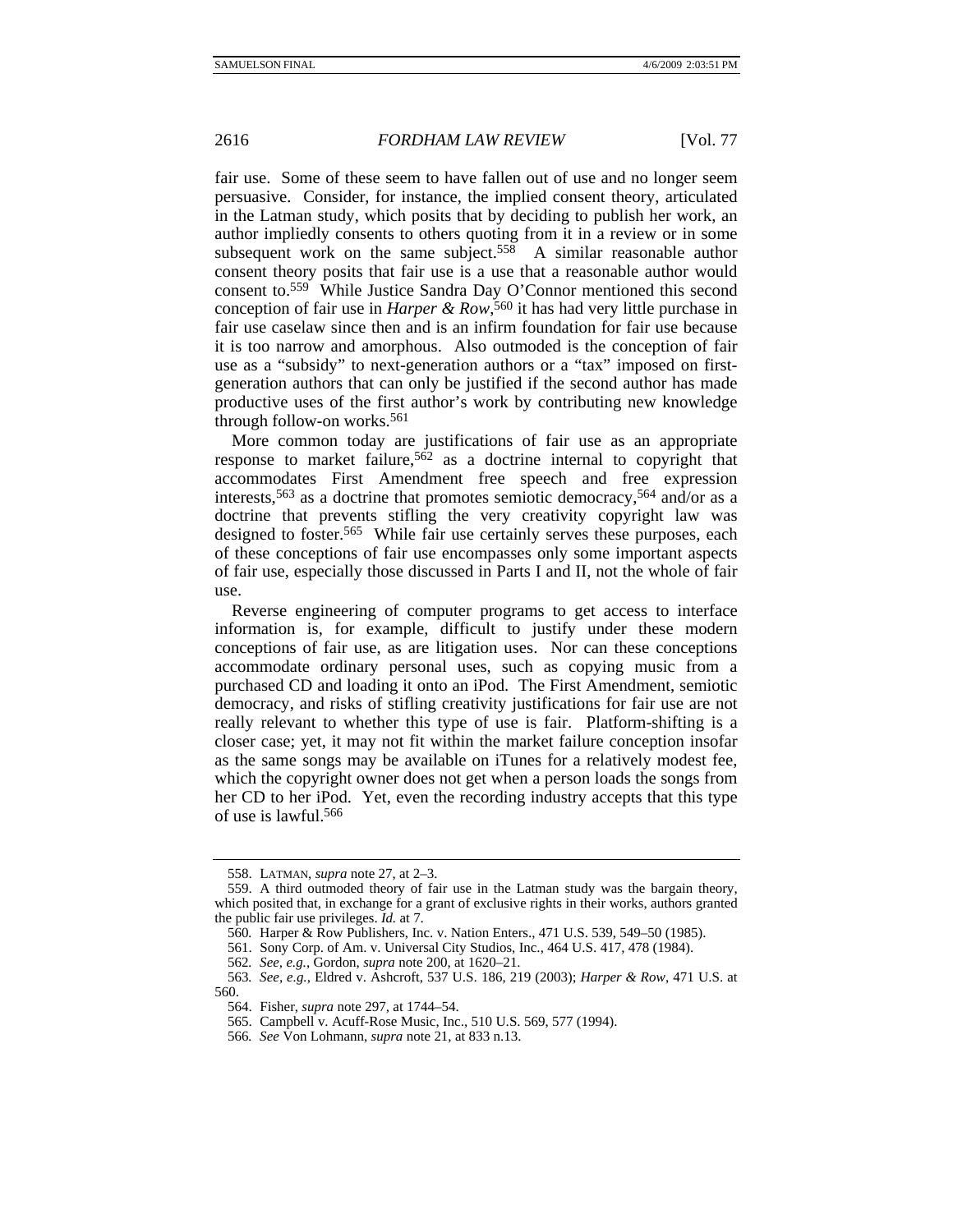Is there any conception of fair use capable of encompassing the wide array of uses discussed in this Article? I believe there is, and it can be derived from viewing copyright as a limited monopoly,<sup>567</sup> the primary purpose of which is to promote the public good, or as the U.S. Constitution puts it, "promote the [p]rogress of Science and useful Arts."568 Copyright law promotes the public good by protecting authors and other rights holders from uses of their works that unfairly appropriate the commercial value of their work. But copyright also promotes the public good when subsequent authors are able to draw upon existing works in making and preparing to make new works, when members of the public are able to use copyrighted materials in a way that allows them to make a range of reasonable uses that pose no meaningful likelihood of harm to the markets for protected works, and when developers of new technologies provide new opportunities for the public to make such reasonable uses.569

The limited monopoly conception of copyright would consider fair use as a defense to claims of infringement insofar as the defendant must raise the issue in its answer, but this does not mean necessarily that the defendant should bear the burden of proving that its use was fair. Section 107, on its face, does not require that defendants offer such proof, as it merely says that a fair use is not an infringement.570 Nor does the Supreme Court's jurisprudence resolve the burden of proof issue.<sup>571</sup> Very few fair use decisions discuss burden of proof issues, for courts typically decide whether a use is fair without saying in whose favor the issue would tip if the evidence were perfectly in equipoise.

Courts should treat fair use as they would statute of limitations defenses, which a defendant must raise in answering a complaint, after which the burden shifts to the plaintiff to demonstrate that the acts complained of were recent enough to be within the limitations period. Given the important role that fair use plays in mediating tensions between copyright law and the First Amendment and other constitutional values, it would be appropriate for the burden of showing unfairness to be on the copyright owner.572

570. 17 U.S.C. § 107 (2006).

 572. This approach is consistent with that set forth in Daniel J. Gervais, *Towards a New Core International Copyright Norm: The Reverse Three-Step Test*, 9 MARQ. INTELL. PROP. L. REV. 1 (2005).

<sup>567</sup>*. See, e.g.*, Sony Corp. of Am. v. Universal City Studios, Inc., 464 U.S. 417, 429 (1984).

 <sup>568.</sup> U.S. CONST. art. I, § 8, cl. 8.

 <sup>569.</sup> These uses may be commercial or noncommercial in nature, public or private, transformative, productive, or iterative, within the six favored uses in § 107 or for some other purpose, and foreseen by Congress or unforeseeable.

 <sup>571.</sup> Although the Supreme Court's fair use jurisprudence in *Campbell* certainly spoke of fair use as an "affirmative defense," the Court did not really consider the burden of proof issue. *See* Campbell v. Acuff-Rose Music, Inc., 510 U.S. 569, 590 (1994). *Campbell*'s endorsement of a presumption that a use will harm the market when it is both commercial and nontransformative demonstrates that the Court has not fully thought through burdens of proof. *Id.* at 591. Such a presumption would seemingly doubly burden defendants by making them not only prove that their use was fair but also show that the presumption of market harm was unsound.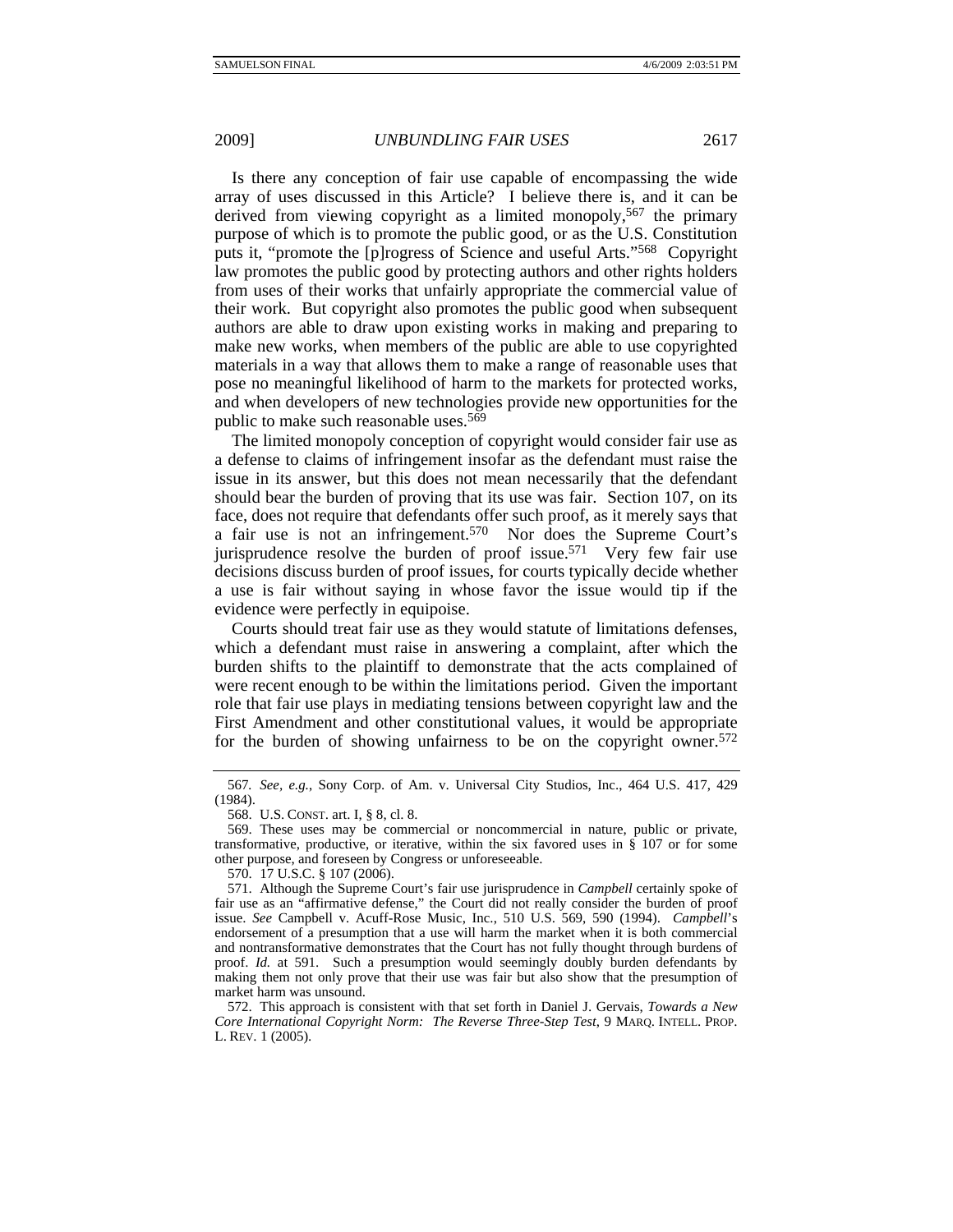When deciding whether to challenge a use as infringement, rights holders often anticipate that fair use will be at issue in the case, and they are typically in a better position than defendants to offer proof on key issues pertinent to fair use, such as the likelihood of harm to the market. If copyright owners cannot show that a use is likely to cause harm to markets for their works, why shouldn't the use be allowed as fair? At the very least, copyright owners should bear the burden of proving unfairness in free speech/expression, personal use, and litigation use cases.

Fair use is an essential doctrine in U.S. copyright law that counterbalances what would otherwise be an unreasonably broad grant of rights to authors and an unduly narrow set of negotiated exceptions and limitations.573 As Judge Pierre Leval once observed, "[f]air use should be perceived not as a disorderly basket of exceptions to the rules of copyright, nor as a departure from the principles governing that body of law, but rather as a rational, integral part of copyright, whose observance is necessary to achieve the objectives of that law."574 As Professor Beebe has recently noted, fair use defines "the contours of the private and public domains of human expression and, in doing so, directly impact[s] our capability for human flourishing."<sup>575</sup> It is not just an economic doctrine that calls for a cost-benefit analysis; fair use "goes to the core of what constitutes a good society."<sup>576</sup> It is in this respect a "constitutive doctrine" of copyright law that "reduces to a nutshell the foundational assumptions of the law itself."577 Although fair use began as a distinctively American copyright doctrine,578 commentators throughout the world have come to realize that copyright law is incomplete when viewed only as a law of author's rights, for the public has important interests in zones of free uses; exceptions and limitations on author's rights, including fair use, which reflect those interests, are an integral part of all modern copyright systems.579

<sup>573</sup>*. See, e.g.*, LITMAN, *supra* note 382, chs. 2–3 (discussing the political economy of copyright legislation as to the grant of broad exclusive rights and narrow limitations).

 <sup>574.</sup> Leval, *supra* note 12, at 1107.

 <sup>575.</sup> Barton Beebe, *Does Judicial Ideology Affect Copyright Fair Use Outcomes?: Evidence from the Fair Use Case Law,* 31 COLUM. J.L. & ARTS 517, 522 (2008).

<sup>576</sup>*. Id.*

 <sup>577.</sup> Goldstein, *supra* note 27, at 434.

 <sup>578.</sup> Israel has recently adopted a fair use provision in its law. *See, e.g.*, Jonathan Band, Editorial, *Israel Now Has the Right Copyright Law*, JERUSALEM POST, Mar. 26, 2008, *available at* http://www.jpost.com/servlet/Satellite?cid=1206446110027&pagename=JPost% 2FJPArticle%2FPrinter (discussing its fair use provision).

<sup>579</sup>*. See, e.g.*, P. BERNT HUGENHOLTZ & RUTH L. OKEDIJI, CONCEIVING AN INTERNATIONAL INSTRUMENT ON LIMITATIONS AND EXCEPTIONS TO COPYRIGHT, FINAL REPORT (2008), *available at* http://www.soros.org/initiatives/information/ REPORT (2008), *available at* http://www.soros.org/initiatives/information/ articles\_publications/publications/copyright\_20080506/copyright\_20080506.pdf; Abraham Drassinower, *Taking Users Rights Seriously*, *in* IN THE PUBLIC INTEREST: THE FUTURE OF CANADIAN COPYRIGHT LAW 462 (Michael Geist ed., 2005), *available at* http://www.irwinlaw.com/PublicInterest/three\_2\_drassinower.htm; Daniel Gervais, Making Copyright Whole: A Principled Approach to Copyright Exceptions and Limitations (Feb. 11, 2008) (unpublished manuscript, on file with the Fordham Law Review).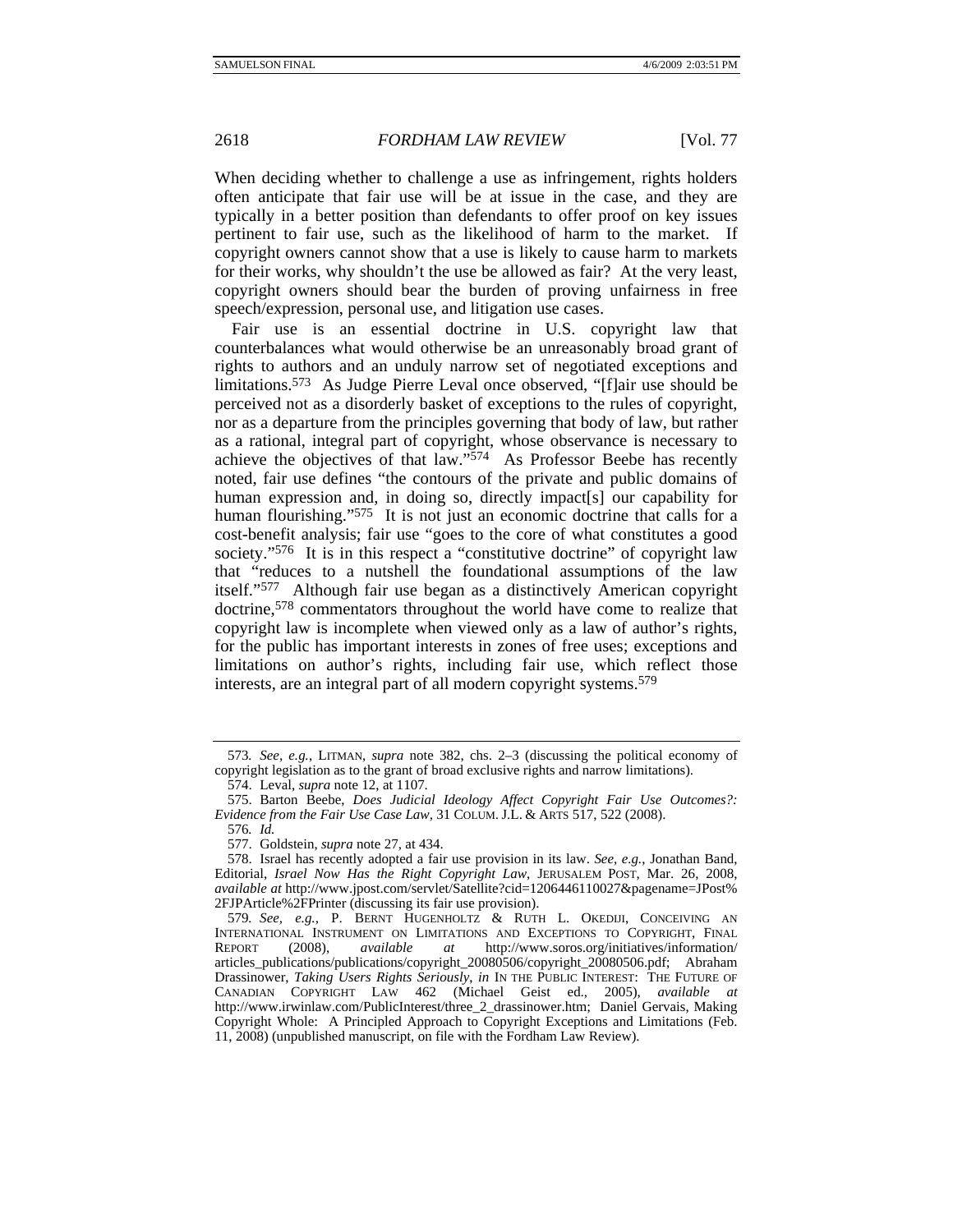This Article's review of the past thirty years of fair use law should be encouraging to those who have been concerned about the (un)predictability of fair use. Fair use defenses are generally successful in transformative and productive use cases as long as the defendants are careful about how much they take in relation to their purpose for doing so. This pattern is especially evident in the free speech/expression and authorship-promoting policy clusters.

Even iterative copying of an earlier work has often qualified as fair use in various situations: when it is done for a purpose orthogonal to the purpose for which the work was originally created (e.g., to prove some point, as in *Geis*, or to compare two products, as in *Triangle*); when it is done as an intermediate step in the development of a new noninfringing product (e.g., to reverse engineer a computer program to get access to interface information); when it is done to enhance information access (e.g., to index or cache web content); or when it constitutes an ordinary personal use (e.g., time-shift copying of television programs). Iterative copying has, in fact, been found to be fair use in virtually all clusters of the fair use caselaw.

While most of the fair use caselaw involves one or more of the six favored preambular uses, courts have been receptive to fair use claims outside of those six. Congress expected fair use to evolve under the 1976 Act, and evolve it has, especially in response to challenges posed by new technologies. Especially notable is the role that fair use has taken on in regulating competition, promoting innovation in the technology industry, and facilitating access to information.

This study of the fair use caselaw also shows that parody is far from the only kind of commentary as to which copying of the whole or qualitatively substantial parts of prior works has been deemed necessary to "conjure up" the original. Conjuring up the original is also often necessary to prove a point, to ground one's commentary, or to illustrate some phenomenon. But neither is necessity really necessary. Courts are increasingly considering whether a particular use is reasonable in light of the defendant's purpose, not whether it is, strictly speaking, necessary. Even iterative copying of the whole of a protected work, while it generally cuts against fair use, does not doom the defense, as illustrated in some of the free speech cases, authorial productive use cases, learning and personal use cases, litigation use cases, and new technology cases.

There are relatively few clusters in which fair use defenses fail more often than they succeed or where there appears to be a deep divide in the caselaw. News reporting is one of the statutorily favored use categories; yet, many news-related fair use defenses have failed because judges believed the defendants took too much, interfered with core licensing markets, or engaged in wrongful conduct that tainted the fair use defense.<sup>580</sup> The scope of fair use for teaching, scholarship, and research, three others of the statutorily favored uses, remains quite unclear. This is in part because

<sup>580</sup>*. See supra* Part I.D.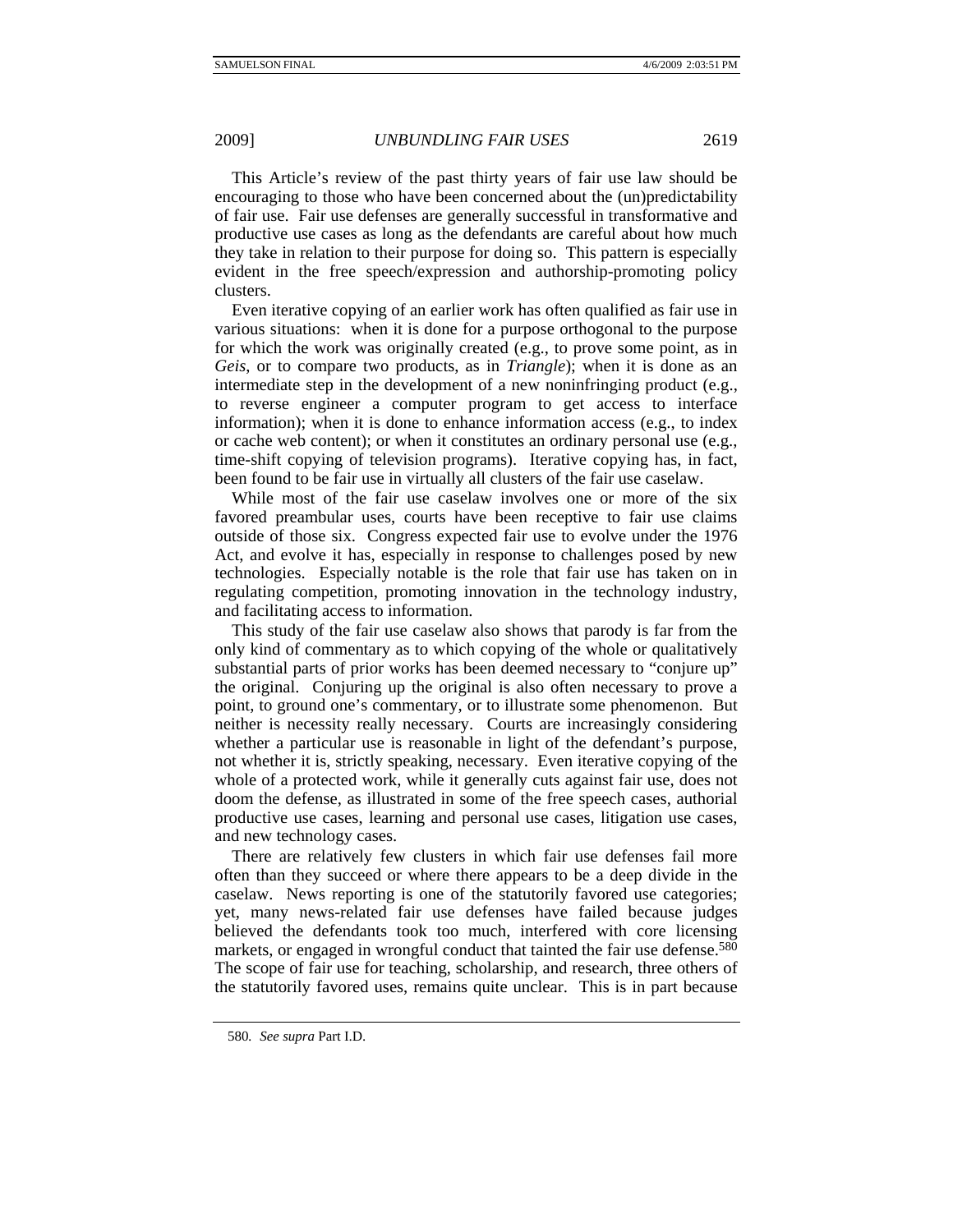the relevant caselaw is quite thin, and in part because publishers, educators, and researchers have fundamentally different perspectives about how fair use should be analyzed in respect of such copying. Educators and researchers regard their copying as fair insofar as their uses advance knowledge, while publishers regard this copying as unfair insofar as it impedes the development of new licensing markets. Neither Congress nor the courts have been able to definitively resolve the intense controversy over learning-related uses, even after more than forty years of debate.<sup>581</sup> Yet, educational and research uses of copyrighted materials, like personal uses more generally, have become so ubiquitous and widely tolerated that they may have, in effect, become fair uses after all.

After the *Texaco* and *Michigan Document* decisions ruled that photocopying of research and educational materials was unfair because of new licensing markets, proponents of fair use worried that courts would assume that any use that could be licensed must be licensed, which would cause harm analysis in fair use cases to become circular.582 (That is, if a copyright owner challenged a use, there must be a market for licensing it, which the putative fair user is interfering with by not paying a license fee.) After *Campbell*, courts have generally avoided this circularity problem, especially in transformative and productive use cases. Two prominent appellate courts have opined that copyright owners are not entitled to preempt or monopolize markets for transformative or complementary uses of their works.583 In recent years, courts have also been more demanding about evidence of market harm,584 more willing to consider positive externalities of a defendant's use (e.g., the public interest in having access to the defendant's work),585 and more cognizant that a variety of factors, including copyright owner unwillingness to license certain kinds of uses (e.g., criticism), may impede the successful formation of new licensing markets.586

It is curious, though, how reluctant courts have been to consider factors beyond those set forth in § 107 in the fair use caselaw. One of the goals of this Article is to embolden courts to consider additional factors, especially those of particular salience in certain policy clusters. Also curious is the

<sup>581</sup>*. See, e.g.*, PATRY, *supra* note 1, at 203–19 (discussing contentiousness about such copying since 1961).

<sup>582</sup>*. See, e.g.*, Jessica Litman, *Copyright Noncompliance (or Why We Can't "Just Say Yes" to Licensing)*, 29 N.Y.U. J. INT'L L. & POL. 237 (1997); Lydia Pallas Loren, *Redefining the Market Failure Approach to Fair Use in an Era of Copyright Permission Systems*, 5 J. INTELL. PROP. L. 1 (1997); Silberberg, *supra* note 310.

<sup>583</sup>*. See, e.g.*, Bill Graham Archives v. Dorling Kindersley, Ltd., 448 F.3d 605, 614–15 (2d Cir. 2006); Ty, Inc. v. Publ'ns Int'l, Ltd., 292 F.3d 512, 517–18 (7th Cir. 2002).

<sup>584</sup>*. See, e.g.*, Perfect 10, Inc. v. Amazon.com, Inc., 508 F.3d 1146, 1168 (9th Cir. 2007) (expressing skepticism about a claim of harm to the thumbnail licensing market for cell phones).

<sup>585</sup>*. See, e.g.*, Blanch v. Koons, 467 F.3d 244, 254 (2d Cir. 2006) (public interest considered).

<sup>586</sup>*. See, e.g.*, Field v. Google Inc., 412 F. Supp. 2d 1106, 1115–16 (D. Nev. 2006); *see also* Gordon & Bahls, *supra* note 18 (discussing various types of market failures).